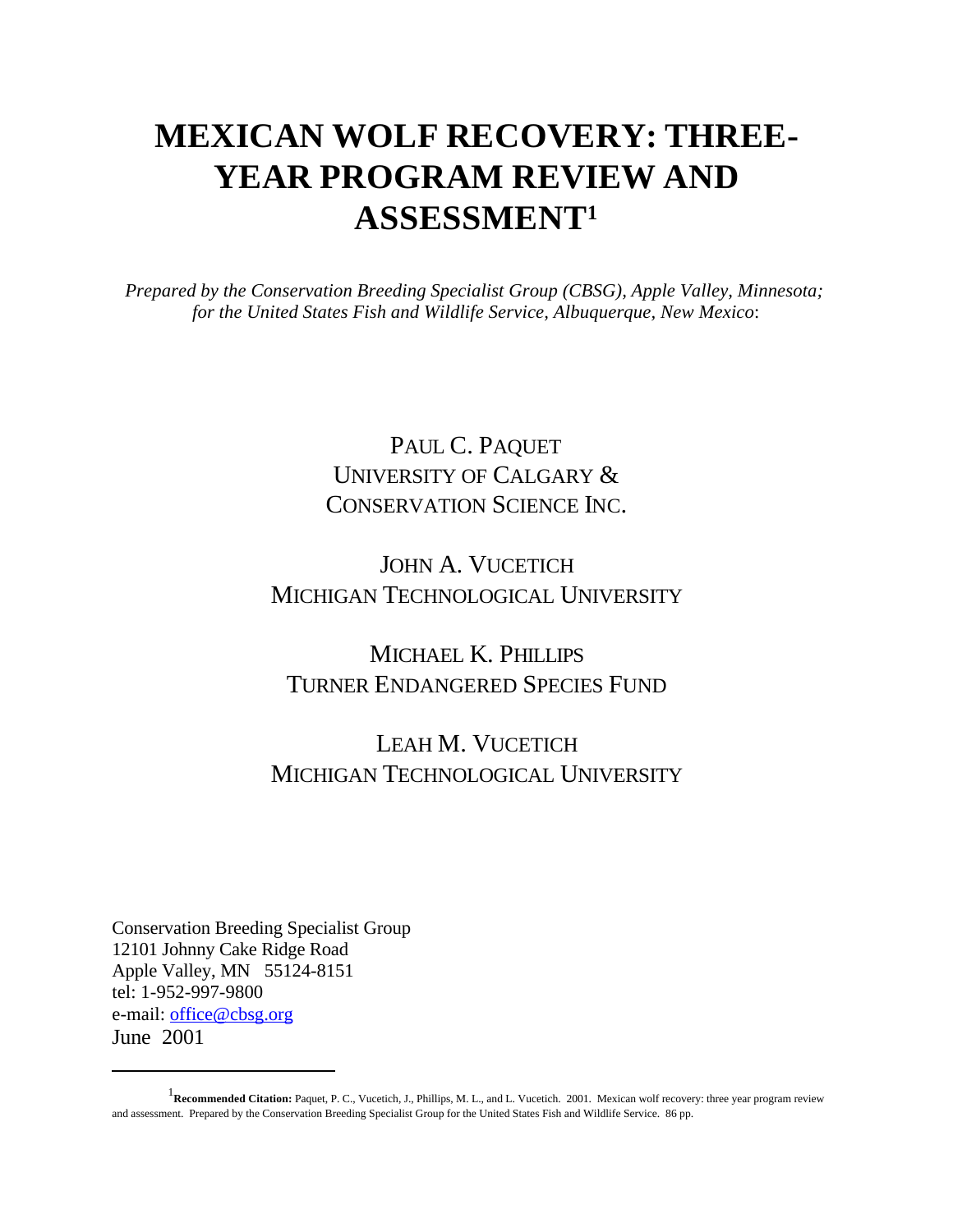### **ACKNOWLEDGMENTS**

We thank Onnie Byers and Linda Phillips for their help in preparing this document. Wendy Brown, Daniel Groebner, and Brian Kelley promptly provided the biological information necessary for our review. We are particularly grateful to the Interagency Field Team, Interagency Management Advisory Group, and David Parsons for advising us about the details of the Mexican wolf reintroduction program. Lastly, we thank the San Carlos Apache Nation for hosting a meeting with individuals and organizations involved with reintroduction of Mexican wolves.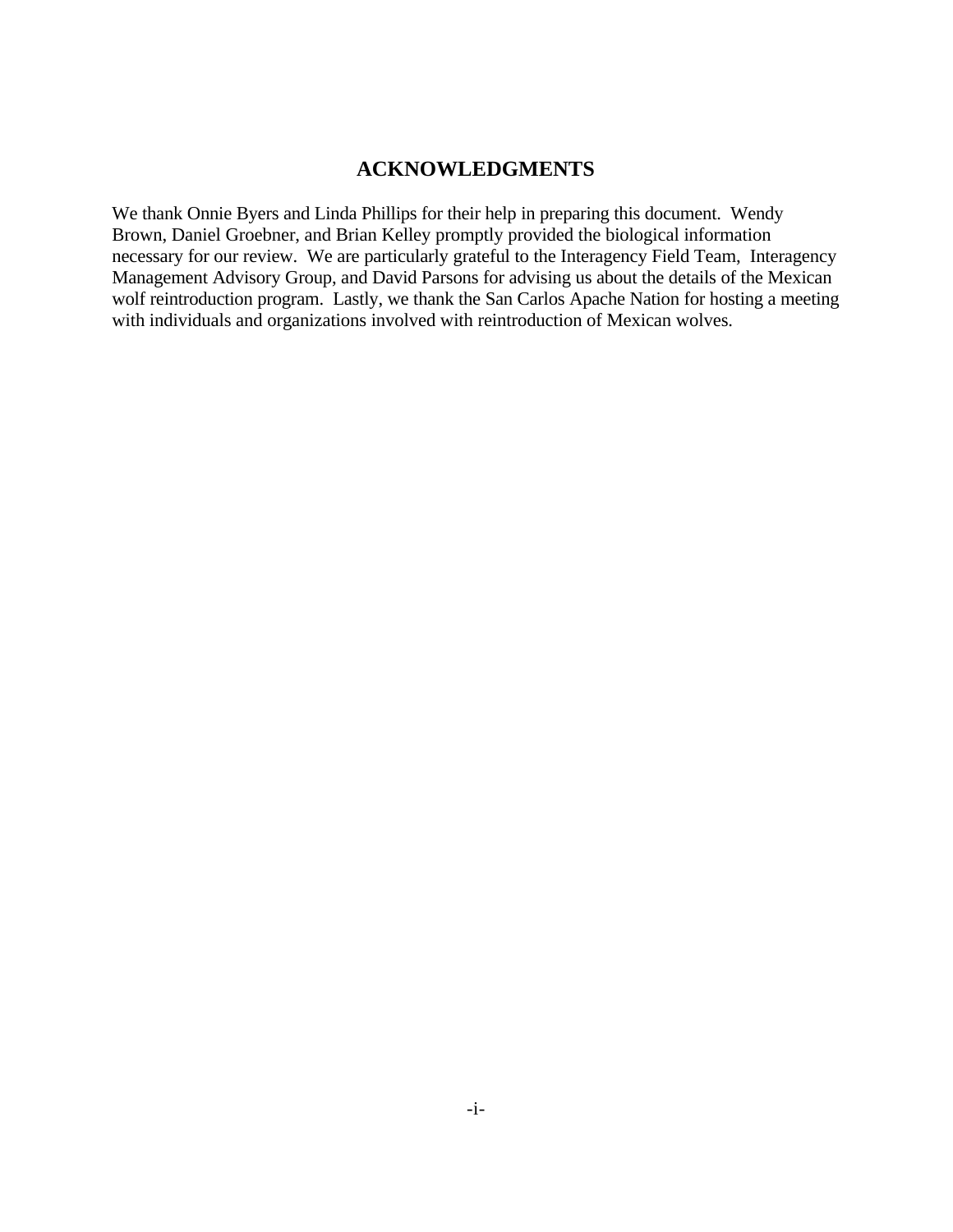## **TABLE OF CONTENTS**

| 1. |                                                                                                                                                                                                                                                                                                                                                        |  |
|----|--------------------------------------------------------------------------------------------------------------------------------------------------------------------------------------------------------------------------------------------------------------------------------------------------------------------------------------------------------|--|
| 2. | <b>ISSUES FOR WHICH ASSESSMENTS WERE REQUESTED  Page 2 of 85</b>                                                                                                                                                                                                                                                                                       |  |
| 3. |                                                                                                                                                                                                                                                                                                                                                        |  |
| 4. | a.<br>$\mathbf{b}$ .<br>USE OF HABITAT AND PATTERNS OF TRAVEL  Page 6 of 85<br>$C_{\bullet}$<br>INFLUENCE OF WOLVES ON THE BIOLOGICAL COMMUNITY<br>d.<br>RESPONSE OF WOLVES TO HUMAN ACTIVITIES  Page 8 of 85<br>e.<br>HUMAN INFLUENCE ON HABITAT USE BY WOLVES  Page 10 of 85<br>f.<br>RESPONSE OF WOLVES TO LINEAR DEVELOPMENTS  Page 11 of 85<br>g. |  |
| 5. | HAVE WOLVES SUCCESSFULLY ESTABLISHED HOME RANGES WITHIN<br>a.<br>$\mathbf{b}$ .<br>c.<br>$\mathbf{d}$ .<br>e.                                                                                                                                                                                                                                          |  |
| 6. | HAVE REINTRODUCED WOLVES REPRODUCED SUCCESSFULLY IN THE<br>WILD?.<br>a.<br>$\mathbf b$ .<br>METHODS $\dots \dots \dots \dots \dots \dots \dots \dots \dots \dots \dots$ . Page 24 of 85<br>c.<br>d.<br>e.                                                                                                                                              |  |
| 7. | IS WOLF MORTALITY SUBSTANTIALLY HIGHER THAN PROJECTED IN THE                                                                                                                                                                                                                                                                                           |  |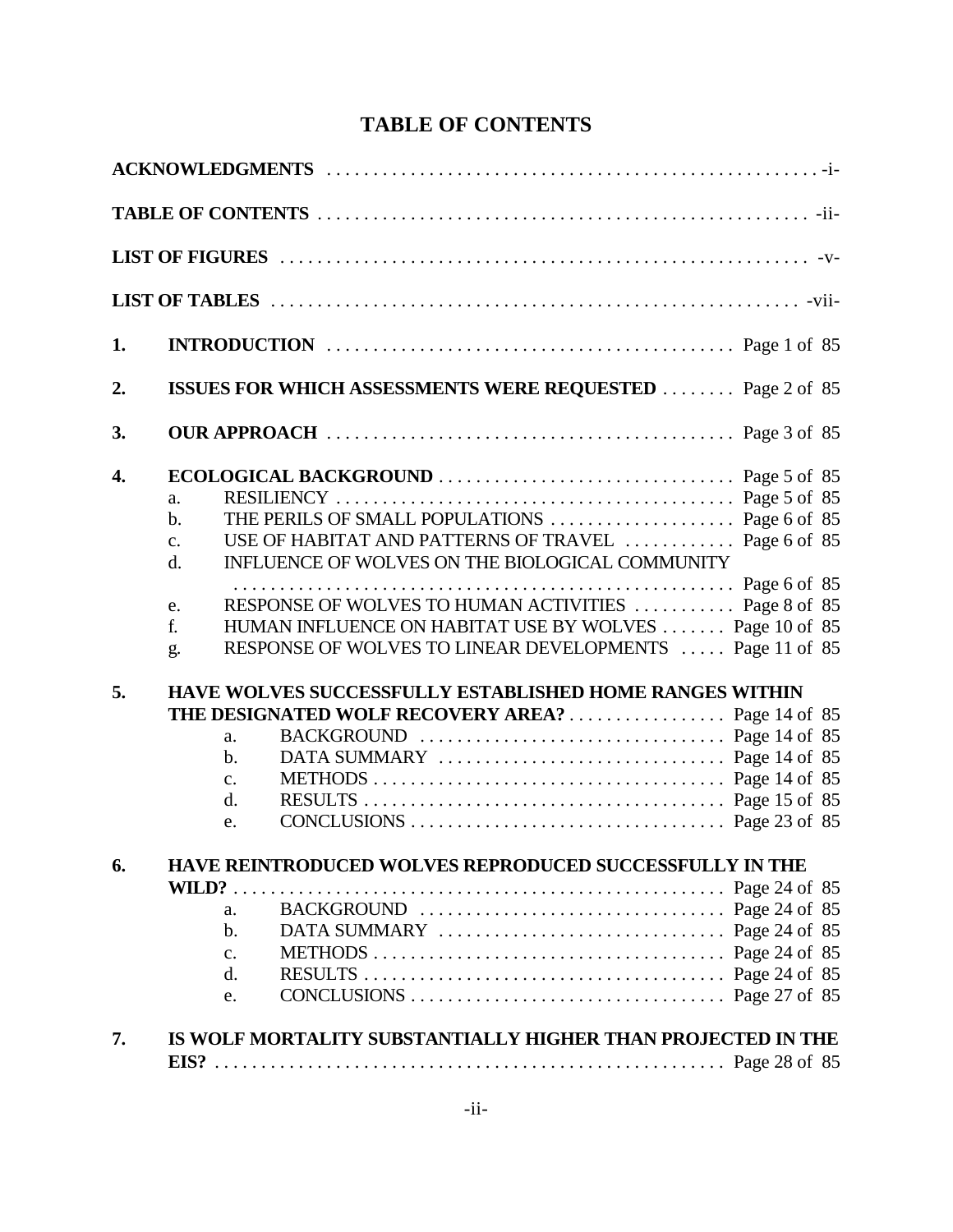|     | a.                |                                                                                                                     |  |
|-----|-------------------|---------------------------------------------------------------------------------------------------------------------|--|
|     | $\mathbf b$ .     | DATA SUMMARY $\ldots \ldots \ldots \ldots \ldots \ldots \ldots \ldots$ . Page 29 of 85                              |  |
|     | c.                | METHODS $\dots \dots \dots \dots \dots \dots \dots \dots \dots \dots \dots$ . Page 29 of 85                         |  |
|     | d.                |                                                                                                                     |  |
|     | e.                | CONCLUSIONS $\ldots$ $\ldots$ $\ldots$ $\ldots$ $\ldots$ $\ldots$ $\ldots$ $\ldots$ $\ldots$ $\ldots$ Page 33 of 85 |  |
|     |                   |                                                                                                                     |  |
| 8.  |                   | IS POPULATION GROWTH SUBSTANTIALLY LOWER THAN PROJECTED IN                                                          |  |
|     | <b>THE EIS?</b>   |                                                                                                                     |  |
|     | a.                |                                                                                                                     |  |
|     | $\mathbf{b}$ .    |                                                                                                                     |  |
|     | c.                |                                                                                                                     |  |
|     | d.                |                                                                                                                     |  |
|     | e.                |                                                                                                                     |  |
|     |                   |                                                                                                                     |  |
| 9.  |                   | ARE NUMBERS AND VULNERABILITY OF PREY ADEQUATE TO SUPPORT                                                           |  |
|     | <b>WOLVES?</b>    |                                                                                                                     |  |
|     | a.                |                                                                                                                     |  |
|     | $\mathbf b$ .     |                                                                                                                     |  |
|     | $\mathbf{c}$ .    | METHODS $\dots \dots \dots \dots \dots \dots \dots \dots \dots \dots \dots$ . Page 46 of 85                         |  |
|     | d.                |                                                                                                                     |  |
|     | e.                | CONCLUSIONS $\ldots$ $\ldots$ $\ldots$ $\ldots$ $\ldots$ $\ldots$ $\ldots$ $\ldots$ $\ldots$ Page 51 of 85          |  |
| 10. |                   | <b>HAS THE LIVESTOCK DEPREDATION CONTROL PROGRAM BEEN</b>                                                           |  |
|     | <b>EFFECTIVE?</b> |                                                                                                                     |  |
|     | a.                |                                                                                                                     |  |
|     | $\mathbf{b}$ .    | DATA SUMMARY AND METHODS  Page 52 of 85                                                                             |  |
|     | c.                |                                                                                                                     |  |
|     | d.                |                                                                                                                     |  |
|     |                   |                                                                                                                     |  |
| 11. |                   | <b>HAVE DOCUMENTED CASES OF THREATS TO HUMAN SAFETY</b>                                                             |  |
|     |                   |                                                                                                                     |  |
|     | a.                | DATA SUMMARY AND METHODS Page 55 of 85                                                                              |  |
|     | $\mathbf b$ .     |                                                                                                                     |  |
|     | c.                |                                                                                                                     |  |
| 12. |                   | <b>OVERALL CONCLUSIONS AND RECOMMENDATIONS</b> Page 60 of 85                                                        |  |
|     | a.                |                                                                                                                     |  |
|     | b.                |                                                                                                                     |  |
|     | $\mathbf{C}$ .    |                                                                                                                     |  |
|     |                   |                                                                                                                     |  |
|     |                   | Valuational and Organizational Aspects  Page 64 of 85                                                               |  |
|     |                   |                                                                                                                     |  |
|     |                   |                                                                                                                     |  |
|     |                   |                                                                                                                     |  |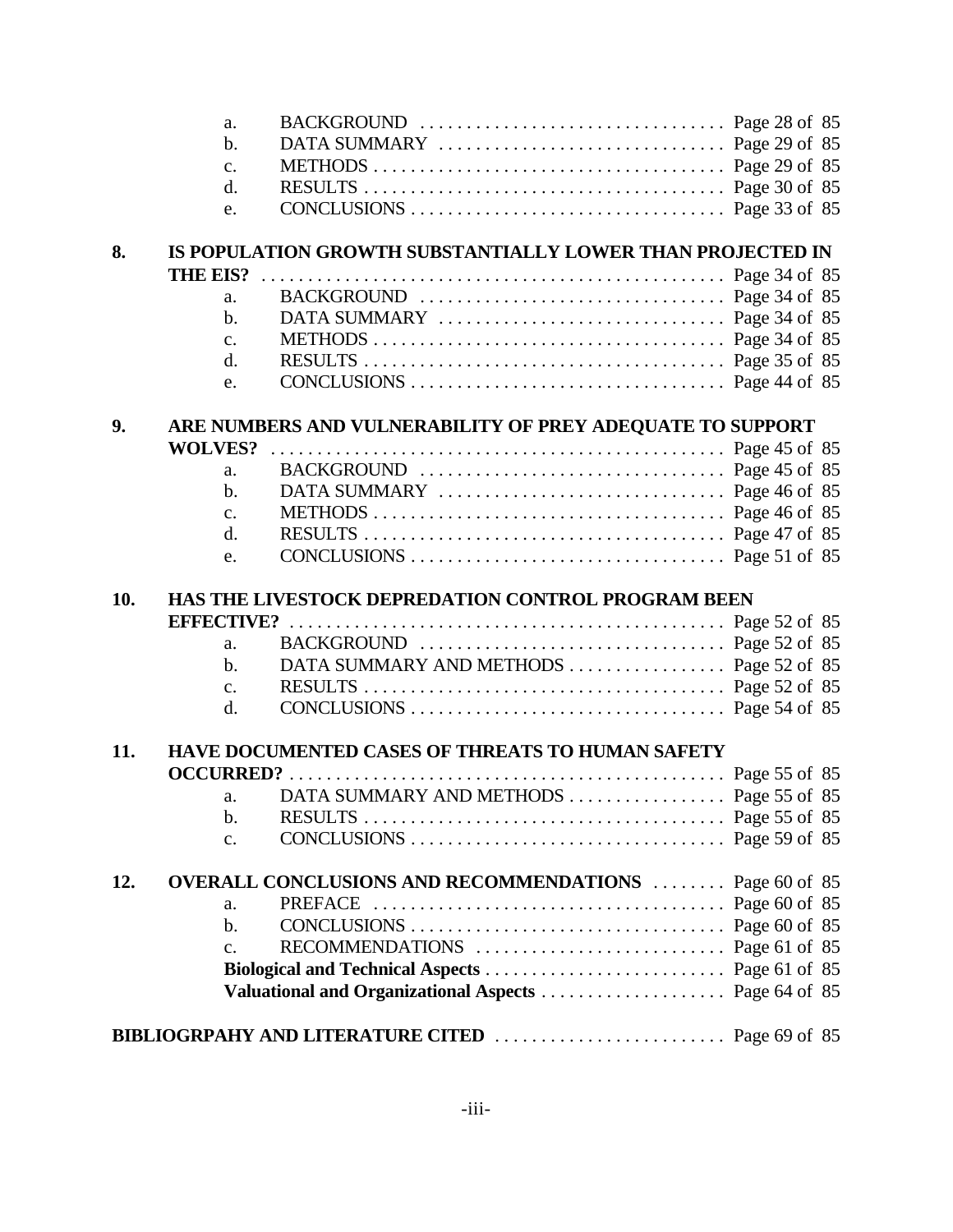## **LIST OF FIGURES**

| Figure 1. Summary of Mexican wolf radio telemetry data, 1998-2001.  Page 17 of 85<br>Figure 2. Monthly radio-telemetry locations of reintroduced Mexican wolves, Arizona, 1998-                                                                                           |
|---------------------------------------------------------------------------------------------------------------------------------------------------------------------------------------------------------------------------------------------------------------------------|
|                                                                                                                                                                                                                                                                           |
| Figure 3. Many telemetry locations resulted from data entry errors. For example, numerous<br>locations were in the state of California and in the Gulf of California.  Page 18 of 85                                                                                      |
| Figure 4. Variation among wolf packs in the proportion of telemetry locations within the primary<br>zone and within the recovery area (Apache/Gila N.F.). These data include all telemetry<br>locations of reintroduced Mexican wolves from 3 March 1998 to 3 March 2001. |
|                                                                                                                                                                                                                                                                           |
| Figure 5. Temporal trends in the proportion of telemetry locations (pooled across all packs)                                                                                                                                                                              |
| within the primary zone (Apache N.F.) and within the recovery area (Apache/Gila N.F.).                                                                                                                                                                                    |
| These data include all telemetry locations of reintroduced Mexican wolves from 3 March                                                                                                                                                                                    |
|                                                                                                                                                                                                                                                                           |
| Figure 6. Approximate area occupied by free-ranging Mexican wolf population in Arizona and                                                                                                                                                                                |
|                                                                                                                                                                                                                                                                           |
| Figure 7. Density of free-ranging Mexican wolf population in Arizona and New Mexico, 1998-                                                                                                                                                                                |
|                                                                                                                                                                                                                                                                           |
| Figure 8. Seasonal distribution of free-ranging Mexican wolf population in Arizona and New                                                                                                                                                                                |
| Figure 9. Polygons reflecting the spatial extent of pack home ranges in relation to the primary<br>zone (Apache N.F.) And recovery area (Apache/Gila N.F.). These data include all<br>telemetry locations of reintroduced Mexican wolves from 03 March 1998 to 03 March   |
|                                                                                                                                                                                                                                                                           |
| Figure 10. Projected numbers of breeding pairs (in the EIS) and actual numbers of litters for                                                                                                                                                                             |
|                                                                                                                                                                                                                                                                           |
| Figure 11. Actual and projected numbers of recruits for reintroduced Mexican wolves, 1998-                                                                                                                                                                                |
|                                                                                                                                                                                                                                                                           |
| Figure 12. Causes of wolf mortality for Mexican wolves reintroduced to Arizona, 1998-2001.                                                                                                                                                                                |
| Page 31 of 85                                                                                                                                                                                                                                                             |
| Figure 13. Cause specific wolf mortality for Mexican wolves reintroduced to Arizona, 1998-                                                                                                                                                                                |
|                                                                                                                                                                                                                                                                           |
| Figure 14. Survival analysis of reintroduced Mexican wolf population assuming that recapture<br>represents a mortality event. Analysis was conducted for the period 1998-2001.                                                                                            |
|                                                                                                                                                                                                                                                                           |
| Figure 15. Survival analysis of reintroduced Mexican wolf population assuming that recaptures<br>do not represent a mortality event. Analysis was conducted for the period 1998-2001.                                                                                     |
|                                                                                                                                                                                                                                                                           |
| Figure 16. Projected and actual annual growth rates of free-ranging Mexican wolf population.                                                                                                                                                                              |
| Actual growth rate is strongly influenced by frequent intervention.  Page 36 of 85                                                                                                                                                                                        |
| Figure 17. Projected and actual sizes of free-ranging Mexican wolf population, 1998-2001.                                                                                                                                                                                 |
|                                                                                                                                                                                                                                                                           |
| Figure 18. Number of free-ranging radiocollared Mexican wolves, 1998-2001. The difference                                                                                                                                                                                 |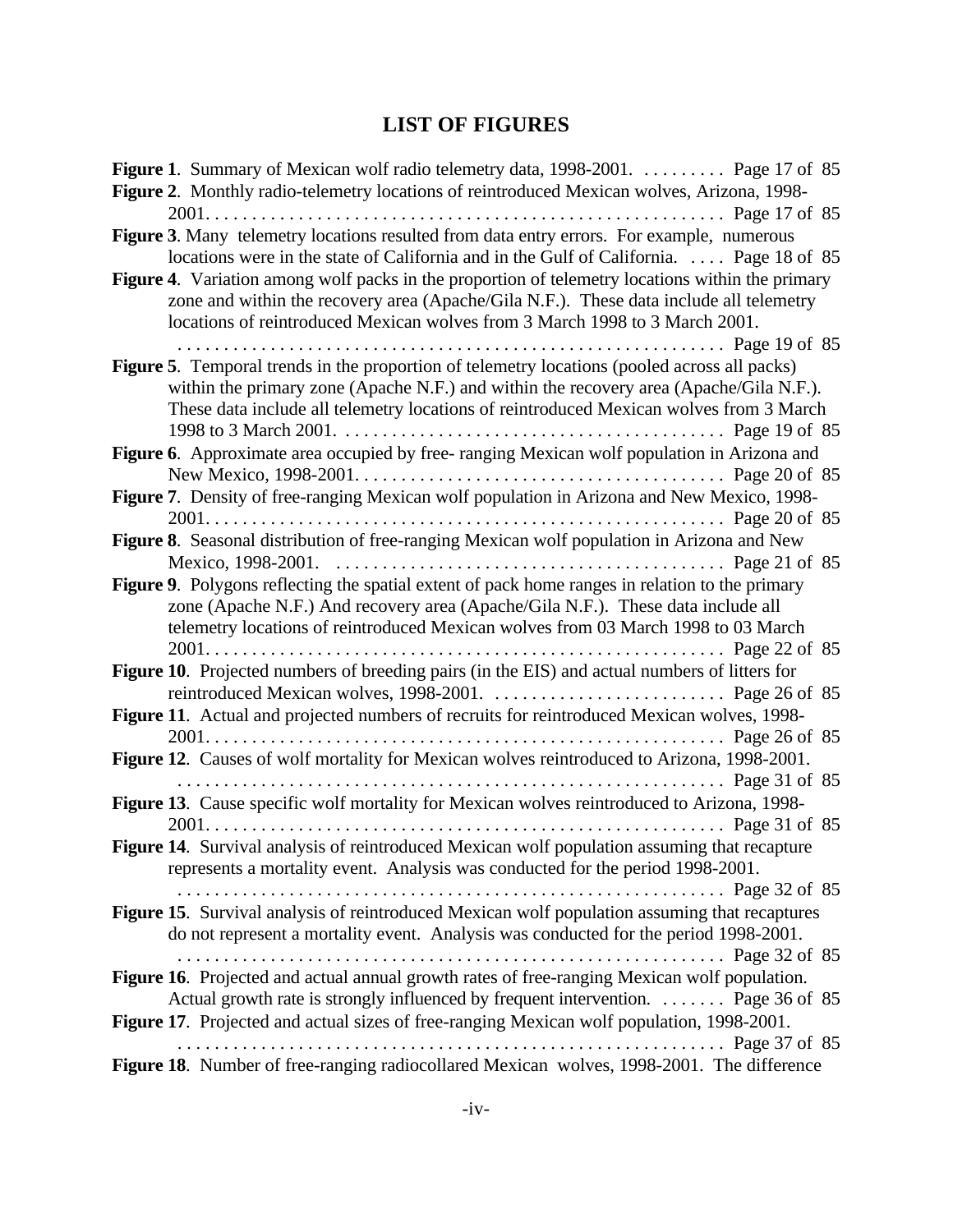| between the max and min accounts for 4 wolves whose signals were lost, and in one case,                        |  |
|----------------------------------------------------------------------------------------------------------------|--|
|                                                                                                                |  |
| Figure 19. Growth rates of other recovering wolf populations. Sources:                                         |  |
| <http: annualrpt99="" wolf="" www.r6.fws.gov=""></http:> and unpublished documents from JAV                    |  |
|                                                                                                                |  |
| Figure 20. Mean annual growth rate for other recovering populations. Page 40 of 85                             |  |
| <b>Figure 21.</b> Number of wolves over time in other recovering populations. Page 40 of 85                    |  |
| <b>Figure 22.</b> Mean onthly growth rate $(r)$ since March 1998. The expected value of r is 0.02. The         |  |
|                                                                                                                |  |
| <b>Figure 23.</b> Mean monthly growth rate $(r)$ since December 1998 (when population went                     |  |
| temporarily extinct). The expected value of $r$ is 0.06. The standard error is 0.08.                           |  |
|                                                                                                                |  |
| Figure 24. Because of frequent interventions the vital rates we derived (survival and population               |  |
| growth) are unlikley to reflect the population's future viability. A balance between                           |  |
| intervention and the effects of natural population processes is needed.  Page 44 of 85                         |  |
| <b>Figure 25.</b> Prey ( $n = 55$ ) probably killed by reintroduced Mexican wolves, 1998-2001.                 |  |
|                                                                                                                |  |
| <b>Figure 26.</b> Potential number of wolves that, in theory, could occupy target objective of 12,950          |  |
| km <sup>2</sup> (5,000 mi <sup>2</sup> ) within the Blue River Wolf Recovery Area. Estimates are based on prey |  |
| biomass available to wolves and are maximum numbers. The individual contribution of                            |  |
| ungulate prey species is shown for comparison with other studies. $\dots \dots$ Page 49 of 85                  |  |
| Figure 27. The number of livestock-wolf interactions fluctuated seasonally in the primary                      |  |
|                                                                                                                |  |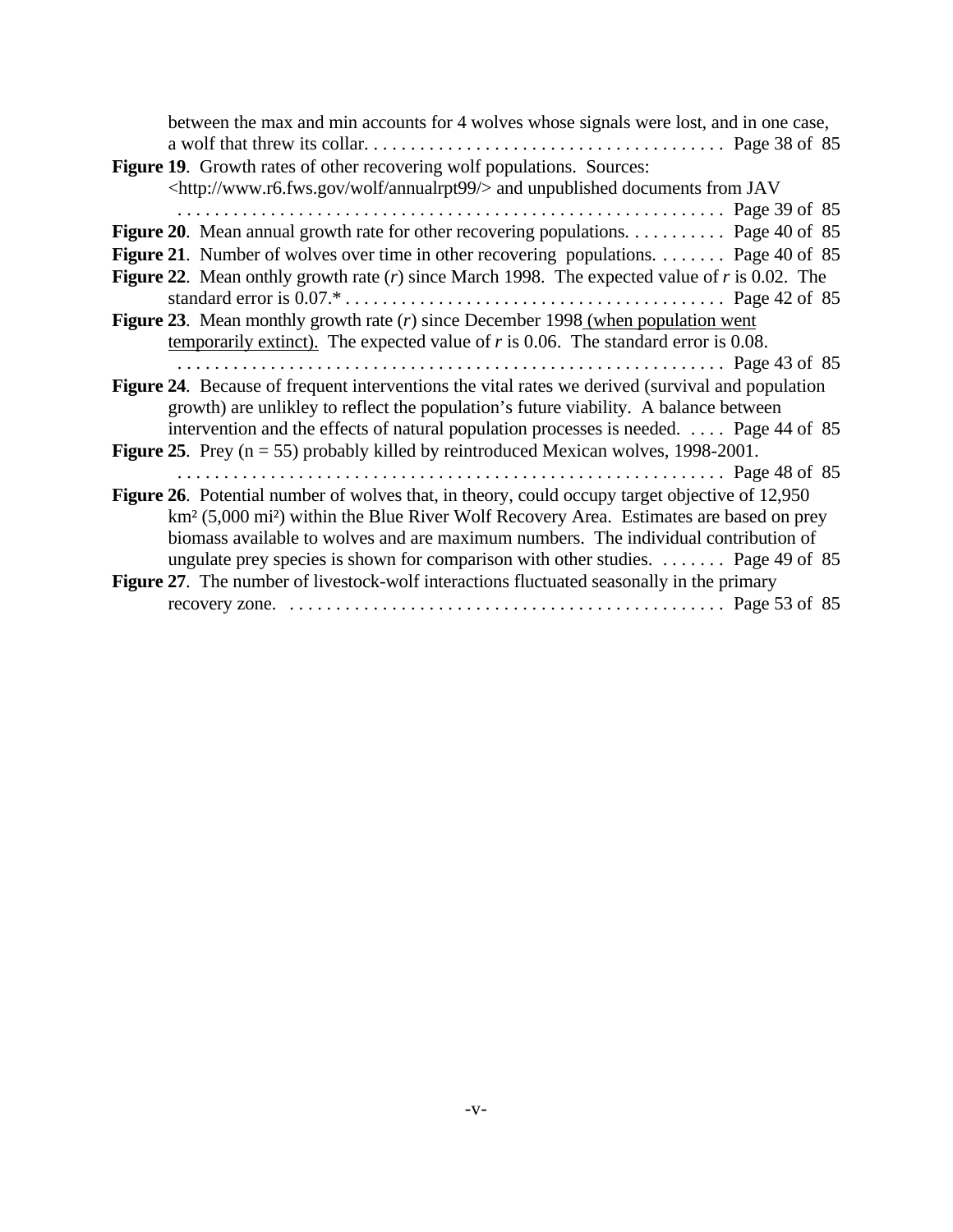## **LIST OF TABLES**

| <b>Table 1.</b> Known births and recruitments of reintroduced Mexican wolves recorded from 1998-   |  |
|----------------------------------------------------------------------------------------------------|--|
| 2001. Only 1 litter was conceived in the wild. $\dots \dots \dots \dots \dots \dots$ Page 25 of 85 |  |
| Table 2. Population events recorded for reintroduced Mexican wolf population between 1998 and      |  |
|                                                                                                    |  |
| Table 3. Potential wolf numbers (ranges) for recovery areas based on predicted population          |  |
|                                                                                                    |  |
| Table 4. Numbers of domestic animal injuries and deaths due to wolf depredation. The data are      |  |
| for confirmed, probable and unconfirmed wolf depredations.  Page 53 of 85                          |  |
| Table 5. Ownership of property where domestic animal injuries and death due to wolves took         |  |
| place. The data are for confirmed, probable, and unconfirmed wolf depredations.                    |  |
|                                                                                                    |  |
| Table 6. Summary of wolf-human interactions reported for the Mexican wolf reintroduction           |  |
|                                                                                                    |  |
| Table 7. Biological criteria for measuring project success of Mexican wolf reintroduction at       |  |
| about 5 and 10 years following completion of reintroduction phase. If the evaluation falls         |  |
| between failure and success, the viability of the population should be classified as               |  |
| uncertain. These guidelines follow the Red List Categories (IUCN 1994:                             |  |
|                                                                                                    |  |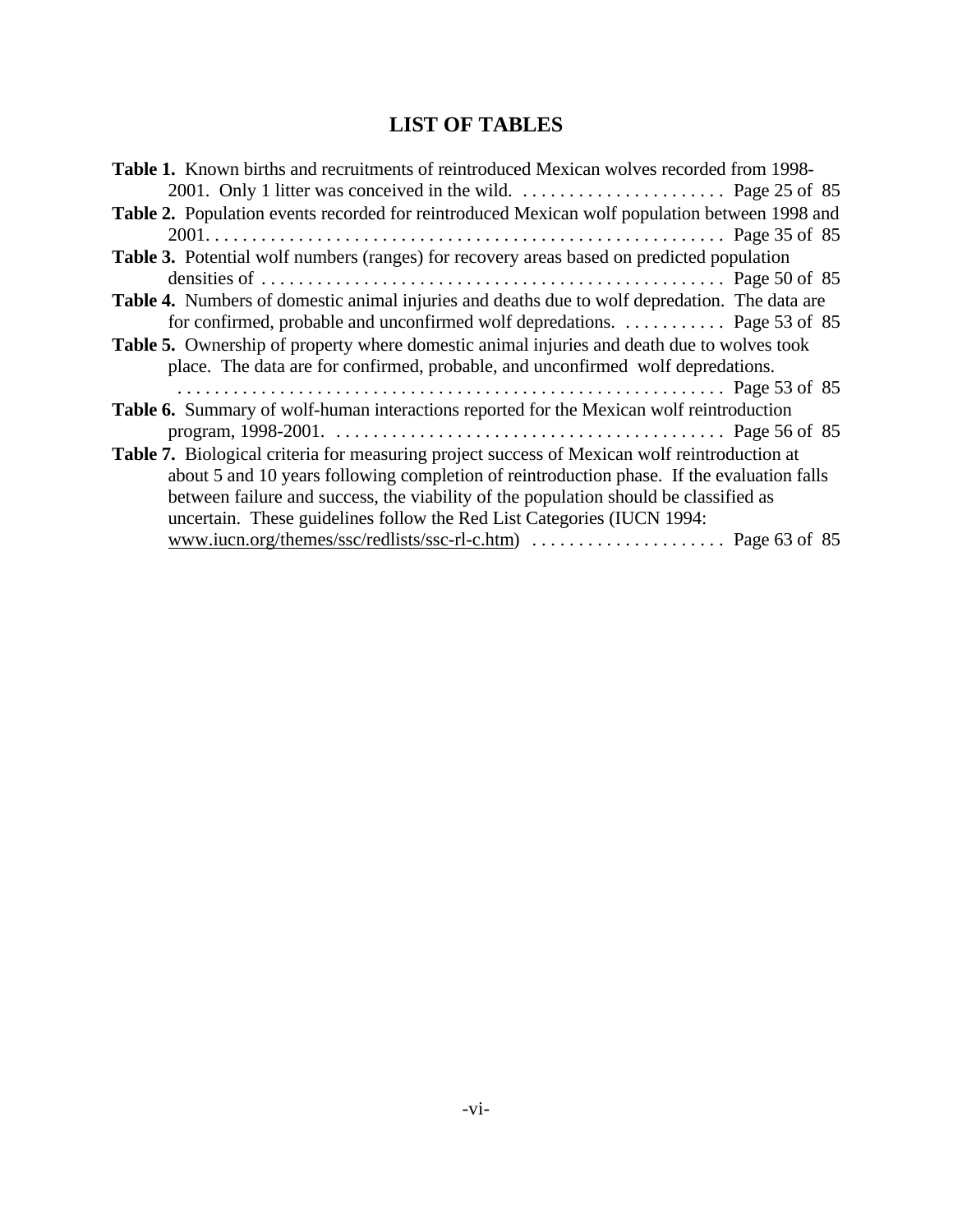### **1. INTRODUCTION**

Herein we assess the progress of efforts to reestablish Mexican wolves *(Canis lupus baileyi*) in the Blue Range Wolf Recovery Area (BRWRA). This review is a direct result of an Environmental Impact Statement (EIS) concluded by the U.S. Fish and Wildlife Service (USFWS) in 1996 (U.S. Fish and Wildlife Service 1996). The EIS and associated final rule (Parsons 1998) call for the USFWS to reestablish Mexican wolves to the BRWRA. The recovery area encompasses 17,752 km<sup>2</sup> (6,854 mi<sup>2</sup>) of the Apache National Forest in southeastern Arizona and the Gila National Forest in southwestern New Mexico.

Specifically, the U.S. Department of Interior has authorized the USFWS to reintroduce about 15 wolves every year for 3 to 5 years in the BRWRA primary recovery zone. The primary recovery zone comprises about 2,664 km<sup>2</sup> (1,029 mi<sup>2</sup>) of the Apache National Forest (Groebner *et al*. 1995). The remainder of the Apache National Forest and all the Gila National Forest make up the secondary recovery zone. The USFWS may conduct re-releases in the secondary recovery zone and wolves that move from the primary recovery zone can inhabit the secondary zone.

The USFWS began reintroductions with the release of 11 wolves in March 1998. From then until March 2001 the USFWS released another 45 individuals on 61 occasions. An Interagency Field Team comprising employees from the USFWS, Wildlife Services (U.S. Department of Agriculture), Arizona Department of Game and Fish, and New Mexico Department of Game and Fish carried out the releases and associated fieldwork

The final rule governing the reintroduction project (Parsons 1998) and the 1998 Mexican Wolf Interagency Management Plan both require the USFWS to conduct a comprehensive review of the project at the end of the third year (i.e., March 2001). The full evaluation must include recommendations regarding continuation, modification, or cancellation of the reintroduction effort. If appropriate, the evaluation may include recommendations on whether and how to use the White Sands Wolf Recovery Area.

The primary goal of the reintroduction effort is to restore a self-sustaining population of about 100 wild Mexican wolves distributed over 12,950 km² (5,000 mi²) of the BRWRA. Such an objective is consistent with the 1982 Mexican Wolf Recovery Plan (U.S. Fish and Wildlife Service 1982 (EIS). The 1998 Mexican Wolf Interagency Management Plan projects that about 9 years will be required to achieve this objective. Wolves in the BRWRA are to be managed to reduce negative impacts and maximize positive influences on the lifestyles and economy of local residents.

The USFWS contacted the Conservation Breeding Specialist Group (CBSG) to conduct the specified review. CBSG is ideally suited for the task because of extensive worldwide experience with small population restoration, conservation, and management. On behalf of CBSG, Paul Paquet assembled an expert review team composed of John Vucetich, Michael Philips, and Leah Vucetich. The team review is based on data provided by the USFWS data collected in the first 3 years of the reintroduction project.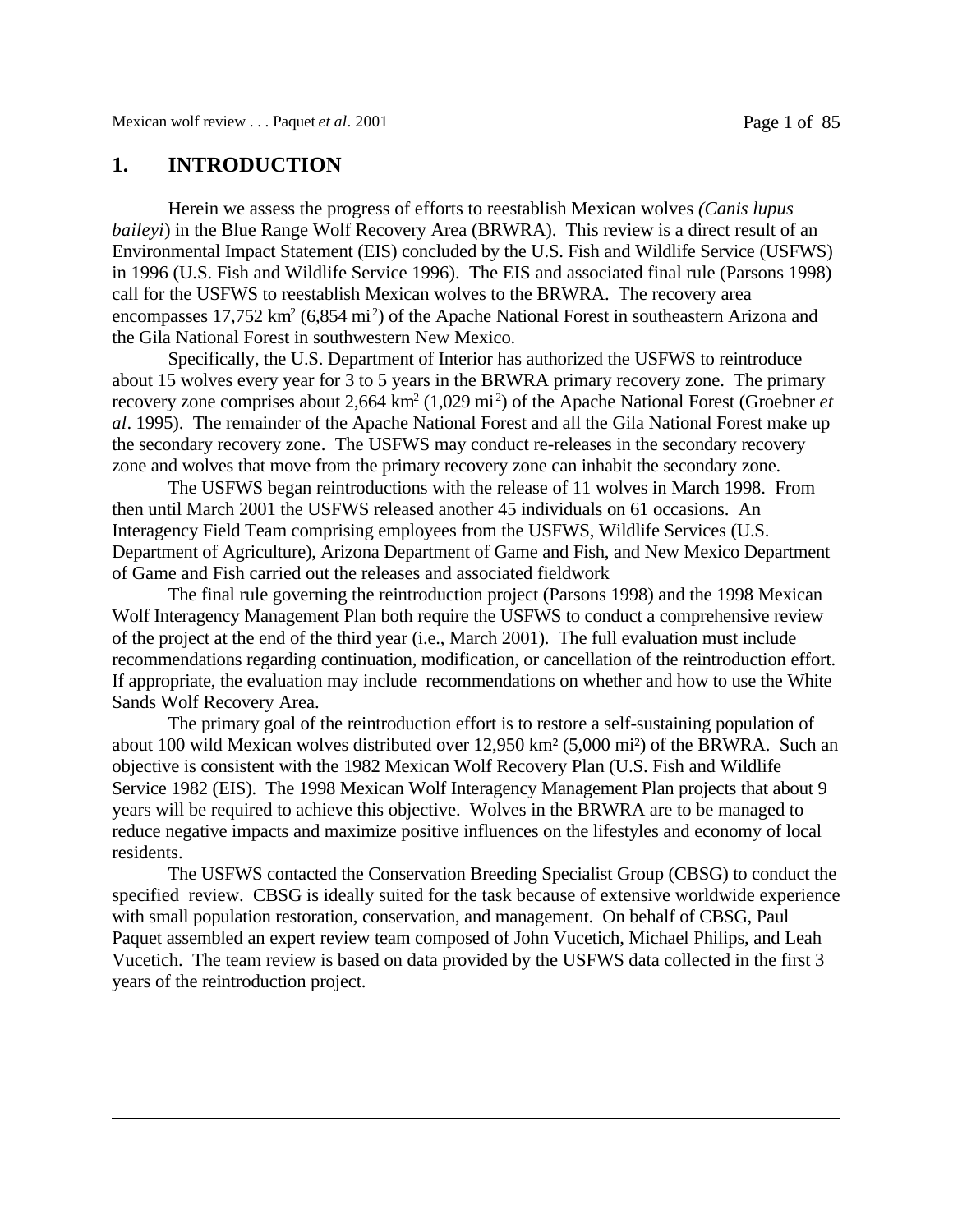### **2. ISSUES FOR WHICH ASSESSMENTS WERE REQUESTED**

Our assessment addresses the following questions as outlined by the 1998 Mexican Wolf Interagency Management Plan.

- Have wolves successfully established home ranges within the designated wolf recovery area?
- < Have reintroduced wolves reproduced successfully in the wild?
- < Is wolf mortality substantially higher than projected in the EIS?
- $\blacktriangleright$  Is population substantially growth lower than projected in the EIS?
- Are numbers and vulnerability of prey are adequate to support wolves?
- $\blacktriangleright$  Is the livestock depredation control program effective?
- < Have documented cases of threats to human safety occurred?

We were not asked to address the following 2 additional questions identified in the 1998 Mexican Wolf Interagency Management Plan:

- $\triangleright$  Is effective cooperation occurring with other agencies and the public?
- Are combined agency funds and staff adequate to carry out needed management, monitoring and research?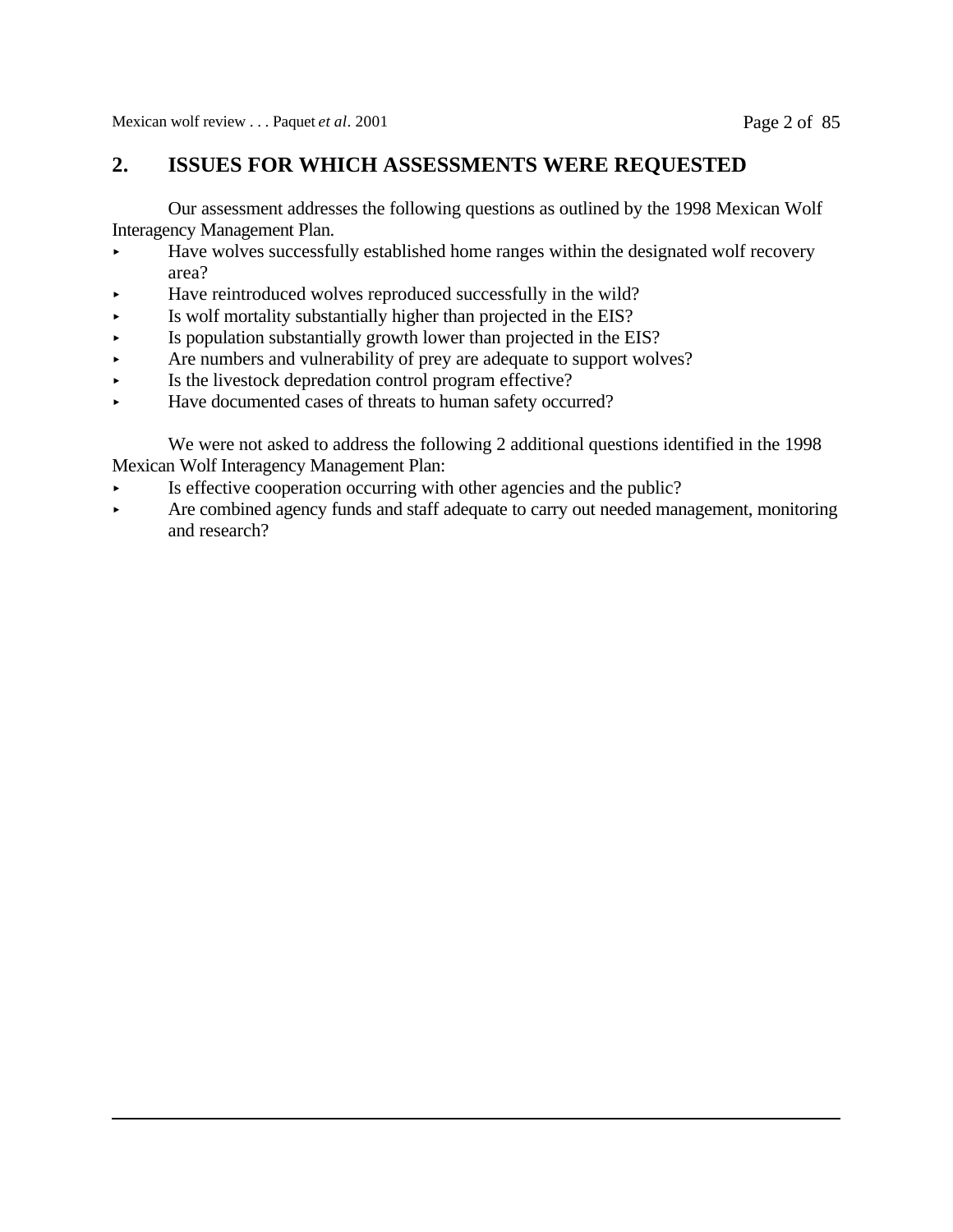### **3. OUR APPROACH**

Although a paucity of data compels us to speculate on many biological issues, we do so using the best available information about wolf ecology. The lack of information reflects the short time the Program has been underway. Where necessary and appropriate we infer from published studies conducted elsewhere, our own experiences, and the experience of other researchers and managers. Throughout the report, we are careful to distinguish fact from inference, speculation, and professional opinion. Our conclusions and recommendations reflect our current knowledge and the fundamental principles of Conservation Biology.

Conclusions and recommendations depend on the likelihood of the assumptions underlying the assessment. Therefore, we reviewed several principles of conservation biology, which apply to restoring and maintaining a viable population of wolves. Some of these principles are established generalizations, some are testable hypotheses, and others are practical guides that we assessed as important in developing our recommendations.

- The fewer data or more uncertainty involved, the more conservative conclusions must be
- $\triangleright$  To be comprehensive, an assessment must be concerned with multiple levels of biological organizations and with many different spatial and temporal scales.
- Species well distributed across their native range are less susceptible to extinction than species confined to small portions of their range.
- Large blocks of habitat containing large populations of a target species are superior to small blocks containing small populations.
- < Maintaining viable ecosystems is usually more efficient, economical, and effective than a species by species approach.
- < Viability of wild populations depends on the maintenance of ecological processes.
- < Human disturbances that mimic or simulate natural disturbances are less likely to threaten restoration efforts than disturbances radically different from the natural regime.

We note that how we measure and perceive the success or failure of wolf recovery is contextual. Accordingly, our focus is on wolf ecology and how the quality of management affects the persistence of the reintroduced Mexican wolf population. Specifically, we are concerned with the viability of the population as affected by habitat quality, population size, population isolation, and agency management. Although a viable wolf population could affect people's lives and the economy, we do not consider social and economic issues in this report.

Finally, our protocol for assessment was to:

- < Review pertinent scientific literature
- Use available data provided by the Interagency Field Team
- Review pertinent regulations, polices, and rules
- $\blacktriangleright$  Evaluate data quality
- < Identify data gaps
- < Analyze and interpret data
- < Compare progress with program goals
- Evaluate program success & failures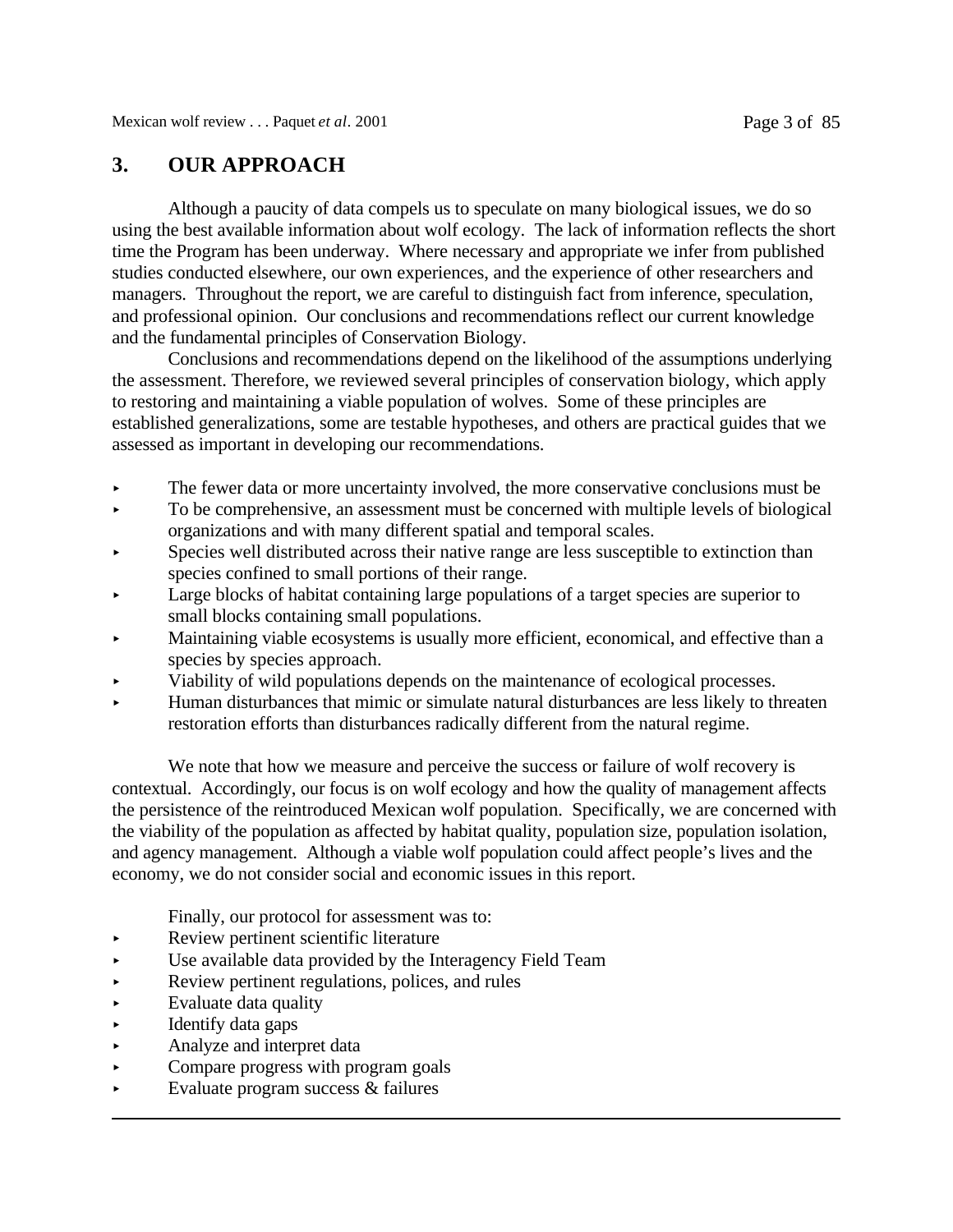Mexican wolf review . . . Paquet *et al.* 2001 Page 4 of 85

< Develop data collection, data management & conservation recommendations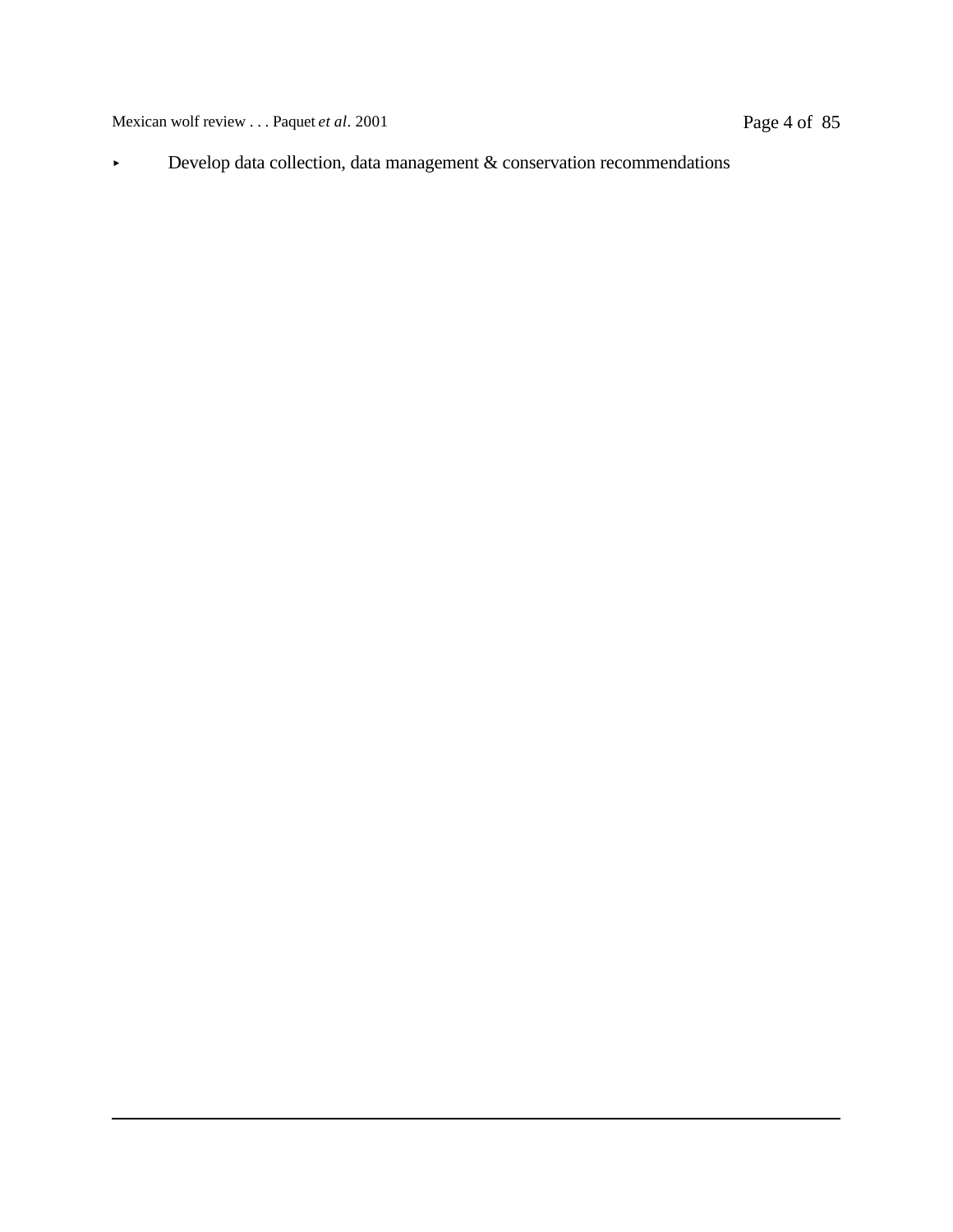### **4. ECOLOGICAL BACKGROUND**

### a. RESILIENCY

Resilience has been defined as the ability to absorb disturbance and still maintain the same relationship between populations or state variables (Holling 1973) and the degree to which an entity can be changed without altering its minimal structure (Pickett *et al*. 1989). Thus, resilience can be thought of as a property of a system, whereas persistence is the outcome (Weaver *et al*. 1996).

Wolves evolved in environments that included prevailing disturbance regimes with certain ecological characteristics and boundary conditions. Disturbance varied in frequency, duration, extent, and intensity, thereby resulting in different spatio-temporal patterns of change. Behaviors and life history traits conferred resilience that enabled wolves to absorb these intrinsic disturbances and persist. Modern humans, however, have presented new regimes of disturbance that could be considered exotic because they are qualitatively novel or quantitatively atypical.

Three mechanisms of resilience at different hierarchical levels are: individual - plasticity in foraging behavior that ameliorates flux in food availability; population - demographic compensation that mitigates increased exploitation; and metapopulation dispersal - that provides functional connectivity among fragmented populations. Accordingly, flexible food habits, high annual productivity, and dispersal capabilities enable wolves to respond to natural and human-induced disturbances (Weaver *et al*. 1996). However, environmental disturbances at various temporal and spatial scales may exceed the ability of wolves and systems that support them to absorb disturbance (Weaver *et al*. 1996).

Wolves display remarkable behavioral plasticity in using different prey and habitats (Mech 1991). They are able to substitute one resource for another in the face of environmental disturbance (Weaver *et al*. 1996). Specifically, wolves specialize on vulnerable individuals of large prey [elk (*Cervus elaphus*) and moose (*Alces alces*)] yet readily generalize to common prey [usually deer (*Odocoileus sp.*)] (Weaver *et al*. 1996).

Wolf populations are able to compensate demographically for excessive mortality. Under certain circumstances this compensation enables wolves to respond to increased rates of juvenile or adult mortality with increased reproduction and/or survival, thereby mitigating demographic fluctuations (Weaver *et al*. 1996). Dominant wolves are able to reproduce at a very young age and usually reproduce every year thereafter (Weaver *et al*. 1996). Age at reproductive senescence has not been well documented but few females survive to reproduce past age 9 (Mech 1988). Wolves also display remarkable ability to recover from exploitation. For example, during a wolf reduction program in the Yukon, wolves recovered to pre-reduction densities within 5 years (Hayes and Harestad 2000). Wolves immigrated into the study area during early recovery, followed by increases in pack size from reproduction (Hayes *et al*. 2000).

The final mechanism that confers resilience to wolf populations is dispersal. When dispersal is successful, vanishing local populations are rescued from extirpation (Brown and Kodric-Brown 1977) and functional connectivity of metapopulations is established (Hansson 1991). Wolves have tremendous dispersal capabilities and as a result, "connectivity" of populations can be high. Dispersing wolves typically establish territories or join packs within 50- 100 km of the pack in which they were born (Fritts and Mech 1981, Fuller 1989, Gese and Mech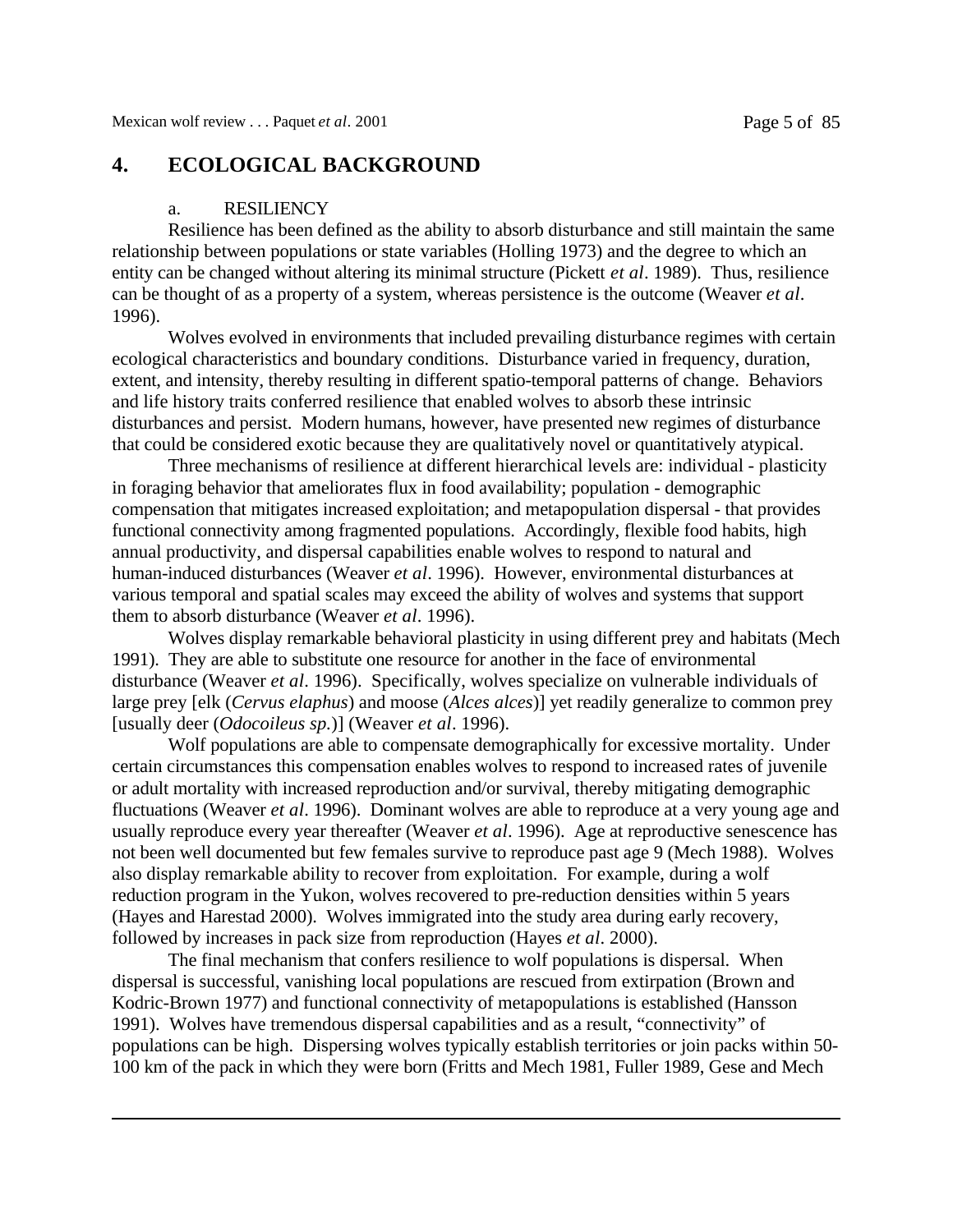1991, Wydeven *et al*. 1995, Boyd *et al*. 1996). Some wolves, however, move longer distances. For example, Fritts (1983) observed a wolf that traveled at least 917 km.

### b. THE PERILS OF SMALL POPULATIONS

Small populations, because of random normal variability in demographics, are more likely to become extinct than larger populations (Schonewald-Cox *et al*. 1983). Moreover, these small populations are thought to be vulnerable because of deleterious effects of inbreeding (Wright 1977) and chance environmental disturbances such as forest fires, disease or infestations that affect a species or its prey (Franklin 1980). In theory, the interaction of these factors increases the probability of extinction (Shafer 1987).

Small insular populations may have a restriction of genetic variation because they represent a very small subset of the total population (i.e., a few individuals). As populations become smaller a further reduction in genetic variation results in decreased survival (i.e., increased mortality). Increased mortality leads to additional reduction in genetic variation resulting in an "extinction vortex." Biologists theorize that because of this self-amplifying cycle the rate of extinction for small populations is higher than predicted from the population size alone (cf. Caro and Laurenson 1994).

### c. USE OF HABITAT AND PATTERNS OF TRAVEL

Throughout its broad geographical distribution the gray wolf is considered an ecosystem and prey generalist. However, populations are adapted to local conditions and are, therefore, specialized concerning den site use, foraging habitats, and prey selection. In mountain regions, the effects of physiography, weather, prey distribution, and prey abundance combine to concentrate activities of wolves into forested valley bottoms (Paquet 1993, Paquet *et al.* 1996, Paquet *et al*. 1996, Weaver 1994, Singleton 1995, and others).

Elevation can also govern seasonal movements of wolves. In mountainous areas with high snowfall, use of low elevation valleys increases during winter, where frozen rivers and lakes, shorelines, and ridges are preferred because of ease of travel. Ski trails, snowmobile trails, graded roads, and packed roads can artificially enhance the range and efficiency of winter forays (Paquet 1993). Singleton (1995) has suggested that variation in pack size, variation in home range size, and interactions with sympatric predators may influence habitat use and travel patterns. He further speculated that turning frequency or travel route complexity are likely to vary depending on whether an animal is within a patch of concentrated resource availability (e.g., deer winter ranges), moving between known patches, or exploring new areas.

### d. INFLUENCE OF WOLVES ON THE BIOLOGICAL COMMUNITY

Generally we understand that the ecology of predators, prey, and scavengers, is intertwined. However, the details of these relationships, and the general role of predation in shaping the structure of ecological communities is poorly understood. Changes in predator-prey relationships may affect species other than wolves and their prey. Disruption of top predators can affect interspecific associations by disrupting relationships within food webs. This, in turn, may cause unanticipated ripple effects in populations of other species (Paine 1966, 1969, 1980; Terborgh and Winter 1980, Frankel and Soulé 1981, Wilcox and Murphy 1985, Wilcove *et al*. 1986, Valone and Brown 1995), which markedly alter the diversity and composition of a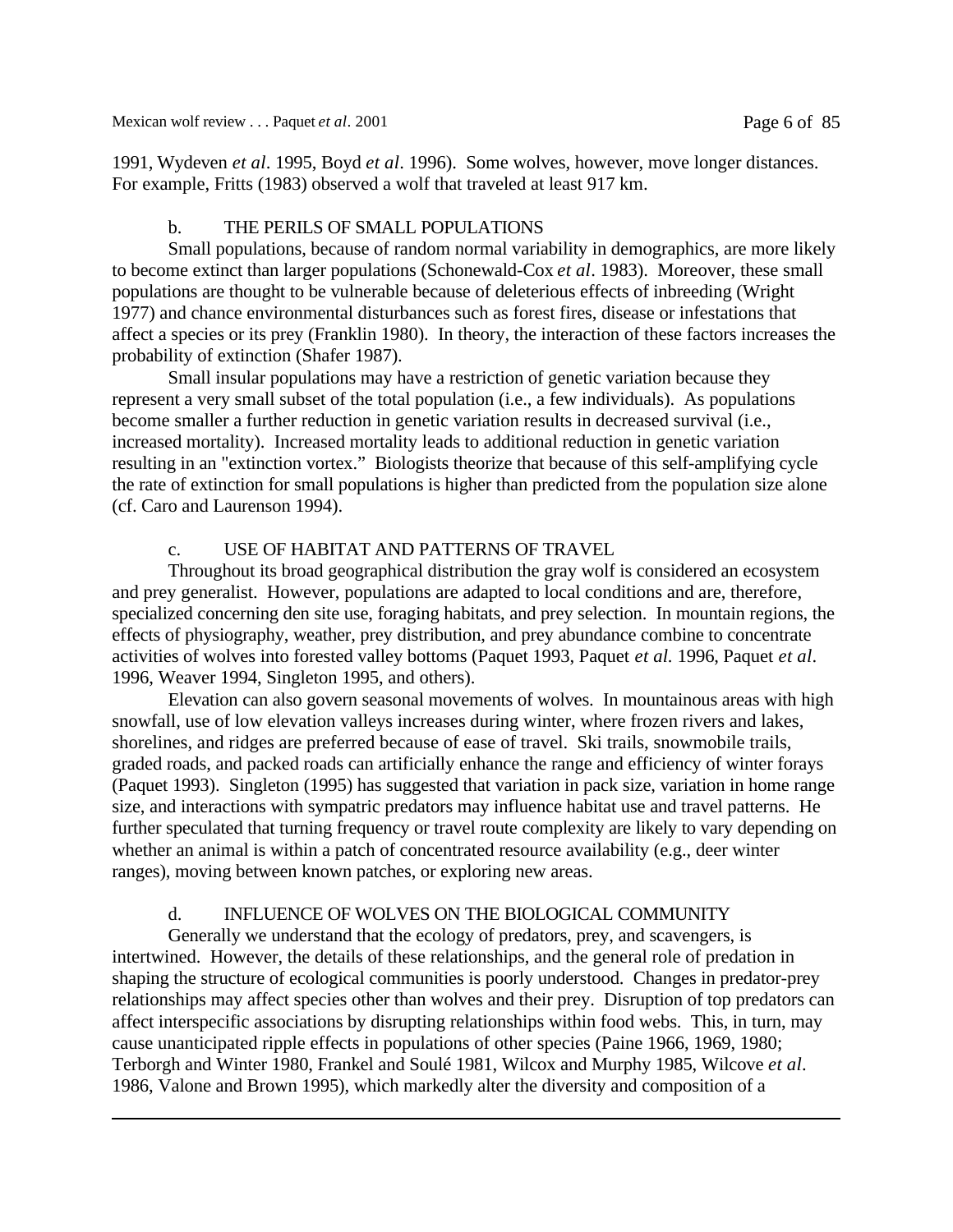community (Paine 1966). Multi species effects often occur when changes in a third species mediate the effect of one species on a second species (or analogous higher-order interactions). For example, a wolf can affect a grizzly bear (*Ursus arctos*) by reducing the availability of a limiting resource (possibly an ungulate). Also a secondary carnivore such as a coyote (*C. latrans*) can affect the degree to which a herbivore's lifestyle is influenced by a primary carnivore such as a wolf. Ecologists have only begun to develop theory that attempts to explain the coexistence of prey in terms of predator-influenced niches ("enemy-free space").

Terborgh and Winter (1980) noted that we know little about the loss of top carnivores in terrestrial environments, and predicted a wave of extinctions following the loss of any key species. For example, if species interact as competitors, as predator and prey, or as facilitators in successional processes, then the presence of one species may influence the extinction probability of another "linked" species.

Recent evidence suggests the importance of cascading trophic interactions on terrestrial ecosystem function and processes. Research has documented differences within systems from which large predators have been removed or are missing (Glanz 1982, Emmons 1984, Terborgh 1988, Leigh *et al*. 1993, Terborgh *et al.* 1999). Accordingly, the ecosystem impacts of wolves may be more profound than previously expected. For example, on Isle Royale, Michigan wolf predation on moose has been shown to influence positively biomass production in trees of boreal forest (McLaren and Peterson 1994). Growth rates of balsam fir (*Abies balsamea*) were regulated by moose (*Alces alces*) density, which in turn was controlled by wolf predation (McLaren & Peterson 1994). When the wolf population declined for any reason, moose reached high densities and suppressed fir growth. This top-down "trophic cascade" regulation is apparently replaced by bottom-up influences only when stand-replacing disturbances such as fire or large windstorms occur at times when moose density is already low (McLaren & Peterson 1994). This is strong evidence of top-down control of a food chain by wolves (Terborgh *et al*. 1999). Research elsewhere suggests elk (*Cervus elaphus*) populations not regulated by large predators affect negatively the growth of aspen (*Populus tremuloides*) (Kay 1990, Kay and Wagner 1994, White *et al.* 1992, D. Smith pers. comm.), though information remains equivocal (L. Morgantini pers. comm.).

In addition to the obvious interactions between wolves and prey, wolves provide a regular supply of carrion to scavengers. Less obvious community dynamics might include the relationships between different predators, and how wolves influence these relationships. For example, how do wolves modify the relationships between coyotes and foxes?

Interest in the role of wolves in the broader ecosystem is not new. From 1939-1944 Adolf Murie (1944) conducted field studies in Denali Park Alaska to determine "...the ecological picture centering about the wolf of Mount McKinley National Park". Here, he entertained questions about the relationships between park wolves and other wolves, between wolves and their prey, and between wolves and other predators. Few studies, however, are available to yield insights into many of the relationships between wolves and other ecosystem components.

### e. RESPONSE OF WOLVES TO HUMAN ACTIVITIES

The seriousness of human disturbance is ultimately a human judgement and, as such, some may consider any alteration of the normal activities of wolves to be undesirable. The ecological issue is how the probability of persistence changes with habitat degradation, small population size,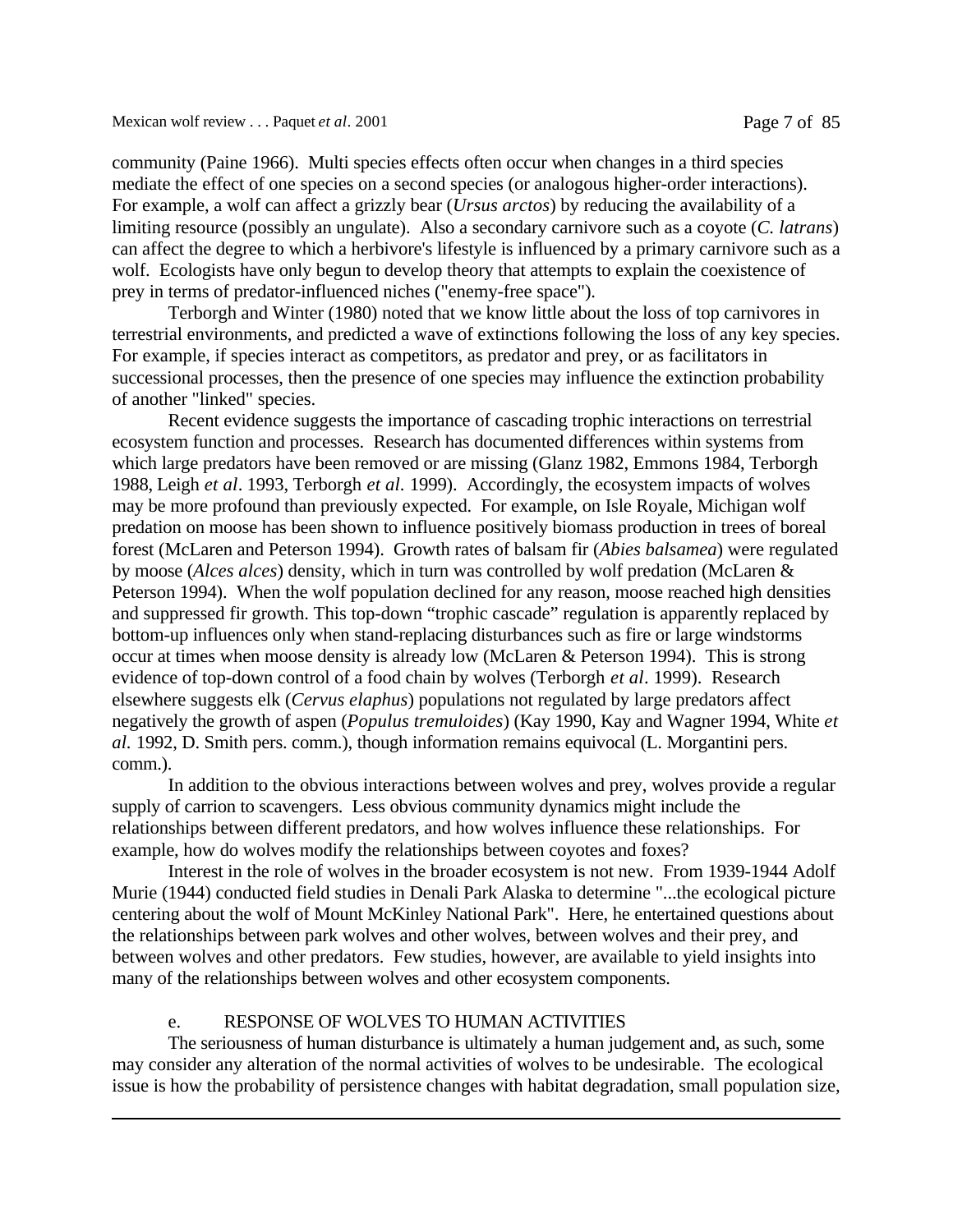and population isolation. The management issue is what probability of persistence and environmental quality is compatible with legislation and acceptable to society. Interpretation of the wolf-human interaction is confounded by multiple factors that influence how wolves use the landscape and react to people (Mladenoff *et al*. 1995, L. Boitani pers. comm., L. Carbyn pers. comm., E. Zimen pers. comm.). Because of the wolf's inherent behavioural variability, it is unlikely that all wolves react equally to human induced change. Moreover, many extraneous factors contribute to variance in behaviour of individual wolves. Because we have developed no reasonable expression of those differences, assessments are usually applied at the pack and population levels.

The specific conditions in which wolves are 'disturbed' (i.e., distribution, movements, survival, or fecundity are impaired) are believed to be highly variable. The extent and intensity of disturbance appear to vary with environmental and social context, and the individual animal (L. Boitani pers. comm.). Though wolves are sensitive to human predation and harassment (Thiel 1985, Jensen *et al*. 1986, Mech *et al*. 1988, Fuller 1989, Mech 1989, Purves *et al*. 1992, Fuller *et al*. 1992, Mech 1993, Mech 1995, Thurber *et al.* 1994, Mladenoff *et al*. 1995. Paquet *et al.* 1996), we have limited empirical information on tolerance to indirect human disturbance. Several studies suggest the main factor limiting wolves where they are present and tolerated by humans is adequate prey density (Fuller *et al*. 1992). Although human activities have been shown to influence the distribution (Thiel 1985, Fuller *et al*. 1992, Paquet 1993, Mladenoff *et al.* 1995) and survival of wolves (Mech *et al.* 1995, Mladenoff *et al.* 1995, Paquet 1993. Paquet *et al.* 1996), human-caused mortality is consistently cited as the major cause of displacement (Fuller *et al*. 1992, Mech and Goyal 1993, and others).

Studies that have quantified wolf/human interactions have shown wolves avoid humans or are displaced via human induced mortality (Paquet *et al.* 1996). Avoidance is temporal (Boitani 1982) and spatial (Mladenoff *et al*. 1995, Paquet *et al.* 1996). Several studies that used road densities as an index of human influence concluded that human activities associated with roads affect the survival and behaviour of wolves. Interpretation, however, was confounded because many human activities associated with roads result in the death of wolves. Thus, absence of wolves in an area may not be the result of behavioural avoidance per se. Data from Ontario, Wisconsin, Michigan, and Minnesota suggest that wolf survival is usually assured at road densities below 0.58 and 0.70 km/km² (Thiel 1985, Jensen *et al*. 1986, Mech *et al*. 1988, Fuller 1989, Mech 1989, Fuller *et al*. 1992). A study in Alaska concluded that wolves avoid heavily used roads and areas inhabited by humans, despite low human caused wolf mortality (Thurber *et al.* 1994). Landscape level analysis in Wisconsin found mean road density was much lower in pack territories (0.23 km/km² in 80% use area) than in random non pack areas (0.74) or the region overall (0.71). Few areas of use exceeded a road density of >0.45 km/km² (Mladenoff *et al.* 1995).

Recent reports suggest wolves in Minnesota tolerate higher levels of disturbance than previously thought possible. Wolves, for example, are now occupying ranges formerly assumed to be marginal because of prohibitive road densities and high human populations (Mech 1993, Mech 1995). Legal protection and changing human attitudes are cited as the critical factor in the wolf's ability to use areas that have not been wolf-habitat for decades. If wolves are not killed, they seem able to occupy areas of greater human activity than previously assumed (Mech 1993, Fuller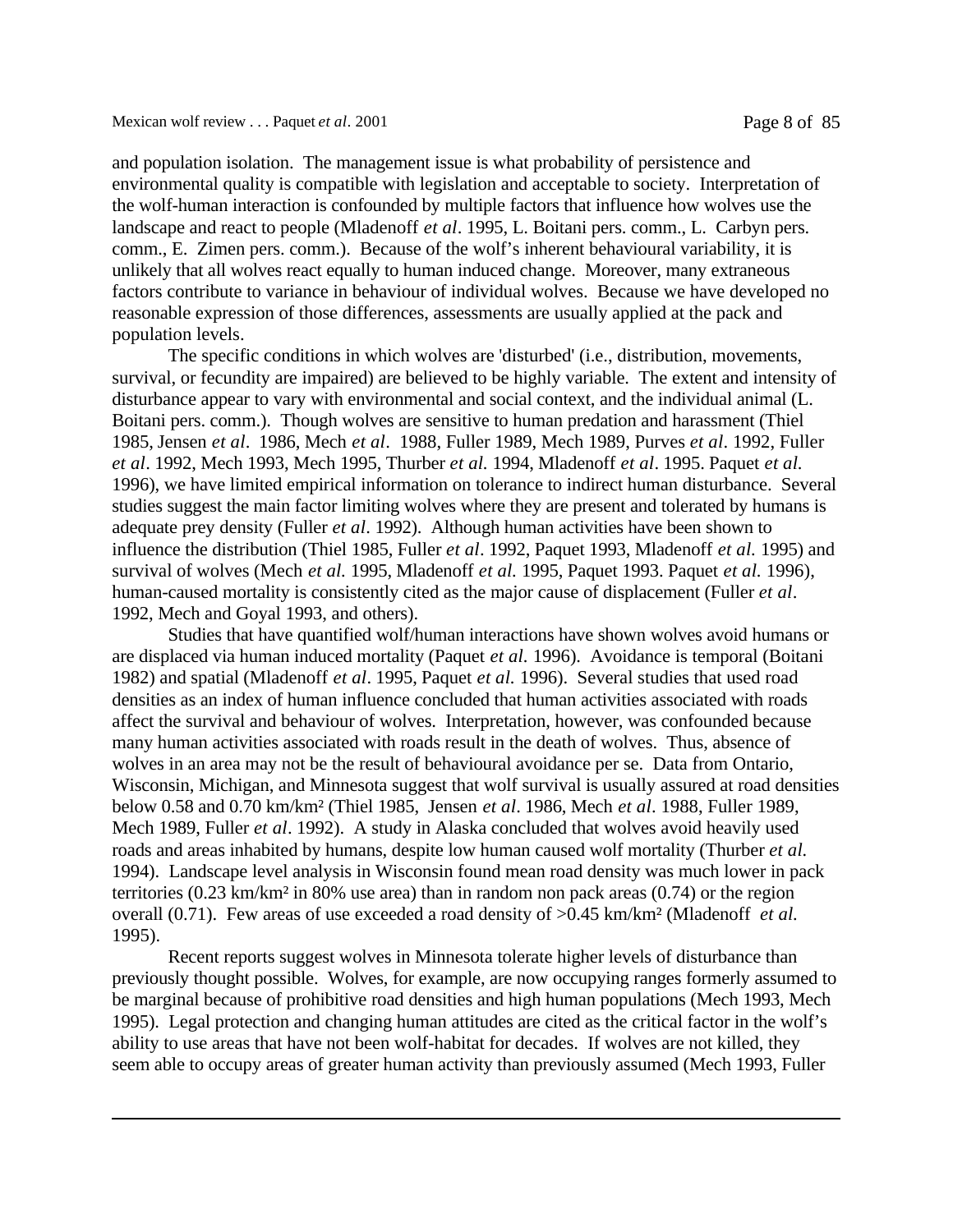*et al*. 1992). Based on these observations, Mech (1995, p. 275) comments that misconceptions about the wolf's inherent ability to tolerate human activity encourage unwarranted protection.

Nonetheless, wolves in Minnesota continue to avoid populated areas, occurring most often where road density and human population are low (Fuller *et al.* 1992).<sup>2</sup> Moreover, the fact that wolves are using areas of greater human activity suggests dispersers or marginalised individuals are being pushed into suboptimal habitat. More suitable and safe habitat may be saturated by dominant animals or packs. This supports the idea that wolves occupy habitat closer to humans only if necessary. A similar phenomenon has been shown in grizzly bears (D. Mattson *et al.* 1987, Mattson pers. Comm.) and many avian species.

We are aware of only 4 studies that have systematically and explicitly examined human population density and wolf distribution. In all studies, the absence of wolves in human dominated areas may have reflected high levels of human caused mortality, displacement resulting from behavioural avoidance, or some combination of both. All were conducted at a landscape scale and assessed population or pack level responses of wolves to humans. In Wisconsin, human population density was much lower in pack territories than in non pack areas. Wolf pack territories also had more public land, forested areas with at least some evergreens, and lower proportions of agricultural land. Notably, no difference was detected between white-tailed deer (*Odocoileus virginianus*) densities in pack territories and non pack areas. Overall, wolves selected those areas that were most remote from human influence (Mladenoff *et al.* 1995) using areas with fewer than 1.54 humans/km² and less than 0.15 km roads/km². Most wolves in Minnesota (88%) were in townships with  $\langle 0.70 \text{ km} \text{ roads/km}^2$  and  $\langle 4 \text{ humans/km}^2 \text{ or with } \langle 0.50 \rangle$ km<sup>2</sup> and <8 humans/km<sup>2</sup>. High human or road densities likely precluded the presence of wolf packs in several localities within contiguous, occupied wolf range (Fuller *et al*. 1992). In Italy, wolf absence was related to human density, road density, urban areas, cultivated areas, and cattle and pig density. However, because human density, road density, and urbanized areas were highly inter correlated no specific human effect was established (Duprè *et al*. in press).

In the Bow River Valley, Alberta the selection or avoidance of particular habitat types was related to human use levels and habitat potential (Paquet *et al*. 1996). Wolves used disturbed habitats less than expected, which suggests the presence of humans altered their behaviour. Very low intensity disturbance (<100 people/month) did not have a significant influence on wolves, nor did it seriously affect the ecological relationships between wolves and their prey. At low to intermediate levels of human activity (100-1,000 people/month) wolves were dislocated from suboptimal habitats. Higher levels of activity resulted in partial displacement but not complete abandonment of preferred habitats. As disturbance increased, wolves avoided using some most favourable habitats. In portions of the Valley where high elk abundance was associated with high

<sup>2</sup>Wolves from the Midwestern United States have hybridized with coyotes (*Canis latrans)* (Wayne *et al*. 1991, Wayne *et al*. 1992, Lehman *et al*. 1991), be red wolves, or red wolf hybrids (Wilson *et al.* 2001), which may affect their behaviour (Fox 1971) and their relationship with humans. Consequently, extrapolating information from Minnesota, Michigan, Minnesota, and Ontario may be inappropriate for the Rocky Mountains. Wolves in the Rocky Mountains show no introgression of coyote genes (Forbes and Boyd 1996).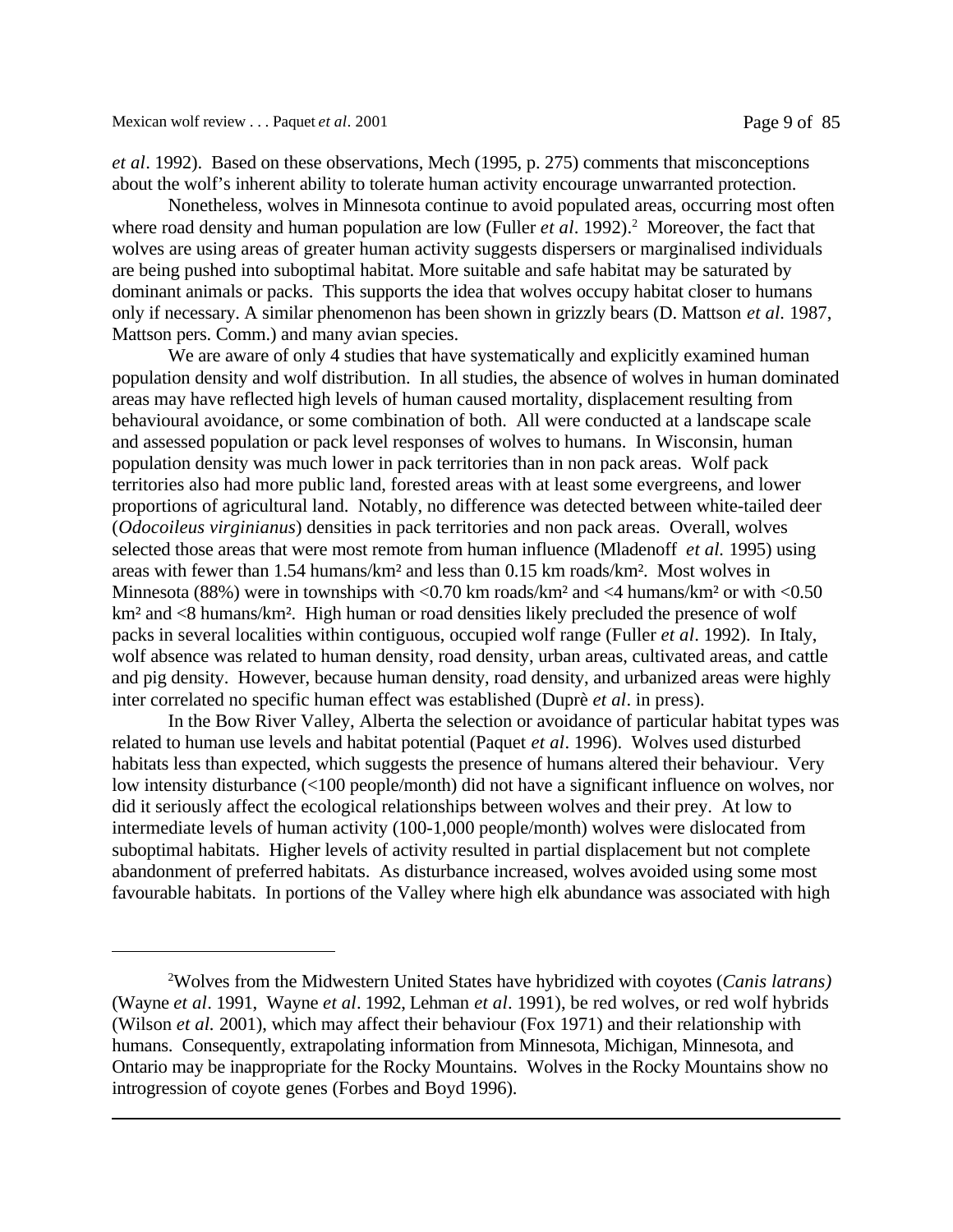road and/or human population density, wolves were completely absent. Overall, habitat alienation resulted in altered predator/prey relationships.

The observed patterns of displacement suggest the presence of humans repulses wolves, although a strong attraction to highly preferred habitats increases a wolf's tolerance for disturbance. As conditions become less favorable, the quality of habitat likely takes on greater importance. Tolerance thresholds are unknown but, as noted, in the Bow River Valley changes in patterns of habitat use were evident when human activity exceeded 100 people/month. Nearly complete alienation of wolves occurred when more than 10,000 people/month used an area.

### f. HUMAN INFLUENCE ON HABITAT USE BY WOLVES

The degree of human influence probably varies according to the environmental context. If a particular habitat is highly attractive, wolves appear willing to risk exposure to humans, at least within some limits (Chapman 1977). As levels of disturbance increase, favorableness of habitat likely takes on greater importance. For example, we know that wolves select home sites near intense human activity when denning areas are limited, or where innocuous human activity occurs (Chapman 1977). The presence of artificial food sources (e.g., carrion pits, garbage dumps) also attracts wolves and reduces avoidance of human activity (Chapman 1977, L.D. Mech pers. comm., Paquet 1996, Krizan 1998). In the Bow River Valley, wolves denned within 500 m of the Trans Canada highway when Parks Canada was dumping carrion in the area. Wolves abandoned the home site after Parks stopped dumping of the carrion.

The tension between attraction and repulsion is probably expressed differently by individuals, packs, and populations. Attraction to an area is a complex sum of physiography, security from harassment, positive reinforcement (e.g., easily obtained food), population density, and available choice. Moreover, the response to a particular disturbance seems to depend on disturbance-history (E. Zimen pers. comm.); a critical concept in understanding the behaviour of long-lived animals that learn through social transmission (Curatolo and Murphy 1986, S. Minta pers. comm.).

We can group human influence into effects on wolf habitat and populations. Habitat disturbance can be short or long term and can include direct loss of habitat (i.e., vegetation removal, vegetation change, or isolation and removal of prey). Direct habitat loss does not include the loss of habitat due to temporal or spatial alienation (sensory disturbance) or from fragmentation of habitat. Indirect losses will occur due to habitat alienation, where wolves abandon habitat because of nearby disturbances or are spatially isolated from using them because of impediments to movements. Changes in population can occur directly through alterations in habitat and indirectly because of disturbing activities.

The major impacts of human induced changes are, in order of decreasing importance, physical loss of habitat, loss of prey species, fragmentation of habitat, isolation of habitat, alienation of habitat, alteration of habitat, changes in original ratios of habitat, and changes in juxtaposition of habitats. These effects combine to have local and population level influences by altering the composition of biological communities upon which wolves are dependent, restricting movements, reducing foraging opportunities, and limiting access to prey. Obstructing movements also increases the vulnerability of wolves to other disturbances as they attempt to learn new travel routes.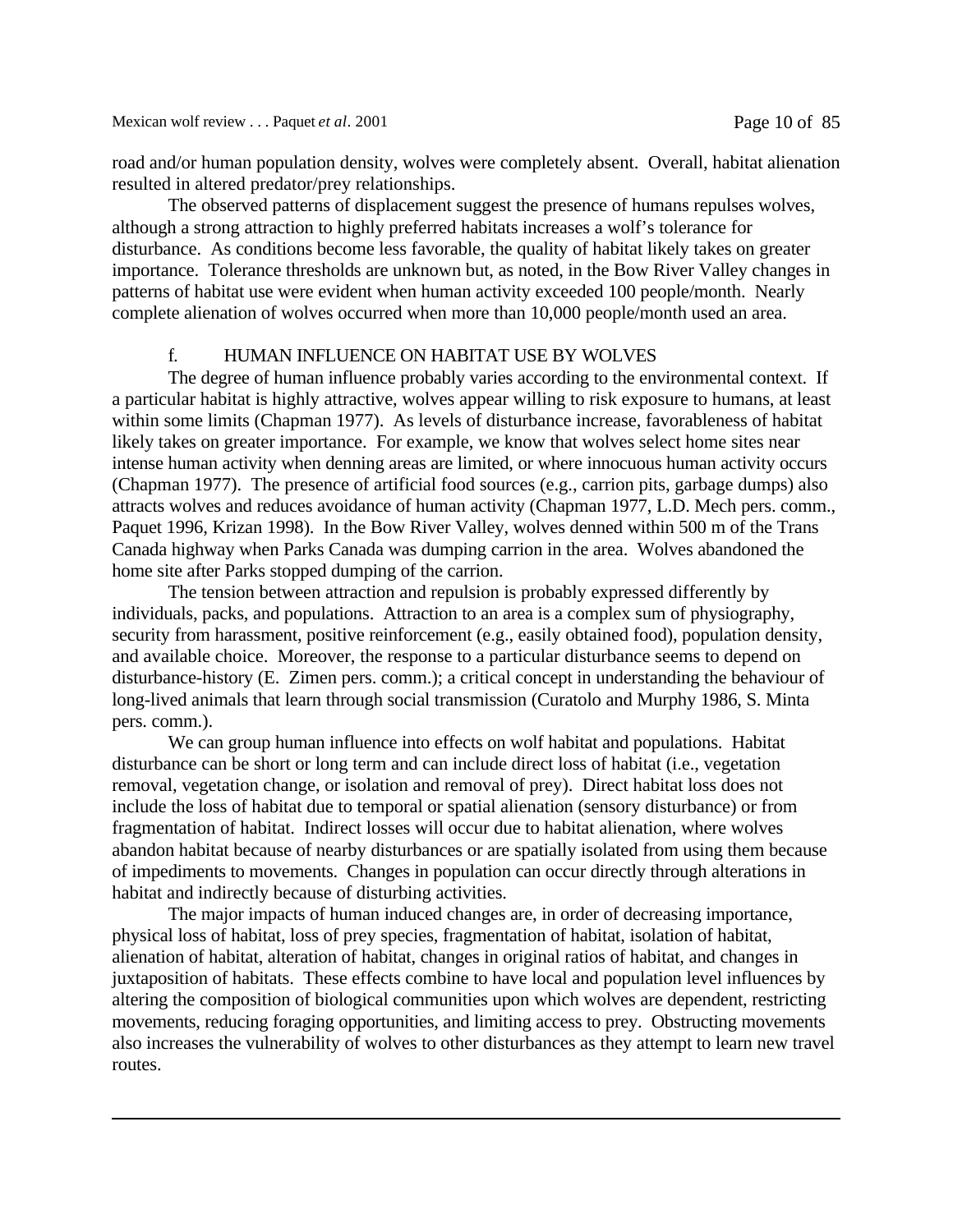The degree to which human activities disrupt wildlife reflects the type and extent of disturbance, which interacts with the natural environment to affect environmental quality. In mountainous landscapes wildlife often responds markedly to disturbances that occur at small spatial scales. This is because the topography amplifies the effects of disturbances by concentrating activities of humans and wildlife into valley bottoms. The forced convergence of activities limits spatially the range of options wildlife have for coping with disruption, reducing resilience to anthropogenic disturbance (Weaver *et al*. 1996, Alaska Department of Fish and Game unpublished data).

Indirect human influences can affect an animal's chance to survive and reproduce. As wolves approach their limits of tolerance, they become increasingly susceptible to what would otherwise be minor influences. In the mountainous terrain, natural landforms and the condensed arrangement of habitats make wolves highly susceptible to the adverse effects of human disturbance. Because most development occurs in areas preferred by wolves, human activities unavoidably increase the risk of death and injury for wolves, decrease opportunities for wolves to move freely about, displace or alienates wolves from preferred ranges, and interrupt normal periods of activity. In less physiographically complex environments multiple travel routes link blocks of wolf habitat. Destruction or degradation of one or 2 routes is not usually critical, because safe alternative routes are available. In contrast, wolves living in mountains cannot avoid valley bottoms or use other travel routes without affecting their fitness. Therefore, tolerance of disturbance is probably lower than in other human dominated environments where wolves can avoid disturbed sites without seriously jeopardizing survival.

### g. RESPONSE OF WOLVES TO LINEAR DEVELOPMENTS

The security of wolf populations in the many regions may be tenuous, because linear developments heavily dissect wolf ranges (i.e., highways, secondary roads, railways, and power line corridors). Highway mortality has become a primary cause of wolf mortality and there is accumulating evidence of habitat loss, fragmentation, and degradation related to roads (Purves *et al*. 1992, Paquet 1993). Ensured connectivity of quality habitats is important for survival of large carnivores (Beier 1993, Paquet and Hackman 1995, Doak 1995, Noss *et al.* in press), especially for those that face a high risk of mortality from humans or vehicles when travelling across settled landscapes (Noss 1992, Beier 1993).

There are several plausible explanations for the absence of wolves in densely roaded areas. Wolves may behaviourally avoid densely roaded areas depending on the type of use the road receives (Thurber *et al*. 1994). In other instances, their absence may be a direct result of mortality associated with roads (Van Ballenberhe *et al*. 1975, Mech 1977, Berg and Kuehn 1982). Besides fragmenting and consuming critical habitat, linear developments provide access to remote regions, which allows humans to deliberately, accidentally, or incidentally kill wolves (Van Ballenberghe *et al.* 1975, Mech 1977, Berg and Kuehn 1982). Despite legal protection, 80% of known wolf mortality in a Minnesota study was human-caused (30% shot, 12% snared, 11% hit by vehicles, 6% killed by government trappers, and 21% killed by humans in some undetermined manner) (Fuller 1989). Mech (1989) reported 60% of human-caused mortality in a roaded area (even after full protection), whereas human caused mortality was absent in an adjoining region without roads. On the east side of the Central Rockies between 1986 and 1993, human caused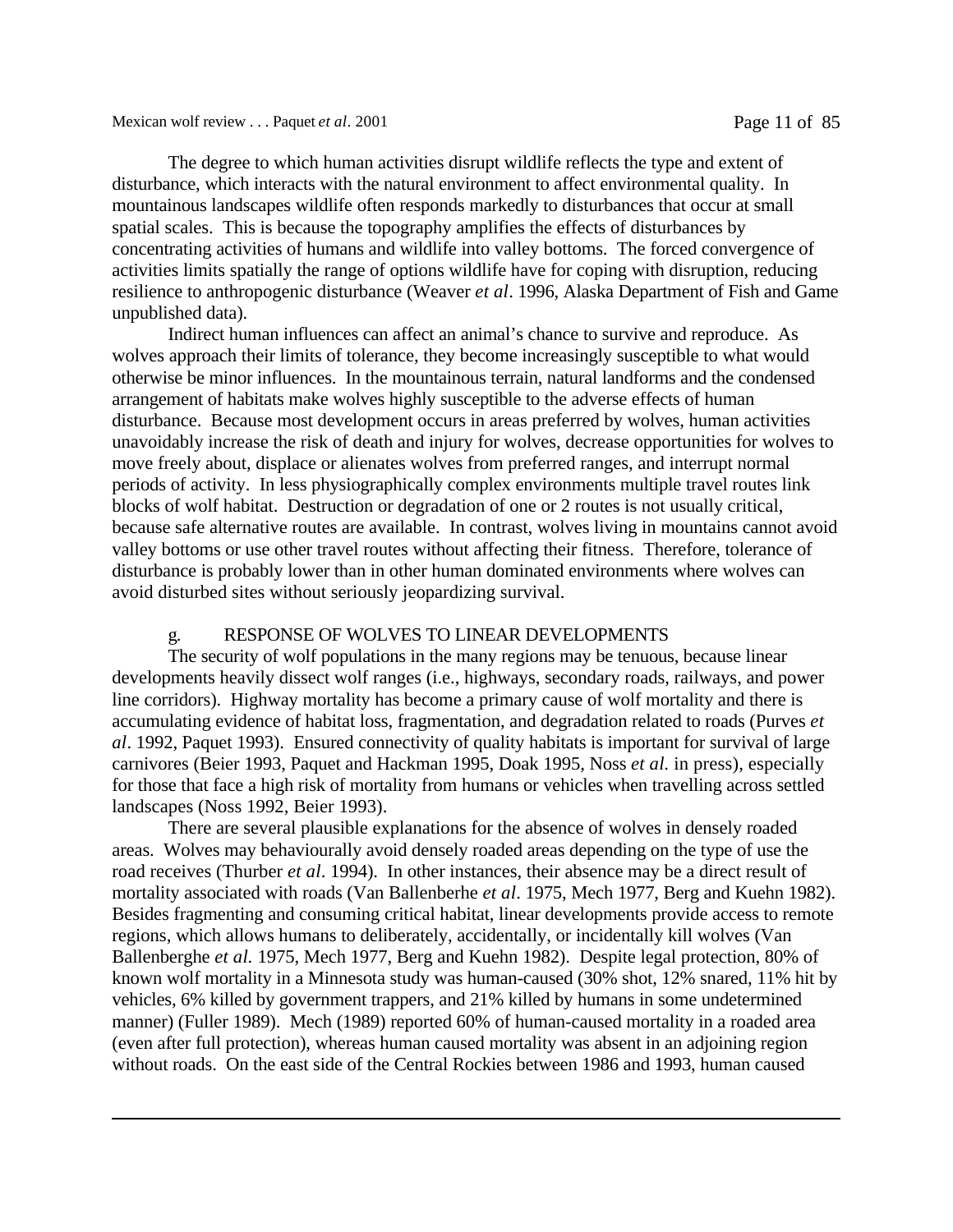mortality was 95% of known wolf death. Thirty-six percent (36%) of mortality was related to roads (Paquet 1993).

Wolves also experience higher mortality in areas with higher road density. On Prince of Wales Island, Alaska, researchers report a significant jump in wolf mortality (kill/259 km²) in areas where road densities exceeds.25 km/km². While wolf mortality in the category of most densely roaded areas is highest, the variance is also high. The authors suggest that at some threshold of road density or human activity, wolves may abandon an area, resulting in decreased trapping and hunting mortality (Alaska Department of Fish and Game, unpublished data).

Linear developments may also be physical and/or psychological impediments to wolf movement. Road density and human density have been inversely correlated with viable populations of wolves in several areas. Along the Ontario-Michigan border, distribution of breeding packs occurred only in Ontario. Except for Cockburn Island, only lone wolves were found in areas close to the border or in Michigan. In Ontario, the density of roads in areas not occupied by wolves was greater than in areas occupied by wolves. Mean road density in Michigan, where no wolves resided, was also greater than in wolf-occupied areas of Ontario. High human densities, represented by road densities of  $> 0.6$  km/km<sup>2</sup>, were believed to be a barrier to wolf dispersal into Michigan (Jensen *et al.* 1986).

Studies in Wisconsin, Michigan, Ontario, and Minnesota have shown a strong relationship between road density and the absence of wolves (Thiel 1985, Jensen *et al.* 1986, Mech *et al.* 1988, Fuller 1989). Wolves generally are not present where the density of roads exceeds 0.58 km/km² (Thiel 1985 and Jensen *et al*. 1986, cf. Fuller 1989). Landscape level analysis in Wisconsin, Minnesota, and Michigan found mean road density was much lower in pack territories (0.23 km/km² in 80% use area) than in random nonpack areas (0.74) or the region overall (0.71). Road density was the strongest predictor of wolf habitat favorability out of 5 habitat characteristics and 6 indices of landscape complexity (Mladenoff *et al*. 1995). Few areas of use exceeded a road density of >0.45 km/km² (Mladenoff *et al.* 1995). Notably, radio collared packs were not bisected by any major federal or state highway. In Minnesota, densities of roads for the primary range, peripheral range, and disjunct range of wolves were all below a threshold of 0.58 km/km². These results, however, probably do not apply to areas on which public access is restricted. Mech (1989), for example, reported wolves using an area with a road density of 0.76 km/km², but it was next to a large, roadless area. He speculated that excessive mortality experienced by wolves in the roaded area was compensated for by individuals that dispersed from the adjacent roadless area. Wolves on Prince of Wales Island, Alaska currently use areas with road densities greater than 0.58 km/km². Core areas, however, are generally in the least densely roaded areas of the home range, and wolf activity that does occur in densely roaded areas occurs primarily at night. This behavioral response may reflect the limited options wolves have to relocate when they live on islands or insularized landscapes.

The response of wolves to different road types and human presence at the boundaries of Kenai National Wildlife Refuge, Alaska, was examined in a study of radio-collared wolves (Thurber *et al*. 1994). Wolves avoided oilfield access roads open to public use, yet were attracted to a gated pipeline access road and secondary gravel roads with limited human use. Thurber *et al.* speculated that roads with low human activity provide easy travel corridors for wolves. The response of wolves to a major public highway was equivocal. They thought wolf absence from settled areas and some roads were caused by behavioral avoidance rather than direct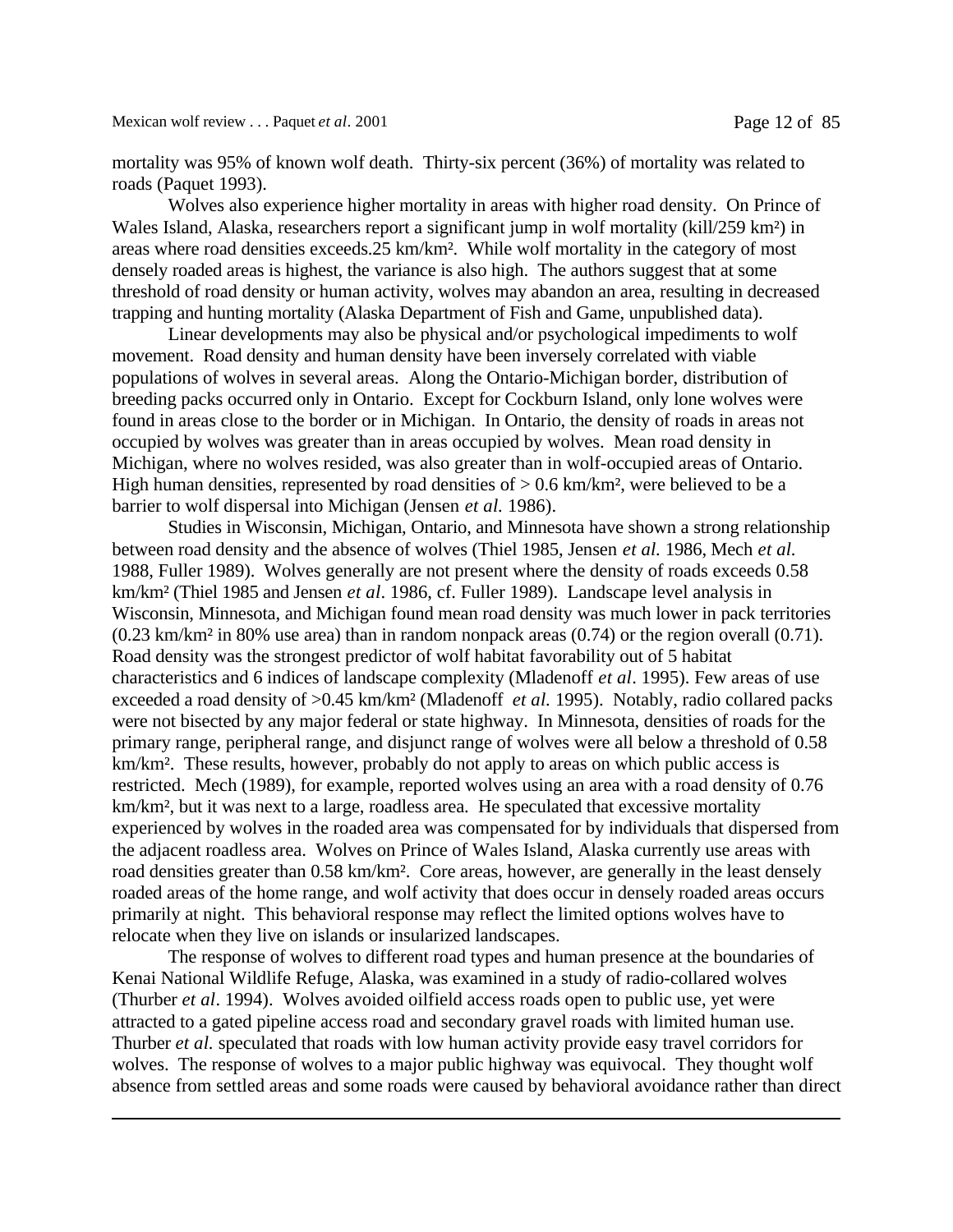Mexican wolf review . . . Paquet *et al.* 2001 Page 13 of 85

attrition resulting from killing of animals. In Montana, Singleton (1995) found that wolves preferred areas 0.5-1 km from open roads for travel routes. He speculated that wolves did not select locations more distant from open roads because of the distribution patterns of wintering ungulates and the barrier provided by the river. Overall, wolves preferred areas with 0.01-2 mi/mi² for travel routes.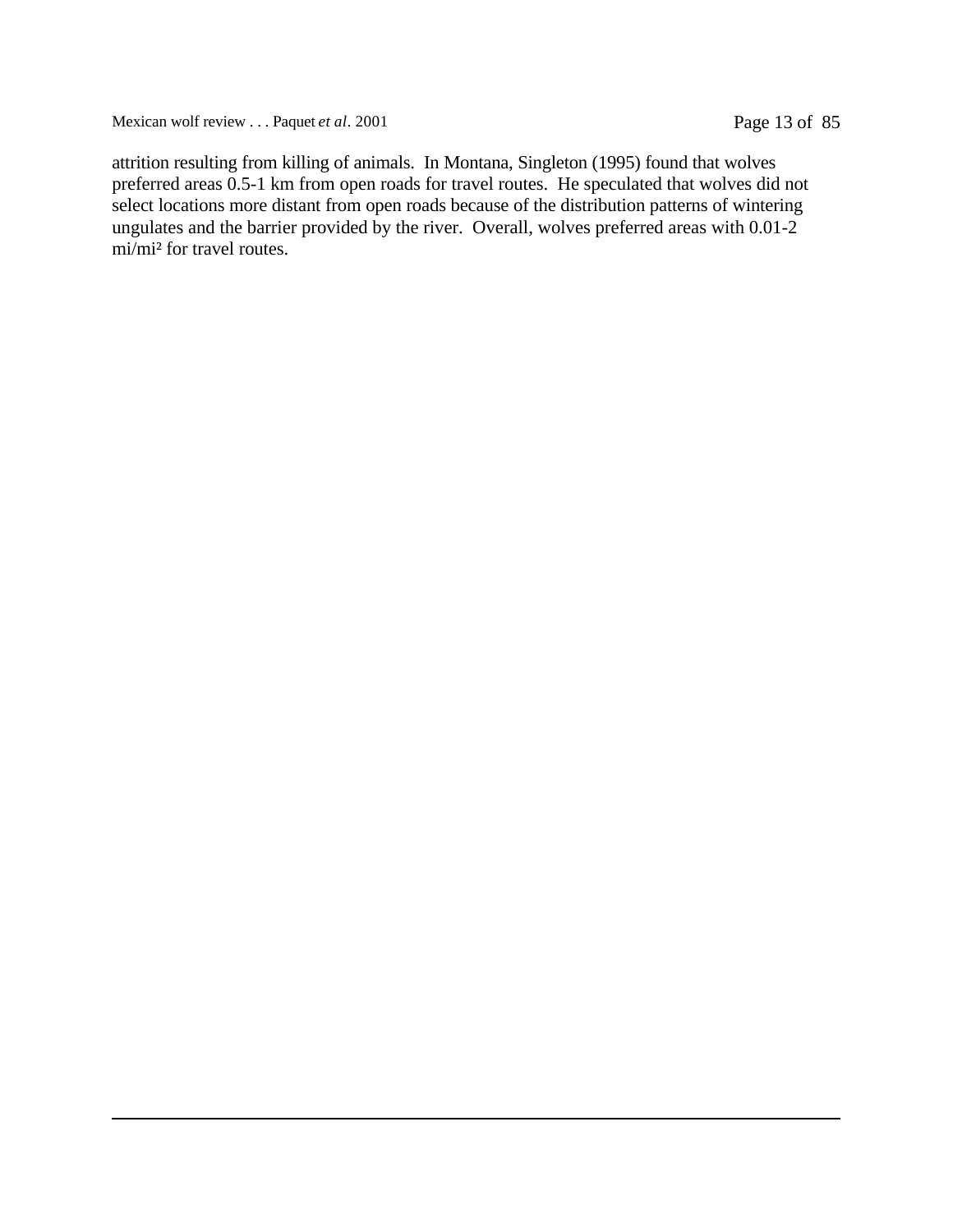### **5. HAVE WOLVES SUCCESSFULLY ESTABLISHED HOME RANGES WITHIN THE DESIGNATED WOLF RECOVERY AREA?**

### a. BACKGROUND

Biologists usually define the home range of a wolf as an area within which it can meet all of its annual biological requirements. Seasonal feeding habitat, thermal and security needs, travel, denning, the bearing and raising of young, are all essential life requirements. The manner in which habitats for these requirements are used and distributed influences home range size and local and regional population distributions. Generally, wolves locate their home ranges in areas where adequate prey are available and human disturbance minimal (Mladenoff *et al*. 1995, 1997, Mladenoff and Sickley 1998). Wolves use areas within those home ranges in ways that maximize encounters with prey (Huggard 1993a, b).

Newly colonizing wolf pack might shift home ranges in response to climate, food availability, human disturbance, and other factors. A colonizing pack might have a larger, more fluid, home range than a pack surrounded by other wolf packs (Boyd *et al.* 1996). Some evidence suggests that wolf packs colonize areas that were first "pioneered"by dispersing lone wolves (Ream *et al.* 1991)

In mountainous areas, topographic position influences selection of home ranges and travel routes (Paquet *et al*. 1996). Wolf use of valley bottoms and lower slopes correspond to the presence of wintering ungulate prey and snow depth in these areas (Singer 1979, Jenkins and Wright 1988, Paquet *et al.* 1996). In areas of higher prey density pack sizes increase (Messier 1985) and home range size is closely correlated with pack size (Messier 1985, Peterson *et al*. 1984).

### b. DATA SUMMARY

We assessed home ranges using locations from radio-collared animals. Radio-telemetry data (>7000 locations) were provided in an Excel database (Monitor). These data include all telemetry locations from 3 March 1998 to 3 March 2001. Each location was appended by wolf identification, date, time, and pack membership. Although locations were qualitatively ranked for accuracy, no quantitative assessment of telemetry error was available. Thus, we classified locations into 4 categories, which corresponded to the database provided. Class 1, 2, 3, and 4 locations were those within 100 m, 100-250 m, 250-450 m, and greater than 450 m from the true location, respectively. Only class 1 aerial and ground locations were used in the home range analysis.

### c. METHODS

Our objective was to quantitatively describe areal distribution of reintroduced Mexican wolves within the recovery region. In a few cases, however, subjective determination of the home range was more appropriate.

Using ArcView Spatial Analyst, we plotted all class 1 locations. We discarded locations deemed to be recording errors, extraterritorial forays, and dispersals. We assumed a wolf dispersed if it permanently left its original pack and formed a new pack or joined an existing one (Messier 1985b).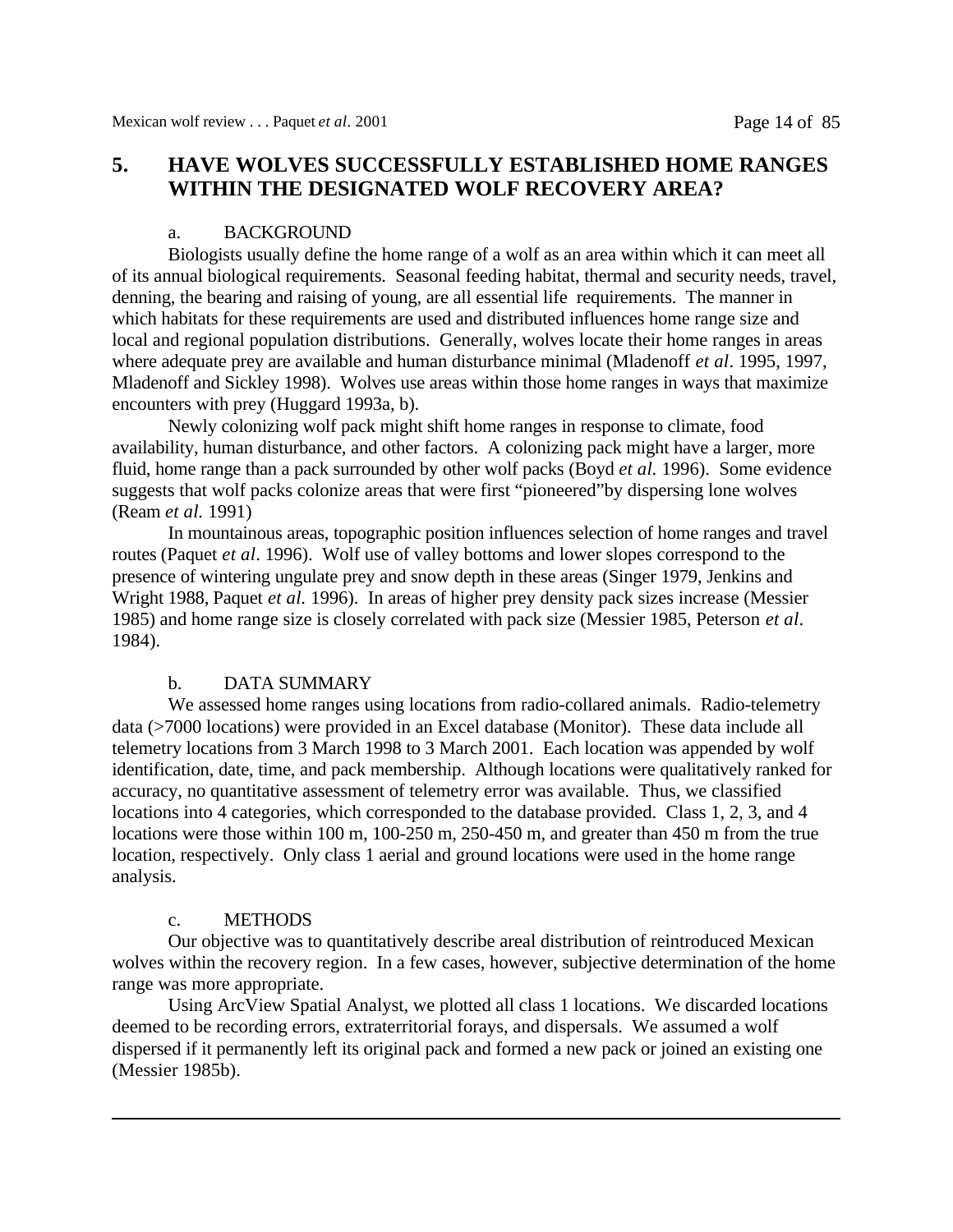Locations of individual wolves were grouped by pack affiliation. We defined a pack as 2 or more wolves that traveled together more than 1 month (Messier 1984). For each pack we used one wolf/year to represent the annual home range of the pack. This is a reasonable assumption if a high degree of association exists between pack members (Kolenosky and Johnston 1967, Fuller and Keith 1980, Fritts and Mech 1981, Ciucci *et al*. 1997). We confirmed pack affiliations by examining telemetry locations of wolves believed to be associating and through visual observations of the wolves by the field crew.

We used Home Range and Ranges V® software (Kenward and Hodder 1996) to calculate annual (1 Apr–31 Mar) and seasonal 95% minimum convex polygons (Mohr 1947) for individual packs and the entire free ranging wolf population within the primary zone and recovery area (Apache/Gila N.F.). Home range is an extension of ArcView Spatial Analyst. We assumed home ranges were defined when the observation-area curve formed an asymptote (Kenward and Hodder 1996) and locations were obtained throughout the year.

Accuracy of aerial and ground locations for the entire study was estimated to be 250 m, which is the highest mean error of telemetry obtained by researchers on other wolf projects. To account for the 250-m error, we changed the fix resolution from the Ranges $V^{\circ}$  software default of 1 m to 250 m. This resolution is used to set the width of the boundary strip that is included in polygon edges and areas (Kenward and Hodder 1996, R. Kenward, pers. comm.). We left the scaling parameter at the software default of 1 m, which means that each coordinate unit was 1 m from the next.

### d. RESULTS

From 1998 through 2001, 9 wolf packs were identified by name in the telemetry database. However, the criteria for specifying packs were not always biological. Release sites, geographic locations, and affiliations with other wolves influenced pack designation. Packs, pack compositions, and configurations of home ranges changed as reintroduced wolves encountered other wolves, and established new territories. In addition, the frequent removal and reintroduction of wolves confounded the assignment of individual wolves to specific packs.

The number of recorded aerial and ground locations varied among wolf packs (Figure 1). For the most part, the frequency of locations reflected the time that radio collared wolves were free-ranging, rather than differential effort by the field crew. Time of year, however, affected the number of locations acquired (Figure 2). Discussions with the field team confirmed that for logistic reasons they reduced monitoring activities in winter. We identified some locations that were far outside the reintroduction area. Many of these were recording or data entry errors (Figure 3). Several, however, were from wandering or dispersing wolves.

The proportion of telemetry locations within the primary recovery zone (Apache N.F.) and within the Blue Range wolf recovery area (Apache/Gila N.F.) varied among packs (Figure 4). Temporal trends in the proportion of telemetry locations (pooled across all packs) within the primary zone and within the recovery area also varied (Figure 5). The approximate area occupied by free-ranging Mexican wolf population changed over time as did the density of wolves. This was partially a reflection of periodic releases and recaptures of wolves, and also free-ranging wolves shifting centers of activity as they established pack affiliations and home ranges (Figures 6, 7, 8).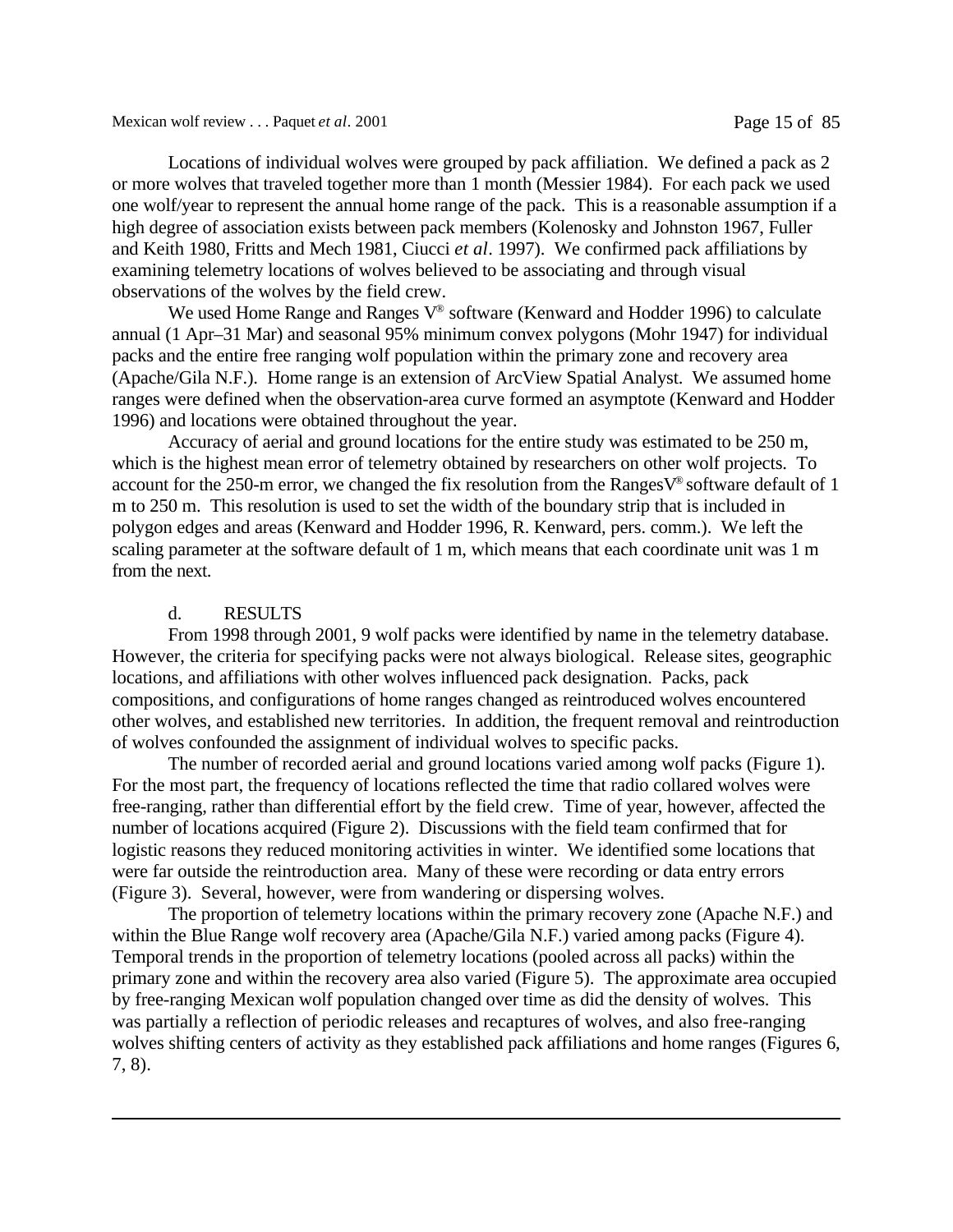Mexican wolf review . . . Paquet *et al.* 2001 Page 16 of 85

Many individuals and packs showed home range fidelity typical of wolves with established territories (Figure 9). However, frequent social disruption via mortality, recaptures, and re-releases may have altered the natural territorial behavior of packs. Wolves are long-lived social carnivores that transmit information between generations and among individual pack members. In this regard, the establishment, location, and maintenance of home ranges likely depend on a stable pack structure and the persistence of traditional pack knowledge. The home range behavior of reintroduced wolves may be highly susceptible to social disruption because they lack a cognitive map of the area. Moreover, lack of familiarity with the landscape may have a stronger influence on captive reared animals than wild born.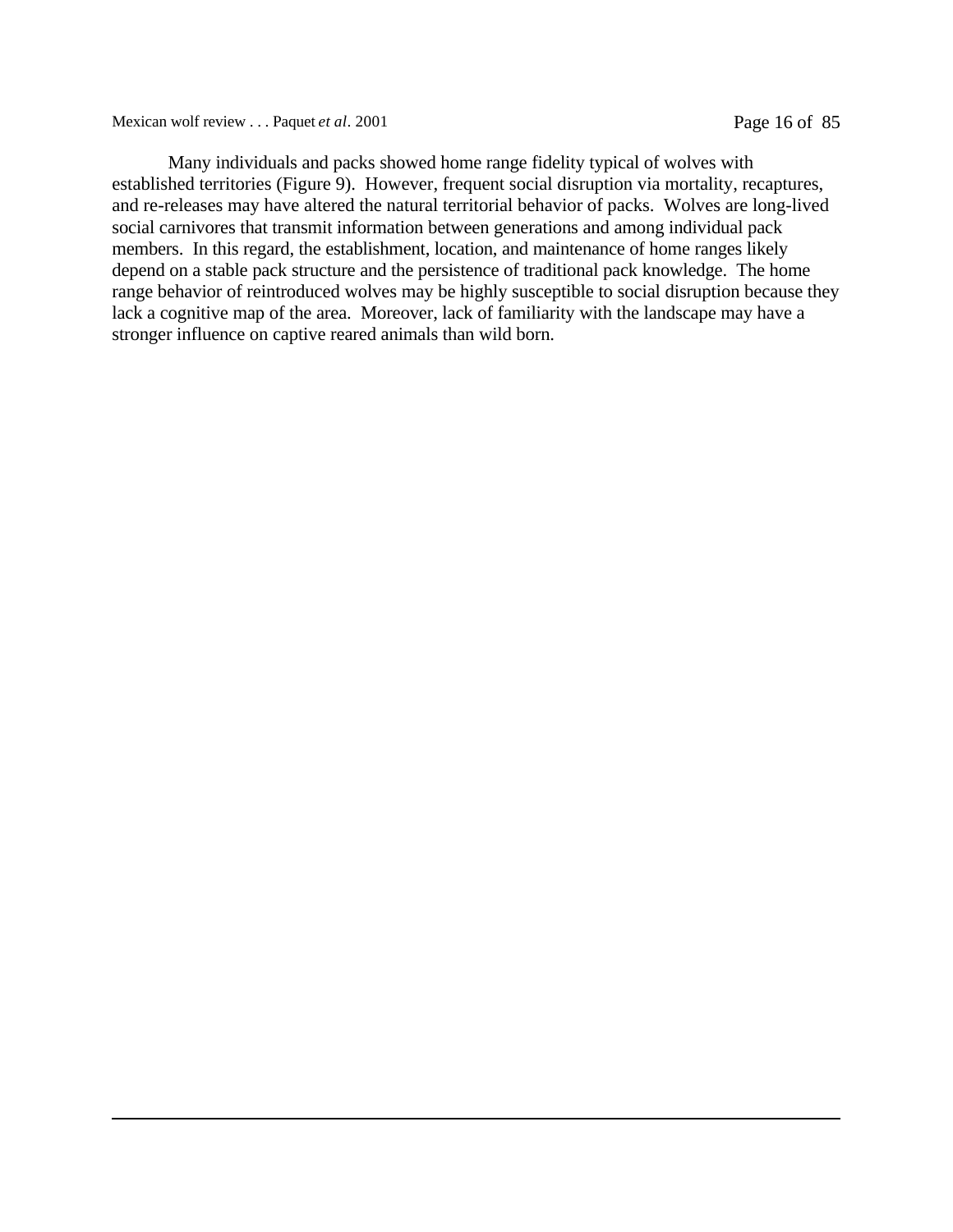

**Figure 1**. Summary of Mexican wolf radio telemetry data, 1998-2001. Numbers in parentheses are telemetry locations recorded.



**Figure 2**. Monthly radio-telemetry locations of reintroduced Mexican wolves, Arizona, 1998-2001.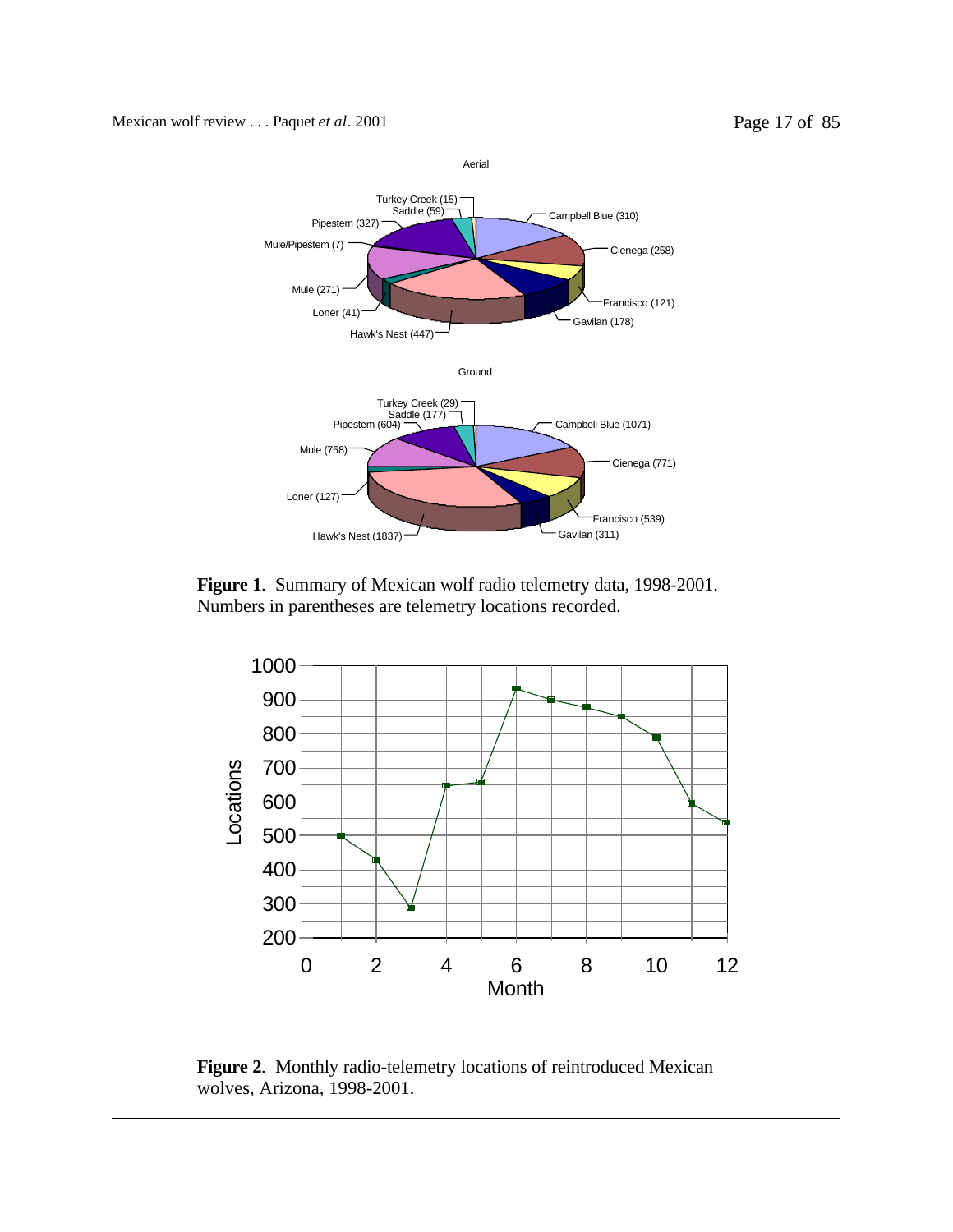

**Figure 3**. Many telemetry locations resulted from data entry errors. For example, numerous locations were in the state of California and in the Gulf of California.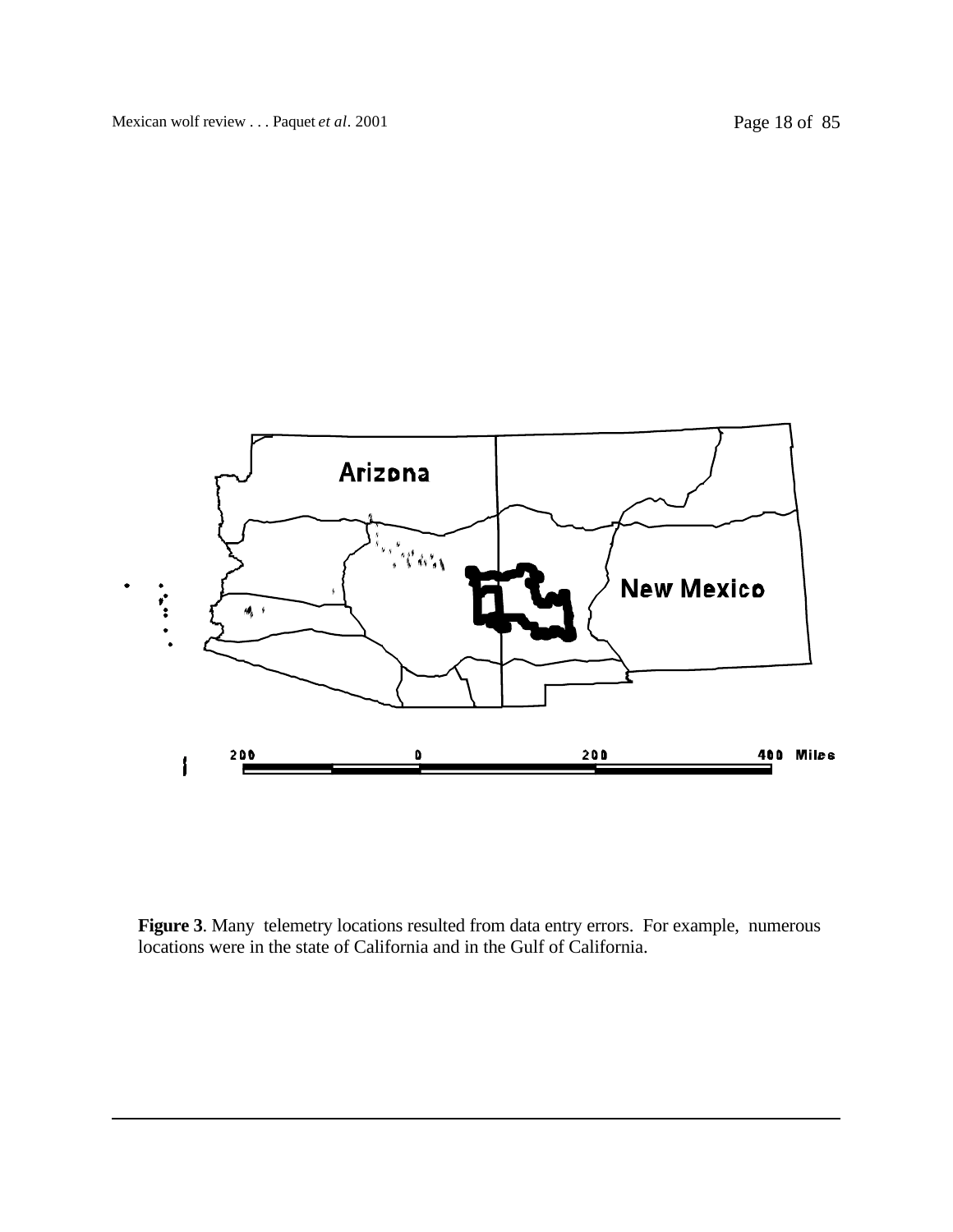

**Figure 4**. Variation among wolf packs in the proportion of telemetry locations within the primary zone and within the recovery area (Apache/Gila N.F.). These data include all telemetry locations of reintroduced Mexican wolves from 3 March 1998 to 3 March 2001.



### Season-Year

**Figure 5**. Temporal trends in the proportion of telemetry locations (pooled across all packs) within the primary zone (Apache N.F.) and within the recovery area (Apache/Gila N.F.). These data include all telemetry locations of reintroduced Mexican wolves from 3 March 1998 to 3 March 2001.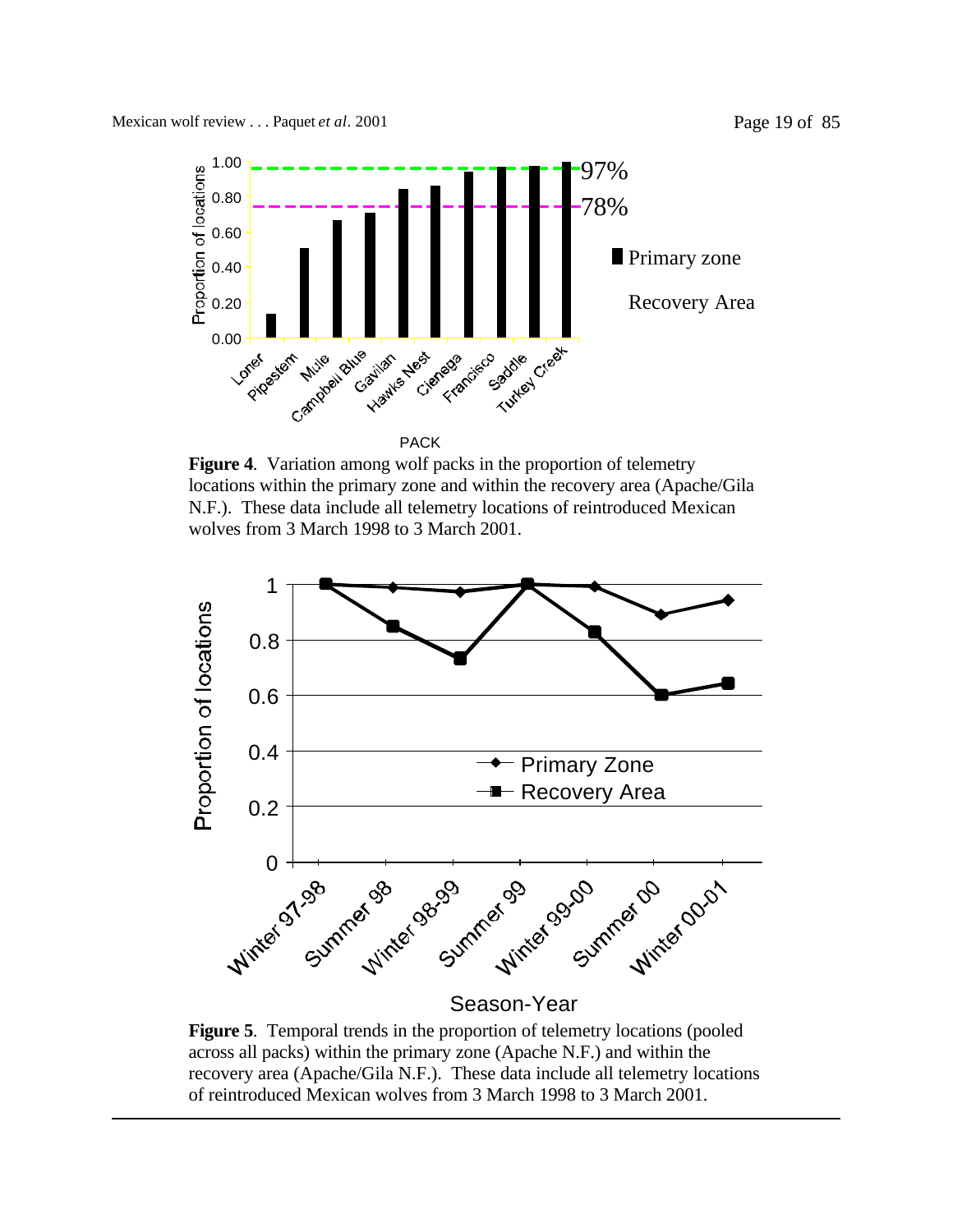

Season - Year

**Figure 6**. Approximate area occupied by free- ranging Mexican wolf population in Arizona and New Mexico, 1998-2001.



**Figure 7**. Density of free-ranging Mexican wolf population in Arizona and New Mexico, 1998-2001.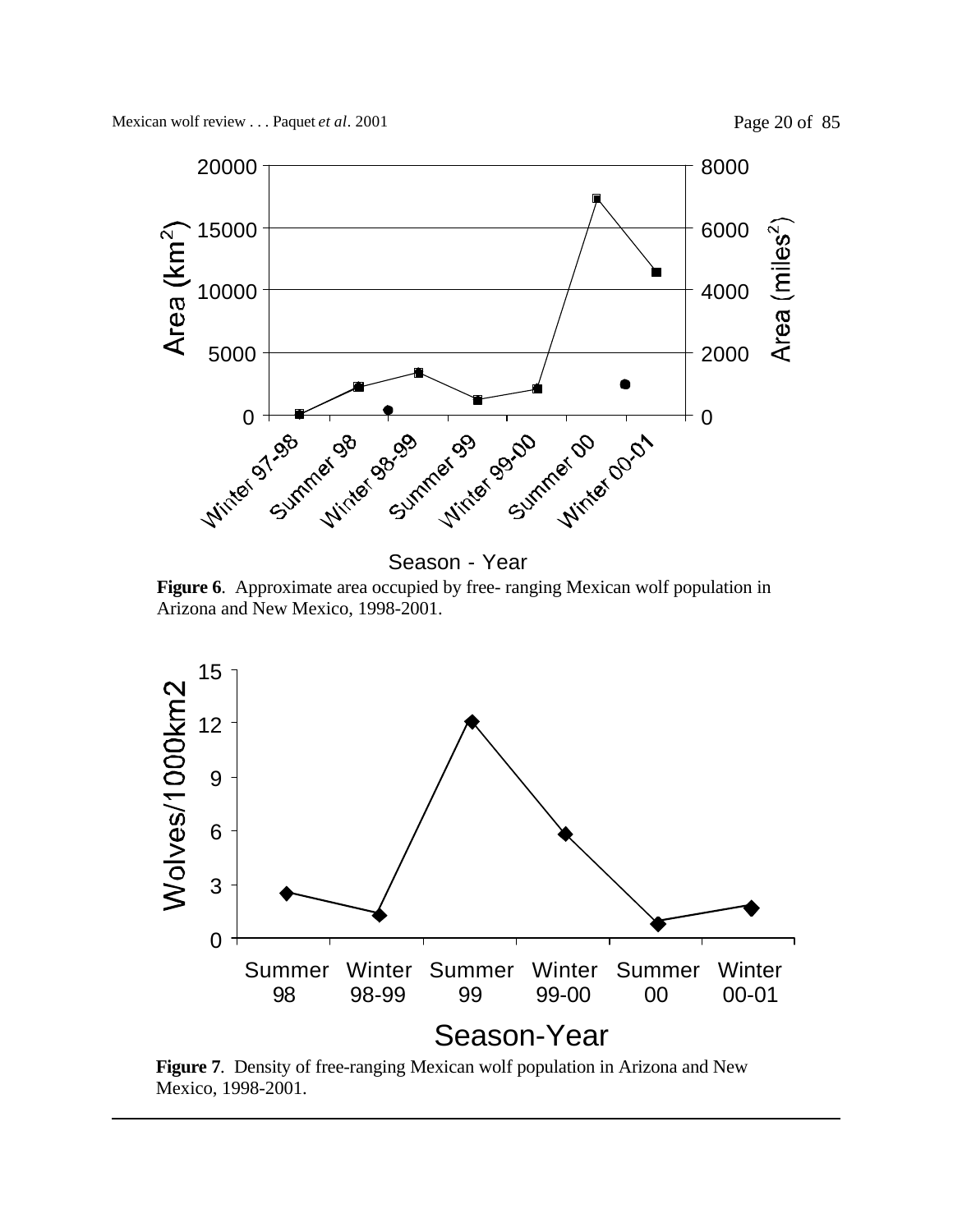

Winter 2000-01



**Summer 1998** 





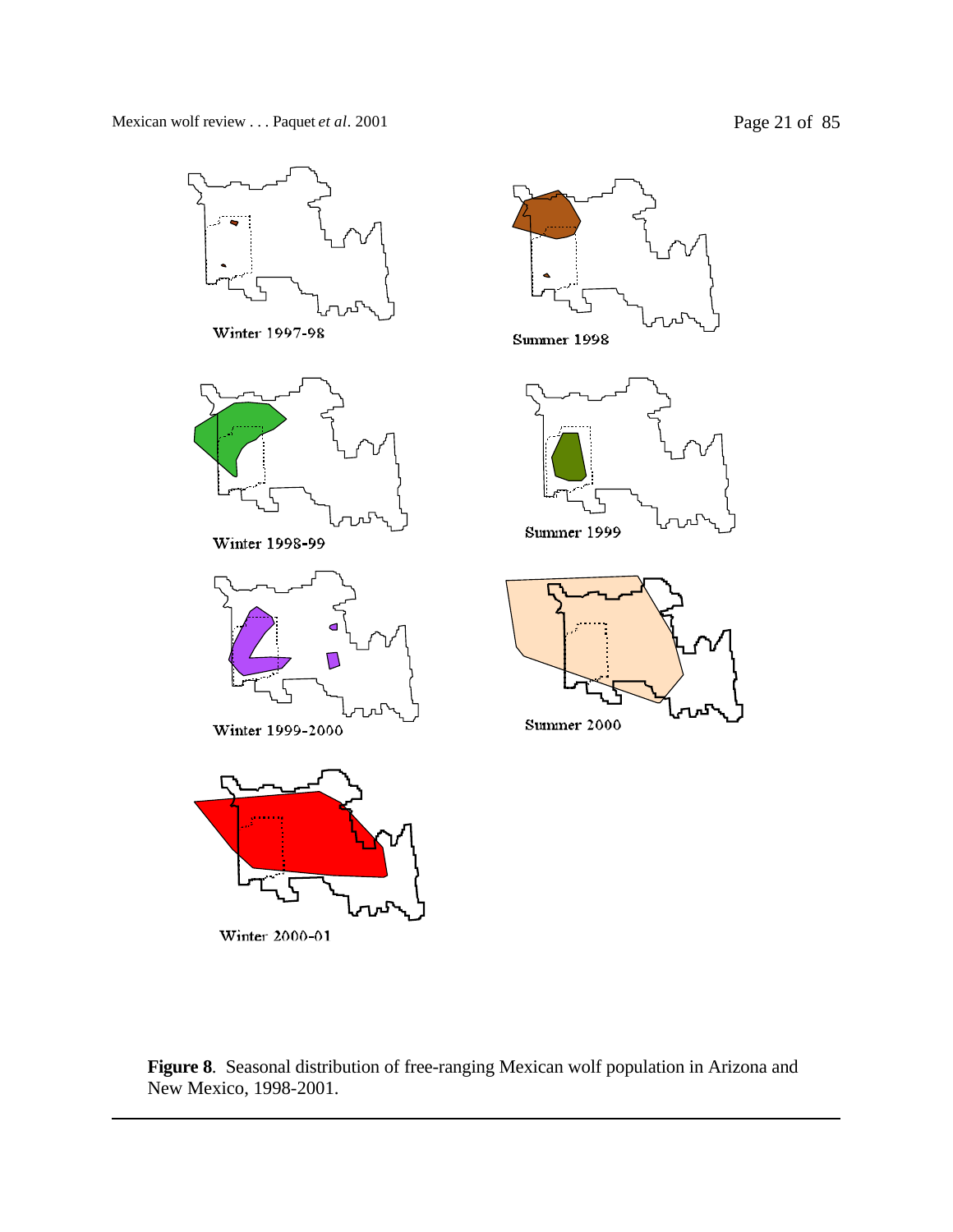

**Figure 9**. Polygons reflecting the spatial extent of pack home ranges in relation to the primary zone (Apache N.F.) And recovery area (Apache/Gila N.F.). These data include all telemetry locations of reintroduced Mexican wolves from 03 March 1998 to 03 March 2001.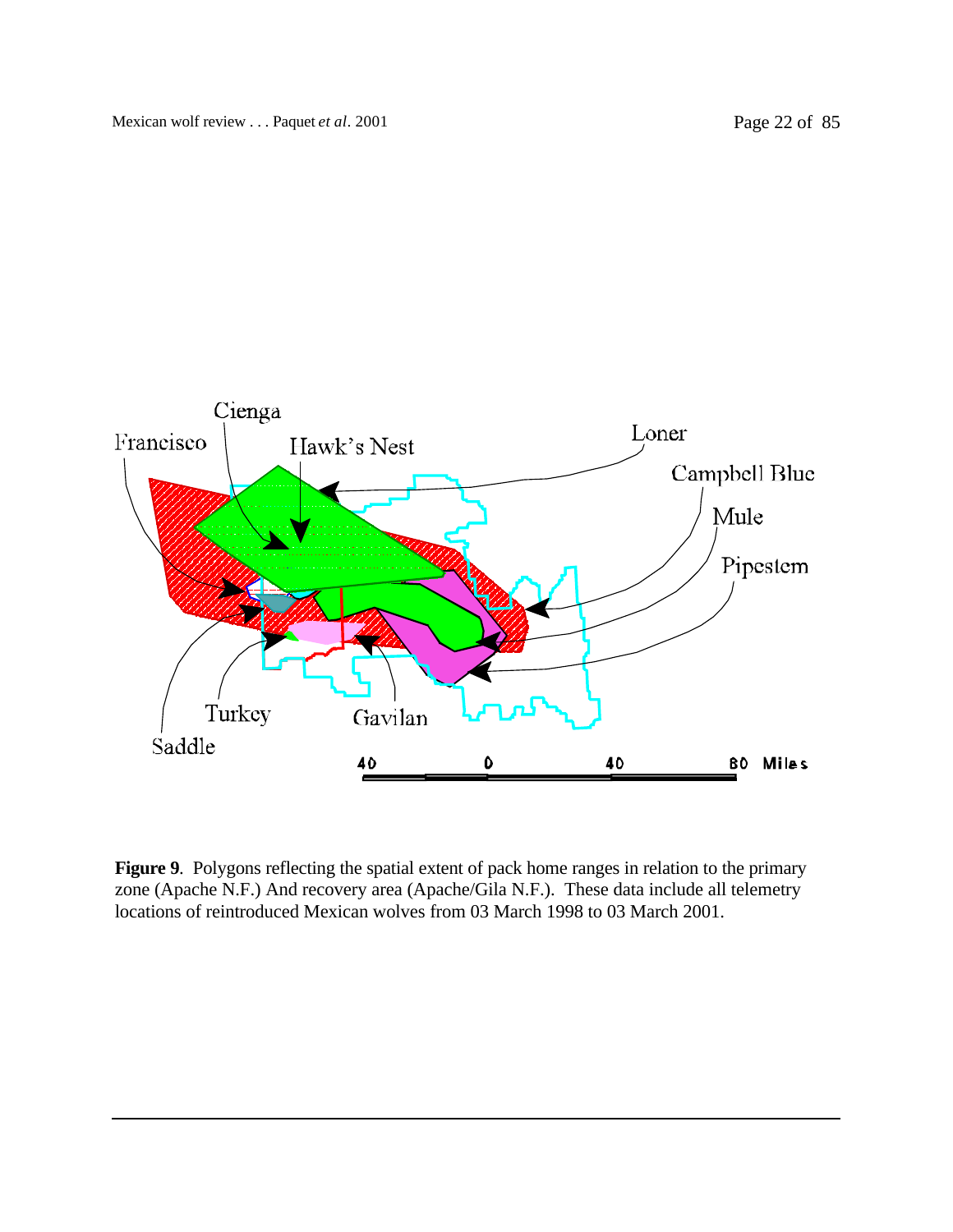### e. CONCLUSIONS

We conclude that some wolves have successfully established home ranges and possibly pack territories within the designated wolf recovery area. We caution, however, that frequent recaptures and re-releases confounded our analysis. These manipulations may also be interfering with pack formation and establishment and maintenance of home ranges. Lastly, individual wolves have shown some indication of dispersing outside the recovery area. This is to be expected and required if the regional population is to be viable.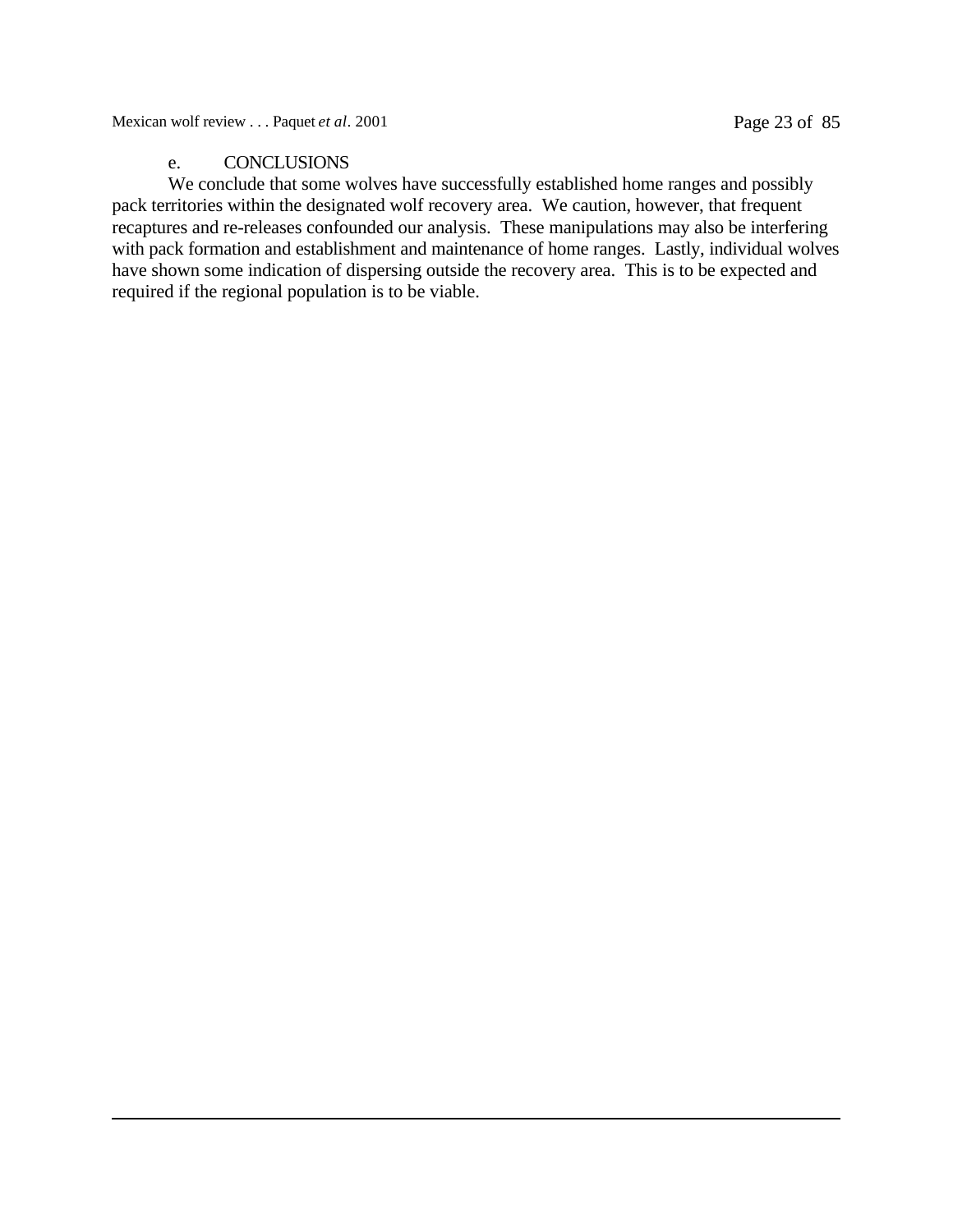## **6. HAVE REINTRODUCED WOLVES REPRODUCED SUCCESSFULLY IN THE WILD?**

### a. BACKGROUND

- i. Births versus recruitment
	- (1) Compared with adults, pups have relatively low survival rates during the first year of life.
	- (2) In a sense, pups do not really contribute to the viability of a population until they have survived a period of high mortality rate associated with being a pup.
	- (3) Although the EIS refers to projected numbers of pups, the projections seem to treat pups as though they have been recruited into the adult population (i.e., with survival rates like adults).

### b. DATA SUMMARY

We used information recorded in the telemetry and events databases. Additional information on reproduction was garnered from discussions with the Field Team. Dense vegetation and the secretive nature of wolves precluded regular and accurate visuals of wolves. Consequently, the Interagency Field Team did not routinely observe wolves during spring and summer when pups are easiest to distinguish from adults. We assumed the presence of dens and rendezvous sites when movements became localized in April through July or when lactating females or pups were captured. Sometimes, ground checks confirmed potential denning and rendezvous areas.

### c. METHODS

We determined natality directly from field observations of dens, rendezvous sites (pup) rearing and resting areas), and packs. We ascertained successful year-specific reproduction using changes in pack size from March to the following December. We assumed unsuccessful reproduction (i.e., no or failed reproduction) when a pack did not display focal activities in the summer. Annual recruitment was derived from winter pack sizes recorded in February.

### d. RESULTS

Births have taken place in the wild (Table 1). Births and recruitment rates, however are lower than projected in the EIS (Figures 10 and 11).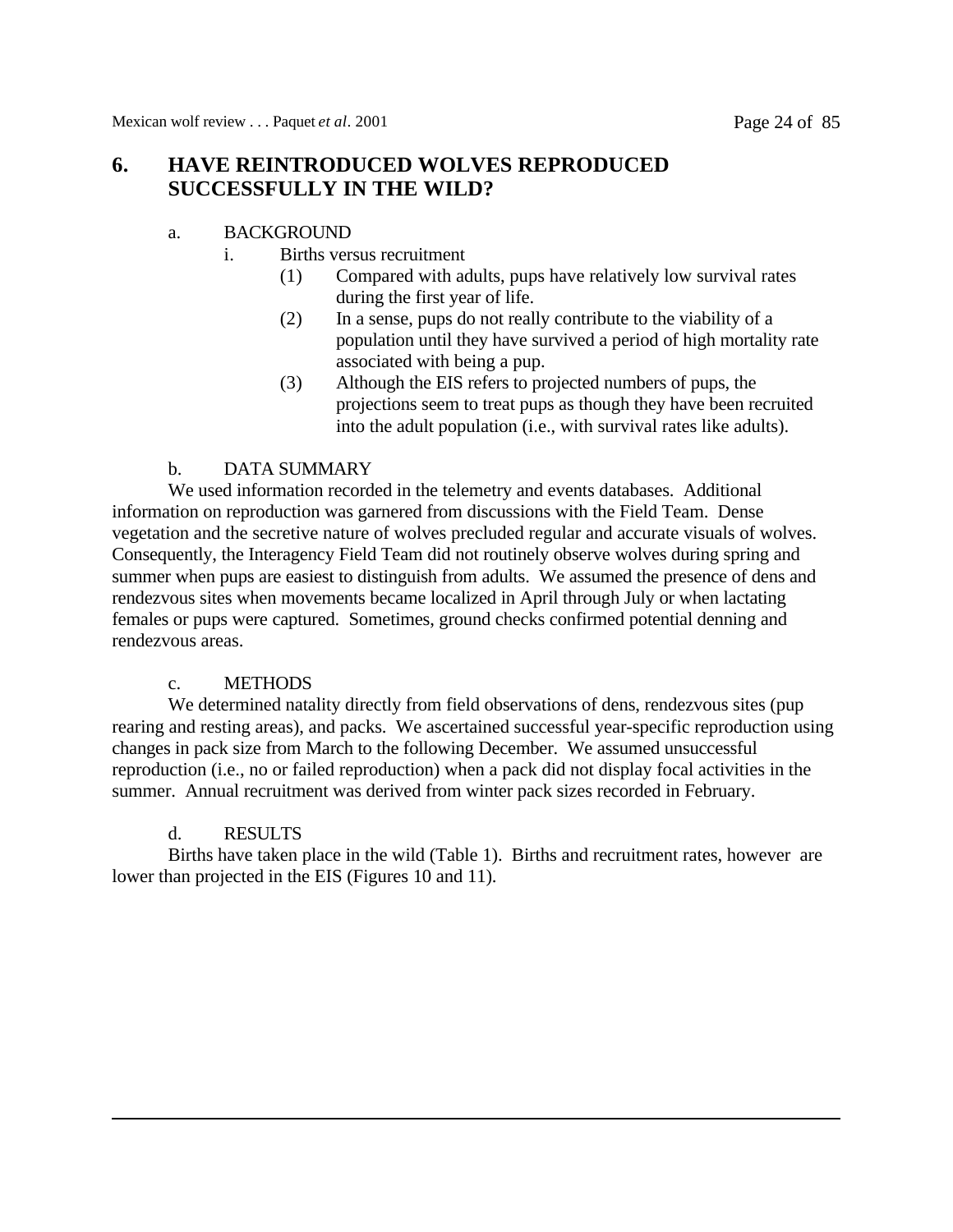| <b>PARENTS</b> |      |                                                               |                              |                                                                                                                                                                                                                                   |
|----------------|------|---------------------------------------------------------------|------------------------------|-----------------------------------------------------------------------------------------------------------------------------------------------------------------------------------------------------------------------------------|
| Female         | Male | <b>ESTIMATED</b><br><b>DATE OF</b><br><b>BIRTH</b><br>(M/D/Y) | <b>CONCEIVED</b><br>IN WILD? | <b>WILD BIRTHS</b>                                                                                                                                                                                                                |
| 174            | 166  | 35915                                                         | N <sub>o</sub>               | Litter of 5 pups (known number due<br>to necropsy report showing 5<br>placental scars); one survived to $\sim$ 4<br>months., then disappeared after 174<br>was killed.                                                            |
| 191            | 208  | 5/1/99                                                        | N <sub>0</sub>               | Litter of unknown number (6<br>confirmed).                                                                                                                                                                                        |
| 482            | 166  | 5/1/99                                                        | N <sub>o</sub>               | Litter of 6 pups (known number due<br>to necropsy report showing 6<br>placental scars); pups were never<br>documented for this pair by the field<br>team --pair never settled in an area<br>so likely pups were lost immediately. |
| 486            | 131  | 5/1/00                                                        | Yes                          | Litter of unknown number (one<br>confirmed).                                                                                                                                                                                      |
| 191            | 208  | 5/1/00                                                        | N <sub>0</sub>               | Litter of unknown number (one<br>confirmed).                                                                                                                                                                                      |
| 189            | 190  | 4/15/00                                                       | N <sub>o</sub>               | Litter of unknown number                                                                                                                                                                                                          |

**Table 1.** Known births and recruitments of reintroduced Mexican wolves recorded from 1998- 2001. Only 1 litter was conceived in the wild.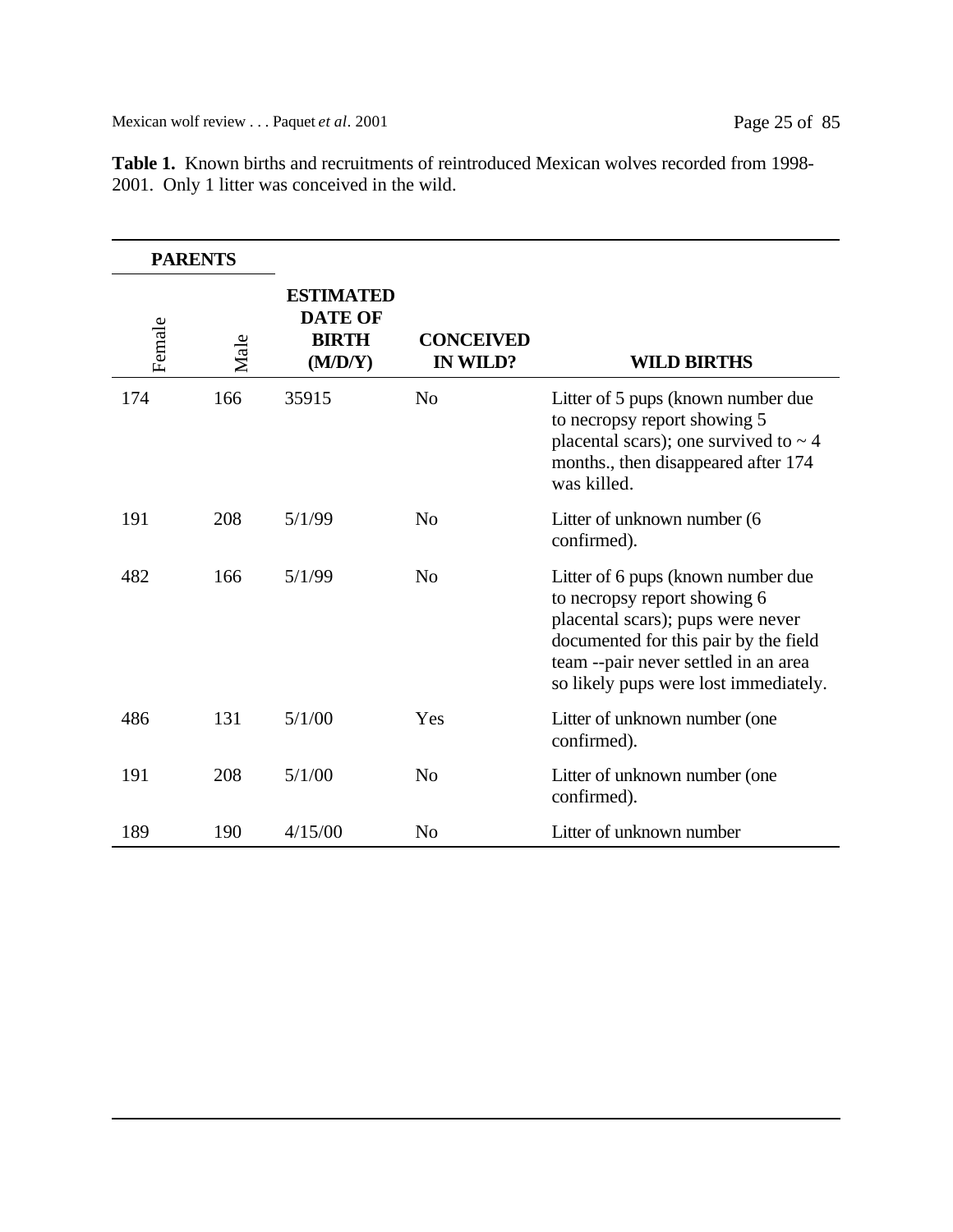

**Figure 10**. Projected numbers of breeding pairs (in the EIS) and actual numbers of litters for reintroduced Mexican wolves, 1998-2001.



**Figure 11**. Actual and projected numbers of recruits for reintroduced Mexican wolves, 1998-2001.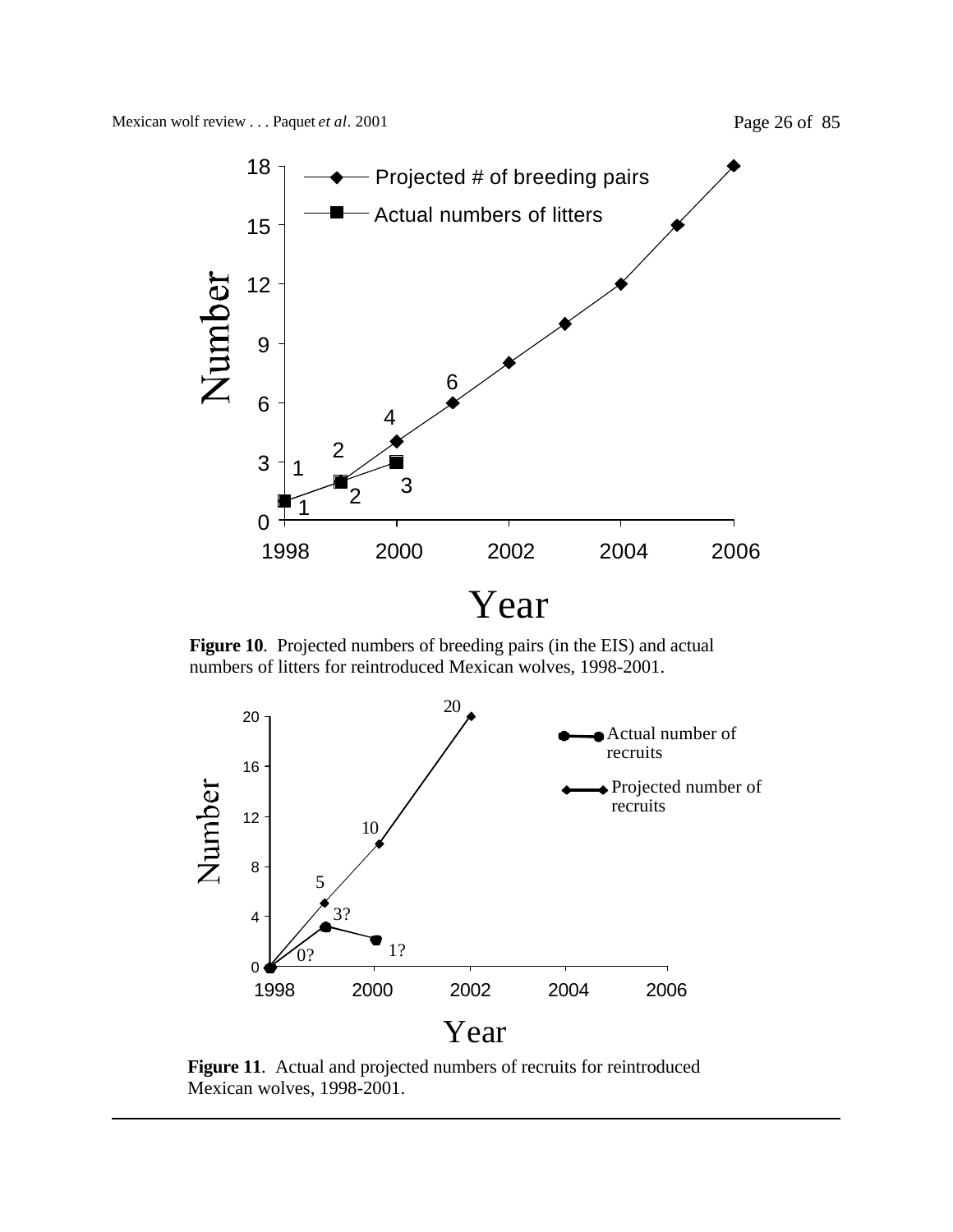Mexican wolf review . . . Paquet *et al.* 2001 Page 27 of 85

### e. CONCLUSIONS

The number of free-ranging Mexican wolves at the end of third year is similar to that projected in the EIS. Survival and recruitment rates, however are far too low to ensure population growth or persistence. Without dramatic improvement in theses vital rates, the wolf population will fall short of predictions for upcoming years.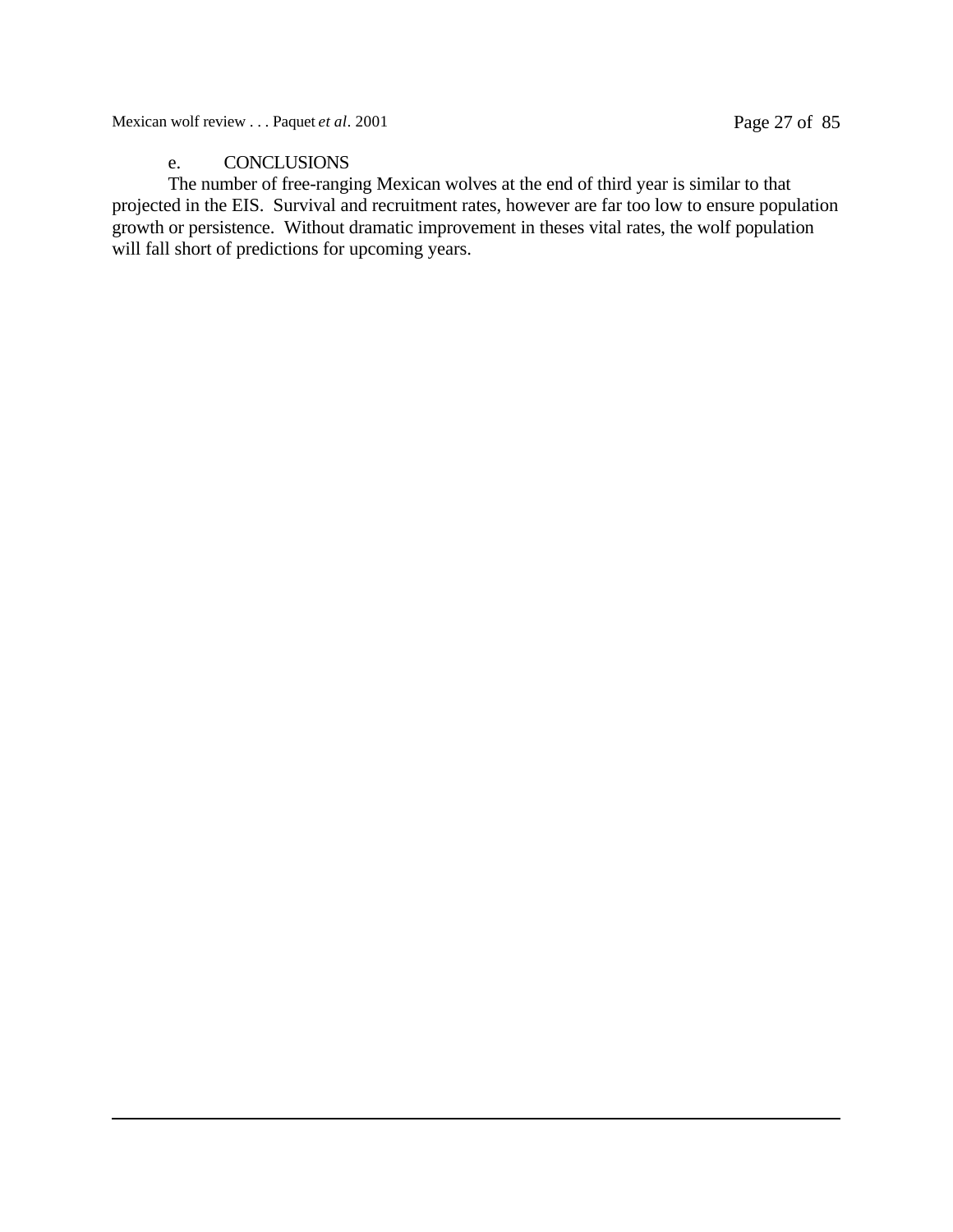### **7. IS WOLF MORTALITY SUBSTANTIALLY HIGHER THAN PROJECTED IN THE EIS?**

### a. BACKGROUND

Researchers do not agree on the annual rate of mortality that causes a population decline in wolves. However, Keith (1983) and Fuller (1989) reviewed several wolf studies across North America and concluded that harvests exceeding 28-30% of fall populations resulted in declines. Fuller (1989) further concluded that populations would stabilize with an overall annual mortality rate of 35%. He felt, however, the effects of harvest could vary with time and population structure. Specifically, a population containing many pups could withstand much higher mortality.

Various researchers have suggested different rates of annual mortality they believe control growth of wolf populations. However, the annual rate of mortality that causes a population decline in wolves is unknown. Furthermore, many researchers consider only harvest (hunting or trapping) when they calculate mortality rates that cause wolf population declines. For instance Mech (1970) concluded an annual harvest of 50% or more was necessary to control wolf populations based on pup-adult ratios but did not distinguish between harvest and natural mortality. Keith (1983) reviewed studies of 13 exploited populations and determined that harvests exceeding 30% of fall populations resulted in population declines. Similarly Fuller (1989) found annual rates of wolf increase vary in direct response to rates of mortality and where humans kill wolves, harvests exceeding 28% of autumn or early winter populations might result in a population decline. He concluded a population would stabilize with an overall rate of annual mortality of 0.35 or rate of human-caused mortality of 0.28. Consequently, the exact relationship between the annual rate of mortality from all human causes (harvest, collisions with cars and trains) and population limitation or decline in wolves is uncertain.

In areas where ungulate biomass is low, researchers have noted that starvation and intraspecific aggression are common. For instance, in southwestern Quebec, Messier (1985a) noted wolves with fewer prey available incurred more deaths from natural causes, namely starvation and intraspecific aggression. Similarly, Mech (1977a) noted occurrence of starvation and intraspecific aggression increased as prey availability declined in Minnesota. Disease cannot be linked with certainty to low availability of food but the relationship makes sense intuitively. A population of wolves lacking food should be more vulnerable to disease than one with more food available. Furthermore, food shortage leading to nutritional stress could combine with disease factors to increase the significance of otherwise innocuous or sub-lethal conditions (Brand *et al*. 1995).

In most studies, no disease-related mortality has been reported (VanBallenberghe *et al*. 1975, Mech 1977a, Fritts and Mech 1981, Messier 1985a, Potvin 1987, Ballard *et al*. 1989, Hayes *et al*. 1991, Meier *et al*. 1995, Pletscher *et al*. 1997). In other studies, from 2-21% of wolf mortality has been attributed to disease (Carbyn 1982, Peterson *et al*. 1984, Fuller 1989, Ballard *et al*. 1997). Ballard *et al*. (1997) concluded that occurrence of rabies was a significant factor in a decline of wolves from Alaska. In that study, rabies-caused mortality was 21%.

Quantifying the importance of food in limiting population growth based on cause of death alone is difficult. In the literature, results vary among studies. On Isle Royale, annual mortality from starvation and intraspecific strife (both related to low food availability) ranged from 18-57%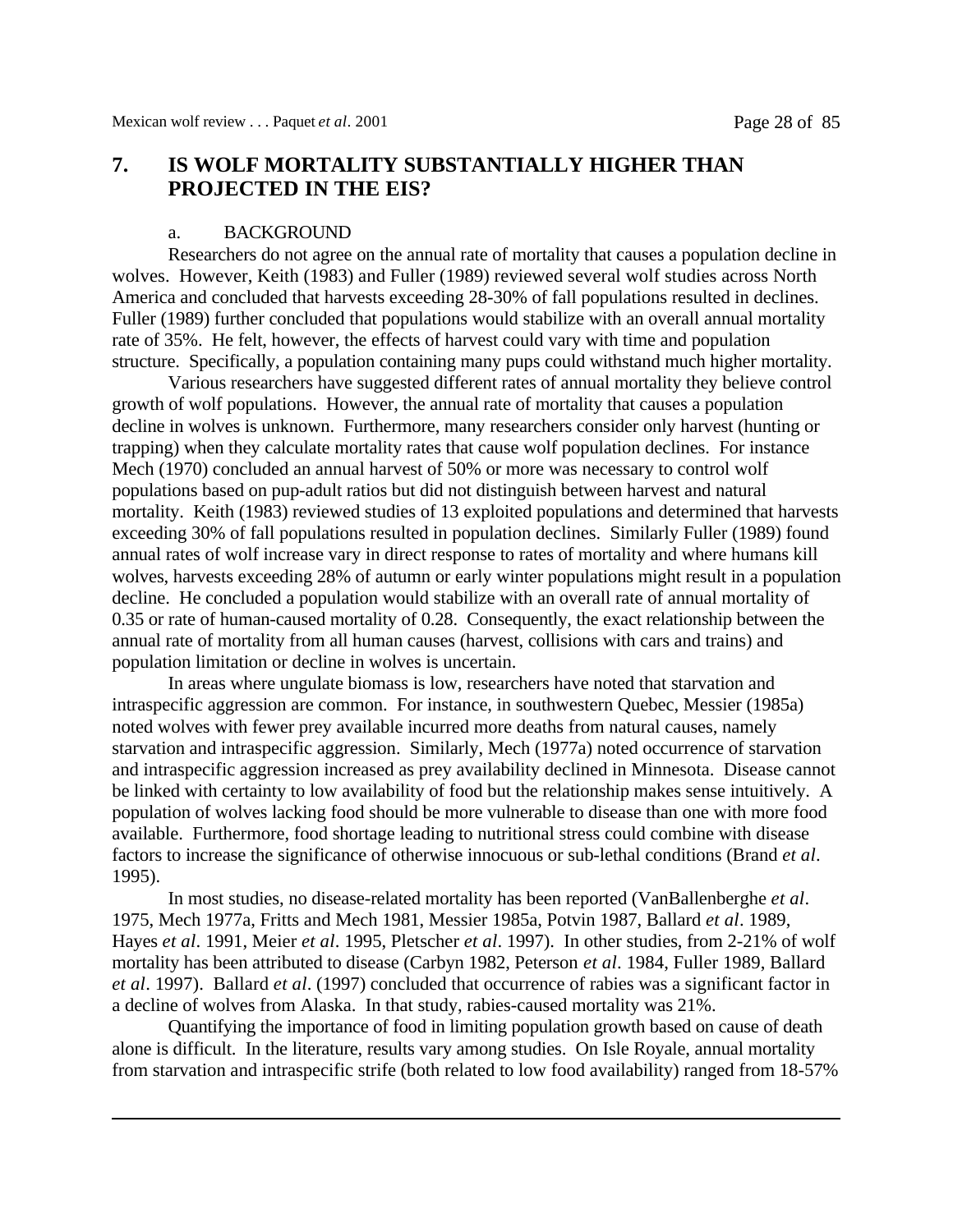during a 20-year period (Peterson and Page 1988). In populations where some human-caused mortality occurs, and thus compensates for natural mortality (starvation, accidents, disease and intraspecific strife), about 8% of individuals greater than 6 months-of-age can be lost each year (Ballard *et al*. 1987, Fuller 1989). Some researchers have accepted this variability and decided any sign of starvation among adult wolves means food is limiting population growth (Fritts and Mech 1981, Ballard *et al*. 1997, P. Paquet, pers. comm.). This assumption is reasonable given adults typically are the last members of the population affected by food shortage (Eberhardt 1977) and as such, may be the most sensitive indicators of a shortage of food.

Human-caused mortality can also be an important limiting factor (Peterson *et al*. 1984; Ballard *et al*. 1989, 1997). However, quantifying the importance of human-caused mortality as a limiting factor is difficult. These causes include legal harvest (Fuller and Keith 1980, Keith 1983, Gasaway *et al*. 1983, Messier 1985a, Ballard *et al*. 1987, 1997, Peterson *et al*. 1984, Potvin 1987, Bjorge and Gunson 1989, Fuller 1989, Hayes *et al*. 1991, Pletscher *et al*. 1997), illegal harvest (Fritts and Mech 1981, Fuller 1989, Pletscher *et al*. 1997), vehicles on highways (Berg and Kuehn 1982, Potvin 1987, Fuller 1989, Paquet 1993, Parks Canada 1994, Forbes and Theberge 1995, Paquet and Hackman 1995, Thiel and Valen 1995, Bangs and Fritts 1996), and trains (Paquet 1993, Parks Canada 1994, Paquet and Hackman 1995, Paquet *et al*. 1996).

### b. DATA SUMMARY

We used information recorded in the telemetry and events databases. Additional information, clarification of events, and interpretation of events was provided by the Interagency Field Team. All free-ranging Mexican wolves were radio-collared from time of release. Moreover, each radio-collared Mexican wolf was and continues to be relocated regularly and frequently via ground and aerial telemetry. Frequent monitoring reveals whether each wolf is alive or dead at the time of relocation

### c. METHODS

We were not able to address the question of annual mortality directly because removals and re-releases precluded calculating annual rates of mortality. Thus, we estimated survival rates for the Mexican wolf population and then compared these estimated values with the survival rates projected in the EIS. Survival rate is the chance (or probability) of surviving some specified time. Survival rates are typically expressed as values between zero and one. For example, if the annual survival rate of an individual is 0.82, we would say that individual has an 82% chance of surviving during the next year. Survival is a critical population process and estimating survival rates is an important part of measuring viability of populations. Management of protected wolf populations requires quantitative survival measurements to identify factors that drive population change. From the survival rate one can also understand the mortality rate. The mortality rate of an individual or population is one minus the survival rate.

Using the telemetry data we compiled a table showing the number of wolves that were alive each month, died each month, and recaptured each month. The table provided the foundation for formal analysis of survival rates. We estimated survival rates of radio-collared wolves using the Kaplan-Meier (K-M) product limit estimator (Kaplan EL and Meier 1958). We carried out this analysis using the programs MARK and Minitab (Version 12). Conceptually, the analysis uses the relationships between the number of wolves that die each month and the number monitored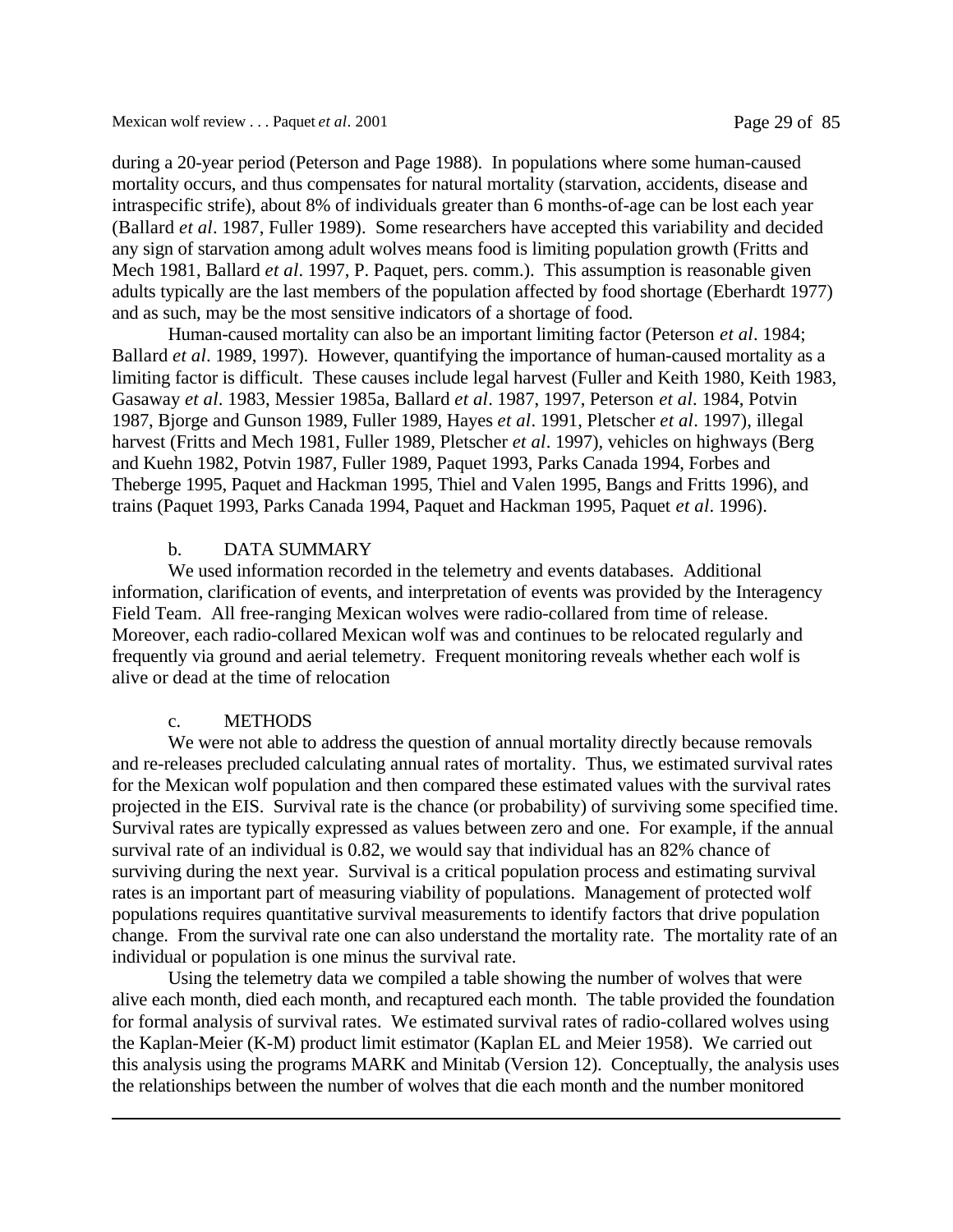each month. Although estimating a rate of survival for each month is possible, the data show that annual survival rates do not vary substantially across longer periods. Thus, we estimated survival rates using an information-theoretic approach (Buhrnam and Anderson 1999) that determines the most appropriate time scale (e.g., monthly, seasonally, or annually).

From the perspective of a free-ranging population, returning a wolf to captivity (from now on, recapture event) is equivalent to a mortality event. Thus, we conducted 2 survival analyses. One analysis considered only true biological deaths, and the other treated biological deaths and recapture events as mortality events. In both analyses, we reincluded wolves from time of release until "mortality" or disappearance of the radio-signal occurred.

Sample sizes were too small to use Cox's proportional hazards model and determine the influence of important covariates (such as age and sex) on survival. We did not calculate causespecific mortality. Mortality was described, however, using percents. We assumed that the proximate cause of death was the ultimate cause of death. We were unable to assess the relative importance of other factors that may have been involved.

The starting date of the survival study was March 1998 and the end date was March 2001. For known deaths we estimated the date of mortality to the nearest day using evidence from the telemetry and events data bases. When information was unavailable, we deemed day of mortality the midpoint of the interval between the last day the wolf was known alive and the day it was discovered dead. The cause of mortality was often identified on site and when possible, confirmed by necropsy (Interagency Field Team pers. comm.)

#### d. RESULTS

Forty-seven (47) wolves were monitored From March 1998 (when Mexican wolves were first released) to March 2001. Twenty-three (23) wolves are currently being monitored. Four (4) wolves are unaccounted for. Twenty (20) wolves were recaptured following release. Nine (9) of these were re-released and are known to be alive. Two (2) wolves were re-released but contact was lost and their fate is unknown. One of the re-released wolves died. Eight (8) of the recaptured wolves were not re-released and some died in captivity. Seventeen (17) wolves are known to have died, 10 in the wild (Figure 12). Human caused mortality was the most common cause of death. Of the human related deaths, most were caused by gunshots (Figure 13). Wolves also died from distemper and parvovirus. Both these diseases are contracted or originally spread from domestic animals. Death by disease was higher than projected in the EIS.

When recaptures were included as mortalities, survival rates were lower than projected in the EIS (Figure 14). Excluding recaptures as mortalities resulted in survival rates exceeding the EIS projections in 1999 and 2000 (Figure 15). Survival rates from either method, however, were lower than for wolves in the Flathead region of Montana and British Columbia (Pletscher *et al*. 1997), lower than for wolves in the central Canadian Rocky Mountains, lower than a recovering wolf population in the Yukon (Hayes and Harestad 2000), and higher than an exploited population in Alaska (Ballard *et al*. 1987).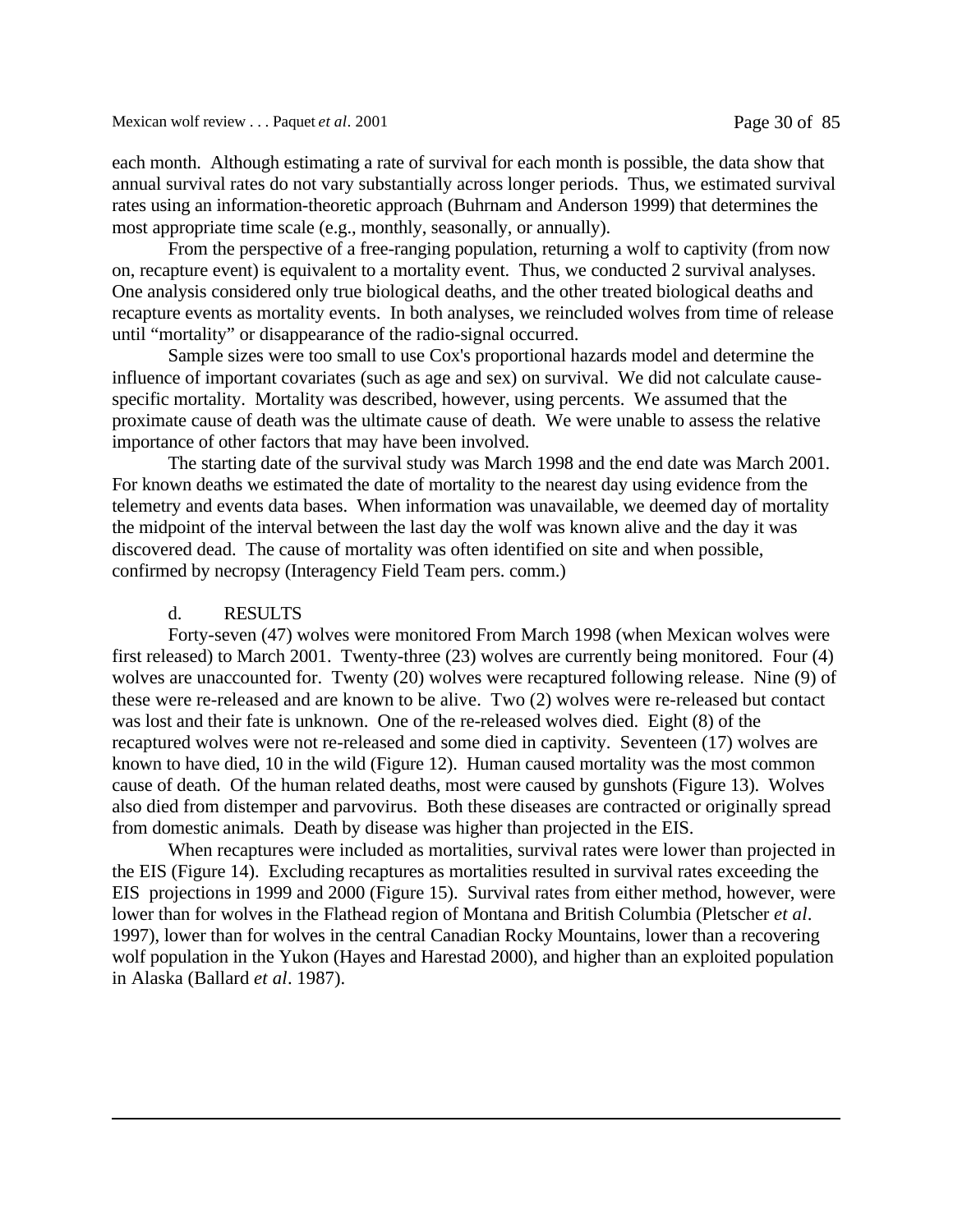

**Figure 12**. Causes of wolf mortality for Mexican wolves reintroduced to Arizona, 1998- 2001.



**Figure 13**. Cause specific wolf mortality for Mexican wolves reintroduced to Arizona, 1998-2001.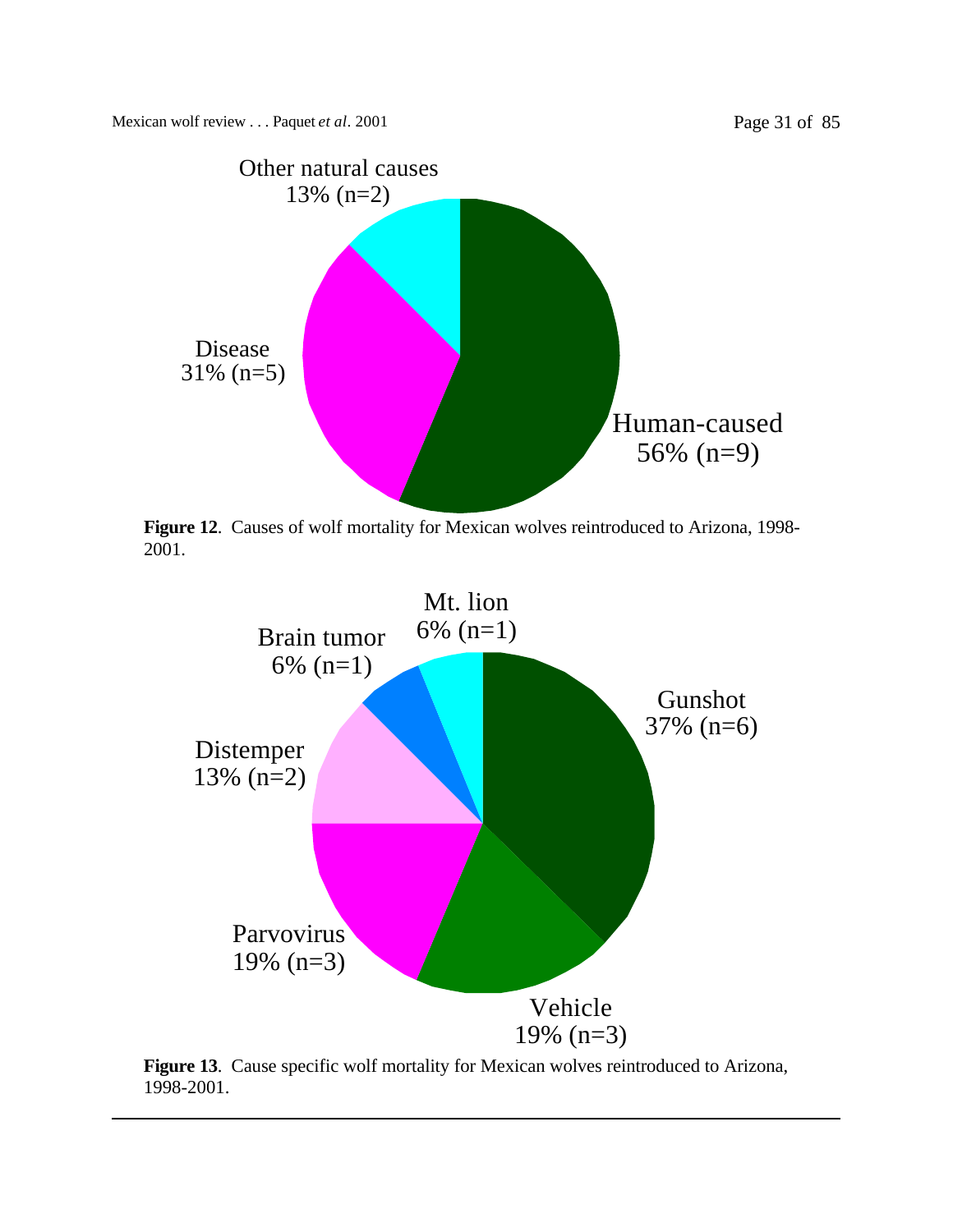

**Figure 14**. Survival analysis of reintroduced Mexican wolf population assuming that recapture represents a mortality event. Analysis was conducted for the period 1998- 2001.



**Figure 15**. Survival analysis of reintroduced Mexican wolf population assuming that recaptures do not represent a mortality event. Analysis was conducted for the period 1998-2001.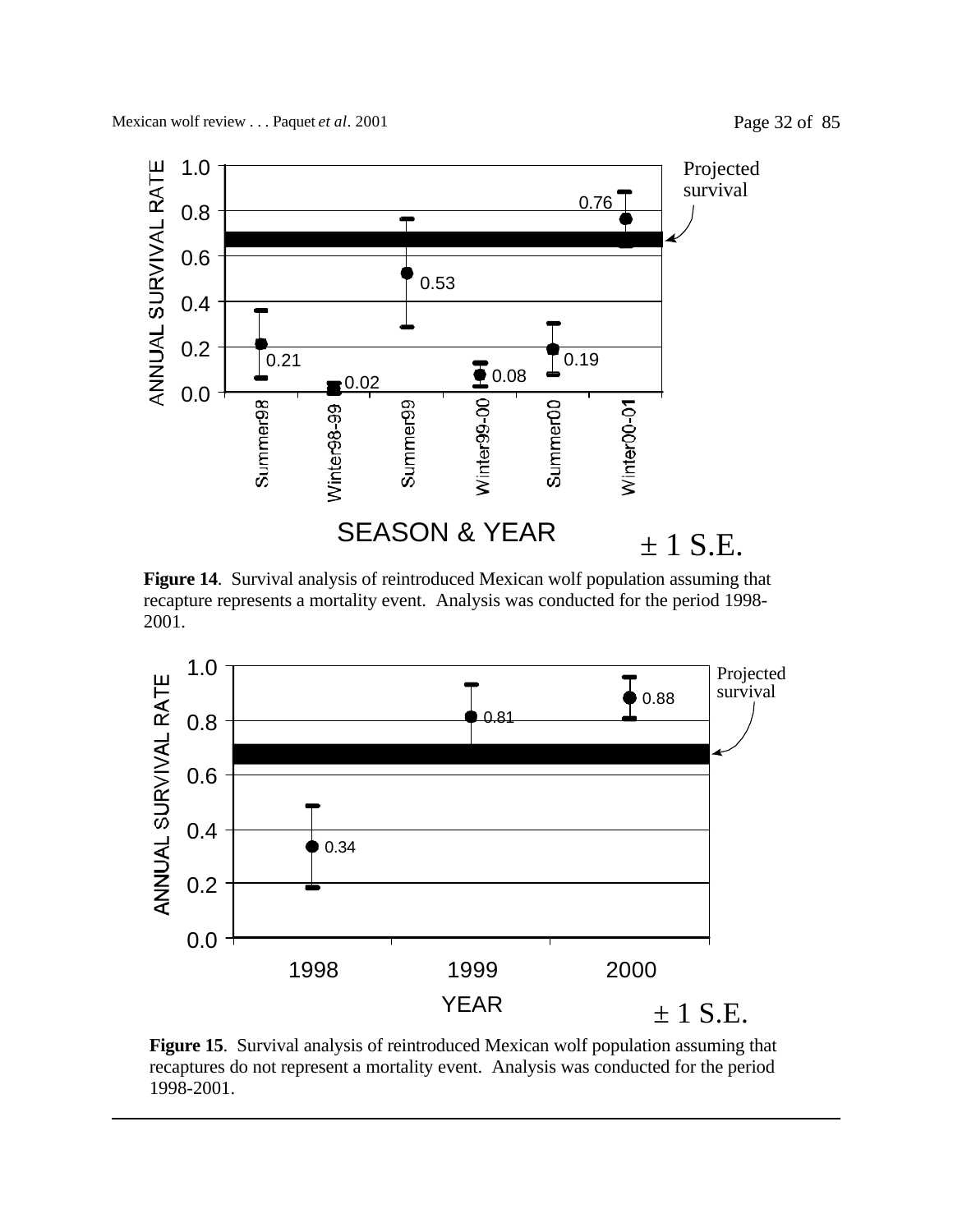Mexican wolf review . . . Paquet *et al.* 2001 Page 33 of 85

## e. CONCLUSIONS

Frequent removals and re-releases of wolves confounded our analysis of rates and causes of mortality. However, if recaptured wolves were at high risk of being killed, then survival is much lower than projected in the EIS. Human-related deaths were the greatest source of mortality for reintroduced Mexican wolves. Shooting was the major source of death. Numerous other studies have reported human-caused deaths as the major cause of wolf mortality (Fuller and Keith 1980, Berg and Kuehn 1982, Boitani 1982, Carbyn 1982, Ballard *et al*. 1987, Fuller 1989, Mech 1989, Pletscher *et al.* 1997, and many others).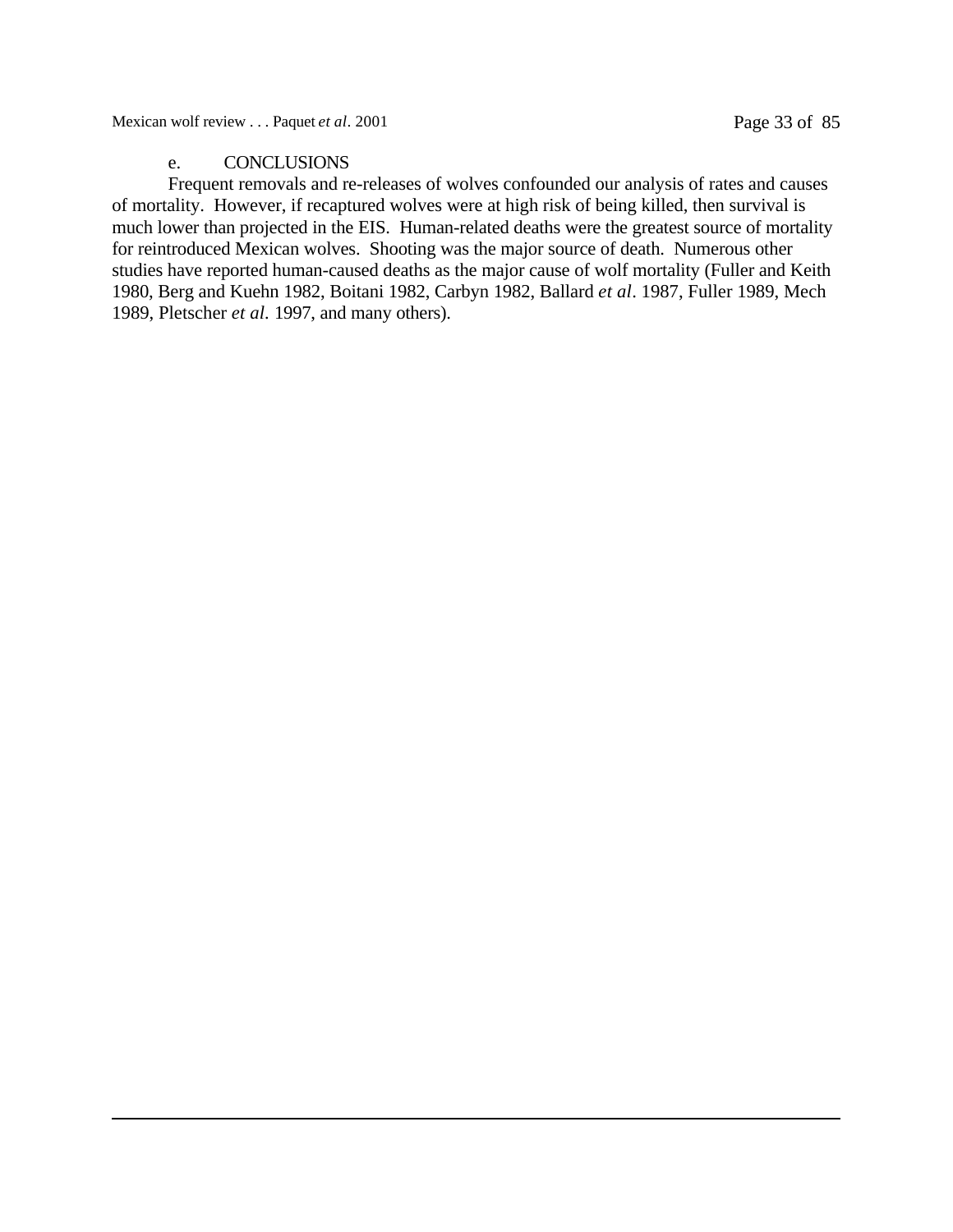# **8. IS POPULATION GROWTH SUBSTANTIALLY LOWER THAN PROJECTED IN THE EIS?**

### a. BACKGROUND

Rates of increase in wild wolf populations have varied between 0.93 and 2.40 (Fuller and Keith 1980, Fritts and Mech 1981, Ballard *et al*. 1987, Hayes *et al*. 1991, Messier 1991, Pletscher *et al*. 1997). Several factors limit growth of wolf populations; those reported most commonly include ungulate biomass (Van Ballenberghe *et al*. 1975, Mech 1973, 1977a, 1977b, Fuller and Keith 1980, Packard and Mech 1980, Keith 1983, Messier 1985a, 1987, Peterson and Page 1988) and human-caused mortality (Van Ballenberghe 1981, Gasaway *et al*. 1983, Keith 1983, Peterson *et al*. 1984, Fuller 1989, Paquet *et al*. 1996, Noss *et al*. 1996). Keith calculated the maximum rate of increase for wolves ( $r = 0.304$ ,  $\sim$  = 1.36) (1983) based on the highest reproductive and survival rates reported from studies on wild wolves. He corroborated the results by comparing the estimate with data from wolves that colonized Isle Royale National Park, 1952-1959 ( $r = 0.304$ ,  $\lambda$  $= 1.39$ ). These were likely maximum rates of increase because the population was initiated by few individuals with abundant food (Keith 1983). However, both rates are still much lower than a theoretical exponential rate of 0.833 ( $\lambda = 2.30$ ) given maximum reproduction (Rausch 1967), a stable age distribution and no deaths.

Keith (1983) suggested the amount of food available and age structure of the population affect rates of growth of wolf populations. VanBallenberghe (1981), Gasaway *et al*. (1983), Keith (1983), Peterson *et al*. (1984), Ballard *et al*. (1987), and Fuller (1989) found that wolf populations can be limited by harvest levels of 20-40%, but that the lower rate has a more significant effect in an area with low ungulate biomass (Gasaway *et al*.1983). Another factor to consider is that effects of harvest vary with time and population structure (Peterson *et al*. 1984, Fuller 1989). If productivity is high, and consequently the ratio of pups to adults is high, the population can withstand a higher overall mortality because pups (non-producers) make up a disproportionate amount of the harvest (Fuller 1989). Furthermore, net immigration or emigration may mitigate the effects of harvest (Fuller 1989).

### b. DATA SUMMARY

We assessed the density of the wolf population, size of established packs, and population growth using radiotelemetry data and direct observation by the Interagency Field Team. Most of these data are contained in the Monitoring and Events databases.

### c. METHODS

We calculated density of wolves/1000 km<sup>2</sup> by determining intra-pack densities (home range size/number of wolves in pack) of radio-collared wolves and averaging these densities per year (Potvin 1987, Bjorge and Gunson 1989, Okarma *et al*.1998). The size of packs was based on numbers of wolves observed during midwinter aerial locations (15 Jan-15 Feb). We estimated population growth using finite rates of increase  $(\lambda)$  based on the ratio of successive yearly estimates of density. Mean annual finite rate of increase was calculated by taking the antilogarithm of the mean exponential rate of increase  $(r = \ln \lambda)$  for the population (Fuller 1989).

The fundamental equation of population demography for a closed population is: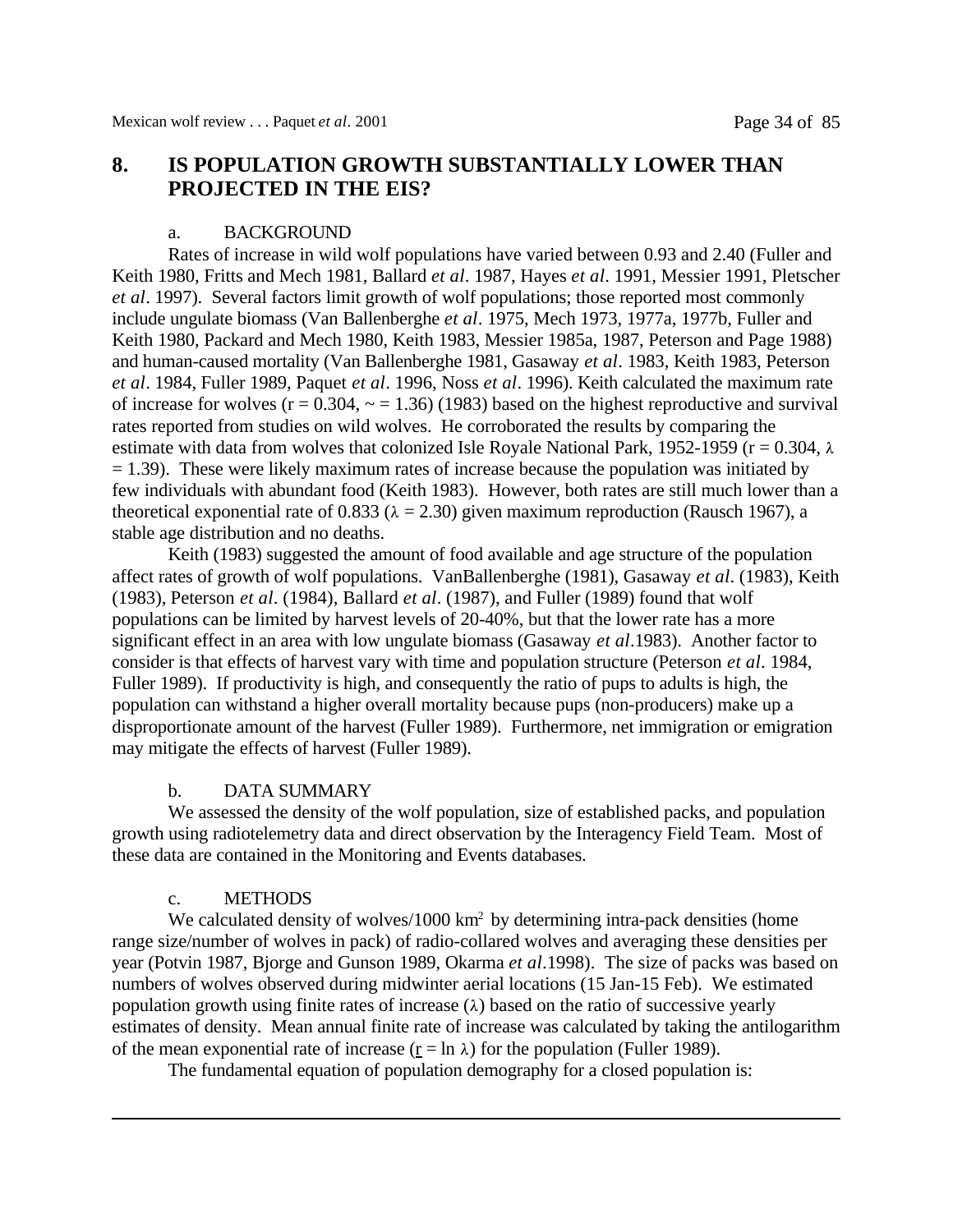Mexican wolf review . . . Paquet *et al*. 2001 Page 35 of 85

$$
N_t=N_{t-1}\!\!+\,B_t-D_t
$$

where  $N_t$  = population size at time *t*,  $B_t$  = number of recruits at time *t*,  $D_t$  = number of deaths at time *t*,

For a wild population, removals are similar to mortality and re-releases similar to recruitment. Therefore, the equation that best describes the reintroduced Mexican wolf population is:

$$
N_t = N_{t-1} + B_t - D_t + \beta_t - \delta_t
$$

where  $\delta_t$  = (unpredictable) removals of 'naughty' wolves,  $\beta_t$  = subsequent re-releases of those 'naughty' wolves,  $\beta_t \gg B_t$ ,  $\delta_t \gg D_t$ 

### d. RESULTS

From available databases and discussions with the Interagency Field Team, we identified a number of events relevant to assessment of population dynamics (Table 2). Using this information, we calculated population growth rates (Figures 16, 17) and the varying number of free-ranging wolves over time (Figures 18 and 19). Growth rates and numbers of wolves were close to projections, although frequent re-releases and removals obscured comparisons. To provide context for interpreting these results, we also generated mean growth rates for other reintroduced and recovering wolf populations (Figures 20, 21, 22). To date, the growth rate of the reintroduced Mexican wolf population is comparable with similar reintroduction and recovery efforts.

**Table 2.** Population events recorded for reintroduced Mexican wolf population between 1998 and 2001..

| <b>POPULATION</b><br><b>EVENT</b> | <b>NUMBER</b> |
|-----------------------------------|---------------|
| Recruits                          | $3 - 5$       |
| Re-releases                       | 21            |
| Deaths                            | $10 - 16$     |
| Removals                          | 31            |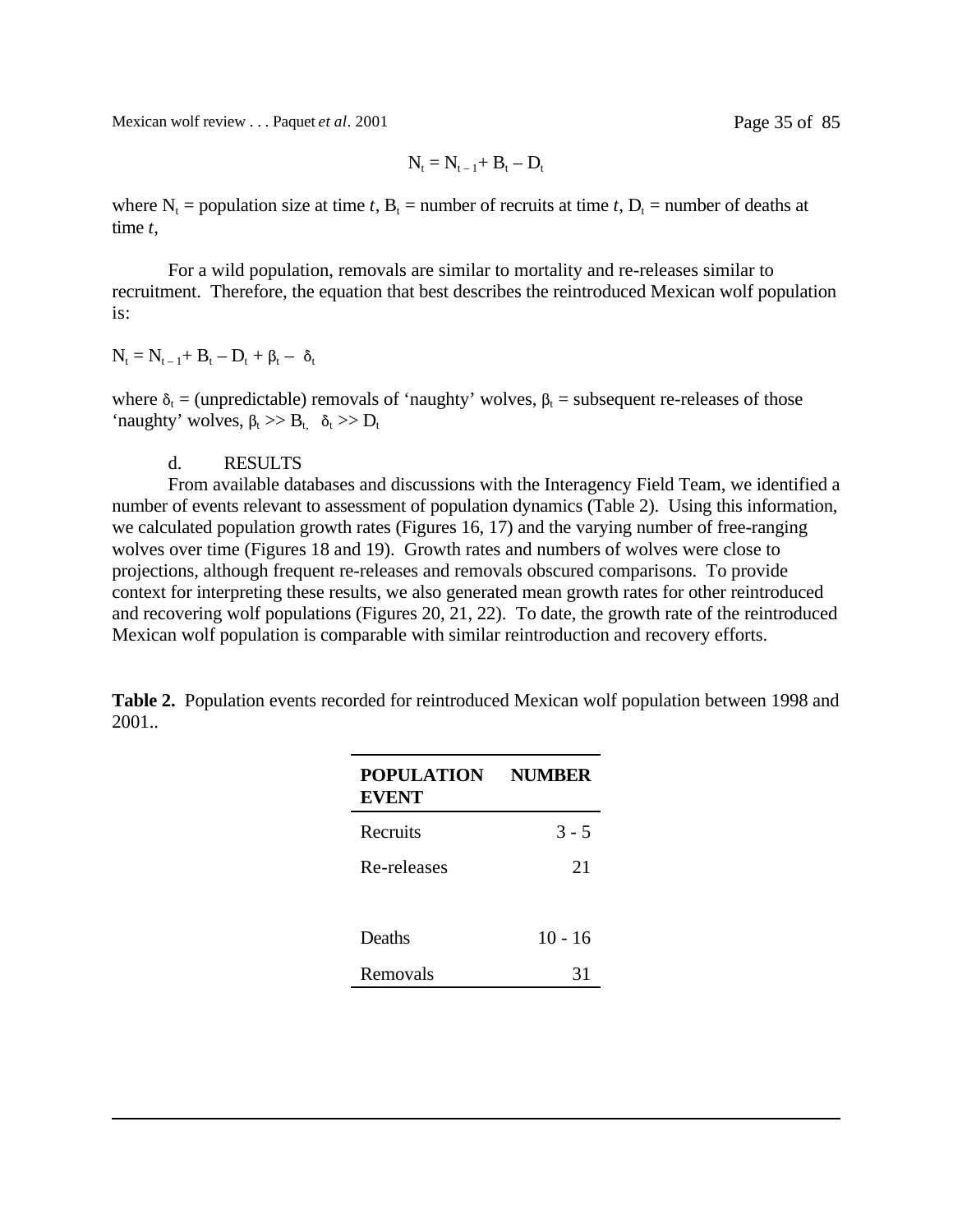

**Figure 16**. Projected and actual annual growth rates of free-ranging Mexican wolf population. Actual growth rate is strongly influenced by frequent intervention.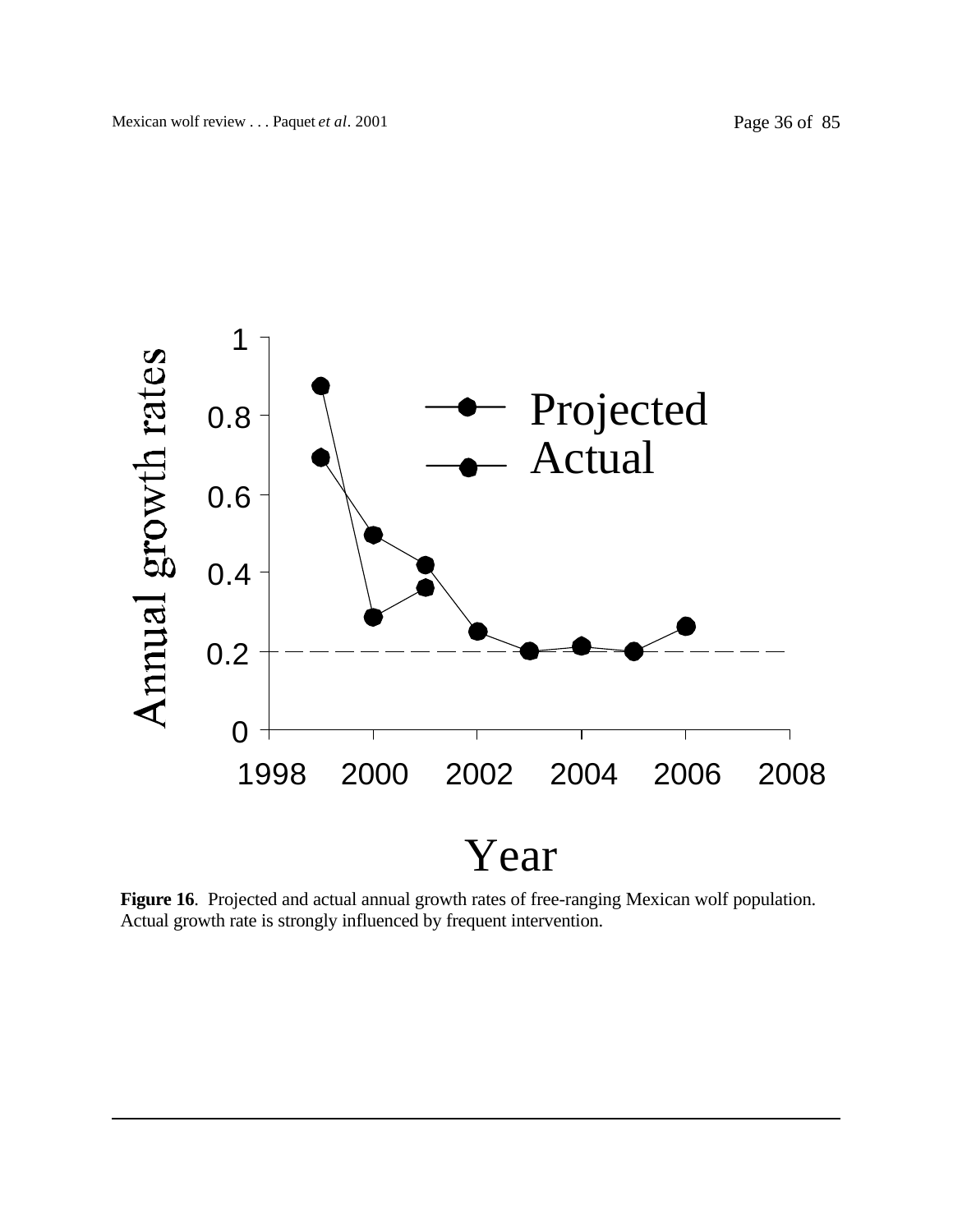

**Figure 17**. Projected and actual sizes of free-ranging Mexican wolf population, 1998-2001.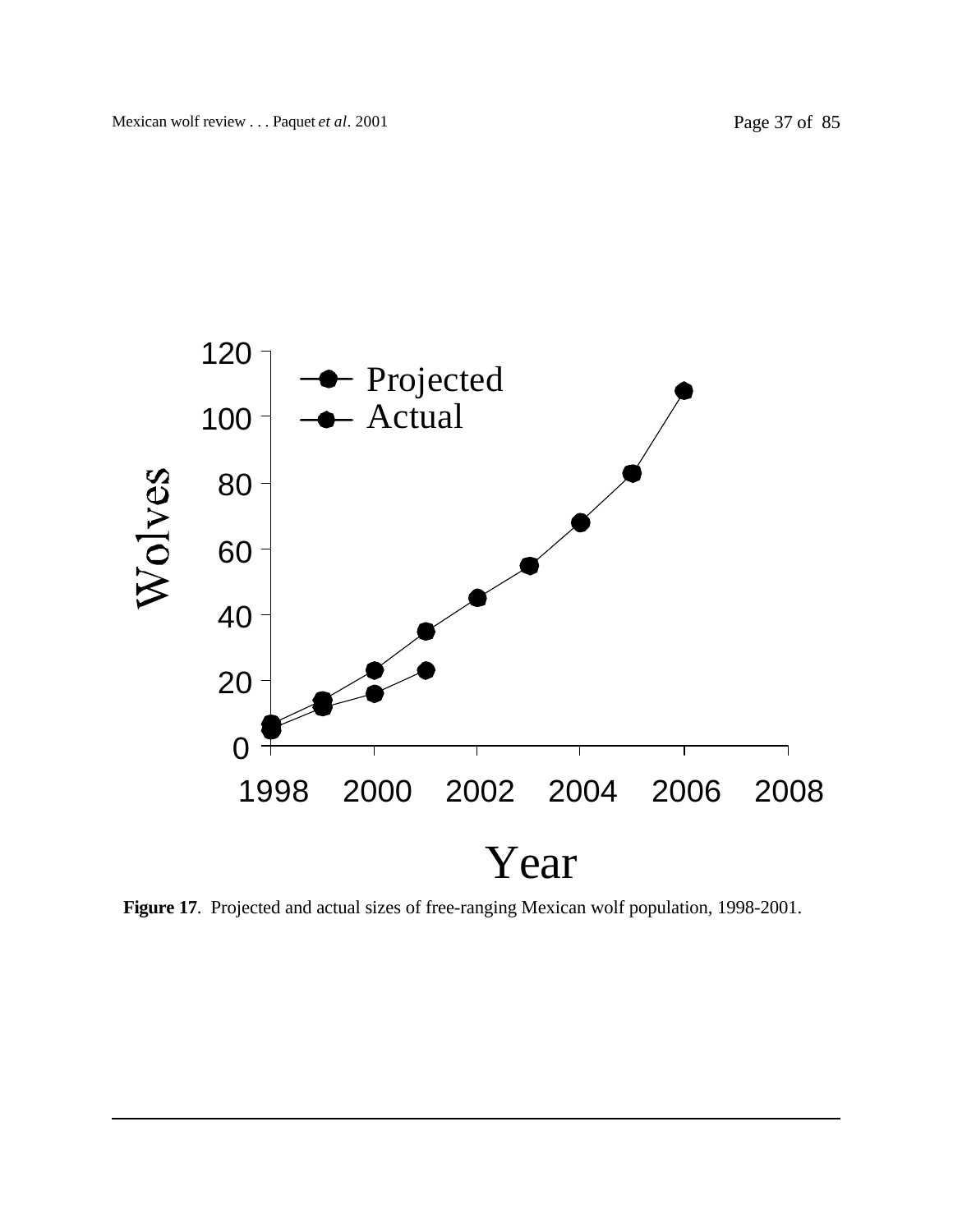

**Figure 18**. Number of free-ranging radiocollared Mexican wolves, 1998-2001. The difference between the max and min accounts for 4 wolves whose signals were lost, and in one case, a wolf that threw its collar.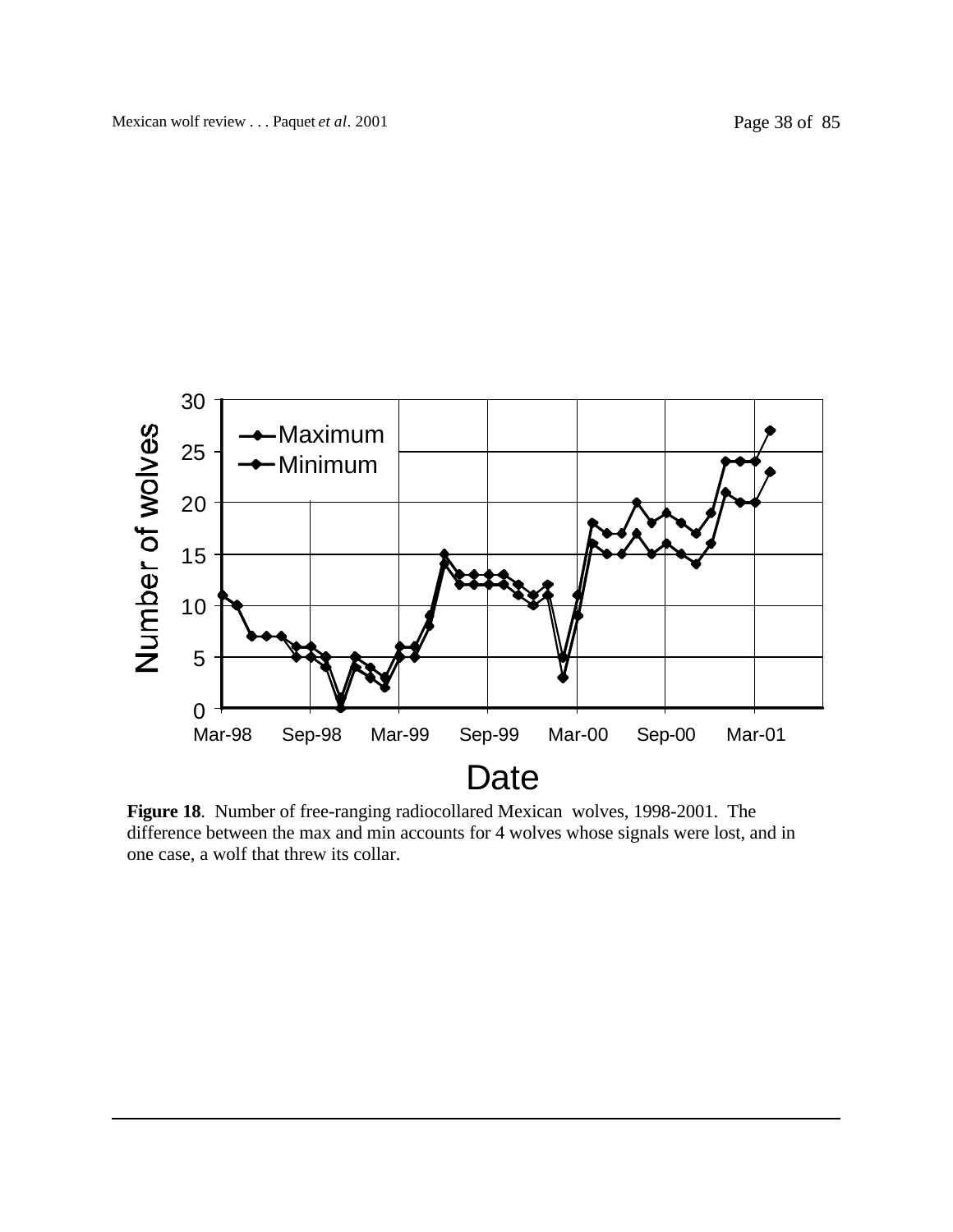

Figure 19. Growth rates of other recovering wolf populations. Sources: <http://www.r6.fws.gov/wolf/annualrpt99/> and unpublished documents from JAV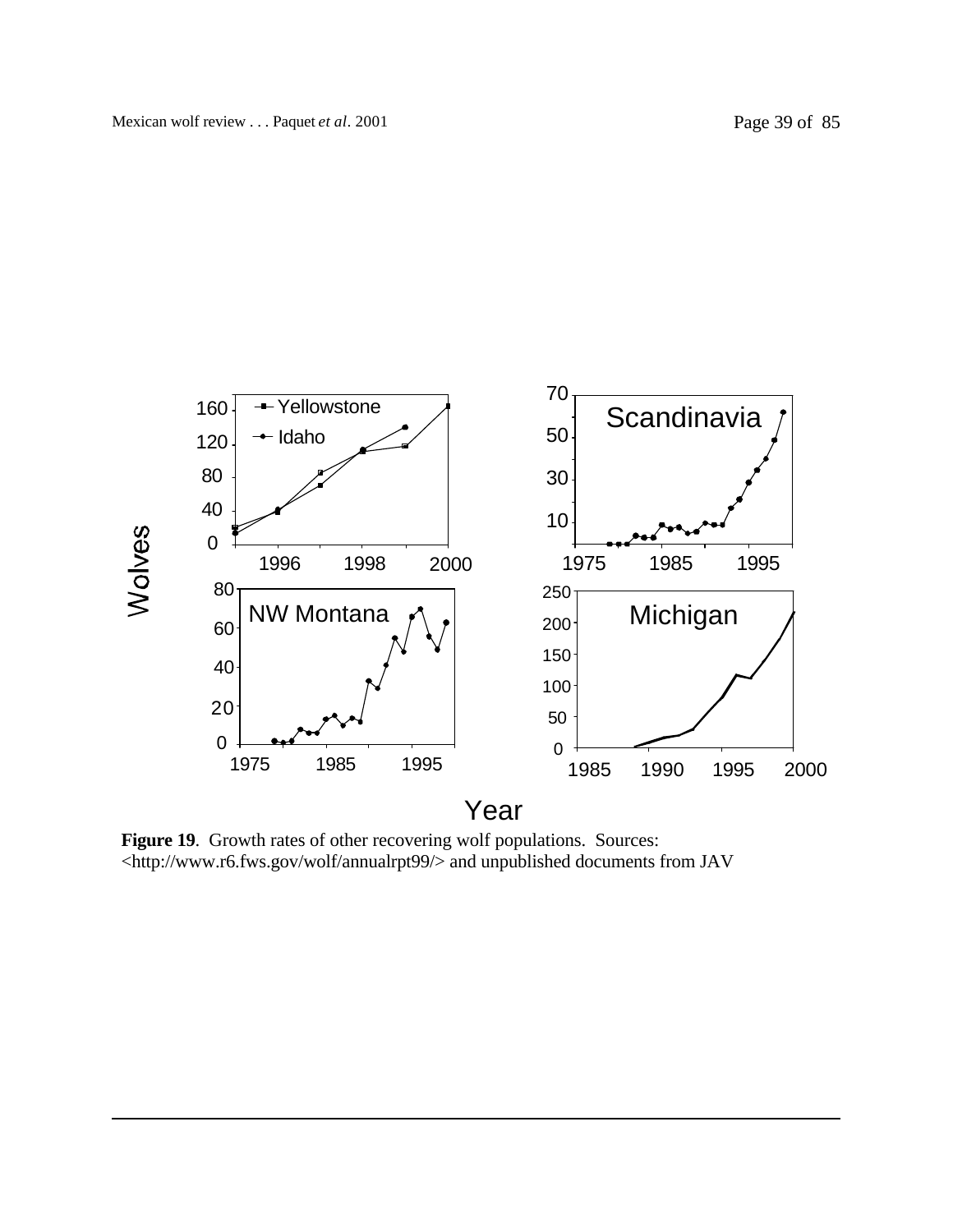

**Figure 20**. Mean annual growth rate for other recovering populations.



**Figure 21**. Number of wolves over time in other recovering populations.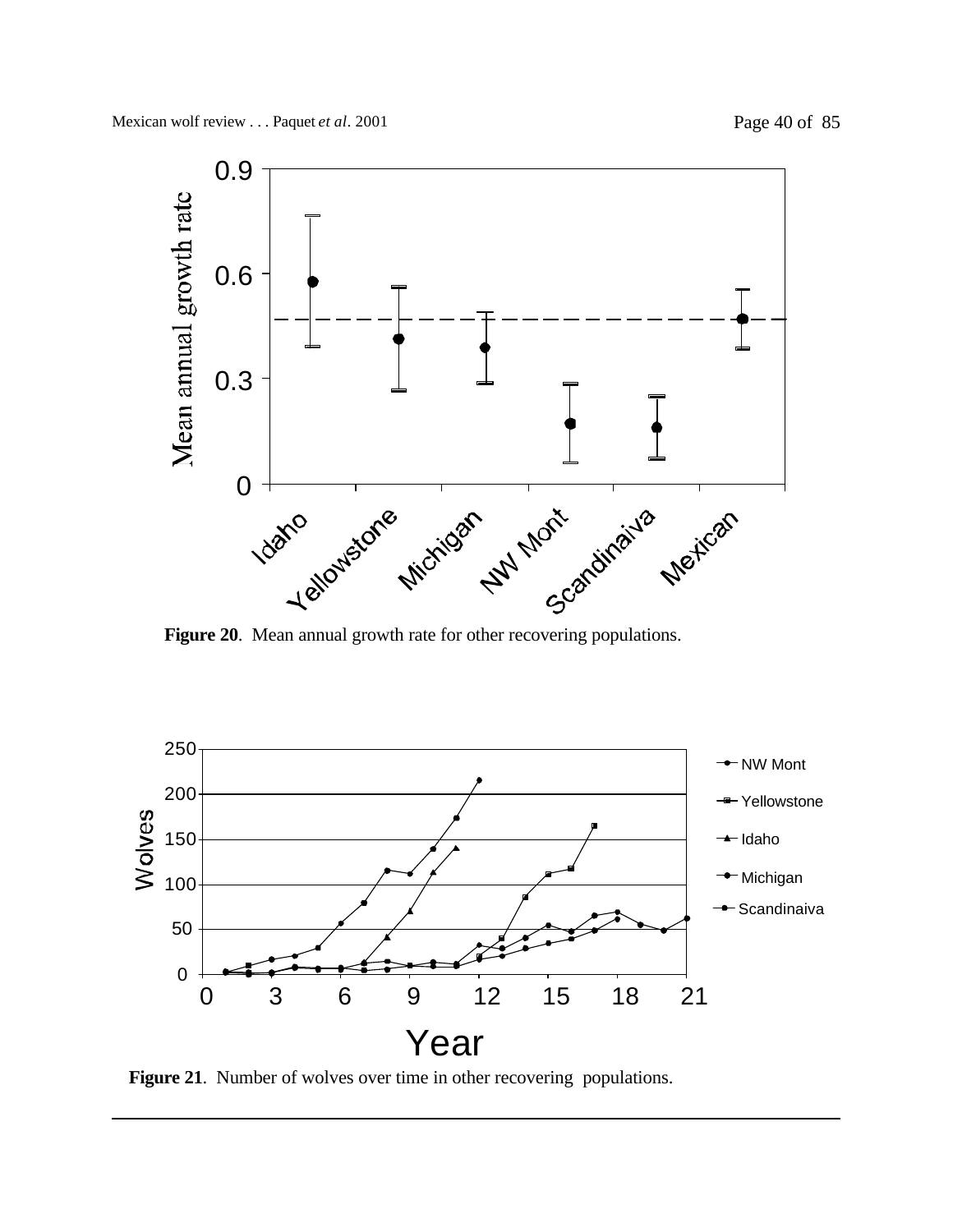Mexican wolf review . . . Paquet *et al.* 2001 Page 41 of 85

Assessing the average growth rate only tells part of the story. Fluctuations in growth rates are also critical. The more fluctuation the greater the extinction risk. In this case, to assess fluctuations, we need to examine the population trajectory on a different time scale.

Using data collected since March 1998, we calculated a 39% chance that the annual growth rate is  $\leq 0.0$ ; a 43% chance the annual growth rate is  $\leq 0.10$ ; and a 50% chance the annual growth rate  $\leq 0.20$  (Figure 22). Using data collected since December 1998, we calculated a 23% chance that the annual growth rate is  $< 0.0$ ; a 26% chance the annual growth rate is  $\le 0.10$ ; and a 29% chance annual growth rate  $\leq 0.20$  (Figure 23).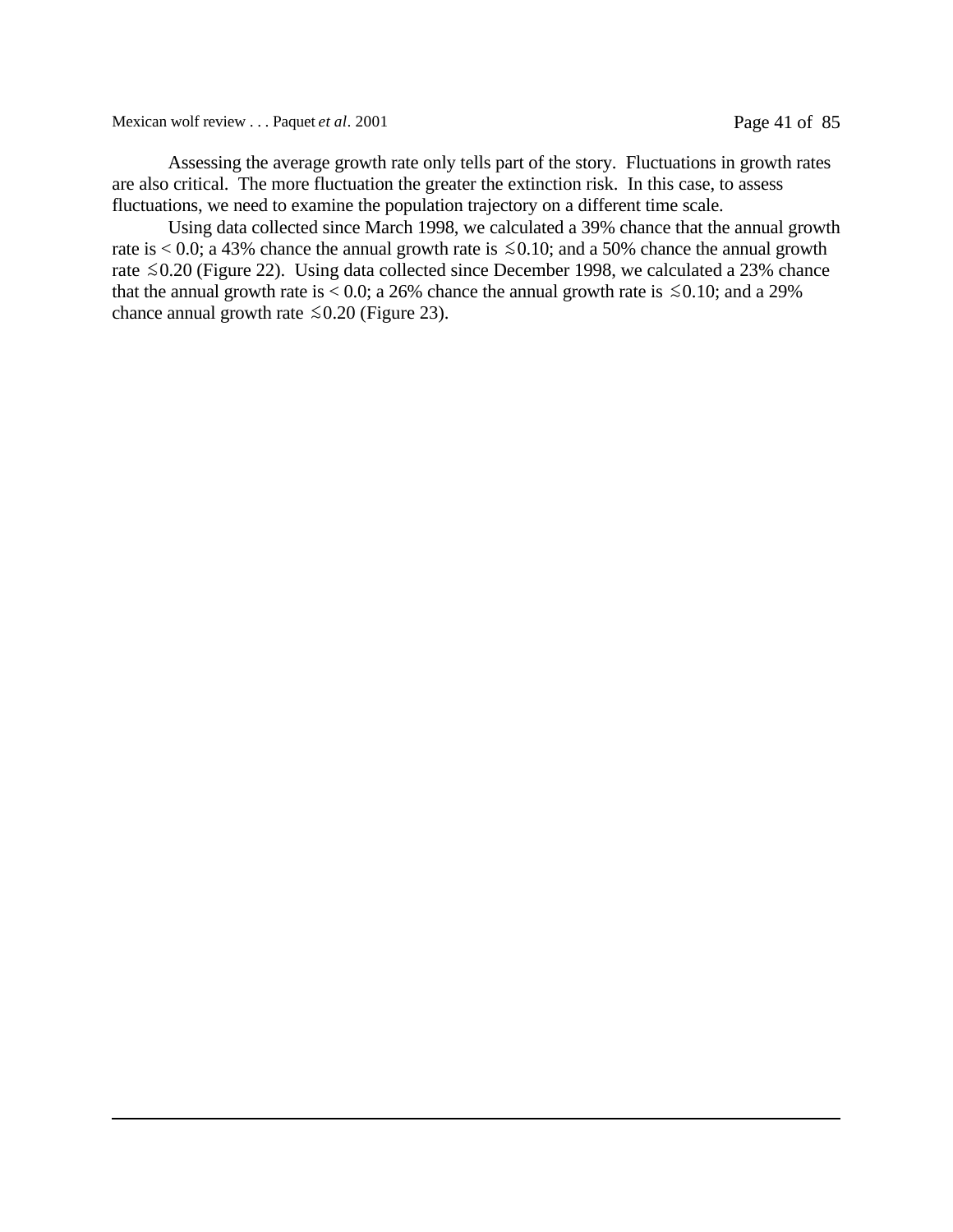\*A monthly growth rate of 0.083 corresponds to an annual growth rate of 0.1. A monthly growth rate of 0.0166 corresponds to an annual growth rate of ~0.2.



**Figure 22**. Mean onthly growth rate (*r*) since March 1998. The expected value of *r* is 0.02. The standard error is 0.07.\*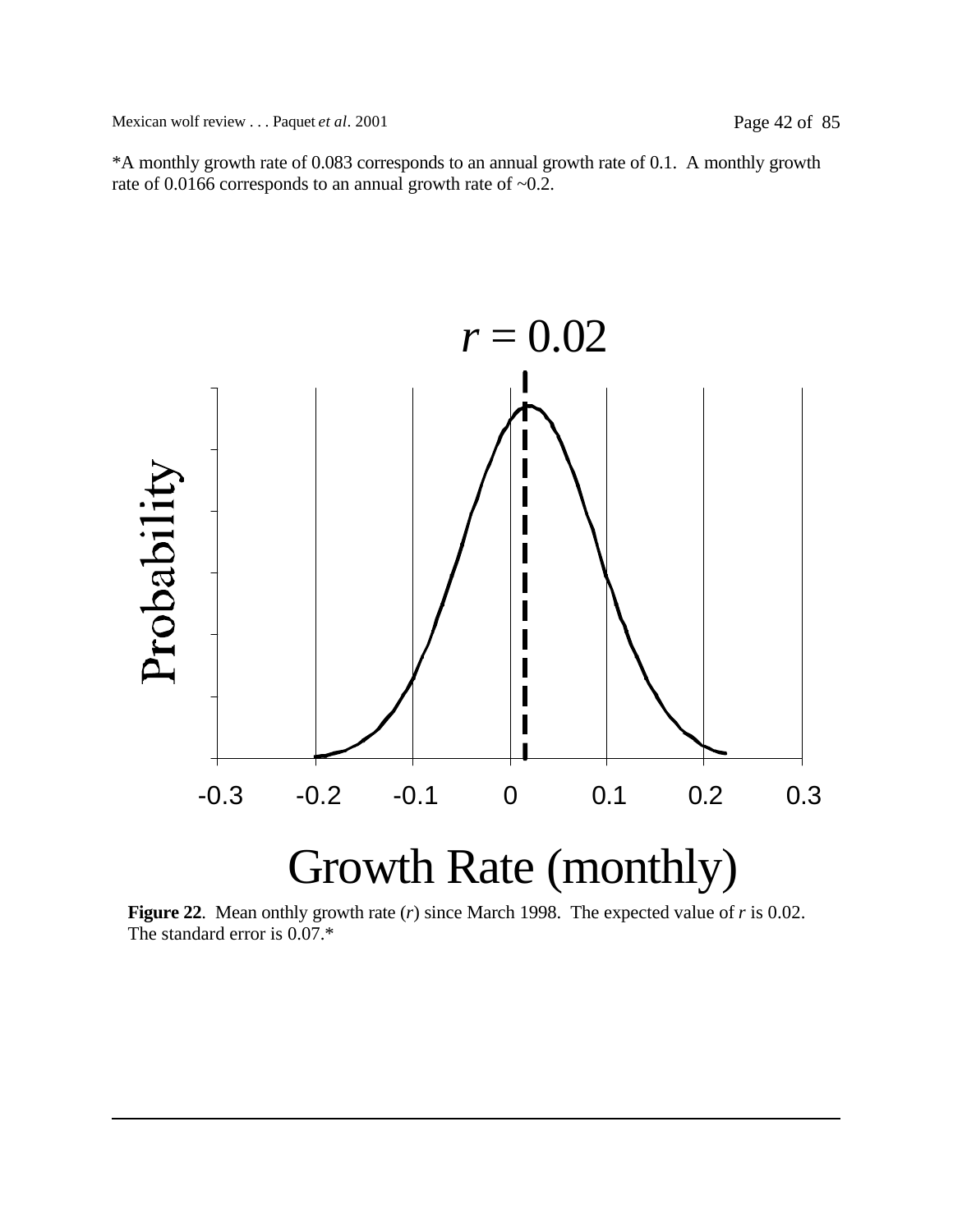



**Figure 23**. Mean monthly growth rate (*r*) since December 1998 (when population went temporarily extinct). The expected value of *r* is 0.06. The standard error is 0.08.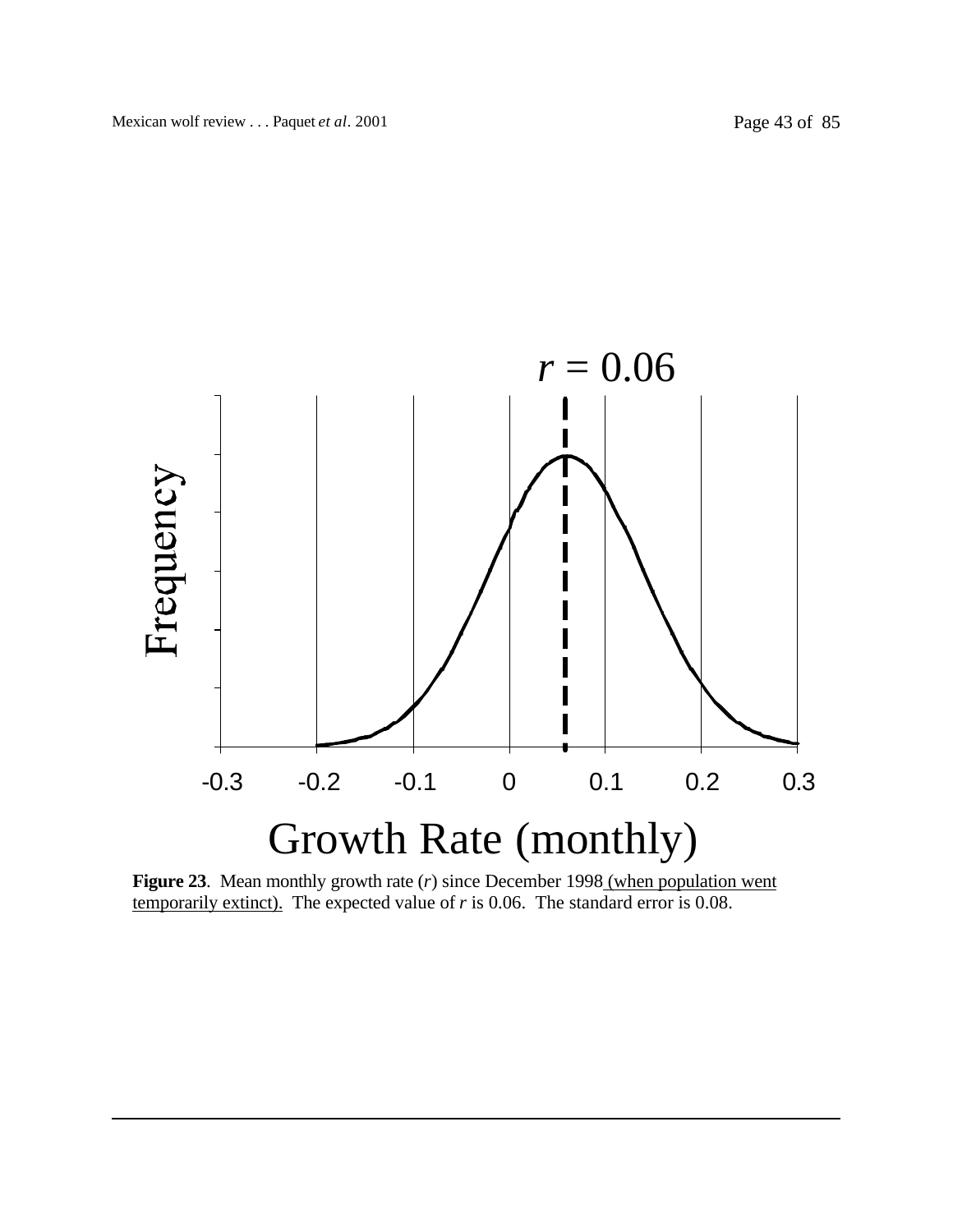## e. CONCLUSIONS

To date, intervention has dominated natural processes. So, determining if the growth rate is lower than predicted in the EIS is not possible. If the current rate of intervention continues, restoration of a population of 100 wolves would require 28 re-releases annually and 41 removals annually. Although the current population size is similar to that projected in the EIS, we suspect that population growth would have fallen far short of expectations without intervention. Clearly, managers must balance future introductions, recaptures, and re-releases with the need to establish and maintain natural population processes (Figure 24).



**Figure 24.** Because of frequent interventions the vital rates we derived (survival and population growth) are unlikley to reflect the population's future viability. A balance between intervention and the effects of natural population processes is needed.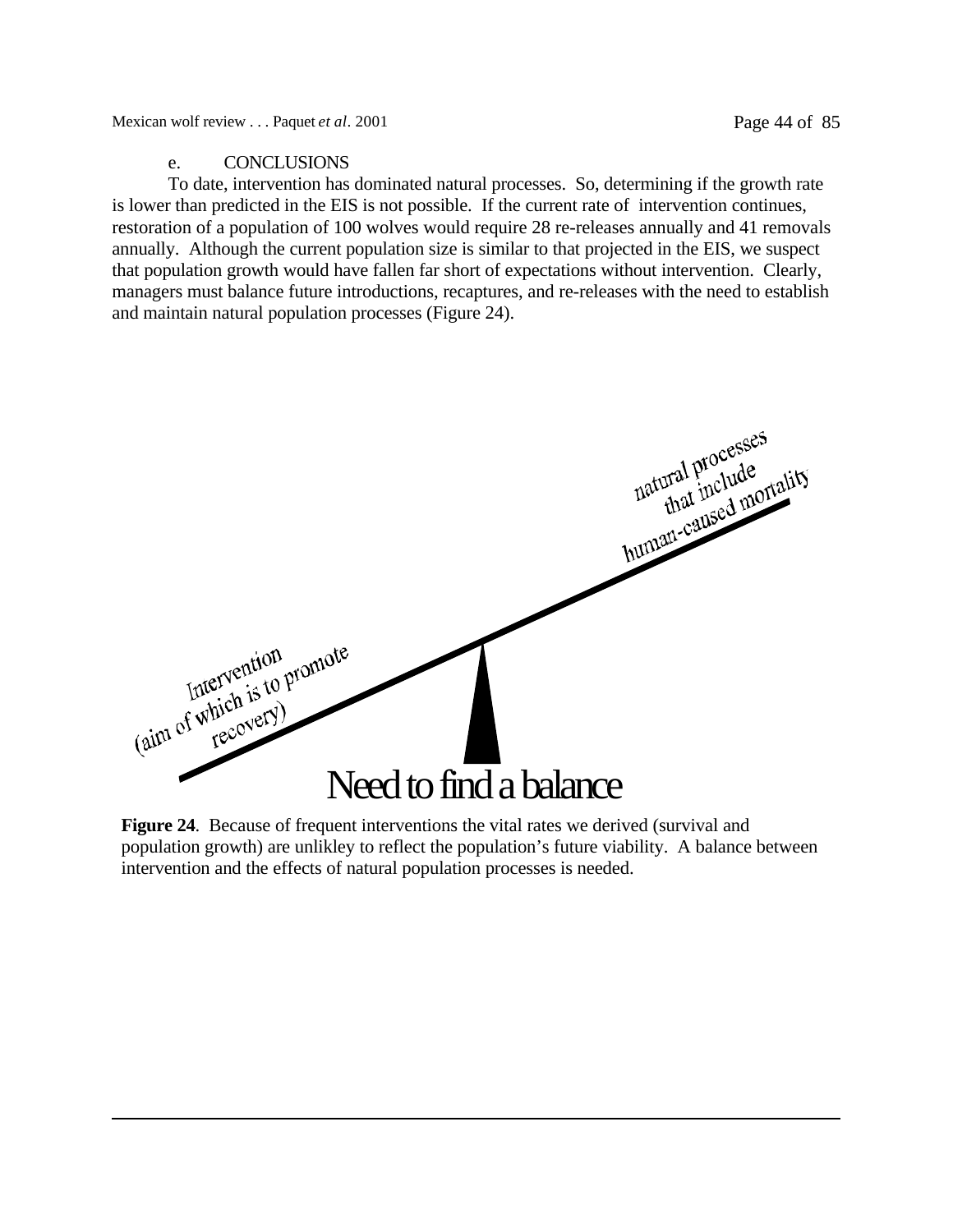# **9. ARE NUMBERS AND VULNERABILITY OF PREY ADEQUATE TO SUPPORT WOLVES?**

#### a. BACKGROUND

Without human disturbance, densities reflect the wolf's dependency on ungulate prey species (Keith 1983). Wolf population dynamics are believed to be largely dictated by the per capita amount of prey and its vulnerability to predation, and the degree of human exploitation (Keith 1983; Fuller 1989). The effect of food on wolf demography is mediated by social factors, including pack formation, territorial behavior, exclusive breeding, deferred reproduction, intraspecific aggression, dispersal, and by primary prey shifts (Keith 1983).

Wolf populations are closely linked to population levels of their ungulate prey (Keith 1983, Messier 1985a, Fuller 1989). Maintaining viable, well-distributed wolf populations depends on maintaining an abundant, available, and stable ungulate population. Packard and Mech (1980) concluded that intrinsic social factors and the influence of food supply are interrelated in determining population levels of wolves. In situations where other factors reduce prey populations (e.g., winter weather), predation by wolves can inhibit the recovery of prey populations for long periods (Gasaway *et al*. 1983). In a multiprey system, the stability, or equilibrium, of ungulate prey and wolf populations seems to depend on a variety of factors, including the wolf predation rate, the number of ungulates killed by hunters, the ratio of ungulates to wolves, and the population growth rate of different ungulate species (Carbyn 1982, Huggard 1992, Paquet 1993, Paquet *et al*. 1996, Paquet 1989).

Changes in habitat composition and distribution can have a significant effect on prey densities and distributions, and therefore wolf spatial distribution. Wolf packs may react to changing conditions in varying ways, depending on the location of their territories in relation to other packs and prey distribution. If packs have lower prey densities within their territories, they may exploit territories more intensely.<sup>3</sup> This may be achieved by 1) persevering in each attack, 2) using carcasses thoroughly, 3) feeding on alternative and possibly second -choice food resources such as beaver (*Castor canadensis*) (Messier and Crete 1985), and 4) patrolling their territory more intensely (Messier 1985). Messier, in his study area in southeastern Quebec, found daily distances of Low Prey packs were on average either greater (summer) or equal (winter) to daily distances of High Prey packs. The territory size, however, was approximately 35% smaller in the Low Prey area, supporting the fact that wolves were searching each unit area with greater intensity in both seasons.

Many studies emphasize the direct effects (e.g., prey mortality) wolves have on the population dynamics of their ungulate prey (Carbyn 1974, Mech and Karns 1977, Carbyn 1983, Gasaway *et al*. 1983, Messier 1994, Messier and Crete 1985, Peterson *et al*. 1984, Gunson 1983, Ballard *et al*. 1987, Boutin 1992, and others). However, predation can also profoundly affect the behaviour of prey, including use of habitat, time of activity, foraging mode, diet, mating systems,

<sup>&</sup>lt;sup>3</sup> Territory and home range size is more closely correlated with pack size than with prey density (Messier 1985, Peterson *et al*. 1984). In areas of higher prey density pack sizes increase (Messier 1985). Messier's (1985) data indicate that between 0.2 and 0.4 moose/km<sup>2</sup>, territory area per wolf is independent of moose abundance.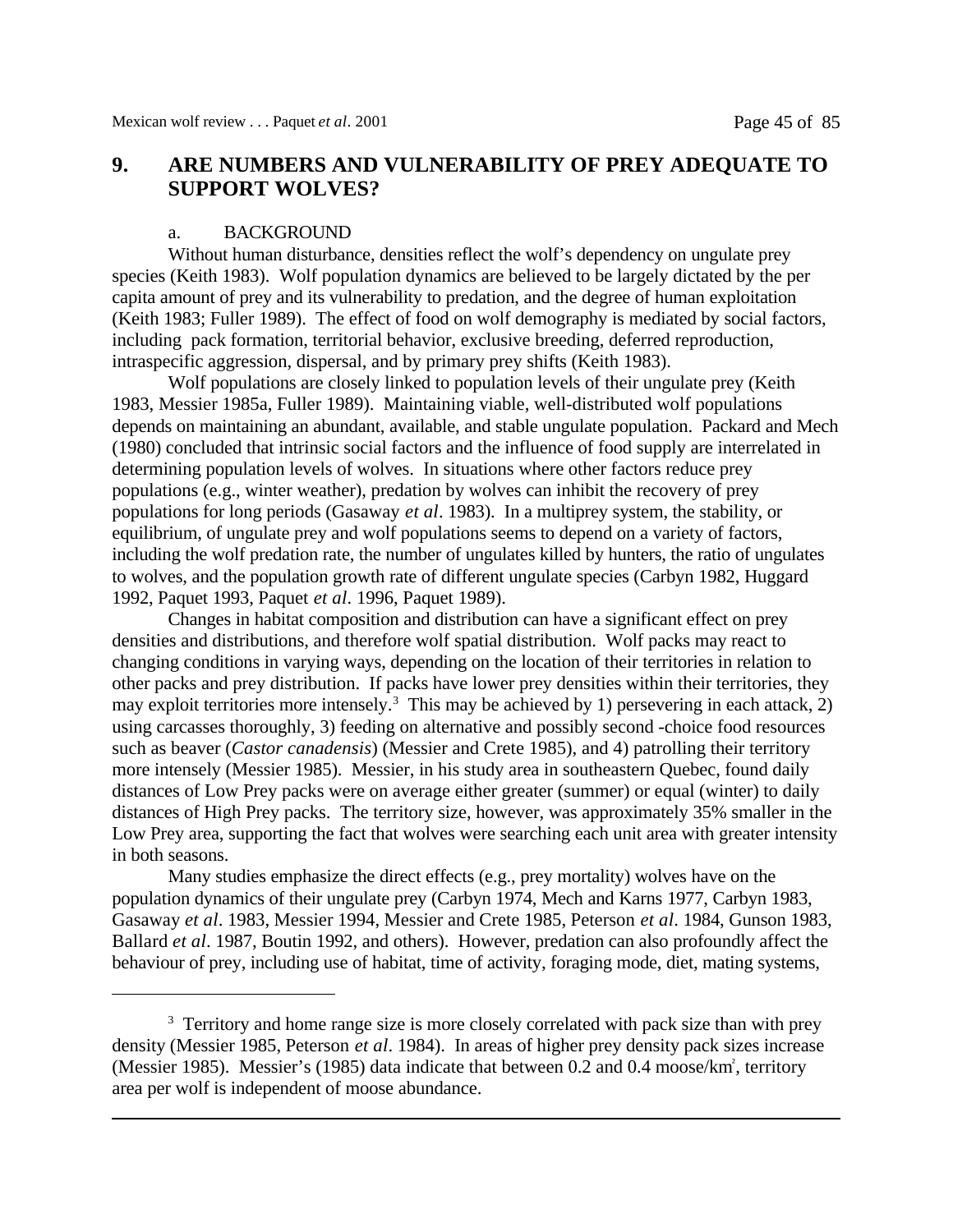and life histories (Sih *et al*. 1985). Accordingly, several studies describe the influence wolves have on movements, distribution, and habitat selection of caribou (*Rangifer tarandus*), moose, and white-tailed deer (Mech 1977, Stephens and Peterson 1987, Ballard *et al.* 1987, Nelson and Mech 1981, Messier and Barrette 1985, Messier 1994). Wolves can increase the rate at which they accrue resources by seeking out areas with dense concentrations of prey (Huggard 1991, Weaver 1994). Prey, in turn, can lower their expected mortality rate by preferentially residing in areas with few or no wolves. Several studies have suggested that ungulate prey seek out predator-free refugia to avoid predation by wolves (Mech 1977, Holt 1987, Paquet 1993). Wolf predation in the Superior National Forest of northern Minnesota was found to affect deer distributions within wolf territories (Mech 1977). Densities were greater along edges of territories where predation was thought to be less.

Unusually mild or severe winter weather can result in ungulate populations that are temporarily higher or lower than predicted habitat capability (which reflects long-term average maximum). Where predation is a factor, ungulates may exist at levels well below carrying capacity for relatively long periods. The interactions of ungulates and their predators (in our case wolves, coyotes, foxes, black bears, and cougars) may, under some circumstances, overshadow habitat capability as a controlling factor for ungulate populations. Ungulate populations may be more strongly influenced by the frequency and depth of population lows, than by habitat capability.

Ungulate biomass can affect rates of population increase and resulting densities of wolves. Building on work of Keith (1983), Fuller (1989) reviewed 25 studies of North American wolf and prey populations and found rates of increase of wolf populations are most affected by relative availability of ungulate biomass (directly influencing survival of pups <6 months old) and human-caused mortality. He concluded that regardless of prey type or stability of wolf populations, average wolf densities are clearly correlated with the biomass of ungulates available per wolf. Furthermore, he found the index of ungulate biomass per wolf is highest for heavily exploited (Ballard *et al*. 1987) or newly protected (Fritts and Mech 1981) wolf populations and lowest for unexploited wolf populations (Oosenbrug and Carbyn 1982, Mech 1986) or those where ungulates are heavily harvested (Kolenosky 1972).

#### b. DATA SUMMARY

We used information in the carcasses database to assess wolf use of prey species. Prey densities and the weights of prey were derived from Groebner *et al*. (1995).

### c. METHODS

We estimated potential wolf numbers using regression equations that relate wolf numbers to ungulate biomass (Keith 1983, Fuller 1989). The equations were modified to reflect prey species available to wolves in Arizona and New Mexico.<sup>4</sup> Accordingly, biomass was calculated by multiplying population densities of elk, white-tailed deer, and mule deer (*O. hemionus*) by average edible weights of elk, white-tailed deer, and mule deer. We used weights of 159 kg (350 lb.) for elk, 36 kg (80 lb.) for white-tailed deer, and 55 kg (122 lb.) for mule deer (Groebner *et al*.

 $4Y = 0.041X$ where  $Y =$  wolf numbers,  $X =$  prey biomass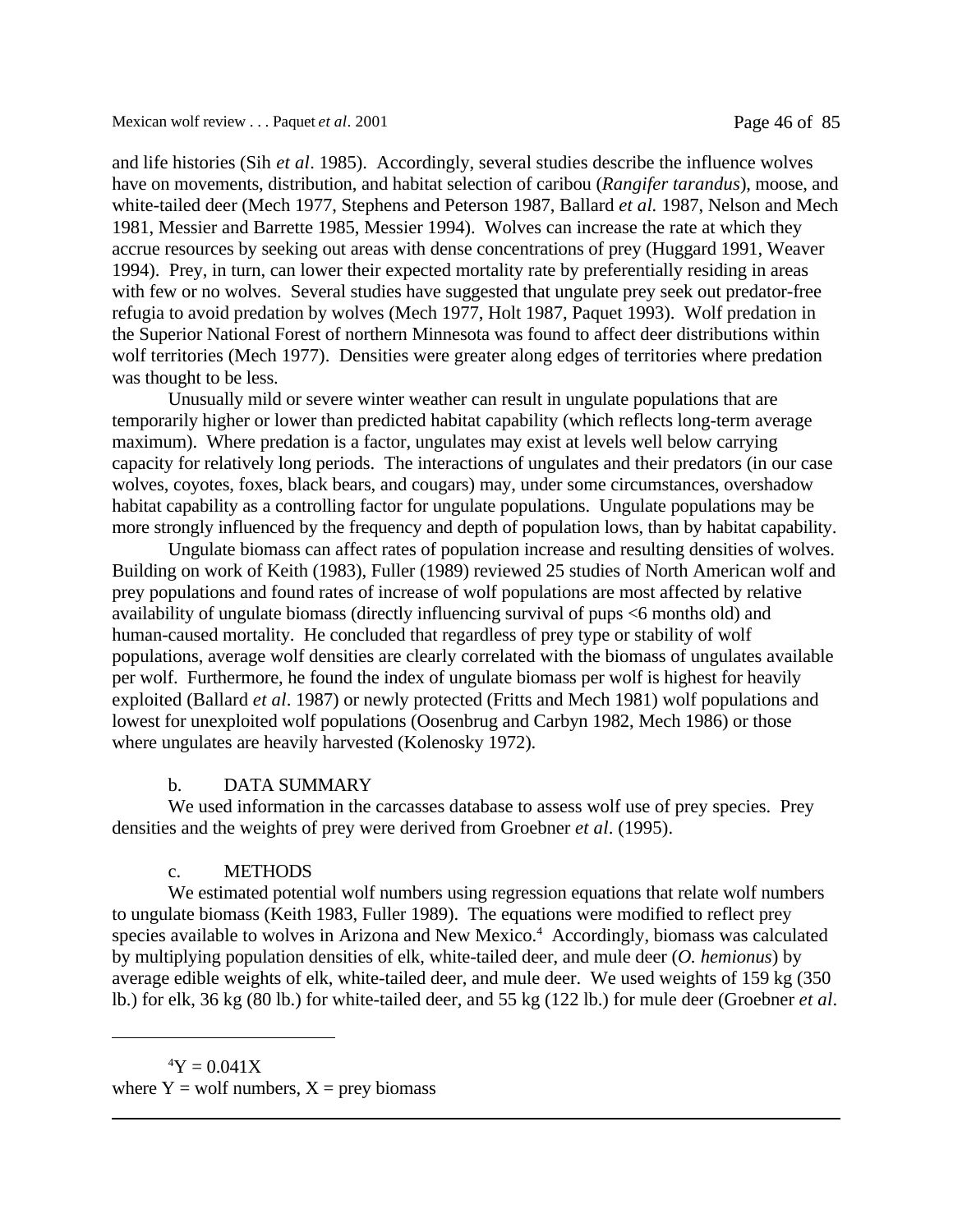1995). We used prey densities of 1.1 km² for elk, 0.9 km² for white-tailed deer, and 2.8 km² for mule deer (Groebner *et al*. 1995). Assuming that ungulate populations would decline slightly in the presence of wolf predation, prey densities were reduced 10% in our final calculations. We assumed prey were evenly distributed and equally available throughout the primary and secondary release sites. Bighorn Sheep (*Ovis canadensis*), pronghorn (*Antilocapra americana,* javelina (*Tayassu tayacu*), and beaver (*Castor canadensis*) were not included in our analyses because no population data were available.

## d. RESULTS

The Interagency Field Team recorded 55 probable wolf kills. Elk constituted 85%, mule deer 7%, and deer of unknown species about 4% of recorded kills. The predominance of elk in the diet was consistent among packs (Figure 25). Based on numbers of prey available and biomass available within the primary release site, elk were used disproportionately. Note, however, that observational bias may skew collection of kill data. Elk are easier to find because they are larger than deer and not consumed as rapidly. In addition, the seasonal movements of wolves and their prey can affect spatial overlap and thus availability. Lack of data and time prevented us from assessing this possibility.

Based on ungulate biomass, the Blue Range Wolf Recovery Area (6,854 mi² or 17,751 km<sup>2</sup>) can, in theory, support a an estimated 468 wolves (range 292-821). The target recovery area of 12,950 km² (5,000 km²) could support between-212 and 599 wolves (Figure 26) (Table 3). We believe these estimates are high because they assumes all prey are equal and will be consumed in proportion with availability. Given our experience with multiple prey systems elsewhere this is unlikely to occur. We therefore calculated wolf population estimates for individual prey species. Accordingly, elk in the Blue Range Wolf Recovery Area could support about 213 wolves, and the combined deer species about 255 wolves.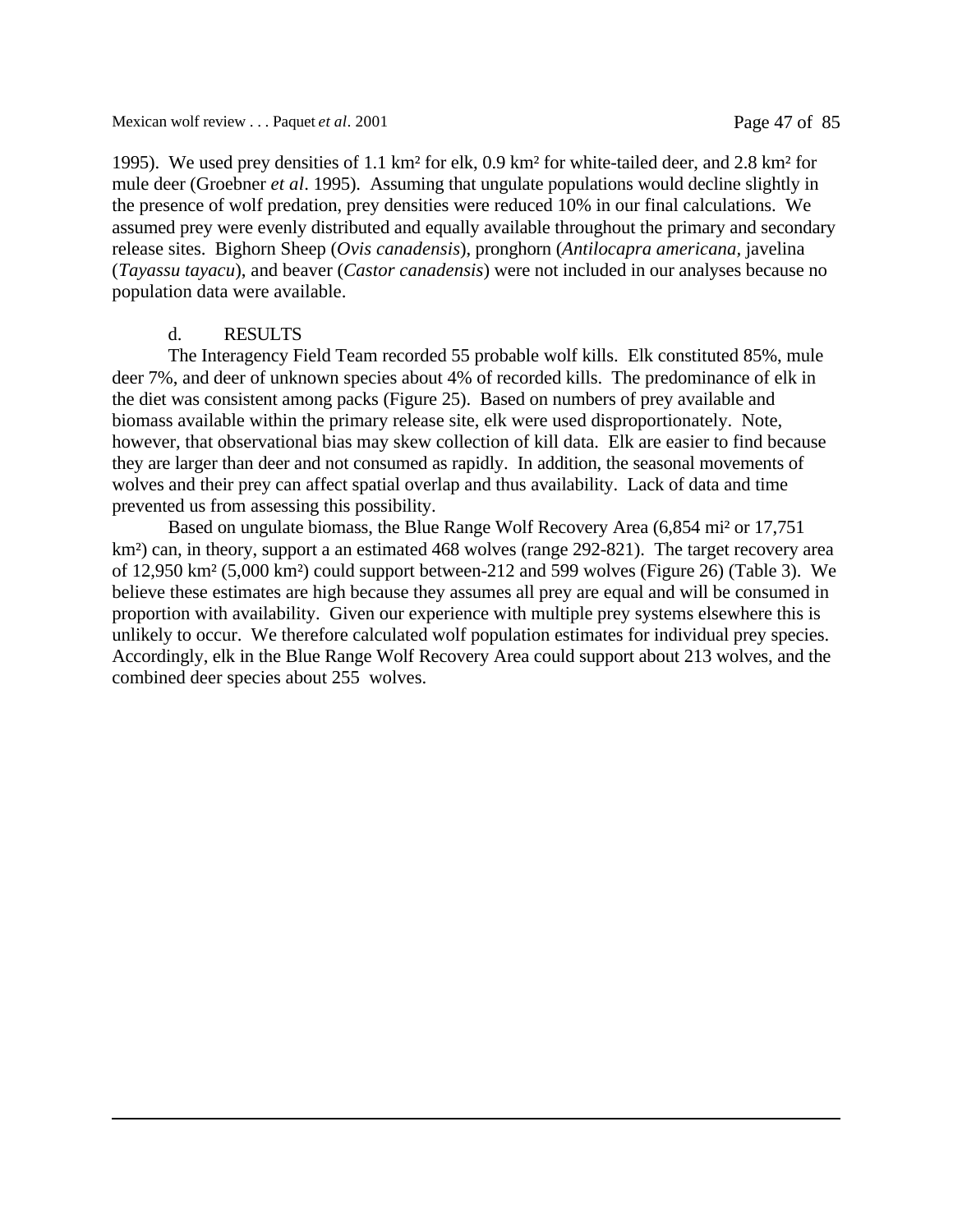

**Figure 25**. Prey (n = 55) probably killed by reintroduced Mexican wolves, 1998-2001.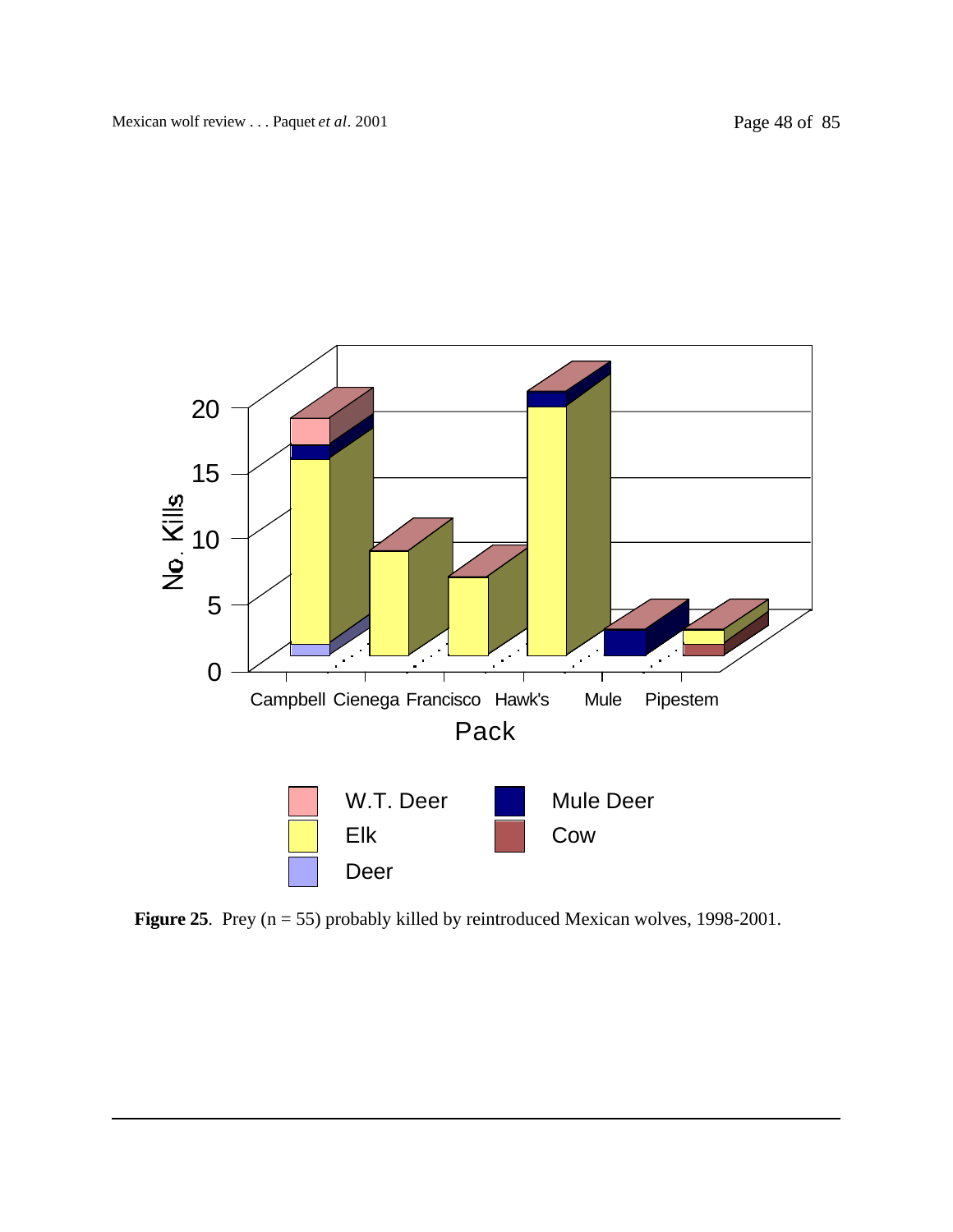

Figure 26. Potential number of wolves that, in theory, could occupy target objective of 12,950 km² (5,000 mi²) within the Blue River Wolf Recovery Area. Estimates are based on prey biomass available to wolves and are maximum numbers. The individual contribution of ungulate prey species is shown for comparison with other studies.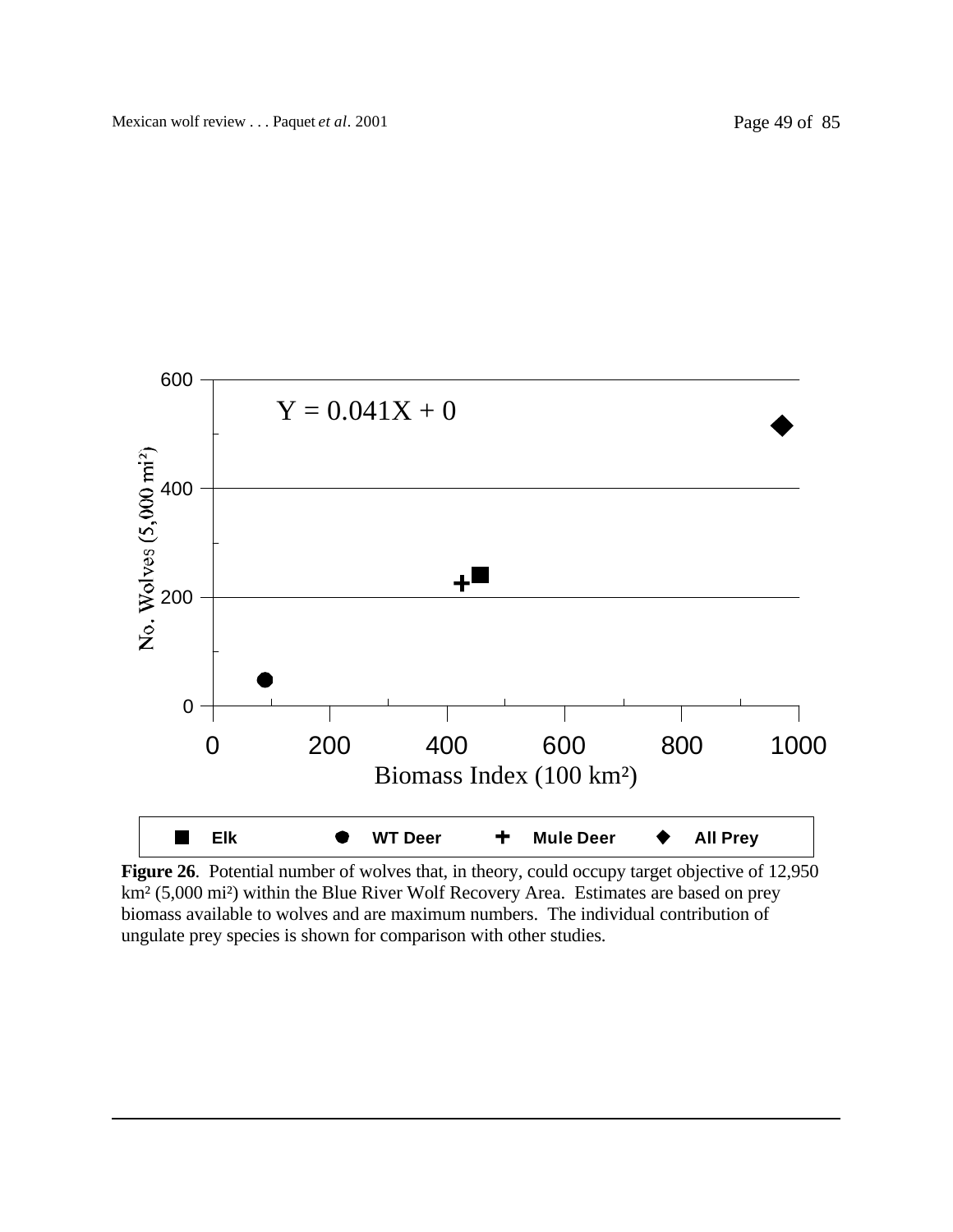**Table 3.** Potential wolf numbers (ranges) for recovery areas based on predicted population densities of ungulates 5 years post restoration of Mexican wolf population. We partitioned the table to show the contributions of different ungulate species.

| <b>PREY</b><br><b>SPECIES</b> | <b>Primary</b><br>Zone<br>$(2,664 \text{ km}^2)$ | <b>Recovery</b><br>Objective*<br>$(12,950 \text{ km}^2)$ | <b>BRWRA*</b><br>Low<br>$(17,563 \text{ km}^2)$ | <b>BRWRA*</b><br><b>High</b><br>$(17,563 \text{ km}^2)$ |
|-------------------------------|--------------------------------------------------|----------------------------------------------------------|-------------------------------------------------|---------------------------------------------------------|
| White-tailed<br>Deer          | $10-13$                                          |                                                          |                                                 |                                                         |
| Mule Deer                     | 46-63                                            |                                                          |                                                 |                                                         |
| White-tailed<br>and Mule Deer |                                                  | 118-323                                                  | 162-245                                         | 293-443                                                 |
| Elk                           | 50-67                                            | 94-276                                                   | 129-195                                         | 250-378                                                 |
| All Prey                      | 106-143                                          | 212-599                                                  | 292-441                                         | 543-821                                                 |

 $*_{\rm For}$  white-tailed and mule deer, we used an average biomass.to derive wolf estimates.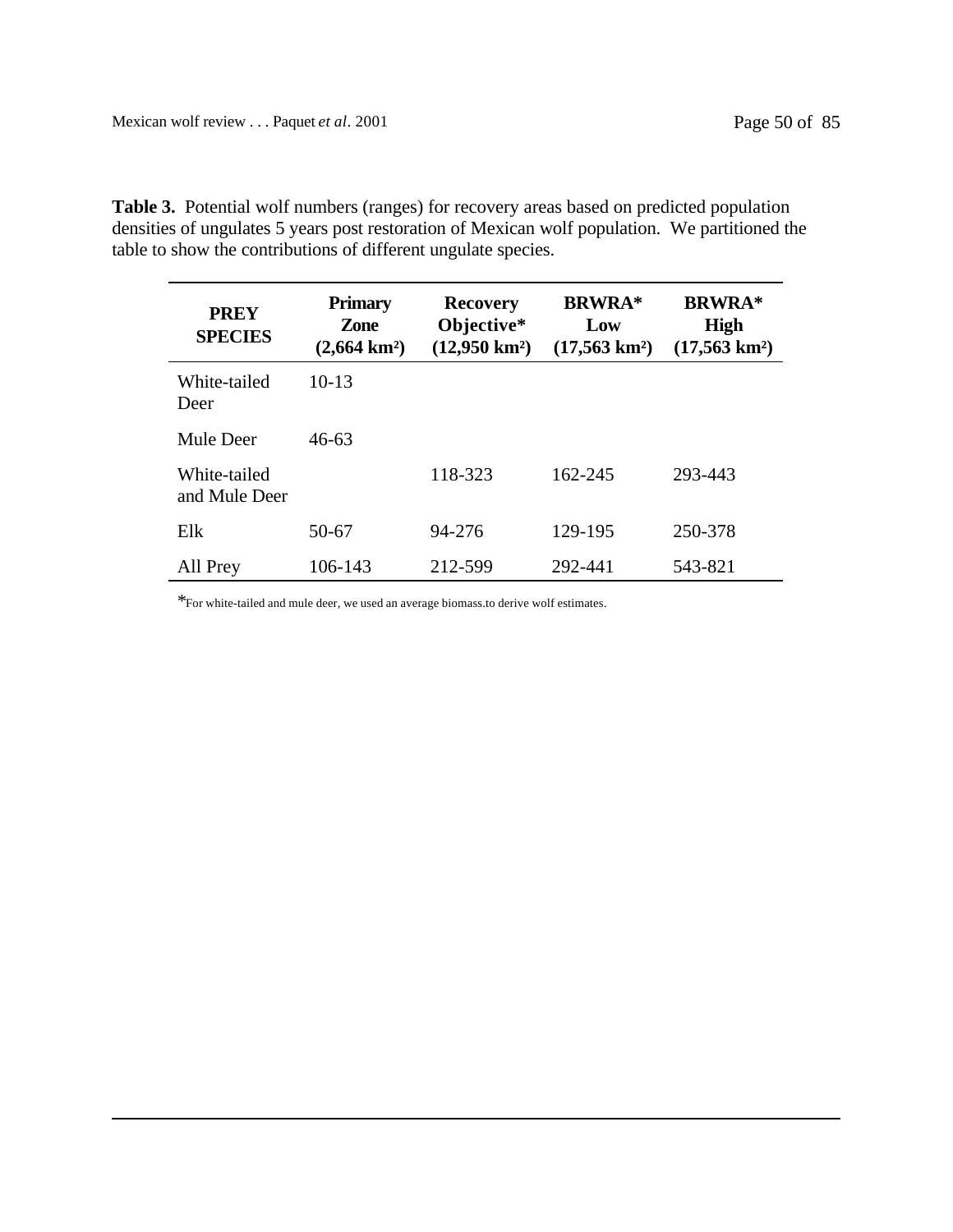Mexican wolf review . . . Paquet *et al.* 2001 Page 51 of 85

## e. CONCLUSIONS

Given the current ratio of wolves to ungulate prey, we conclude the reintroduced Mexican wolf population is not limited by food. Adequate prey are available to support and sustain a growing wolf population. Estimated wolf numbers derived from ungulate biomass were similar to numbers projected in the EIS. Because wolves depend primarily on ungulates for food, long-term survival of wolves in the study region depends primarily on protection of habitat for elk and deer.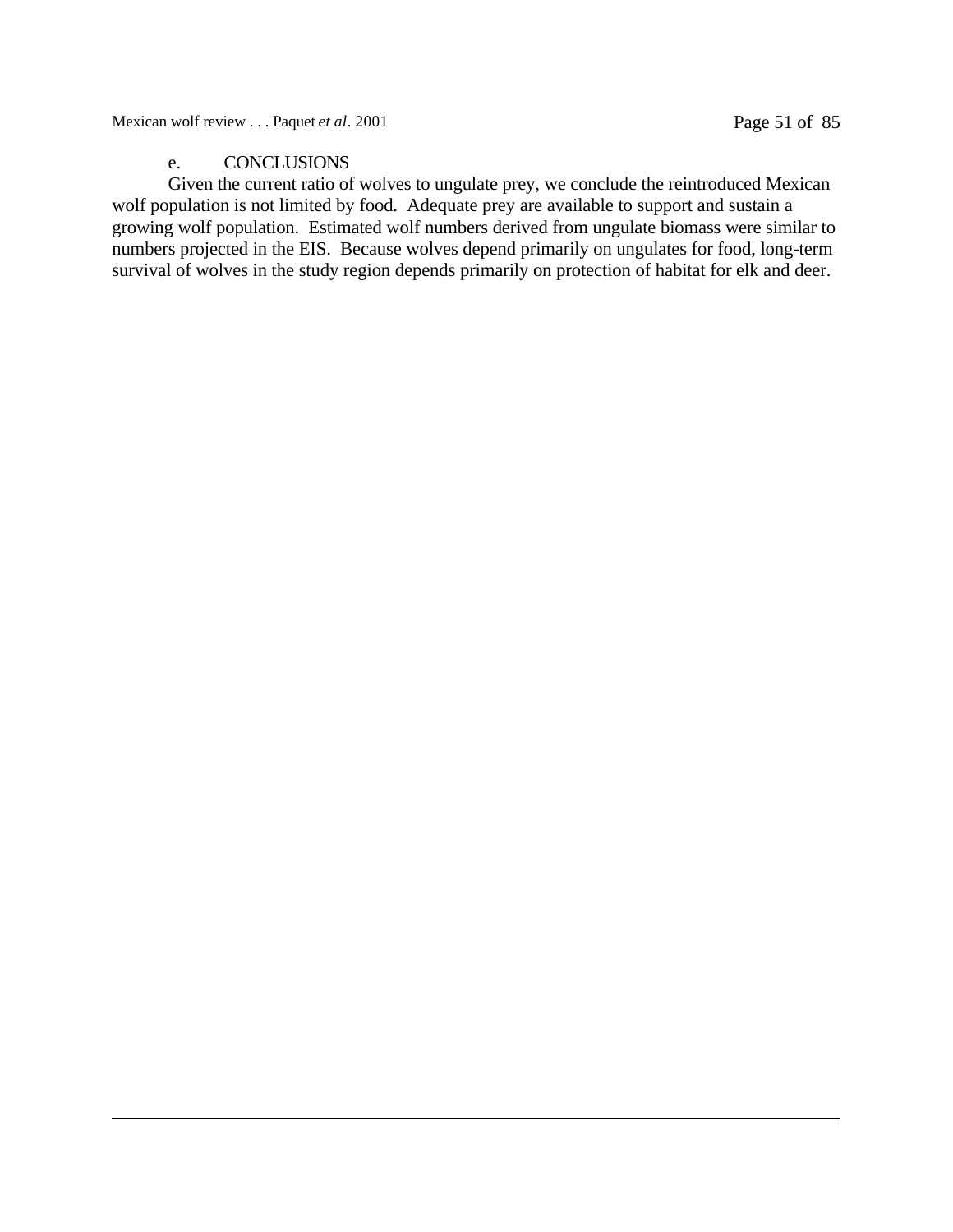# **10. HAS THE LIVESTOCK DEPREDATION CONTROL PROGRAM BEEN EFFECTIVE?**

### a. BACKGROUND

Although an effective livestock depredation program is critical for wolf recovery, effective assessment of such a program requires more specific guidance and data than we were provided.

### b. DATA SUMMARY AND METHODS

Our analysis is based on interpreting records in the Events and Incidences databases.

### c. RESULTS

Forty-two (42) reports of possible wolf-livestock interactions were recorded between March 1998 and March 2001. Of these, the Interagency Field Team concluded that 5 events were accidents, 9 were non-wolf predators [e.g., bear (*Ursus americanus*), lion (*Felis concolor*), coyote (*C. latrans*)], 18 were wolf related, and 10 were probably wolf related. That is, 28 events involved wolves or probably involved wolves. These included uninjured livestock, injured livestock, and killed livestock (Table 4). The Interagency Field Team recorded 10 confirmed livestock-wolf interactions where no injury or death occurred. At a minimum, 55% (26) of all free-ranging wolves have interacted with livestock. Thirty-six percent (17) have interacted with livestock 3 or more times. Approximately 10% have interacted with livestock 5 or more times. Approximately three-quarters of the livestock injuries or deaths occurred on National Forests.

The number of reported livestock-wolf interactions varied seasonally (Figure 27). The interactions reported annually since the first reintroduction of Mexican wolves were; 5 from March 1998 to March 1999, 17 from March 1999 to March 2000, and 6 from Mar 2000 to Mar 2001.

Seventeen (17) reports of wolf interactions with cats or dogs were recorded between March 1998 and March 2001. These 17 reports included uninjured dogs, injured dogs, and killed dogs or cats. Of these, we concluded that; 13 interactions involved wolves; 1 interaction probably involved a wolf, and; 3 interactions cannot be classified using the data provided. The Interagency Field Team recorded 8 dog-wolf interactions where no injury or death occurred. Of the 13 interactions that definitely involved wolves, 5 resulted in the cat or dog being killed or injured (Table 5).

The average response time for all reported domestic animal-wolf interactions was less than 24 hours. The longest response time was 3 days, which occurred once.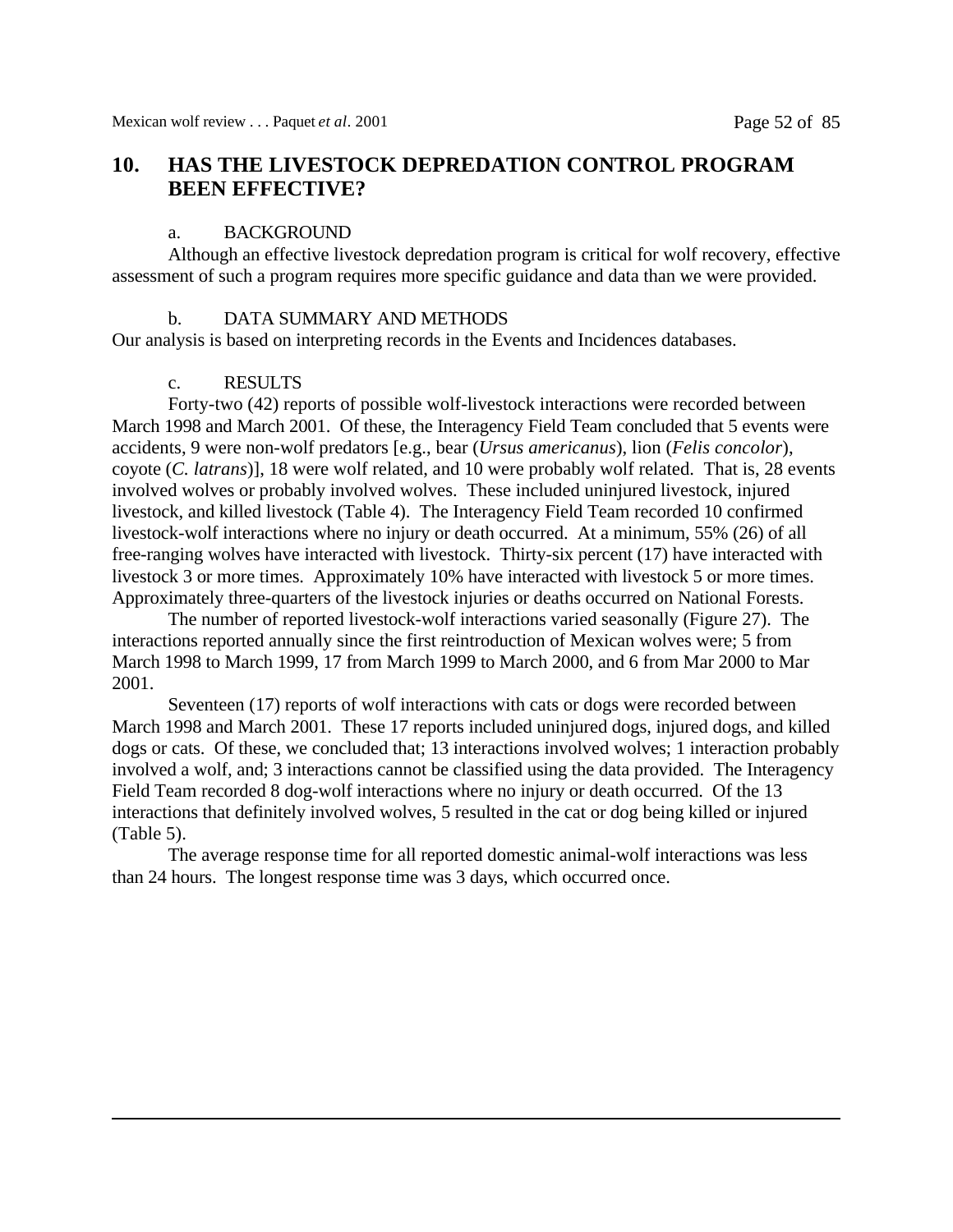Mexican wolf review . . . Paquet *et al.* 2001 Page 53 of 85

| <b>SPECIES</b> | <b>OUTCOME OF</b><br><b>INTERACTION</b> |        |  |
|----------------|-----------------------------------------|--------|--|
|                | <b>Injured</b>                          | Killed |  |
| Cow            | 1                                       | 5      |  |
| Calf           | 2                                       | 8      |  |
| <b>Bull</b>    | 1                                       | 1      |  |
| Mini Colt      | 0                                       | 1      |  |
| I amb          | 0                                       | 1      |  |
| Dog            | 3                                       | 1      |  |
| Cat            | 0                                       | 1      |  |
| <b>Total</b>   | 18                                      |        |  |

**Table 4.** Numbers of domestic animal injuries and deaths due to wolf depredation. The data are for confirmed, probable and unconfirmed wolf depredations.

**Table 5.** Ownership of property where domestic animal injuries and death due to wolves took place. The data are for confirmed, probable, and unconfirmed wolf depredations.

| <b>OWNERSHIP</b>         | <b>LIVESTOCK</b><br><b>INJURIES</b><br><b>OR DEATHS</b> | <b>CAT/DOG</b><br><b>INJURIES</b><br>OR<br><b>DEATHS</b> |
|--------------------------|---------------------------------------------------------|----------------------------------------------------------|
| <b>National Forest</b>   | 14                                                      |                                                          |
| Private                  | 3                                                       | $\mathcal{D}_{\cdot}$                                    |
| Other or not<br>recorded | $\mathcal{D}_{\cdot}$                                   | $\mathcal{D}_{\mathcal{L}}$                              |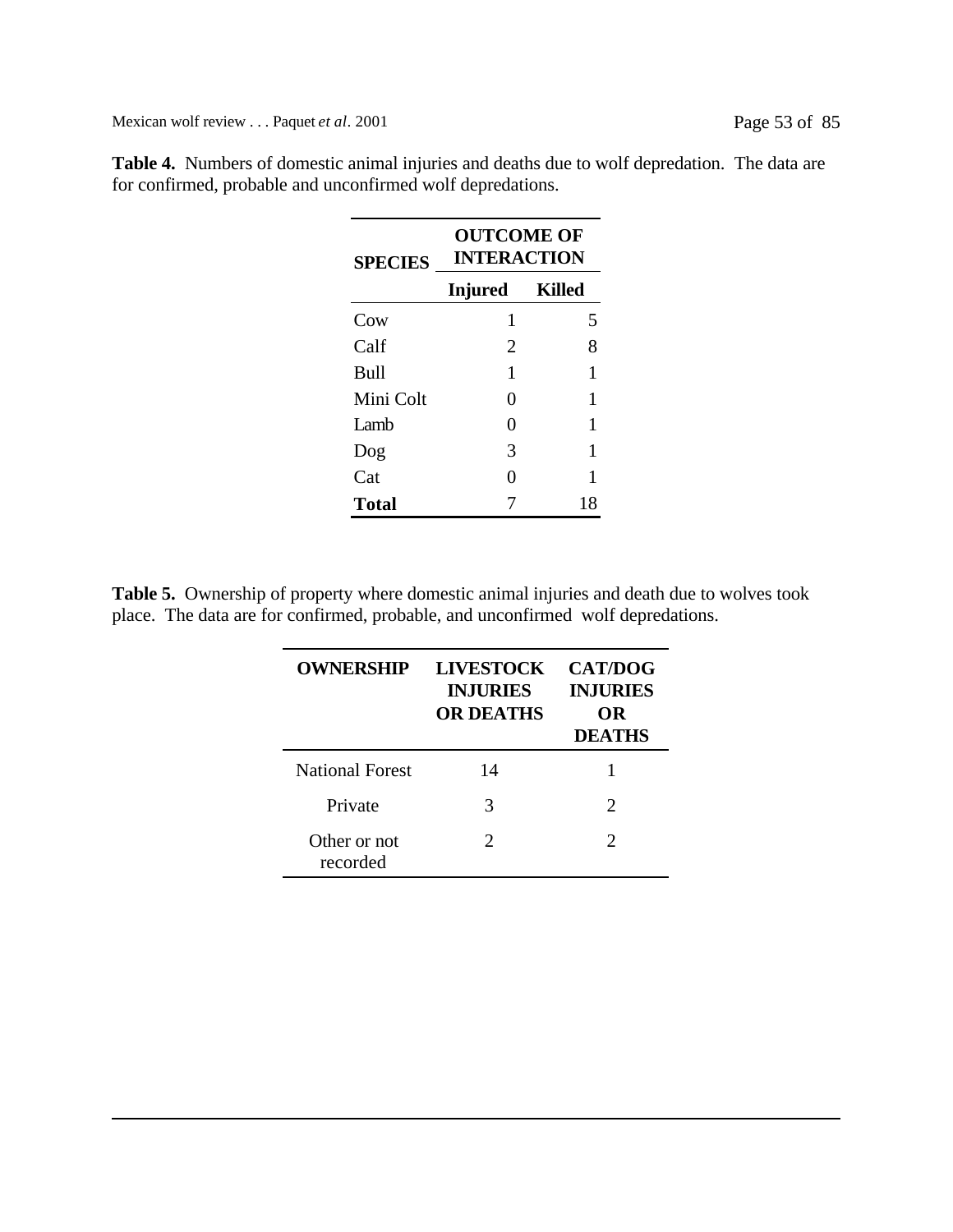

**Figure 27**. The number of livestock-wolf interactions fluctuated seasonally in the primary recovery zone.

## d. CONCLUSIONS

Livestock are omnipresent in the Blue Wolf reintroduction area. Because of the extensive temporal and spatial distribution of livestock, interactions with wolves are unavoidable. From the information made available to us, we believe the Service has been responsive to wolf-livestock and wolf-domestic animal conflicts. An equivalent level of responsive will be necessary in the future. Similarly, livestock producers using public lands can make a substantive contribution to reducing conflicts with wolves through improved husbandry and better management of carcasses.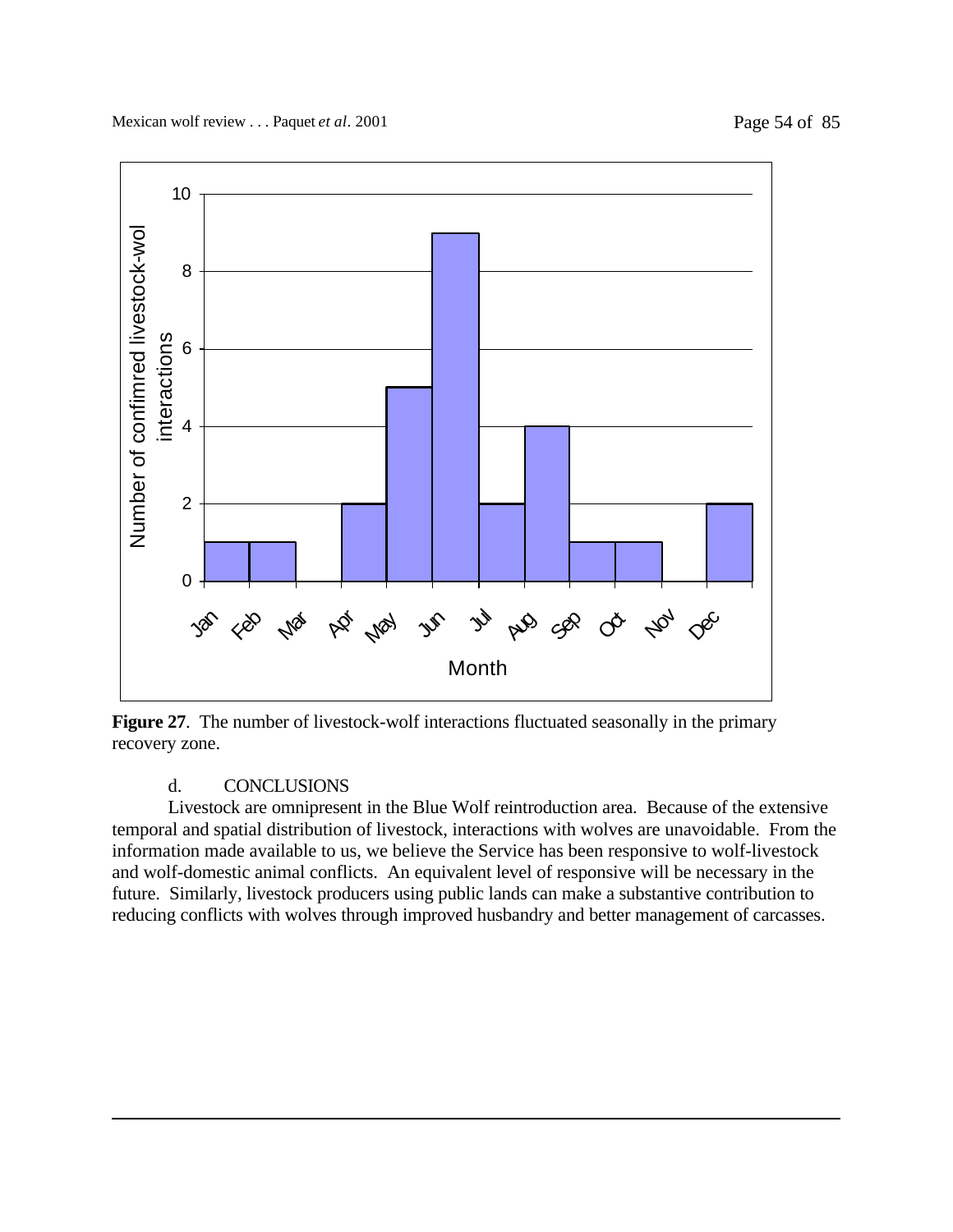# **11. HAVE DOCUMENTED CASES OF THREATS TO HUMAN SAFETY OCCURRED?**

Although no injuries or deaths have occurred, several wolf-human interactions have been reported. Consequently, evaluation of these incidences is largely qualitative based on our experiences with wolves in other parts of North America. We note that captive reared wolves released to the wild may behave differently than wild born wolves (Breitenemoser *et al.* in press).

### a. DATA SUMMARY AND METHODS

Our analysis of this issue is based on interpreting records in the Events and Incidences database.

#### b. RESULTS

The Interagency Field Team reported eleven interactions between March 1998 and March 2001 (Table 6). On average, they reported one event every 3 months. However, the rate may be increasing (3 events from Mar 1998 to Mar 1999, 1 event from Mar 1999 to Mar 2000, 7 events from Mar 2000 to Mar 2001). If the rate is increasing, it is probably due to more wolves rather than an increased propensity for wolves to interact with humans. On average, one interaction was reported every 7 weeks from Mar 2000 to Mar 2001. Although data are too few to be certain, interactions do not seem to predominate in any particular time of the year.

Seven (of 11) interactions involved something that would be expected to attract wolves (e.g., dogs, deer carcass, livestock). Specifically, 5 (of these 7) involved dogs. One (of 11) interaction was instigated by the people involved (event #10). In 2 (of 11) events, the people involved *felt* as though their lives were threatened. In 4 (of the 11) events, an official response (i.e., from reintroduction personnel) occurred within 24 hours. In the other 7 events, no response date or time is reported. In 9 (of the 11) events, response involved an inspection of the site.

In 2 events (# 1 and #7), the people involved reported being fearful for their safety. However, experience suggests that because the people of event #7 responded appropriately, they were probably never in danger. In event #1, the wolf was shot. Event #8 is similar to cases in Ontario, British Columbia, and Alaska where wolves have injured people. In these all these cases, the people responded inappropriately to curious wolves or wolves attracted to food.

Twelve (12) different wolves have been involved with human interactions. Approximately 25% of all the wolves that have been released into the wild have been involved in a reported wolf-human ineraction. Eight (of these 12) wolves were involved in only a single event. One (of these 12) wolves (i.e., 590) was involved in 4 events. All these events took place in August and September of 2000. Since then, wolf 590 has not been involved in any human interactions. Three (of the 12) wolves (i.e., 587, 509, 511) were involved in 3 events. All 3 events included wolf 590.

The 'immediate' fate of the 12 wolves was: 1 shot, 2 brought into captivity, 1 brought into an acclimation pen, and in 8 cases no attempt was made to capture the wolf. The 'ultimate' fate of of the 12 wolves was: 2 shot, 3 permanently brought into captivity, 6 either are still free-ranging or died of natural causes, and for 1 wolf (i.e., #298, the potential data entry error) no data were available.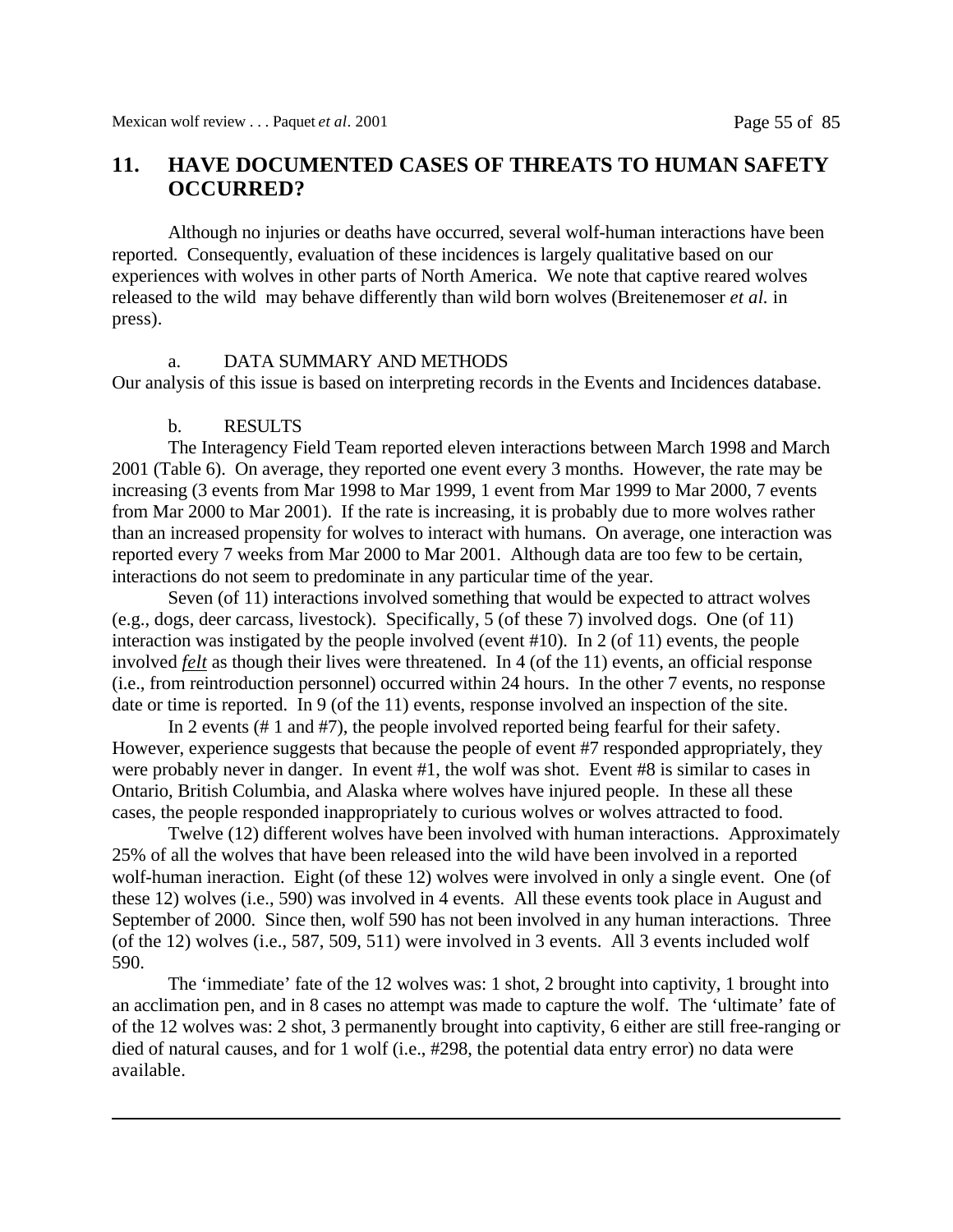| E<br>$\mathbf V$<br>E<br>N<br>T | <b>DATE</b>            | <b>WOLVES</b><br><b>INVOLVED</b> | <b>MEMO</b>                                                                                                                                                                                                                                                  |
|---------------------------------|------------------------|----------------------------------|--------------------------------------------------------------------------------------------------------------------------------------------------------------------------------------------------------------------------------------------------------------|
| $\mathbf{1}$                    | April 28, 1998         | 156                              | Wolf 156 was shot by a camper who feared for his<br>family's safety when the wolf came into their camp<br>and attacked their dog.                                                                                                                            |
| $\overline{2}$                  | May 8, 1998            | 494                              | 494 became a nuisance frequenting the town of<br>Alpine from 5/8/98 through 5/28/98 and was<br>permanently removed from the wild.                                                                                                                            |
| 3                               | January 6, 1999        | 166, 482                         | Campbell Blue pair jerked down a deer carcass<br>hanging in some archery hunter's camp.                                                                                                                                                                      |
| $\overline{4}$                  | <b>January 5, 2000</b> | 522                              | Female 522 hanging around hunters camp interacting<br>with dogs. Trapped and put in acclimation pen to<br>hold through hunting season.                                                                                                                       |
| 5                               | April 14, 2000         | 166, 518                         | Dean Warren reported very aggressive encounter<br>with Campbell Blue pair with the female, 518<br>bumping his horse and passing under it. Wolves<br>also attacked one of his dogs. They followed him to<br>cabin and he held up in it until the wolves left. |
| 6                               | May 16, 2000           | 298, 191                         | Renee Dupree jogging with 2 dogs when 2 wolves<br>approached -- wolves clearly interested in dogs.<br>Renee scares wolves away.                                                                                                                              |

**Table 6.** Summary of wolf-human interactions reported for the Mexican wolf reintroduction program, 1998-2001.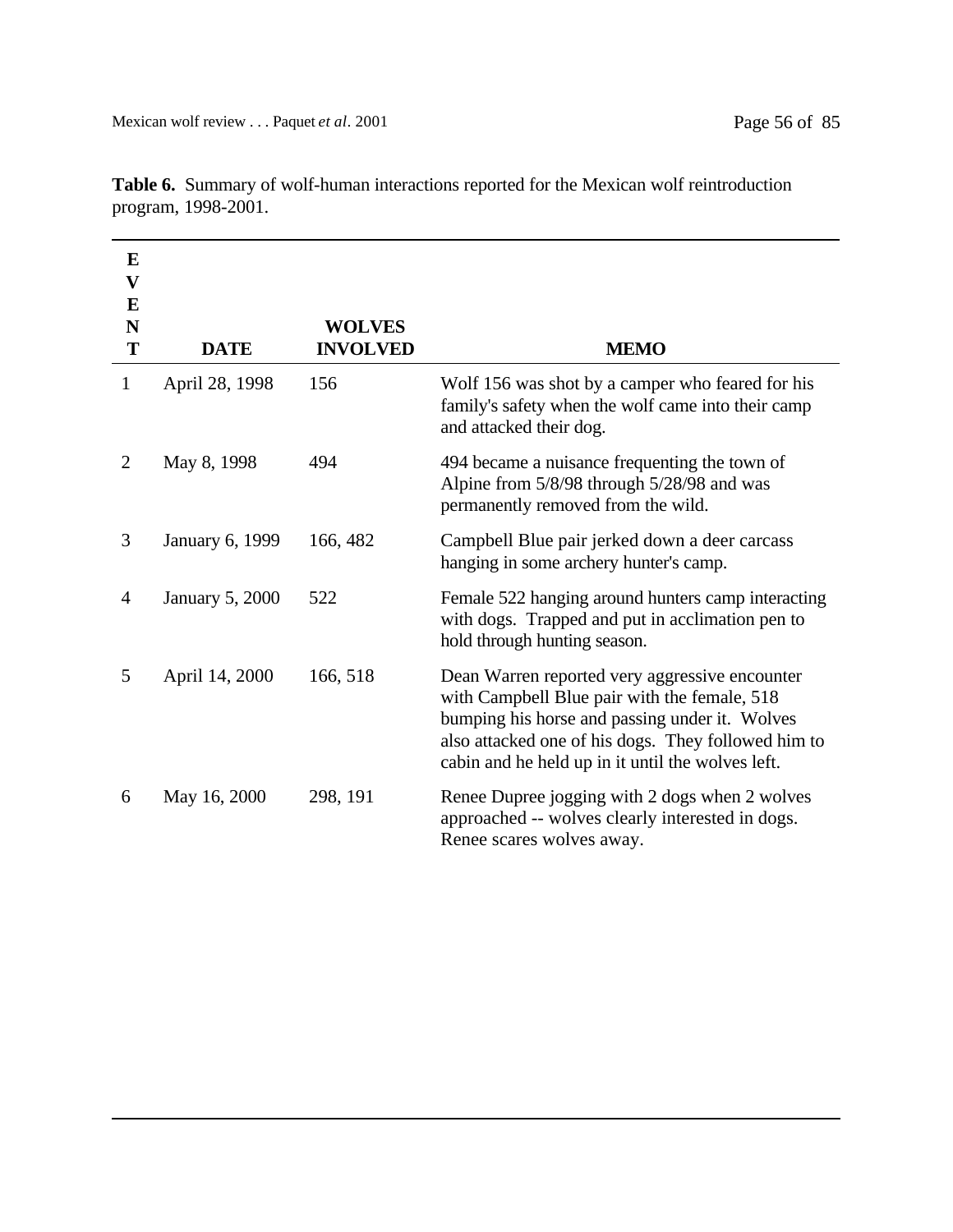Mexican wolf review . . . Paquet *et al.* 2001 Page 57 of 85

| $\overline{7}$ | <b>August 20, 2000</b> | 511, 509, 587,<br>590 | Don and his cocker spaniel were out in the middle of<br>the meadow behind his trailer when 4 wolves (most<br>likely Francisco) came tearing out of the woods<br>towards them. Don fired 1 hot in front of the wolves<br>but they kept coming ("one with a look of fierce"<br>determination"). He fired a second shot as they got<br>closer and they reared away. He was very upset at<br>the situation and felt that they were a danger to both<br>people and animals/pets. Later that week, people<br>camped nearby observed several wolves and pups<br>resting in the shade under and around Don's trailer.<br>At the time, he was inside watching golf with his<br>dog, unaware that the wolves were outside. He was<br>irrate when he learned of the incident, stating that<br>this was not the behavior of wild animals and<br>concerned about what would have happened had he<br>or his dog come out of the trailer. |
|----------------|------------------------|-----------------------|----------------------------------------------------------------------------------------------------------------------------------------------------------------------------------------------------------------------------------------------------------------------------------------------------------------------------------------------------------------------------------------------------------------------------------------------------------------------------------------------------------------------------------------------------------------------------------------------------------------------------------------------------------------------------------------------------------------------------------------------------------------------------------------------------------------------------------------------------------------------------------------------------------------------------|
| 8              | <b>August 24, 2000</b> | 511, 509, 587,<br>590 | Scott observed Francisco (and Cienega) on multiple<br>occasions during his time camping at Double<br>Cienega. Sometimes they came right through $\text{cmp} <$<br>5 ft of him taking pictures, although the pups seemed<br>more skittish, other times farther away within the<br>campground or out in the meadow. He also saw them<br>once farther up Double Cienega and "the shaggy<br>one" (yearling male 590) laid down w/in 10 ft and<br>just looked at him while he took pictures.                                                                                                                                                                                                                                                                                                                                                                                                                                    |
| 9              | September 25,<br>2000  | 590                   | Yearling male 590 hanging around Double Cienega<br>Campground for the majority of the day.                                                                                                                                                                                                                                                                                                                                                                                                                                                                                                                                                                                                                                                                                                                                                                                                                                 |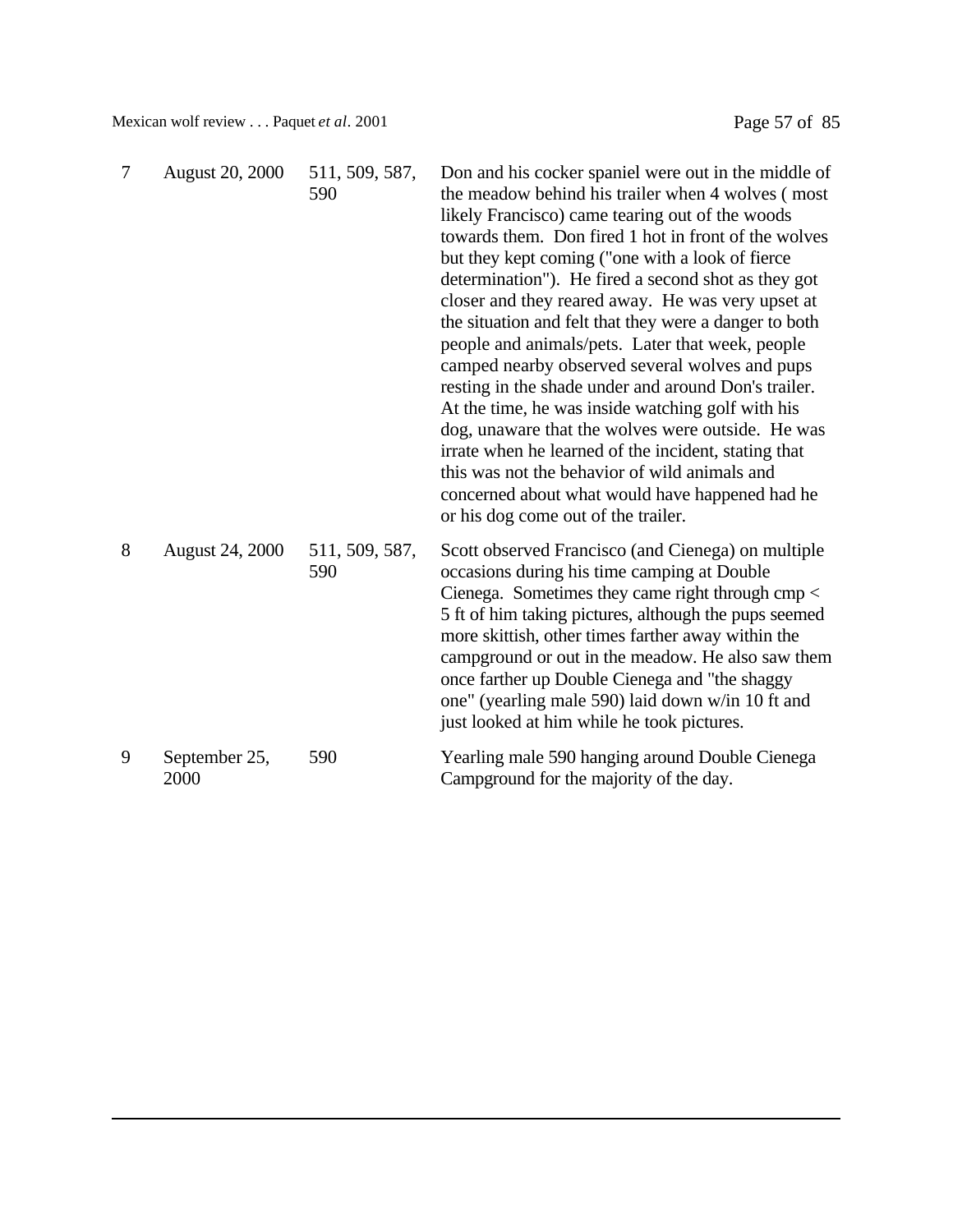Mexican wolf review . . . Paquet *et al.* 2001 Page 58 of 85

| 10 | September 29,<br>2000 | 511, 509, 587,<br>590 | 5-6 people camped in Double Cienega from about<br>8/21-8/30/00. Throughout the week they interacted<br>with Francisco. On multiple occasions they howled<br>the pack in, chased them on ATVs, left food out, and<br>shot blunt arrows at them. The wolves also chased<br>their horses, mules, and the people in the ATVs.<br>They were informed that this behavior was not<br>acceptable, and we explained that what they were<br>doing may possibly have negative effects on the<br>wolves behavior. On 8/30/00, while speaking with<br>the hunters, N. Sanchez observed the wolves chasing<br>the mules. He then hazed the wolves by running at<br>them and throwing rocks. They ignored him. We<br>first spoke with the group on about $8/23/00$ . We<br>informed them about the Mexican Wolf Recovery<br>Project, the presence of wolves in the area, and<br>proper behavior with respect to the wolves (ie. Do<br>not leave out food; keep an eye on mules/horses; if<br>you see the wolves, yell and throw rocks at them.)<br>We also told them to let us know if they had any<br>interactions with the wolves. |
|----|-----------------------|-----------------------|-----------------------------------------------------------------------------------------------------------------------------------------------------------------------------------------------------------------------------------------------------------------------------------------------------------------------------------------------------------------------------------------------------------------------------------------------------------------------------------------------------------------------------------------------------------------------------------------------------------------------------------------------------------------------------------------------------------------------------------------------------------------------------------------------------------------------------------------------------------------------------------------------------------------------------------------------------------------------------------------------------------------------------------------------------------------------------------------------------------------------|
| 11 | October 1, 2000       | Unknown               | At about 0440 Cole went out the front door on the<br>porch and observed an animal in the driveway. At<br>first he thought it was a German Shepard, then by the<br>color and size he realized it was a wolf. He shewed<br>it away and it headed west down the road. He tried<br>to follow it in his truck but lost track of it. When he<br>got back to the house it was by the back door eating<br>out of the dog dish. He shewed it away again and it<br>ran behind the house between the animal pens and<br>the barn. He checked the dog dish and it was empty.<br>He was not sure if there had been food in it or not.<br>Stark and Grant responded to the call made by Ms.<br>Leona Brown (the landowners sister). We looked at<br>the area where the report was taken and observed<br>large canid tracks in the driveway and yard. (track<br>size= $5x3 \frac{1}{2}$ , in sand and gravel). No other tracks<br>were found in area. Stark and Armistead returned<br>on 10/2 at about 0500.                                                                                                                         |

# c. CONCLUSIONS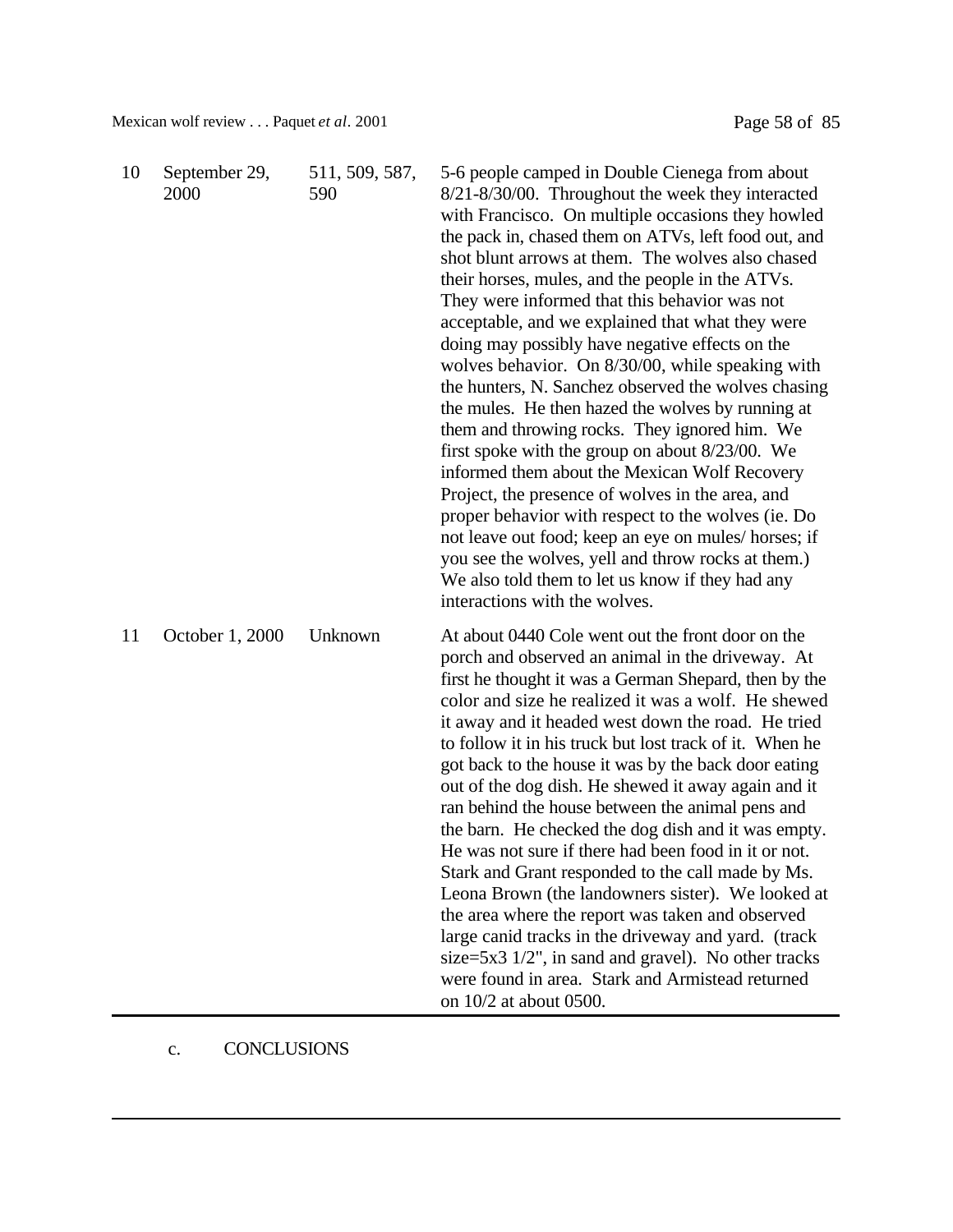Mexican wolf review . . . Paquet *et al*. 2001 Page 59 of 85

Wolf-human interactions have been reported consistently and regularly since the beginning of the program. Approximately 25% of the individuals in the free-ranging population have been involved with wolf-human interactions. As the wolf population grows, the Program should be prepared for steadily increasing frequencies of wolf-human interactions. Over time, the frequency of wolf-human interactions (per wolf) may decline with wild-born wolves that are less tolerant of humans. Because wolves can pass information between generations, the attraction to humans may take some time to extinguish. In the Republic of Georgia, for example, captive-born wolves were intensively trained to kill wild prey and to avoid humans before their reintroduction. This release procedure was considered successful after the third generation of wild-born wolves still showed the same behavior as their hand raised parents (J. Badrize pers. comm.).

The Program has responded well to wolf-human interactions, although documentation and data recording have been poor. For example, in the databases USFWS provided us no response dates or times were recorded for 7 events. It is critical that the Interagency Field Team keep comprehensive notes on wolf-human interactions. The Program should continue its practice of responding to all wolf-human interactions with immediate on site inspections and investigations. The Interagency Field Team appears to have made responsible decisions regarding the recapture of wolves involved in human interactions.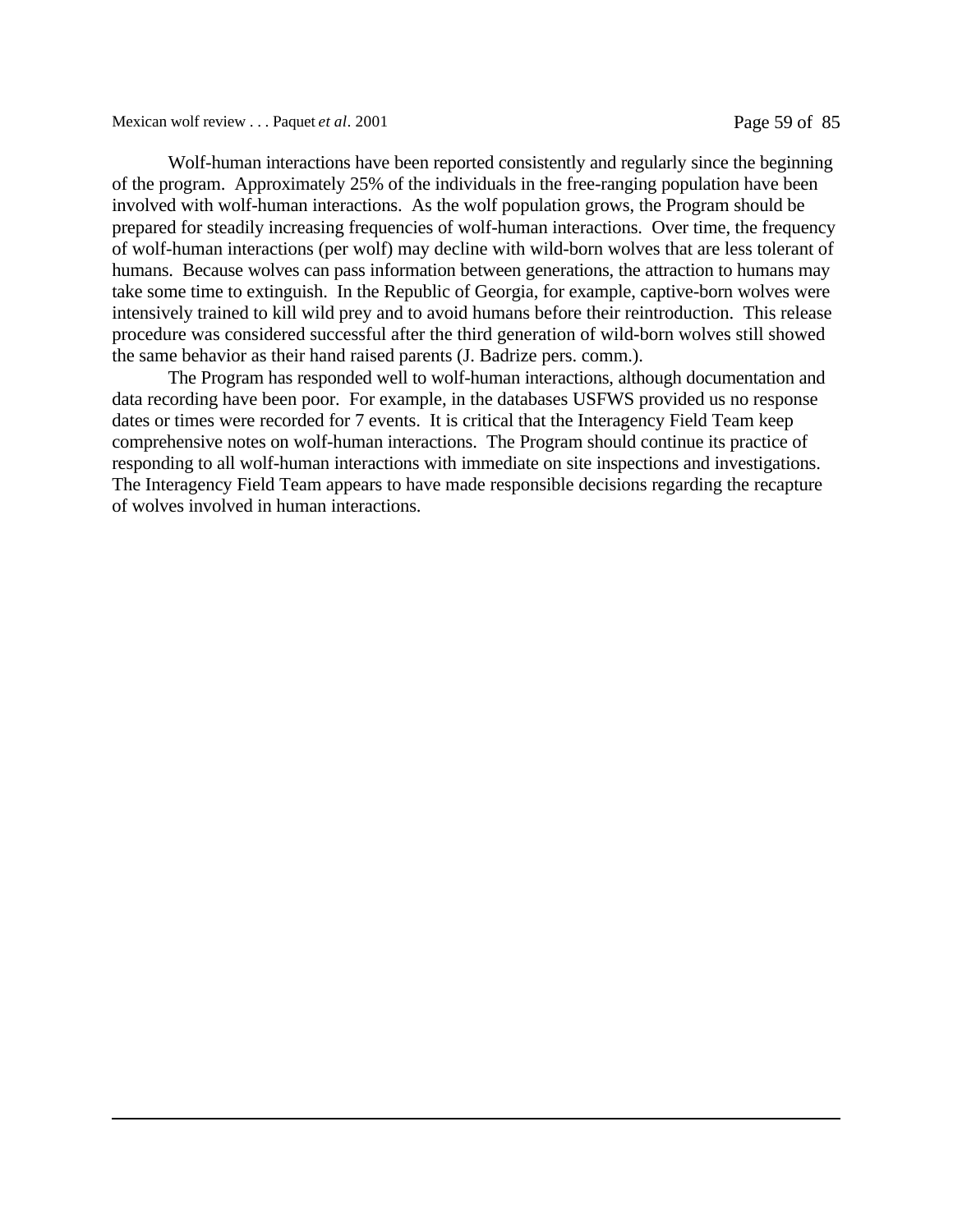# **12. OVERALL CONCLUSIONS AND RECOMMENDATIONS**

#### a. PREFACE

On 25 April we convened a meeting in Globe, Arizona to present our draft report to the Mexican Wolf Interagency Management Advisory Group (IMAG). We purposefully presented a draft to provide the IMAG a chance to make substantive contributions to our review. Many comments we received during the meeting clarified issues, thus materially improving our review. During the week of 30 April the draft report was, without our knowledge released to the media. During the following weeks several newspaper stories presented the findings of our draft review as final determinations. Moreover, on 12 May the Arizona Game and Fish Commission received a briefing about the reintroduction from representatives from the Arizona Game and Fish Department who also presented our draft findings as final determinations. Draft reports are by definition works in progress. Any discrepancy between the conclusions and recommendations presented in the draft report and those presented here are a result of that simple fact.

Our conclusions and recommendations are based on our analysis of the data. We believe the long term objective is to protect the wolf population and meet human needs by reducing the potential for one to seriously encroach upon the other. Current circumstances demand that wolves be conserved in a human dominated landscape. This requires a systematic and rigorous approach to wolf recovery that integrates the social and economic aspirations of humans with the ecological necessities of wolves.

#### b. CONCLUSIONS

The ultimate factor determining population viability for wolves is human attitude. Thus, an active and fully enabled Recovery Program comprising private interests, non governmental conservation organizations, local, state, federal, and tribal agencies is essential to ensure success of any restoration. The biology, politics, and sociology of wolf reintroduction in the Blue River Wolf Recovery Area are too complex for recovery to be successful without a fully engaged and participatory Program. Fortunately, the Service has a successful history of reintroducing and effectively managing recovered wolf populations in other parts of the country (Refsnider 2000). Based on this success and the first 3 years of the Mexican wolf reintroduction, we think that expecting a similar outcome in the Blue River Wolf Recovery Area is reasonable.

Overall we are satisfied with the progress of the reintroduction project since its inception in 1998. During May 2001, the Service reported that at least 28 wolves were free-ranging. Most of these animals are in social groups and the Service reports up to 5 litters have been produced in the wild this spring. Monitoring of reintroduced wolves has revealed that captive-born Mexican wolves can adjust to life in the wild by primarily preying on elk. This fact combined with the likely presence of several litters in the wild bodes well for the future. We believe the likelihood is high that continued application of the Service's current practices will result in the restoration of a self-sustaining population of Mexican wolves in the Blue Range Wolf Recovery Area. We believe, however, the Program should continue with some adjustments and modifications.

Not surprisingly, our review revealed room for improvement. Restoration of any wildlife population is fraught with uncertainty and work elsewhere shows that many projects are unsuccessful because of a failure to accommodate new information (Breitenmoser *et al*. in press).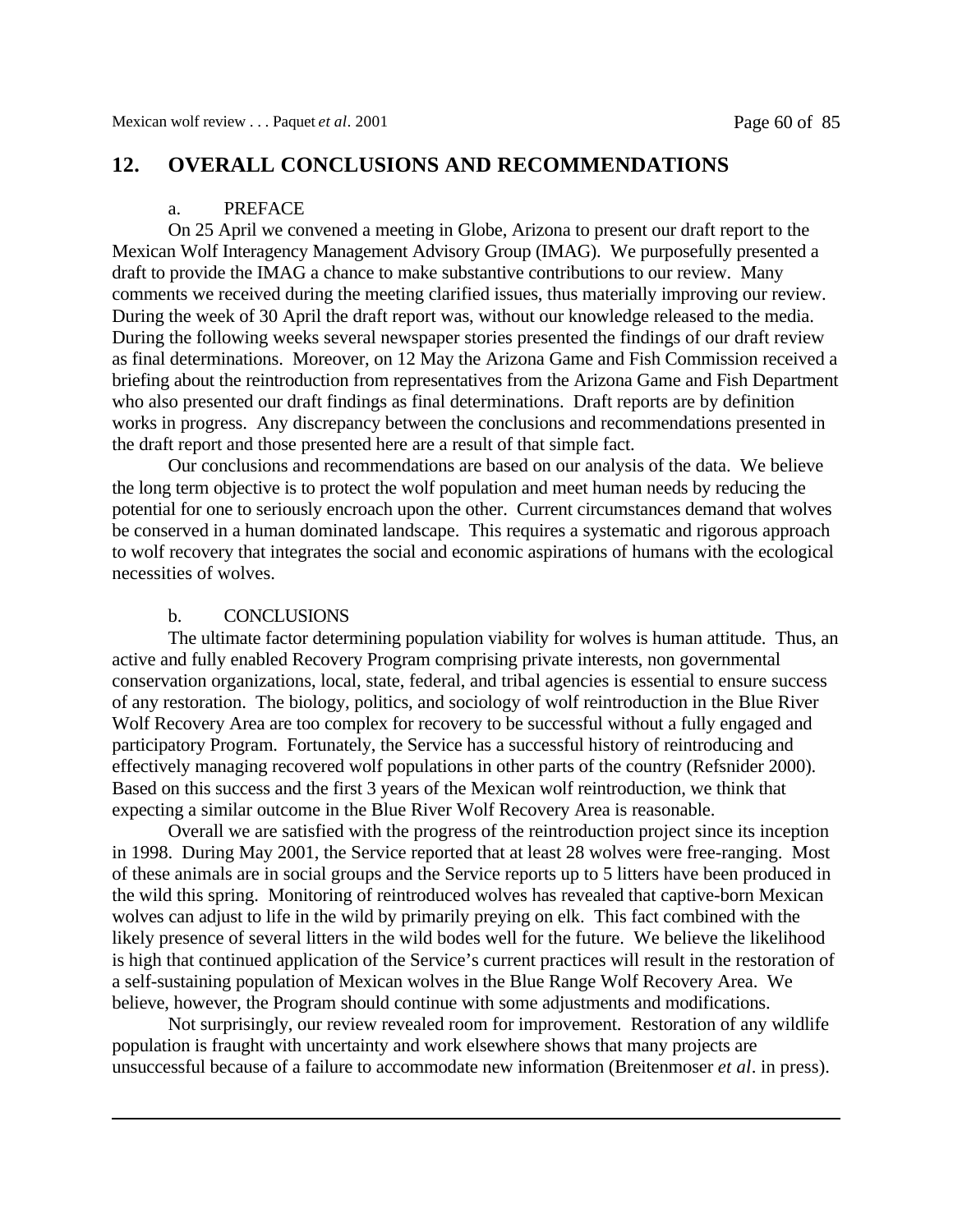Mexican wolf review . . . Paquet *et al.* 2001 **Page 61 of 85** 

Several factors currently hinder recovery of a self-sustaining and viable wolf population. Those that predominate are:

- 1. The small areal extent of the primary recovery zone, which greatly hinders the vigor of the reintroduction phase of the reestablishment project
- 2. The Service's insistence that wolves only inhabit the small Blue Range Recovery area, which is at odds with the naturally extensive movements that characterize gray wolves and current thinking regarding the viability of large carnivore populations (Noss *et al.* 1996).
- 3. The Service's embrace of a target population of 100 wolves (EIS, page 2) when such a population is not viable over the long term (Shaffer 1987, IUCN 1994, Noss *et al.* 1996, Breitenmoser *et al*. in press).

## c. RECOMMENDATIONS

The architects of the Mexican wolf reintroduction program properly accounted for the inevitable uncertainty and difficulty of the project by establishing adaptive management as the overarching operational paradigm. Consequently, our recommendations are largely the inevitable result of the reintroduction project's maturation. In this regard, we predict that the next review will also identify changes that can be made for improving the program...

If the Service adopts the recommendations presented below then the effectiveness of the reintroduction project and prospects for success will improve. Proper adoption of our recommendations will require a long-term and diligent effort by the Service. For many of the recommendations to be effective, biologists involved in the daily matters of the reintroduction effort must embrace them as standard operating procedures.

The current reintroduction project will greatly influence the future of the Mexican wolf recovery program since additional reintroduction projects will be required to remove *Canis lupus baileyi* from the list of endangered and threatened wildlife. Accordingly, we used our review to develop a few recommendations that consider Mexican wolf recovery overall. We also decided to consider programmatic issues that are germane to reintroduction, and issues the Service did not provide data for such as injuries resulting from capture. All of the recommendations below relate directly to the successful restoration of Mexican wolves the BRWRC. We did not elaborate on several biological issues, identified in our recommendations as important, because the reintroduction process is in too early a stage to have accumulated sufficient data.

## **Biological and Technical Aspects**

### *WE RECOMMEND THAT THE SERVICE:*

**Continue to develop appropriate opportunities to release (and re-release) wolves for at least 2 years to ensure the restoration of a self-sustaining population.**

**Begin developing population estimation techniques that are not based exclusively on telemetric monitoring.** As the wolf population grows it will become increasingly difficult to maintain telemetric contact with all known or suspected packs. Consequently, the Service needs to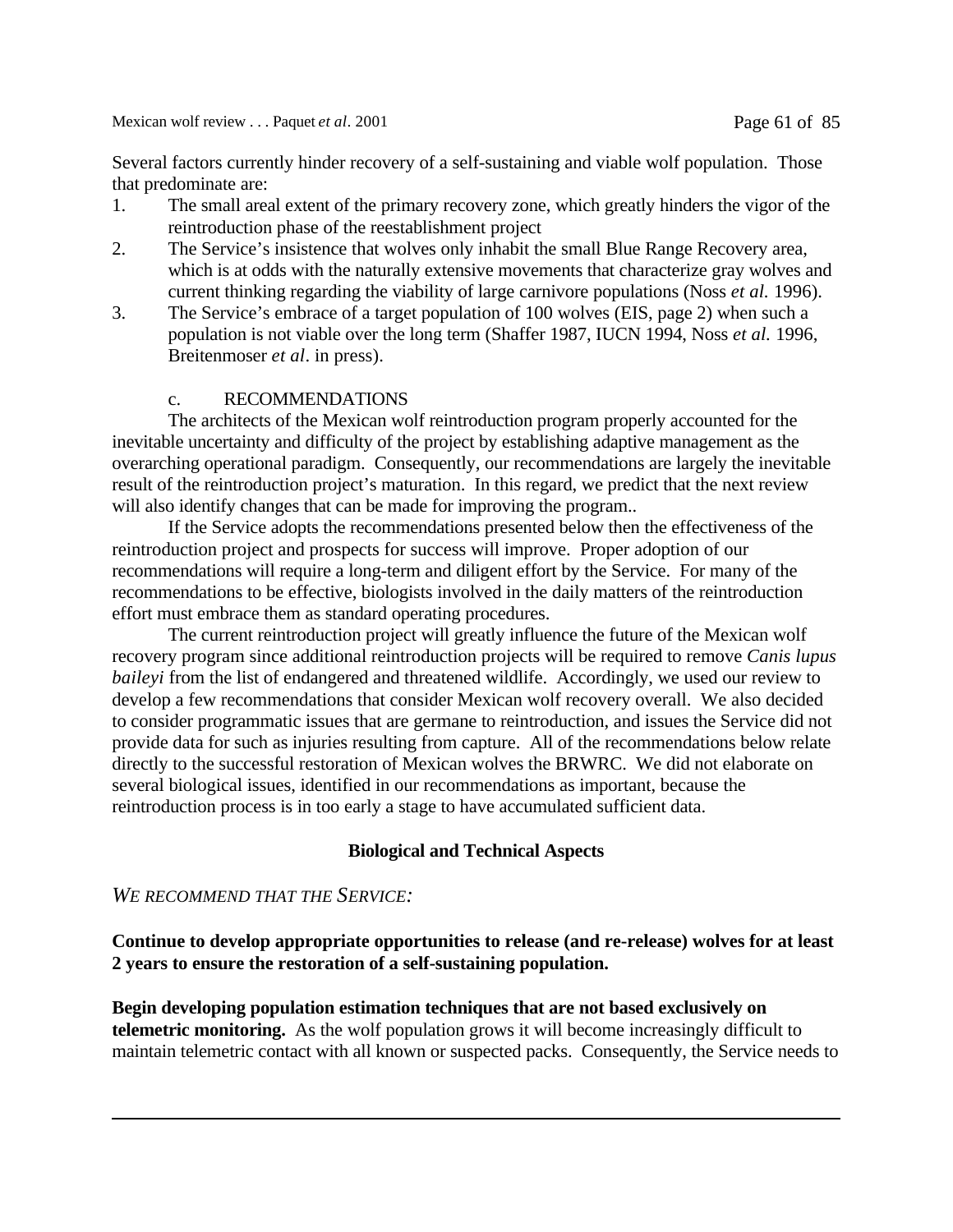develop non-telemetrically-based methodology (e.g., track station surveys, genetic sampling of hair or fecal material) for assessing the distribution and size of the wolf population.

## **Develop data collection forms and data collection and management procedures similar to those used by the red wolf restoration program in North Carolina.**

**Require biologist to promptly and carefully enter field data into a computer program for storage and analysis.** The Service should require biologists to record data on a per wolf and per day basis. Data checking should be improved to eliminate data entry errors. In this regard, picklists and auto filling fields can simplify data entry and improve accuracy. Lastly, the Service should require that data files be proofed at least once before they conduct analyses. We remind field biologist working on the project that generally 1 hour of productive time in the field requires 2 hours in the office for data management and initial analyses.

## **Make all data available for research and peer review**.

**Carefully consider using a modified #3 soft-catch trap for capturing Mexican wolves rather than the McBride #7.** We are concerned that the #7 might cause unacceptably frequent and serious foot injuries. The Service might find that a modified #3 soft-catch trap is more appropriate for capturing wolves that have a high probability of being re-released or that are fairly small (e.g., smallish adults or pups). Modified soft-catch traps have been used to capture hundreds of red wolves that are similar in size to Mexican wolves and larger gray wolves (Quebec) with no serious foot injuries (M. Phillips unpublished data, P. Paquet unpublished data). However, careful consideration of all aspects of capturing wolves with leghold traps will lead to a proper decision about the use of a modified trap for capturing Mexican wolves.

## **Encourage research that will help to inform future Program evaluations and adjustments.**

The research we suggest is beyond the scope of the current Mexican wolf program because of resource limitations (personnel and fiscal) and the need to focus on the central mission of reintroducing wolves. However, research partnerships with universities and other organizations should be developed. Increasing the capacity of the Mexican wolf recovery Program, should be a principle charge of the Recovery Team. The following areas are of contemporary conservation and academic interest and should be research priorities:

- 1. Population modeling (PVA and metapopulation model) and sensitivity analysis of shortand long-term demography and distribution
- 1. Assessment of new threats to population including new guild structure, disease, and human activity.
- 2. Habitat viability analyses of the release area and projected population range (environment, resources, carrying capacity, spatial characteristics, etc.)
- 3. Development of guidelines for decision-making in conflict situations
- 4. Reassessment of policies for intervention in the release phase
- 5. Assessment of monitoring programs
- 6. Evaluation and design of long-term management program, including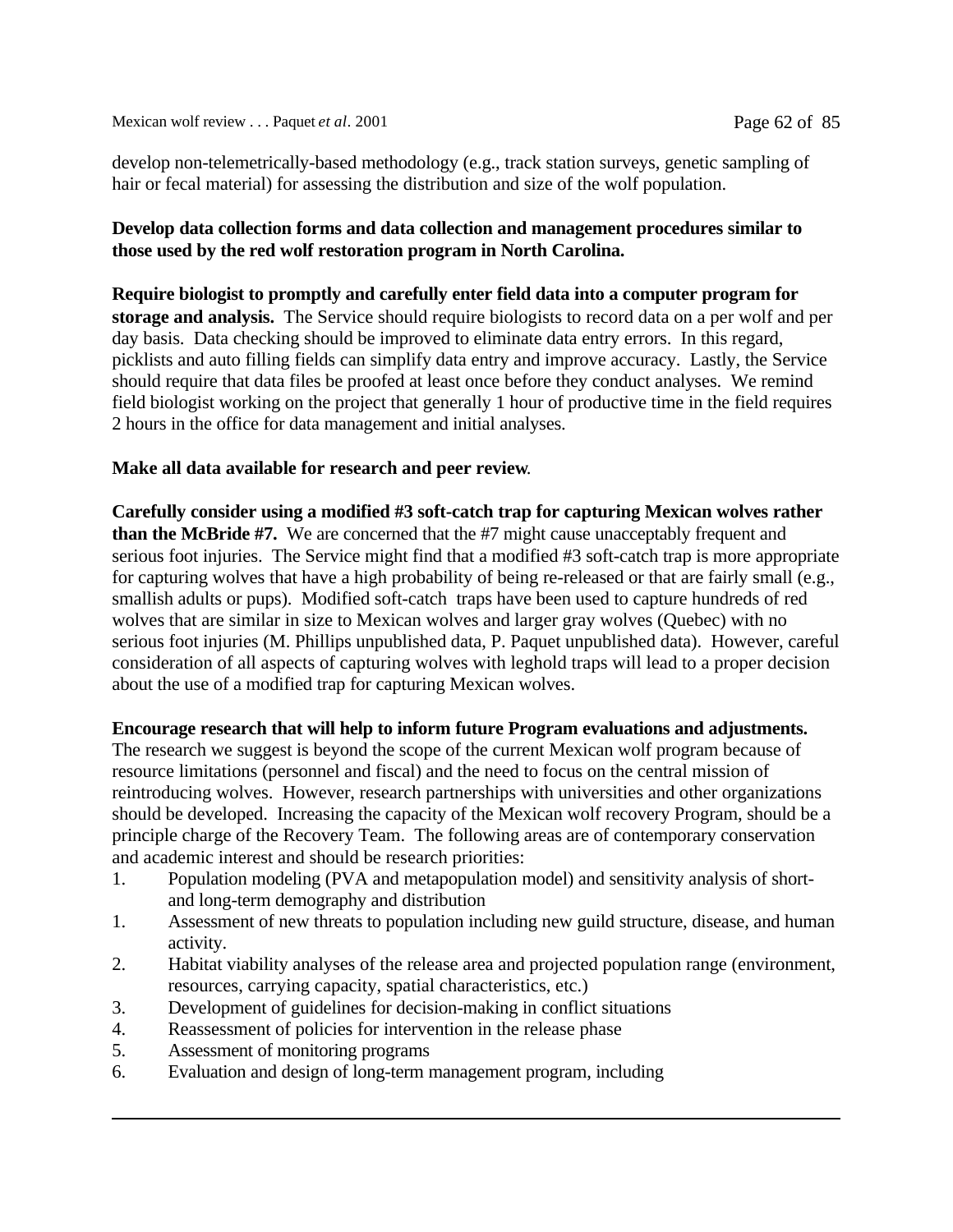Mexican wolf review . . . Paquet *et al*. 2001 Page 63 of 85

- a. Evaluation design of long-term monitoring program
	- 1. demography and population range
	- 2. genetic surveillance
	- 3. health surveillance
	- 4. long-term adaptation of individuals and population to ecosystem
	- 5. effects on ecosystem (predation, displacement)
- 7. The interaction of Mexican wolves with other carnivores in the reintroduction area. Reintroduction or recolonization of wolves influences the behavior, abundance, and distribution of other carnivore species. For example, wolf recovery in the Rocky Mountains has resulted in interference and exploitation competition among wolves, bears, coyotes, and cougars, causing changes in the composition and structure of the carnivore guild.

## **Develop a contemporary definition of a biologically successful wolf reintroduction and the criteria needed to measure success. The latter includes methods and time scales. Specific issues that need to be considered are:**

- 1. How many wolves and how many breeding pairs will result in a demographically and genetically viable population?
- 2. How do metapopulation dynamics affect the viability of Mexican wolves?
- 3. How broad a geographic area would such a population inhabit?
- 4. What affect will a viable population have on elk, deer, cattle, etc.?
- 5. What target population size will lead to long-term demographic viability?
- 6. What target population size will lead to long-term genetic viability?

We propose the application of the IUCN Red List Categories (IUCN 1994) to assess success and failure at 5 and 10 years following completion of the release phase (Table 7). The classification is based on an assessment using 5 criteria; population reduction, area of occurrence and occupancy, 2 criteria for population density, and a quantitative analysis of the extinction probability. If the population is assessed as "critically endangered" after 10 years the project should be considered a failure because there is a very high risk of extinction in the wild in the future. The minimum standard for success should be vulnerable or better. Vulnerable populations still face a high risk of extinction in the medium-term future and require ongoing management.

**Table 7.** Biological criteria for measuring project success of Mexican wolf reintroduction at about 5 and 10 years following completion of reintroduction phase. If the evaluation falls between failure and success, the viability of the population should be classified as uncertain. These guidelines follow the Red List Categories (IUCN 1994: www.iucn.org/themes/ssc/redlists/ssc-rlc.htm)

| <b>CRITERIA</b>                                                                 | <b>FAILURE</b> | <b>SUCCESS</b> |
|---------------------------------------------------------------------------------|----------------|----------------|
| Population reduction of x%, projected or<br>suspected within the next 10 years. | $> 80\%$       | $< 20\%$       |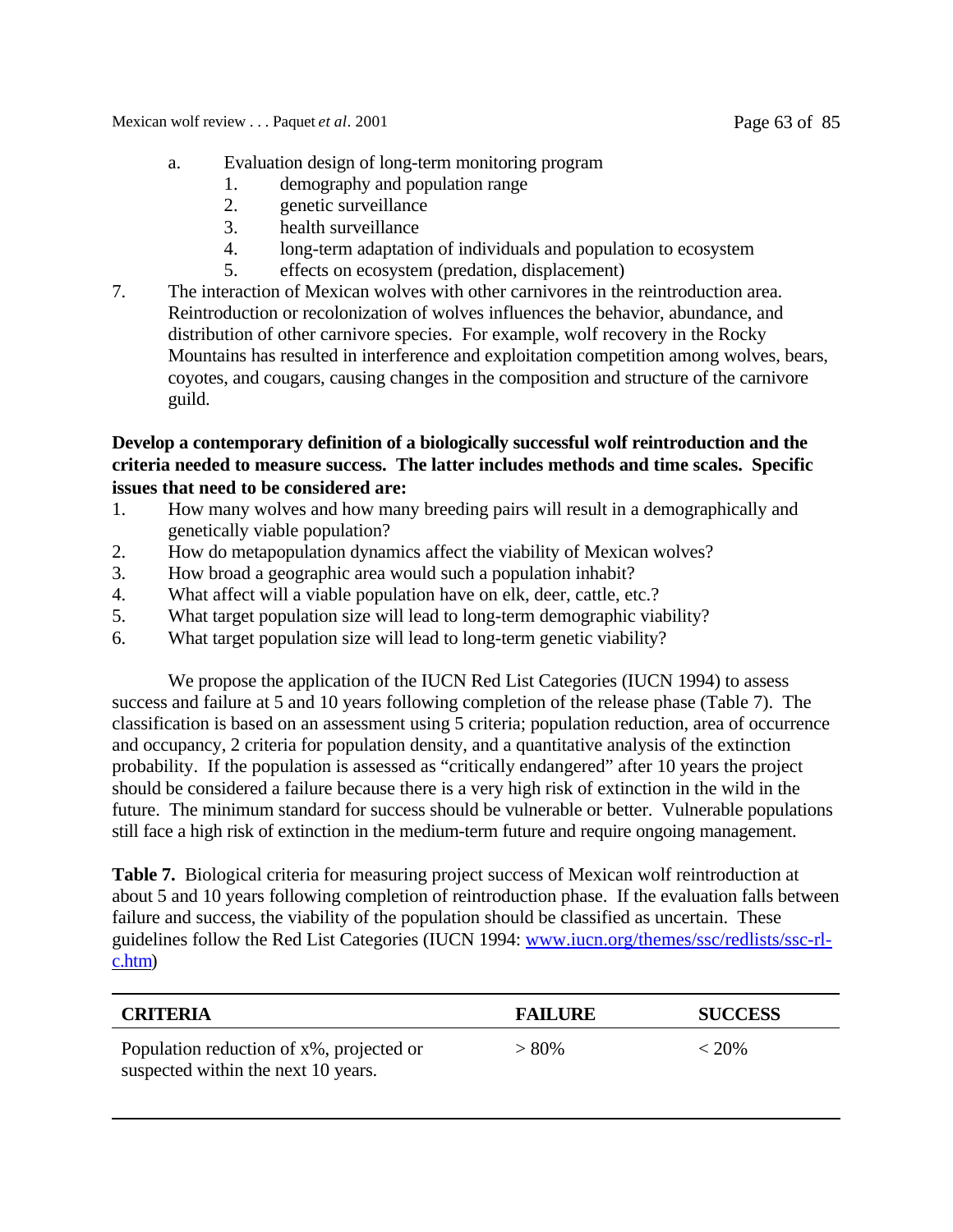Mexican wolf review . . . Paquet *et al.* 2001 **Page 64 of 85** 

| Extent of occurrence estimated to be x km <sup>2</sup> or area<br>of occupancy estimated to be y km <sup>2</sup> , and estimates<br>indicating 2 of the following: (1) severely<br>fragmented or known to exist in only one location;<br>(2) projected decline or extreme fluctuations in<br>extent of occurrence, area of occupancy, habitat<br>area or quality, number of locations or<br>subpopulations, or number of mature individuals;<br>(3) continuous, observed, inferred or projected<br>decline in area, extent or quality of habitat. | x < 100<br>y < 10                   | $x \ge 5,000$<br>$y \ge 500$  |
|---------------------------------------------------------------------------------------------------------------------------------------------------------------------------------------------------------------------------------------------------------------------------------------------------------------------------------------------------------------------------------------------------------------------------------------------------------------------------------------------------------------------------------------------------|-------------------------------------|-------------------------------|
| Population estimated to number x mature<br>individuals and projected continuous decline in<br>number of mature individuals, and population<br>severely fragmented or all individuals in a single<br>population                                                                                                                                                                                                                                                                                                                                    | x < 250                             | $x \geq 250$                  |
| Population estimated to number x mature<br>individuals.                                                                                                                                                                                                                                                                                                                                                                                                                                                                                           | $x = 50$                            | $x \geq 250$                  |
| Probability of extinction is x within ye years or z<br>generations, whichever is longer.                                                                                                                                                                                                                                                                                                                                                                                                                                                          | $x \geq 50\%$<br>$y = 10$ , $z = 3$ | $x < 20\%$<br>$y = 20, z = 5$ |

## **Valuational and Organizational Aspects**

### *WE RECOMMEND THAT THE SERVICE:*

**Modify the recovery team by inviting an appropriate individual other than the recovery coordinator to serve as the team leader**. While ultimate responsibility for Mexican wolf recovery would still reside with the recovery coordinator, enlisting another individual to serve as team leader would increase the capacity of the recovery program. Other recover program use this administrative structure and it works well (e.g., the California condor recovery program).

**Instruct the modified recovery team to revise by June 2002 the 1982 recovery plan.** A revision of the recovery plan is long overdue for several reasons. First, the current plan does not contain any standards for removing *C. l. baileyi* from the endangered species list. Second, since the plan was approved great advances have been made in the science of conservation biology; such advances would greatly instruct revision of the recovery plan. Finally, due to work with red wolves in the southeast, gray wolves in the Great Lakes states and the northern Rockies, and Mexican wolves in the Blue River Wolf Recovery Area we have a much greater understanding of wolf reintroductions and management; such understanding would greatly inform revision of the Mexican wolf recovery plan.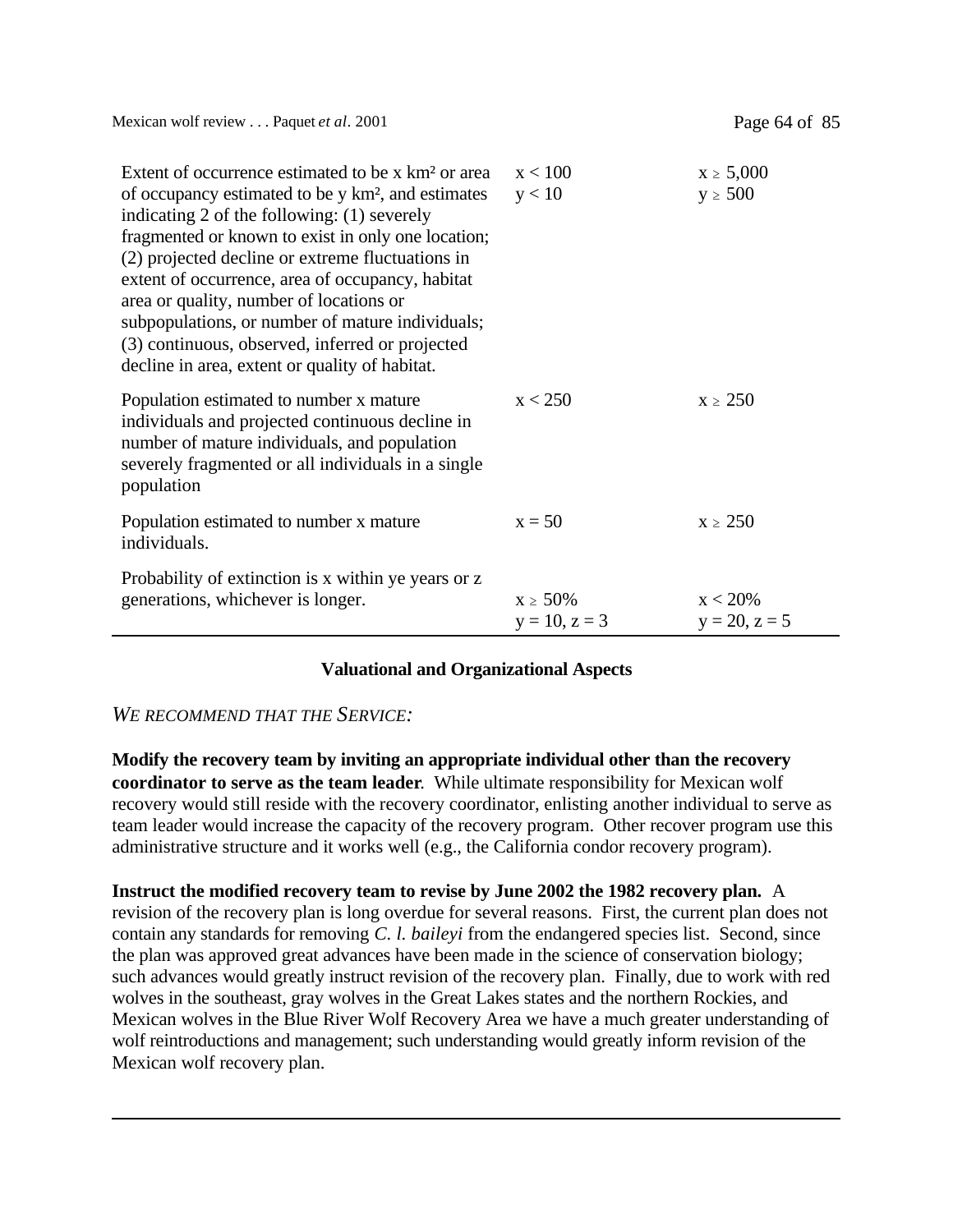**Immediately engage the services of the modified recovery team**. The challenges of wolf restoration are many and varied. Meeting such challenges requires a restoration effort that is itself diverse and capable. The current reintroduction project and Mexican wolf recovery in general would benefit substantially from the efforts of a fully engaged recovery team.

**Immediately modify the final rule (Parsons 1998) and develop the authority to conduct initial releases into the Gila National Forest.** Several releases conducted during the first 3 years of the reintroduction project resulted in wolves settling much of the primary recovery zone in the Blue River Wolf Recovery Area. As work elsewhere (Phillips unpublished data) has revealed, wolves should not be released in areas that support resident animals. Over time, it will become harder for the Service to find suitable release sites in the primary recovery zone. The Service can best address this problem by obtaining the authority to conduct initial release in the secondary recovery zone, most notably the Gila National Forest. This recommendation was first made to the Service by a panel of experts (including Phillips) enlisted by the Service to review the reintroduction program in January 1999. Despite the Service's approval of the recommendation, they have taken no implementation action. This is by far the most important and simplest change the Service can make to the existing reintroduction project. The Gila National Forest is approximately 75% of the 4.4 million acre Blue River Wolf Recovery Area. The Gila Forest includes about 700,000 acres that are roadless and free of livestock. Several high-quality release sites are available in the area. Using them is the best way for improving the cost-effectiveness and certainty of the reintroduction project. Accordingly, we strongly recommend that the Service immediately take whatever action is necessary to conduct initial releases of captive-born (and wild-born if appropriate) Mexican wolves to the Gila National Forest.

**Immediately modify the final rule to allow wolves that are not management problems to establish territories outside the Blue River Wolf Recovery Area.** For specific language and instruction for this modification we strongly recommend that the Mexican wolf recovery program review the final rule promulgated for the gray wolf recovery in the northern Rockies (Bangs 1994). During the first 3 years of the reintroduction the Service recaptured some Mexican wolves simply because they left the Blue River Wolf Recovery Area. As the wolf population grows, more animals will disperse from the Blue River Wolf Recovery Area. Retrieving animals because they wander outside the primary recovery area is is inappropriate because it is:

- 1. inconsistent with the Service's approach to recover wolves in the southeast, Great Lakes states, and the northern Rockies;
- 2. will lead to serious logistical and credibility problems as the wolf population grows and more wolves disperse from the area; and
- 3. needlessly excludes habitat that could substantially contribute to recovery of *Canis lupus baileyi*.

Before the current Mexican wolf reintroduction project was initiated, the red wolf recovery program adopted a similar approach (Henry 1995) with dire consequences (Phillips and Smith 1998). Extensive tracts of public land and some private land outside the Blue River Wolf Recovery Area are suitable for wolves. Consequently, we strongly recommend that the Service develop the appropriate flexibility to allow wolves to occupy lands outside the Blue River Wolf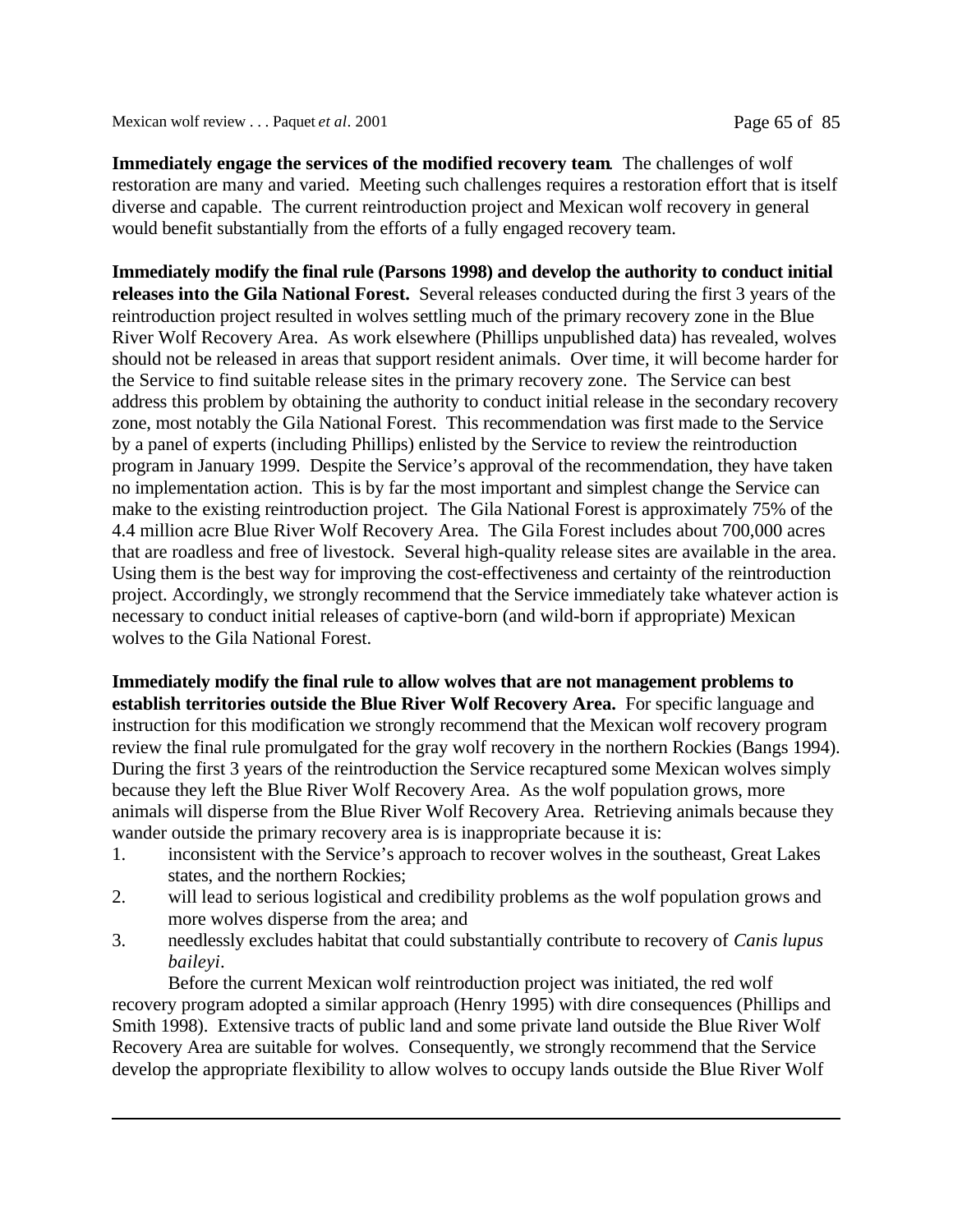Recovery Area. We believe that obtaining the requisite flexibility will require that the Service modify the final rule currently governing the reintroduction project.

We recognize that the statements above as they relate to private land may cause controversy so we offer the following remarks. Allowing Mexican wolves to inhabit suitable tracts of private land (e.g., large holdings) in the absence of problems, would bring the reintroduction project into compliance with Service-led efforts to recover wolves elsewhere. Allowing wolves to inhabit private property in the absence of a problem should not be construed to mean that the Service would begin to actively target private lands as wolf habitat that needs to be settled. Quite the contrary, and note that nowhere is the Service effecting management of private land to promote wolf conservation. However, throughout the U.S (except in the Blue River Wolf Recovery Area) if a wolf wanders onto private property and does not cause a definable problem, and its mere presence is not a definable problem, then the Service is not required to remove the animal even if the landowner demands such action.

Such an approach to wolf recovery is consistent with the determination in the United States that the public owns wildlife, rather than private landowners. Within limits, landowners can manage their property in a way that promotes or hinders the welfare of wildlife. However, through laws enforced by state and federal officials, citizens decide under what circumstances wildlife can be captured and moved or killed from public and private land. Such decisions are not the prerogatives of the landowner, regardless of whether the animal(s) in question are naturally occurring or present because of a reintroduction program.

In sharp contrast with the Service's approach elsewhere, the Mexican wolf project developed a rule that requires wolves to be removed from public and private land outside the Blue River Wolf Recovery Area, even in the absence of a problem (Parsons 1998). Such regulations are inappropriate for at least 2 reasons: 1) they are nearly impossible to effectively carry out as the wolf population grows because of the difficulties of managing an ever-increasing number of wide-ranging dispersing animals, and 2) they establish a precedent that could be effectively used to argue for the removal of other endangered species inhabiting certain tracts of public or private land.

Certainly local opposition to the Mexican wolf reintroduction program affected the development of such a rule. Indeed, the recovery program coordinator assumed from personal knowledge of local politics and sentiments that a more restrictive rule would have significantly hindered and possibly caused the termination of the project (D. R. Parsons personal communication 1996). Maybe this was a valid assumption. Opinion polls, however, suggest widespread and persistent local support for wolf recovery in the southwest (Duda and Young 1995, Pate *et al*. 1996, Meadows 2001). Regardless, noting that wolf recovery elsewhere has faced substantial opposition is instructive, but the Service did not promulgate similarly onerous rules (e.g., see Bangs 1994, Henry 1995). And to date, recovery efforts elsewhere have been quite successful (Refsnider 2000).

**Resist any opportunity to reintroduce Mexican wolves in the White Sands Wolf Recovery Area (WSWRA)**. Two independent assessments suggest that the WSWRA could support only 20 to 30 wolves (Bednarz 1989, Green-Hammond 1994); such a population is not viable (Shaffer 1987). The inability of the WSWRA to support a viable population of wolves is due to the area's relative smallness (about  $10,311 \text{ km}^2 \text{ or } 4,028 \text{ mi}^2$ ) and its distance from other suitable habitat.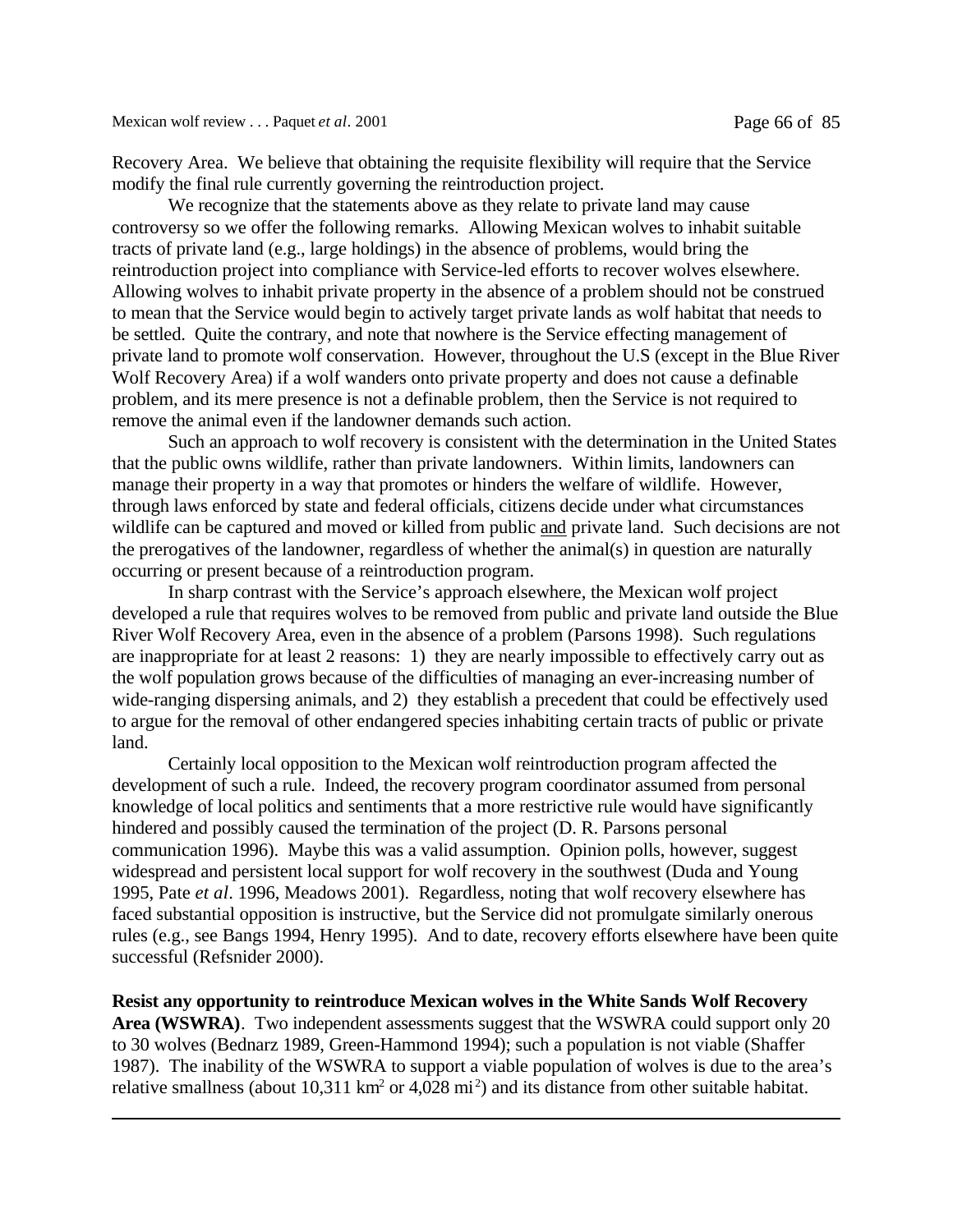Mexican wolf review . . . Paquet *et al*. 2001 Page 67 of 85

For example, the WSWRA is about 100 km (62 miles) from the extreme eastern edge of the BRWRA. While wolves can easily traverse such a distance, the "dispersal area" comprises very poor wolf habitat, supports the town of Truth or Consequences, New Mexico in its core, and is bisected by the heavily traveled federal Interstate 25. Accordingly, the USFWS should not expend resources on reintroducing wolves to the WSRWA.

## **Provide biologists with opportunities to visit other wolf projects to gain training with capturing and handling free-ranging and captive wolves.**

**Station the field coordinator in the Blue River Wolf Recovery Area (e.g., in Glenwood or Silver City, New Mexico or Alpine, Arizona) and insist that this person be intimately involved with all aspects of fieldwork (wolf management; public relations; data collection, management, analysis, report preparation; etc.).** We think it would be a serious mistake to station the field coordinator in the Regional Office in Albuquerque. Such a decision would add a level of complexity that is entirely unwarranted.

**Put forth a concerted effort to develop realistic expectations for the project.** Restoration is an imprecise process that is by definition "heavy-handed". The Service needs to constantly remind the public and the media of this fact. It is certain that the Service will have to overcome great challenges in the future. Such challenges will mean that intervention will be required, that wolves will disappear, and that some animals will die. But just as certainly, meeting the challenges will ensure the restoration of a self-sustaining population of Mexican wolves in the Blue River Wolf Recovery Area.

**Initiate programs to educate people about wolf behavior. In most events involving humans, wolves are interested in dogs or food (e.g., carcasses, dog food, etc.).** Members of the program expected to respond to wolf-human interactions should be well educated on the nature and variety of reports from Algonquin provincial park, Alaska, and British Columbia. The Program should contact other western communities and agencies that have dealt with large carnivore-human interactions (e.g., mountain lions, bears, wolves). The Program should also actively warn people that dogs, deer/elk carcasses, and livestock carcasses may attract wolves. Although the danger is not the same, hunters should be advised to behave as though they are in grizzly bear country.

**Require livestock operators on public land to take some responsibility for carcass management/disposal to reduce the likelihood that wolves become habituated to feeding on livestock.** Currently livestock grazing is permitted on about 66% of the Blue River Wolf Recovery Area. At least 3 packs were removed from the wild because they scavenged on dead livestock left on national forest lands. Such scavenging may predispose wolves to eventually prey on livestock. Accordingly, reducing the wolves' access to carcasses will greatly facilitate coexistence between ranchers and wolves in this portion of the recovery area carcasses.

While some predation on livestock is inevitable, reasonable means of reducing the frequency of occurrence will enhance wolf recovery so that is respectful of the needs and concerns of livestock producers. Consequently, livestock producers using public land in occupied Mexican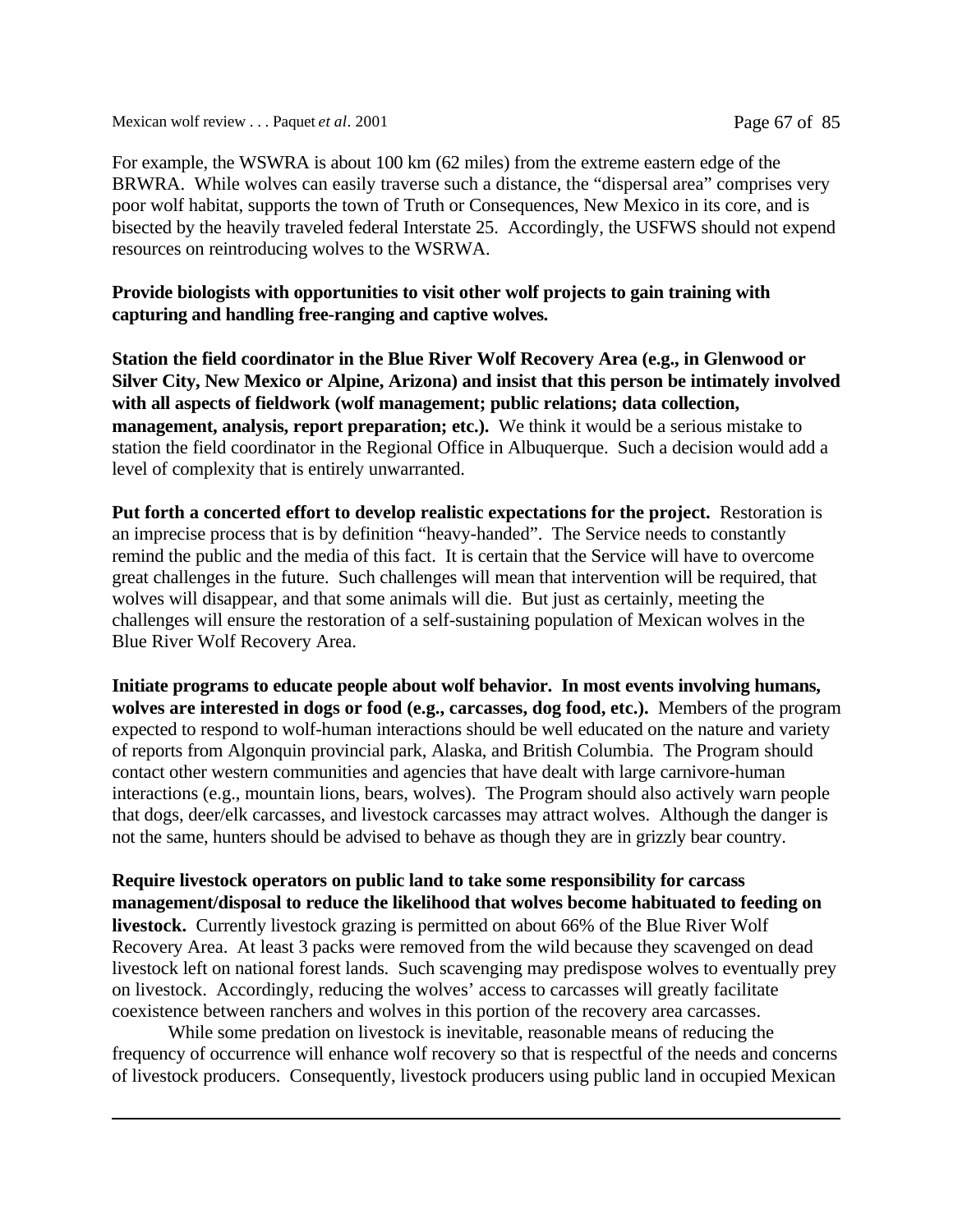Mexican wolf review . . . Paquet *et al.* 2001 Page 68 of 85

wolf range should be required to exercise reasonable diligence in finding livestock that have died to either dispose of the carcass or enable the Service to do so. Such diligence will probably reduce predation on livestock, which in turn will improve the cost-effectiveness and certainty of the reintroduction project.

**When writing or lecturing about the project, the Service should emphasize a community approach to understanding the wolf reintroduction project and its effect on other species and ecological processes.** Conservation policy is shifting away from the preservation of single species toward preservation and management of interactive networks and large-scale ecosystems on which species depend. It is extremely important that the Service view the wolf reintroduction program in this context.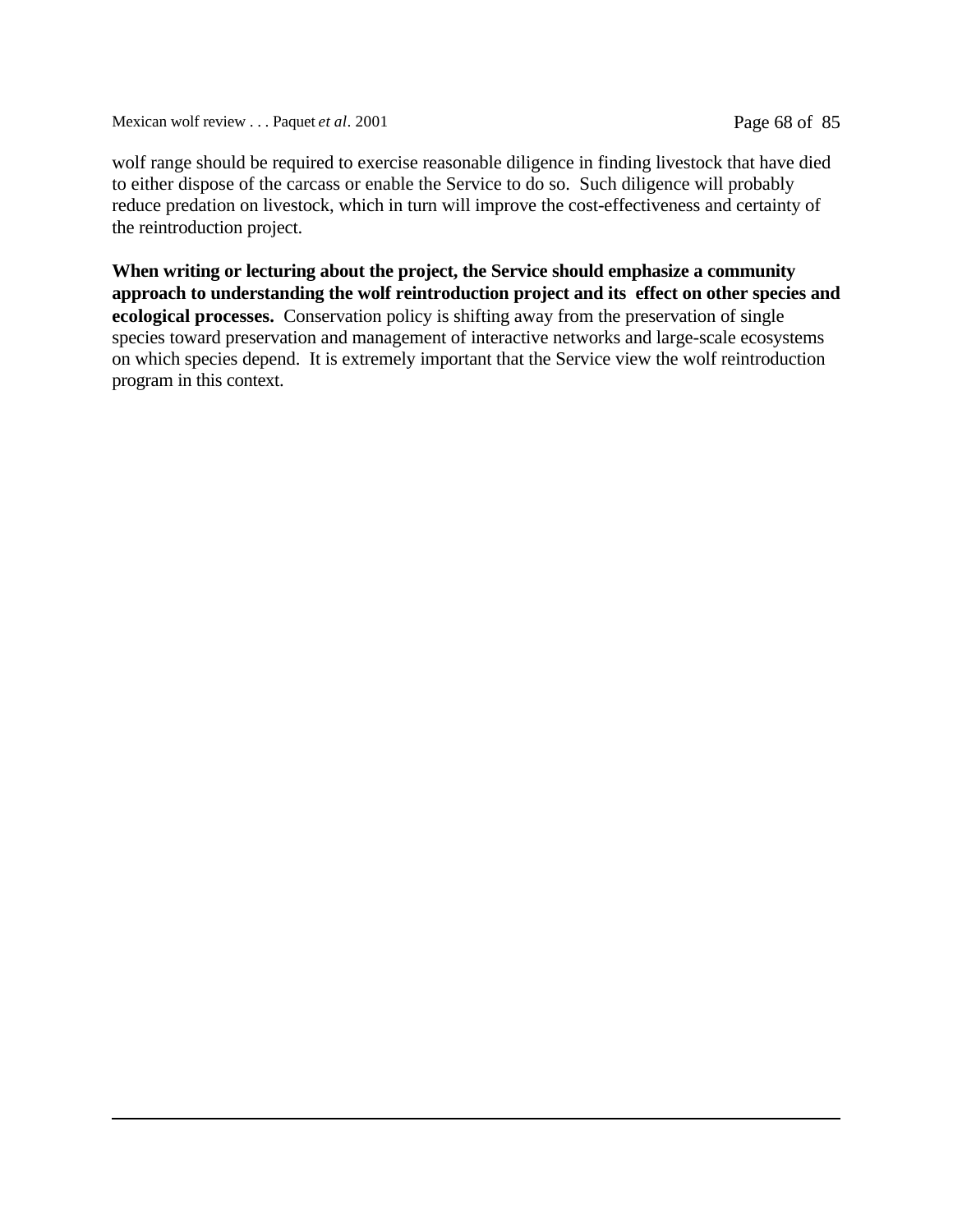## **BIBLIOGRPAHY AND LITERATURE CITED**

- Alexandre, A., J. P. Barde, C. Lamure and F. J. Langdon.. 1975. Road Traffic Noise. Halsted Press, Wiley & Sons. New York.
- Ballard, W. B. and J. R. Dau. 1983. Characteristics of gray wolf, *Canis lupus*, den and rendezvous sites in southcentral Alaska. Canadian Field Naturalist 97:299–302.
- Ballard, W. B., J. S. Whitman, and C. L. Gardner. 1987. Ecology of an exploited wolf population in south-central Alaska. Wildlife Monographs 98.
- Ballard, W. B., L. A. Ayres, P. R. Krausman, D. J. Reed, and S. G. Fancy. 1997. Ecology of wolves in relation to a migratory caribou herd in northwest Alaska. Wildlife Monographs 135.
- Bangs, E. E. 1994. Establishment of a nonessential experimental population of gray wolves in Yellowstone National Park in Wyoming, Idaho, and Montana – final rule. Federal Register 59:60252-60281.
- Bangs, E. E., and S. H. Fritts. 1996. Reintroducing the gray wolf into central Idaho and Yellowstone National Park. Wildlife Society Bulletin 24:402-413.
- Bednarz, J. C. 1998. An evaluation of the ecological potential of White Sands Missile Range to support a reintroduced population of Mexican wolves. Endangered Species Report 19. U.S. Fish and Wildlife Service, Albuquerque, New Mexico. 96 pp.
- Beier, P. 1993. Determining minimum habitat areas and habitat corridors for cougars. Conservation Biology: 7:94-108.
- Berg, W. E., and D. W. Kuehn. 1982. Ecology of wolves in northcentral Minnesota. Pages 4 11 *in* F. H. Harrington, and P. C. Paquet, editors. Wolves of the world - perspectives of behaviour, ecology and management. Noyes Publications, Parks Ridge, New Jersey, USA.
- Bergerud, A. T. 1985. Antipredator strategies of caribou: dispersion along coastlines. Canadian Journal of Zoology 63:1324-1329.
- Bjorge, R. R., and J. R. Gunson. 1989. Wolf, *Canis lupus*, population characteristics and prey relationships near Simonette River, Alberta. Canadian Field-Naturalist 103:327-334.
- Boitani, L. 1982. Wolf management in intensively used areas of Italy. Pages 158-172 *in* Harrington, F.H., and Paquet, P.C., eds. Wolves of the World. Noyes Publications, Park Ridge, N.J.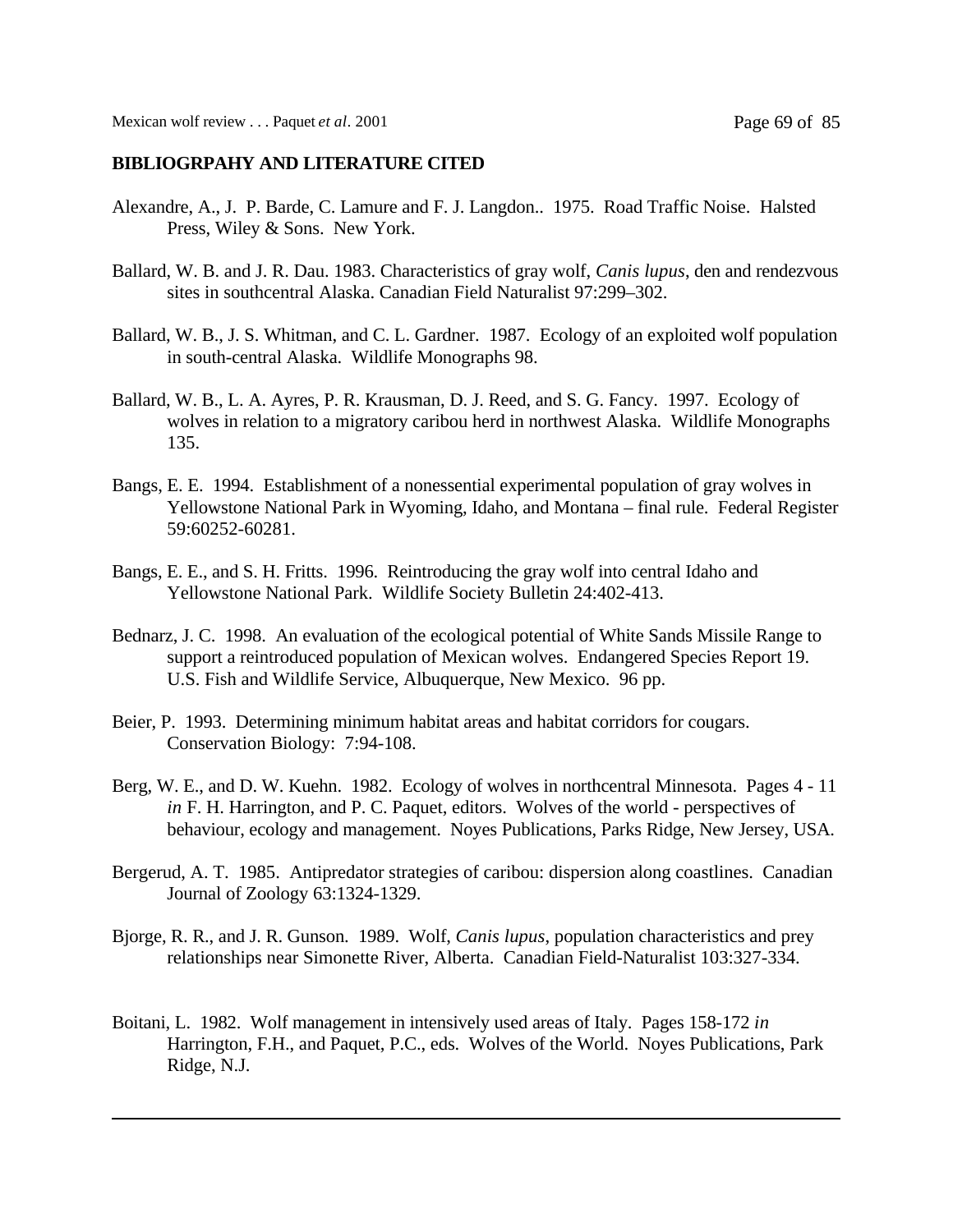Mexican wolf review . . . Paquet *et al.* 2001 **Page 70 of 85** 

- Boutin, S. 1992. Predation and moose population dynamics: a critique. Journal of Wildlife Management. 56:116-127.
- Boyd, D. K. 1997. Dispersal, genetic relationships and landscape use by colonizing wolves in the central Rocky Mountains. Ph.D. thesis, University of Montana. 184 pp.
- Boyd, D. K., D. H. Pletscher, R. R. Ream, and M. W. Fairchild. 1994. Prey characteristics of colonizing wolves and hunters in the Glacier National Park area. Journal of Wildlife Management. 58:289-295.
- Boyd, D. K., P. C. Paquet, S. Donelon, R. R. Ream, D. H. Pletscher, and C. C. White. 1996. Transboundary movements of a recolonizing wolf population in the Rocky Mountains. Pages 135-140 in L. N. Carbyn, S. H. Fritts, and D. R. Seip, eds. Ecology and conservation of wolves in a changing world. Canadian Circumpolar Institute, University of Alberta, Edmonton, Alberta.
- Brand, C. J., M. J. Pybus, W. B. Ballard, and R. O. Peterson. 1995. Infectious and parasitic diseases of the gray wolf and their potential effects on wolf populations in North America. Pages 419-429 *in* L. N. Carbyn
- Breitenemoser, U., Breitenmoser-Würsten, C., Carbyn, L. N., and S. M. Funk. In press. Assessment of carnivore reintroductions.
- Brown, J. H., and A. Kodric-Brown. 1977. Turnover rates in insular biogeography: effect of immigration on extinction. Ecology 58:445-449.
- Burnham K.P. and D.R. Anderson. 1998. Model selection and inference, Springer Verlag New York.
- Burrows, F., P. Krizan, G. Neale, and P. Paquet. 1996. Interim report on the ecology of gray wolves and associated prey species in the Greater Pukaskwa Ecosystem, Ontario, 1994- 1996. Parks Canada, Heron Bay, Ontario, Canada. 93pp.
- Carbyn, L. N. 1974. Wolf predation and behavioural interactions with elk and other ungulates in an area of high prey diversity. Ph.D thesis, Univ. Toronto, Toronto. 233pp.
- Carbyn, L. N. 1982. Incidence of disease and its potential role in the population dynamics of wolves in Riding Mountain National Park, Manitoba. Pages 106 – 116 *in* F. H. Harrington and P.C. Paquet, editors. Wolves of the world: perspectives of behaviour, ecology, and conservation. Noyes, Park Ridge, New Jersey, USA.
- Caro, T. M. and M. K. Laurenson. 1994. Ecological and genetic factors in conservation: a cautionary tale. Science 263: 465-466.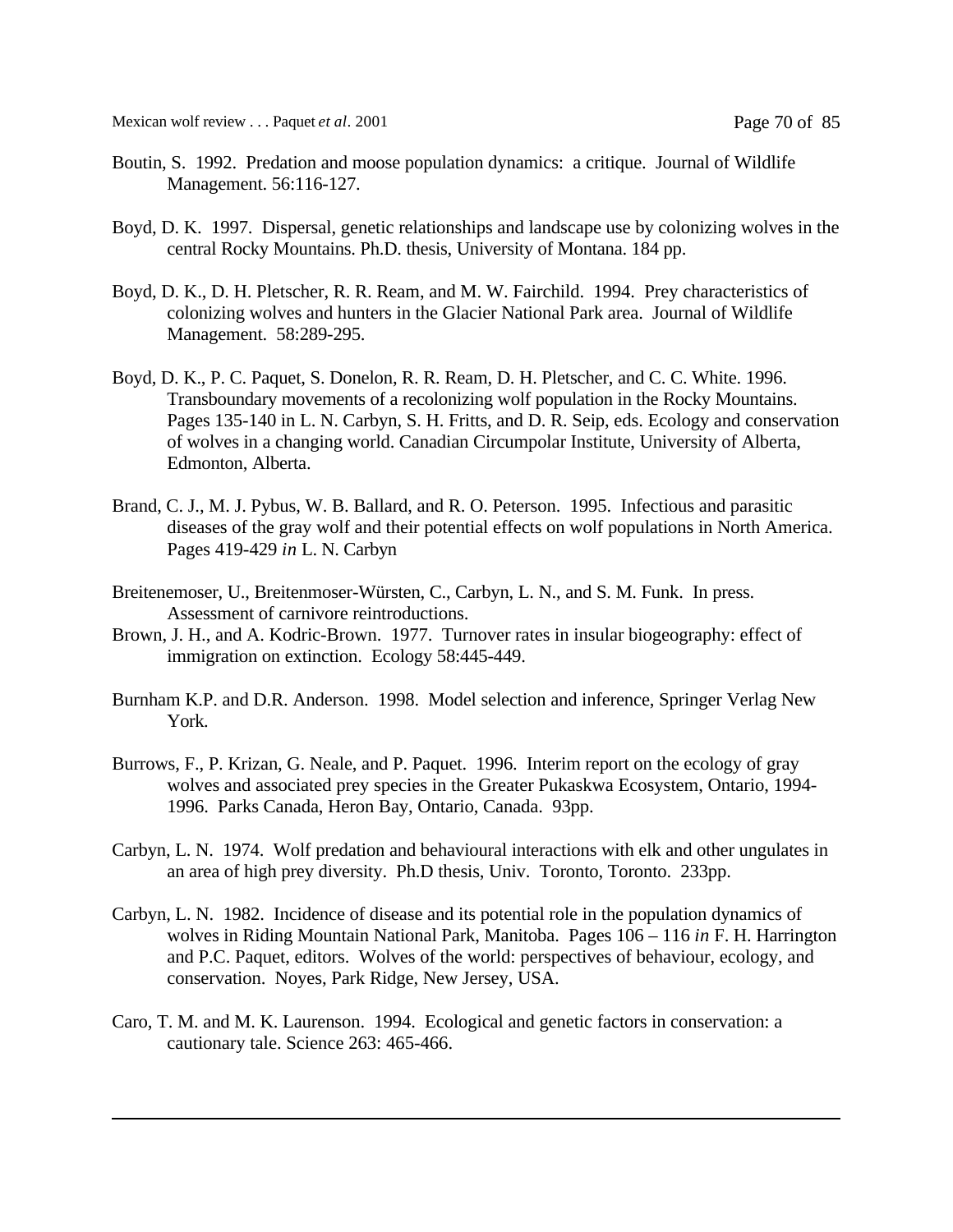- Chapman, R. C. 1977. The effects of human disturbance on wolves (*Canis lupus*). M.S. Thesis, Univ. Alaska, Fairbanks. 209pp.
- Ciucci, P., L. Boitani, F. Francisci, and G. Andreoli. 1997. Home range, activity, and movements of a wolf pack in central Italy. Journal of Zoology (London) 243:803-819.
- Cowan, I. McT. 1947. The timber wolf in the Rocky Mountain National Parks of Canada. Canadian Joural of Res. 25:139-174.
- Curatolo, J. A. and Murphy, S. M. 1986. The effects of pipelines, roads, and traffic on the movements of caribou, *Rangifer tarandus*, Canadian Field Naturalist. 100:218-224.
- Doak, D. F. 1995. Source-sink models and the problem of habitat degradation: general models and applications to the Yellowstone Grizzly. Conservation Biology. 9:1370-1379.
- Duda, M. D., and K. C. Young. 1995. New Mexico resident's opinions toward Mexican wolf reintroduction. Responsive Management, Harrisonburg, Virginia. 60 pp.
- East, R. 1981 . Species-curves and populations of large mammals in African savanna reserves. Biological Conservation 21:111-126.
- Eberhardt, L. L. 1977. Optimal policies for conservation of large mammals, with special reference to marine ecosystems. Environmental Conservation 4:205-212.
- Eisenberg, J. F. 1980. The density and biomass of tropical animals. Pages 35-55 *in* M. E. Soule, and B. A. Wilcox, editors. Conservation biology: an evolutionary - ecological perspective. Sinauer Associates Incorporated, Sunderland, Massachusetts, USA.
- Emmons, L. E. 1984. Geographic variation in densities and diversities of non-flying mamals in Amazonia. Biotropica 16:210-222.
- Forbes, G. J., and J. B. Theberge. 1995. Influences of a migrating deer herd on wolf movements and mortality in and around Algonquin provincial park, Ontario. Pages 303-313 *in* L. N. Carbyn, S. H. Fritts, and D. R. Seip, editors. Ecology and conservation of wolves in a changing world. Canadian Circumpolar Institute, Edmonton, Alberta, Canada.
- Forbes, G. J., and J. B. Theberge. 1996. Response by wolves to prey variation in central Ontario. Canadian Journal of Zoology 74:1511-1520.
- Forbes, S. H. and D. K. Boyd. 1996. Genetic variation of naturally colonizing wolves in the central Rocky Mountains. Conservation Biology 10: 1082-1090.
- Forbes, S. H. and D. K. Boyd. 1997. Genetic structure and migration in native and reintroduced Rocky Mountain wolf populations. Conservation Biology 11:1226-1234.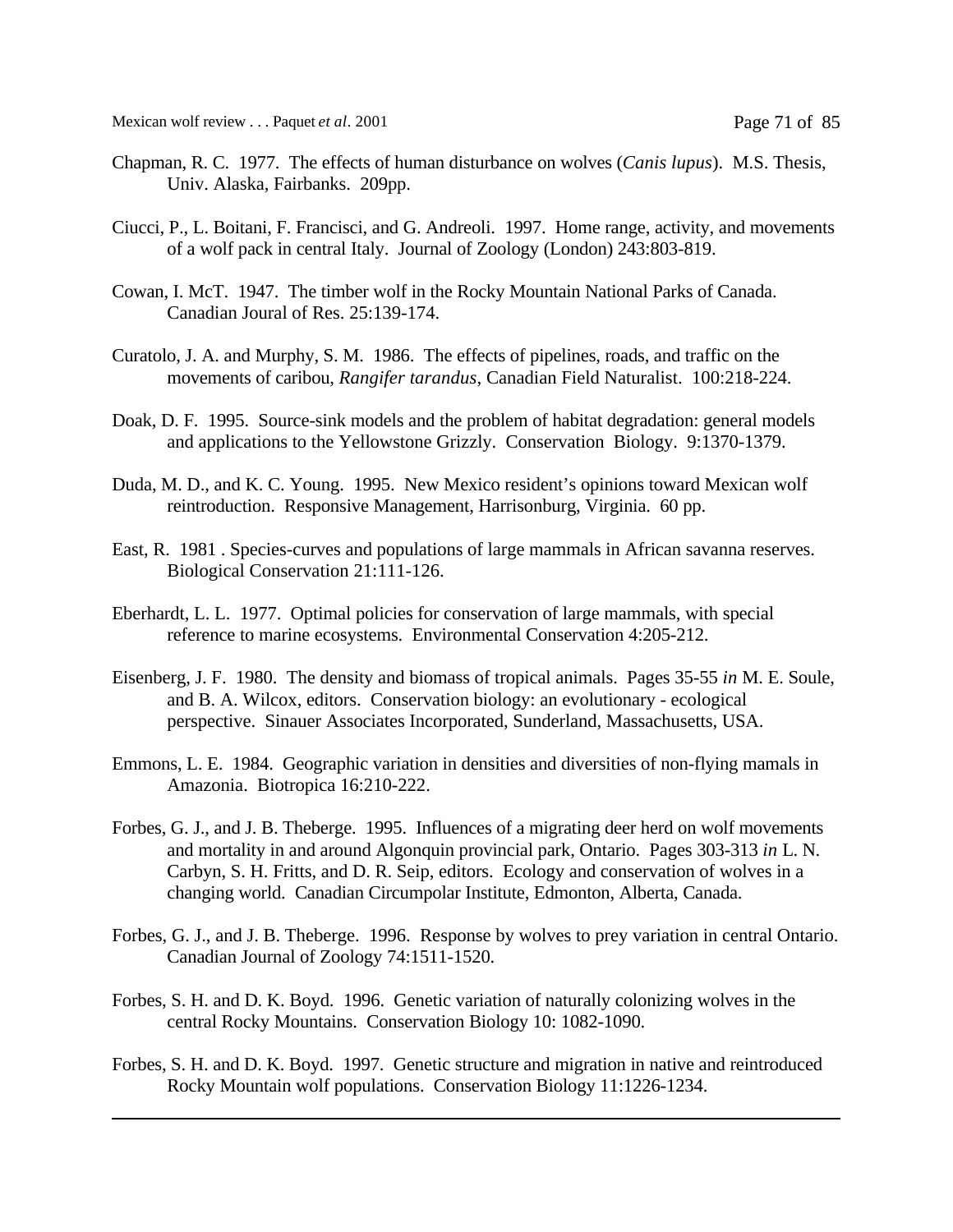Mexican wolf review . . . Paquet *et al.* 2001 **Page 72 of 85** 

- Forman, R. T. T. 1995. Land Mosaics: the ecology of landscapes and regions. Cambridge University Press, Cambridge, Mass.
- Forman, R. T. and A. M. Hersperger. 1996. Road ecology and road density in different landscapes, with international planning and mitigation solutions. *In* G. L. Evink, D. Zeigler and J. Berry (eds.) Trends in addressing transportation related wildlife mortality. Florida Department of Transportation. Orlando.
- Forman, R. T. T., and M. Godron. 1986. Landscape ecology. John Wiley and Sons, New York, N.Y. 619pp.
- Frankel, O. H., and Soulé, M. E. 1981. Conservation and evolution. Cambridge Univ. Press, London.
- Franklin, J. F. 1993. Preserving biodiversity: species, ecosystems, or landscapes. Ecological Applications. 3:202-205.
- Fritts, S. H. 1983. Record dispersal by a wolf from Minnesota. Journal of Mammalogy 64:166- 167.
- Fritts, S. H. and L. D. Mech. 1981. Dynamics, movements and feeding ecology of a newly protected wolf population in northwestern Minnesota. Wildlife Monographs 80. 79 pp.
- Fritts, S. H., and L. N. Carbyn. 1995. Population viability, nature reserves, and the outlook for gray wolf conservation in North America. Restoration Ecology 3:26-38.
- Fuller, T. K., and L. B. Keith. 1980. Wolf population dynamics and prey relationships in northeastern Alberta. Journal of Wildlife Management 44:583-602.
- Fuller, T. K. 1989. Population dynamics of wolves in north-central Minnesota. Wildlife Monographs 105. 41pp.
- Fuller, T. K., W. E. Berg, G. L. Radde, M. S. Lenarz, and G. B. Joselyn. 1992. A history and current estimate of wolf distribution and numbers in Minnesota. Wildlife Society Bulletin.  $20:42-55$ .
- Gasaway, W. C., R. O. Stephenson, J. L. Davis, P. E. K. Shepherd, and O. E. Burris. 1983. Interrelationships of wolves, prey, and man in interior Alaska. Wildlife Monographs 84.
- Gasaway, W. C., S. D. Dubois, D. J. Reed, and S. J. Harbo. 1986. Estimating moose population parameters from aerial surveys. Biological Paper 22. University of Alaska-Fairbanks, Alaska, USA. 108pp.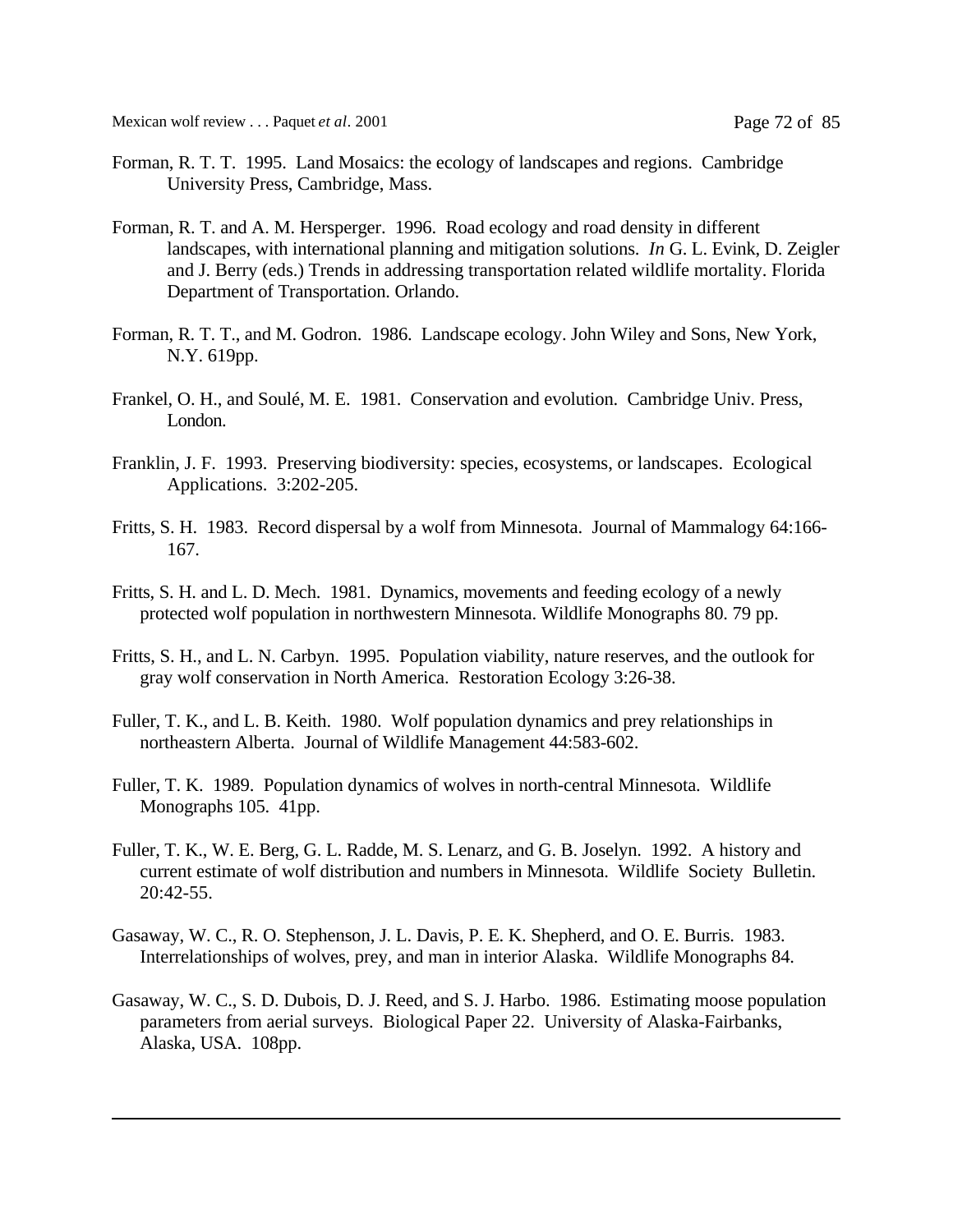- Gese, E. M, and L. D. Mech. 1991. Dispersal of wolves (*Canis lupus*) in northeastern Minnesota, 1969 - 1989. Canadian Journal of Zoology 69:2946-2955.
- Gilpin, M. E. 1987. Spatial structure and population vulnerability. Pages 125-139 *in* Soulé, M. E., ed. Viable populations for conservation. Univ. Cambridge Press. Cambridge, Mass.
- Gese, E. M, and L. D. Mech. 1991. Dispersal of wolves (*Canis lupus*) in northeastern Minnesota, 1969 - 1989. Canadian Journal of Zoology 69:2946-2955.
- Glanz, W. E. 1982. The terrestrial mammal fauna of Barr Colorado Island. Census and long-term changes. Pages 239 *in* E.G. Leigh, Jr.., A.S. Rand, and D.M. Windsor, eds. The ecology of a tropical forest: seasonal rhythms and long-term changes. Smithsonian Institution Press, Washington, DC.
- Green-Hammond, K. A. 1994. Assessment of impacts to populatons and humans harvests of deer and lek caused by the reintroduction of Mexican wolves. Contractor report to the U.S. Fish and Wildlife Service, Albuquerque, New Mexico. 30 pp.
- Groebner, D. J., Girmendonk, A. L., and Johnson, T. B. 1995 .A proposed cooperative reintroduction plan for the Mexican wolf in Arizona. Technical Report 56. Nongame and Endangered Wildlife Program. Arizona Game and Fish Department, Phoenix, Arizona.
- Gunson, J. R. 1983. Wolf-ungulate predation in North America: review of major studies. Altberta Fish and Wildlife Division Report. 31pp.
- Gunson, J. R. 1992. Historical and present management of wolves in Alberta. Wildlife Society Bulletin. 20:330-339.
- Hansson, L. 1991. Dispersal and connectivity in metapopulations. Pages 89 103 *in* M. Gilpin, and I. Hanski, editors. Metapopulation dynamics: empirical and theoretical investigations. Academic Press, New York, New York, USA.
- Harris, L. D. and P. B. Gallagher. 1989. New initiatives fro wildlife conservation: the need for movement corridors. Pages 11-34 in G. MacKintosh (ed.). Preserving communities and corridors. Defenders of Wildlife, Washington, DC.
- Harrison, S. 1991. Local extinction in a metapopulation context: an empirical evaluation. Pages 73-88 in M. Gilpin and L. Hanski (eds.). Metapopulation dynamics: empirical and theoretical investigations. Academic Press, New York.
- Harrison, R. L. 1992. Toward a theory of inter-refuge corridor design. Conserv. Biol. 6:293- 295.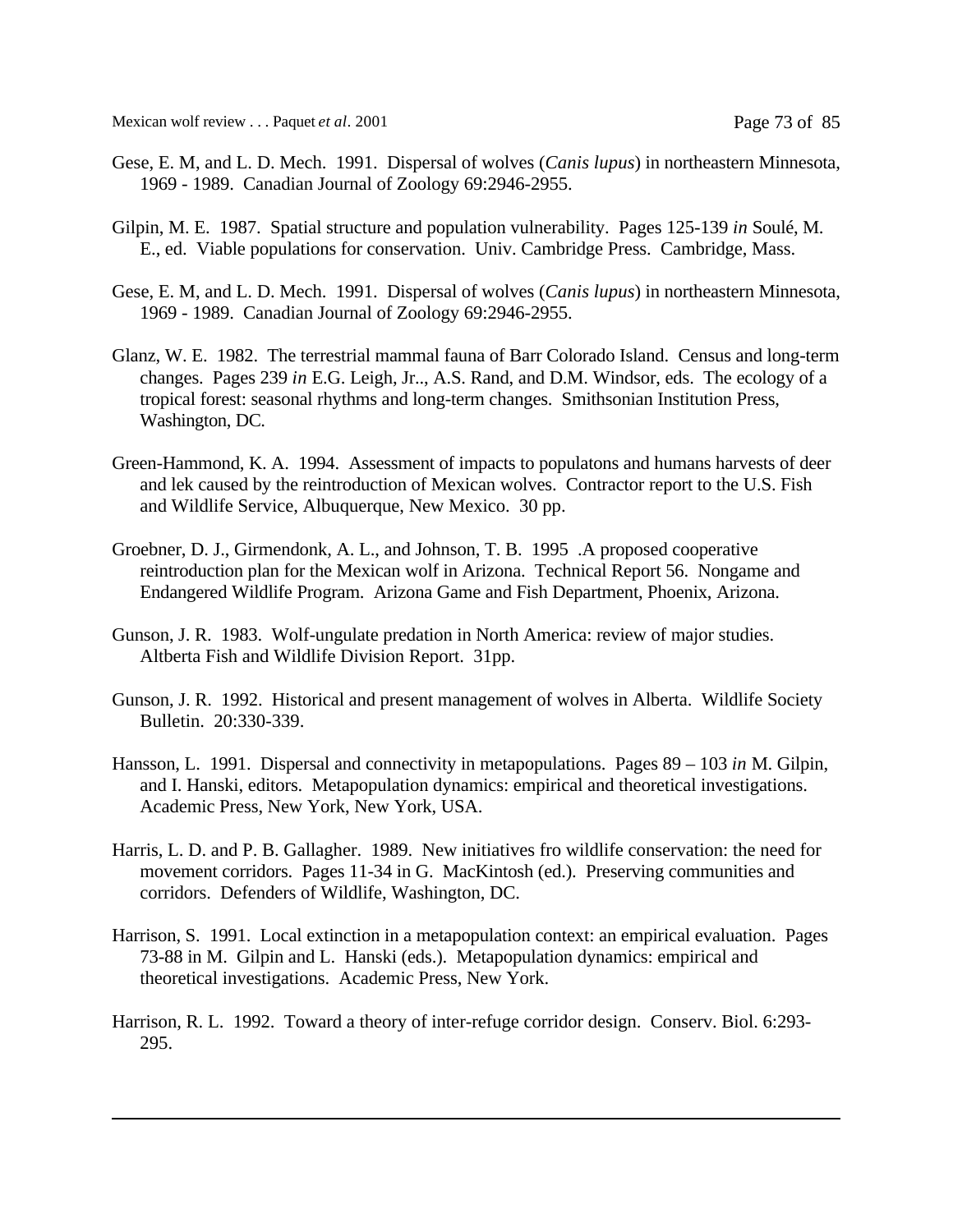Mexican wolf review . . . Paquet *et al.* 2001 **Page 74 of 85** 

- Hayes, R. D., A. M. Baer, and D. G. Larsen. 1991. Population dynamics and prey relationships of an exploited and recovering wolf population in the southern Yukon. Yukon Fish and Wildlife Branch Final Report. TR-91-1. 68pp.
- Hayes, R. D., and A. Harestad. 2000. Demography of a recovering wolf population in the Yukon. Canadian Journal of Zoology. 78:36-48.
- Hayes, R. D., A. M. Baer, U. Wotschikowsky, and A. Harestad. 2000. Kill rate by wolves on moose in the Yukon. Canadian Journal of Zoology. 78:49-59.
- Hayes, R. D., and A. Harestad. 2000. Wolf functional response and regulation of moose in the Yukon. Canadian Journal of Zoology. 78:60-66.
- Heisey, D., and T. K. Fuller. 1985a. Evaluation of survival and cause-specific mortality rates using telemetry data. Journal of Wildlife Management. 49:668-674.
- Heisey, D., and T. K. Fuller. 1985b. MICROMORT user's guide. Forest and Wildlife Population and Research Group, Grand Rapids, Minnesota.
- Henry, V. G. 1995. Revision of the special rule for nonessential experimental populations of red wolves in North Carolina and Tennessee – final rule. Federal Register 60:18940-18948.
- Holling, C. S. 1973. Resilience and stability of ecological systems. Annual Review of Ecology and Systematics. 4:1-23.
- Holroyd, G. L. and K. J. Van Tighem. 1983. Ecological (biophysical) land classification of Banff and Jasper National Parks. Volume III: the wildlife inventory. Canadian Wildlife Service, Edmonton. 691 pp.
- Huggard, D. J. 1991. Prey selectivity of wolves in Banff National Park. M.Sc. Thesis. Univ. B.C., Vancouver, B.C. 119pp.
- Huggard, D. J. 1993a. Effect of snow depth on predation and scavenging by gray wolves. Journal of Wildlife Management. 57:382-388.
- Huggard, D. J. 1993b. Prey selectivity of wolves in Banff National Park, I. Age, sex, and condition of elk. Canadian Journal of Zoology. 71:130-139.
- Huggard, D. J. 1993c. Prey selectivity of wolves in Banff National Park, II. Age, sex, and condition of elk. Canadian Journal of Zoology. 71:140-147.
- IUCN. 1994. Red list categories. (www.iucn.org/themes/ssc/redlists/ssc-rl-c.htm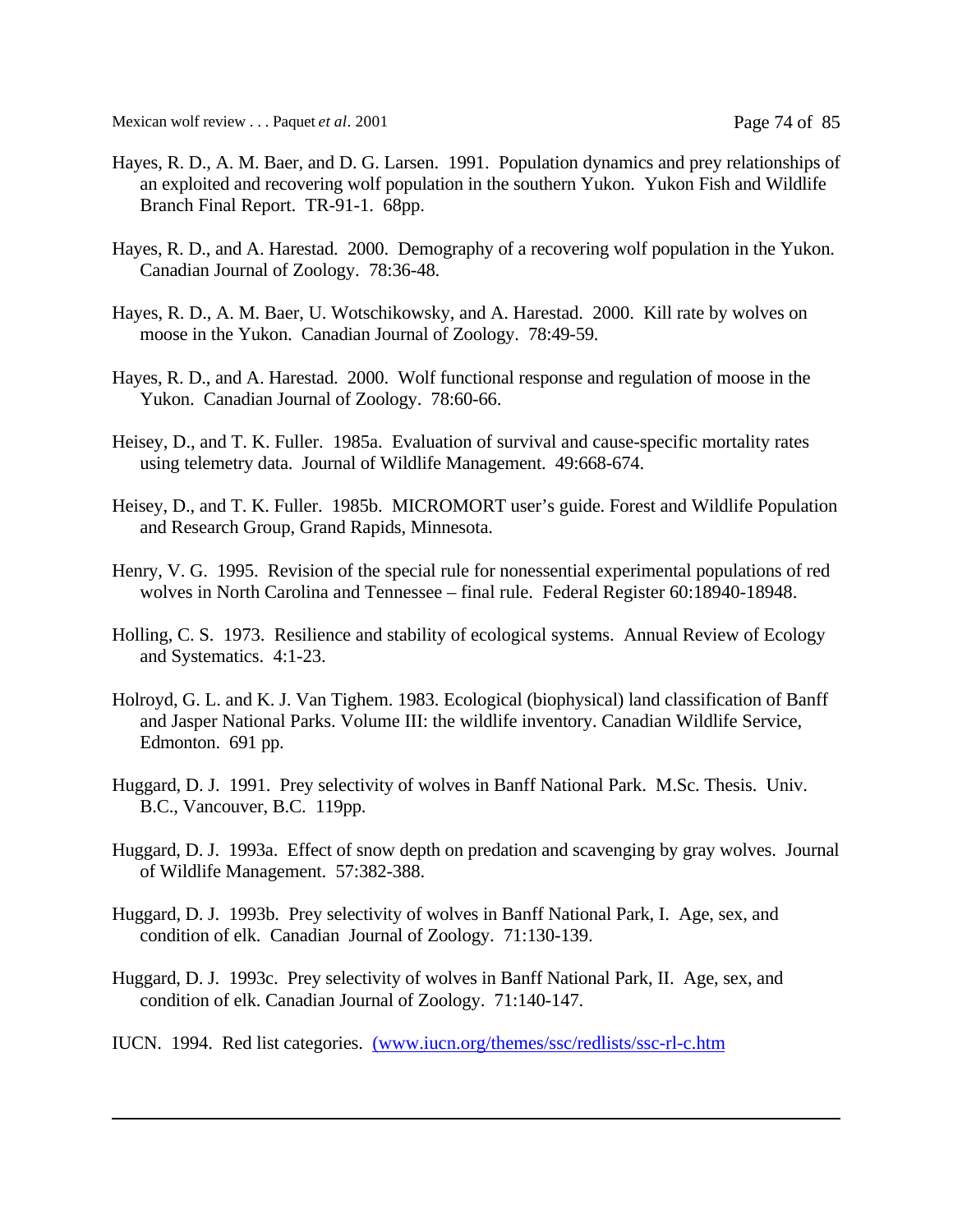Mexican wolf review . . . Paquet *et al*. 2001 Page 75 of 85

- Jalkotzy, M. G., P. I. Ross and M. D. Nasserden. 1997. The effects of linear developments on wildlife: a review of selected scientific literature. Prepared for Canadian Association of Petroleum Producers. Calgary. 224 pp.
- Janz, B. and D. Storr. 1977. The climate of the contiguous mountain parks. Atmospheric Environment Services, Toronto. Project report No. 30. 324 pp.
- Jenkins, K.J., and R.G. Wright. 1988. Resource partitioning and competition among cervids in the Northern Rocky Mountains. Journal of Applied Ecology. 25:11-24.
- Jensen, W. F.; Fuller, T. K.; Robinson, W. L. 1986. Wolf, *Canis lupus* , distribution on the Ontario-Michigan border near Sault Ste. Marie. Canandian Field Naturalist.
- Kaplan, E. L. and P. Meier. 1958. Nonparmetric estimation from incomplete observations. Journal of American Statistics Association 53:475-481.
- Kay, C. E. 1990. Yellowstone's northern elk herd: a critical evaluation of the "natural regulation" paradigm. Ph.D. Thesis, Utah State Univ., Logan. 490 pp.
- Kay, C. E. and F. H. Wagner. 1994. Historic condition of woody vegetation on Yellowstone's northern range: a critical test of the "natural regulation paradigm. Pp. 159-169 *in* D. Despain, ed. Plants and their environment. Proc. First Bienn. Conf. Greater Yellowstone ecosystem. U.S. Natl. Park Serv. Tech. Rep.
- Keith, L. B. 1983. Population dynamics of wolves. Pages 66 77 *in* L. N. Carbyn, editor. Wolves in Canada and Alaska: Their Status, Biology and Management. Canadian Wildlife Service Report Series Number 45, Edmonton, AB.
- Keller, V. and H. P. Pfister. 1995. Wildlife passages as a means of mitigating effects of habitat fragmentation by roads and railway lines. *In* Habitat fragmentation and infrastructure. Proceedings of the international conference: habitat fragmentation, infrastructure and the role of ecological engineering, 17 – 21 September, 1995. Naastricht, The Hague, The Netherlands. 474 pp.
- Kenward, R. E., and K. H. Hodder. 1996. RANGES V: An analysis system for biological data. Institute of Terrestrial Ecology, Furzebrook Research Station, Wareham, Dorset, England, UK. 66pp.
- Kolenosky, G. B., and D. H. Johnston. 1967. Radio-tracking timber wolves in Ontario. American Zoologist 7:289-303.
- Kolenosky, G. B. 1972. Wolf predation on wintering deer in east-central Ontario. Journal of Wildlife Management 36:357-369.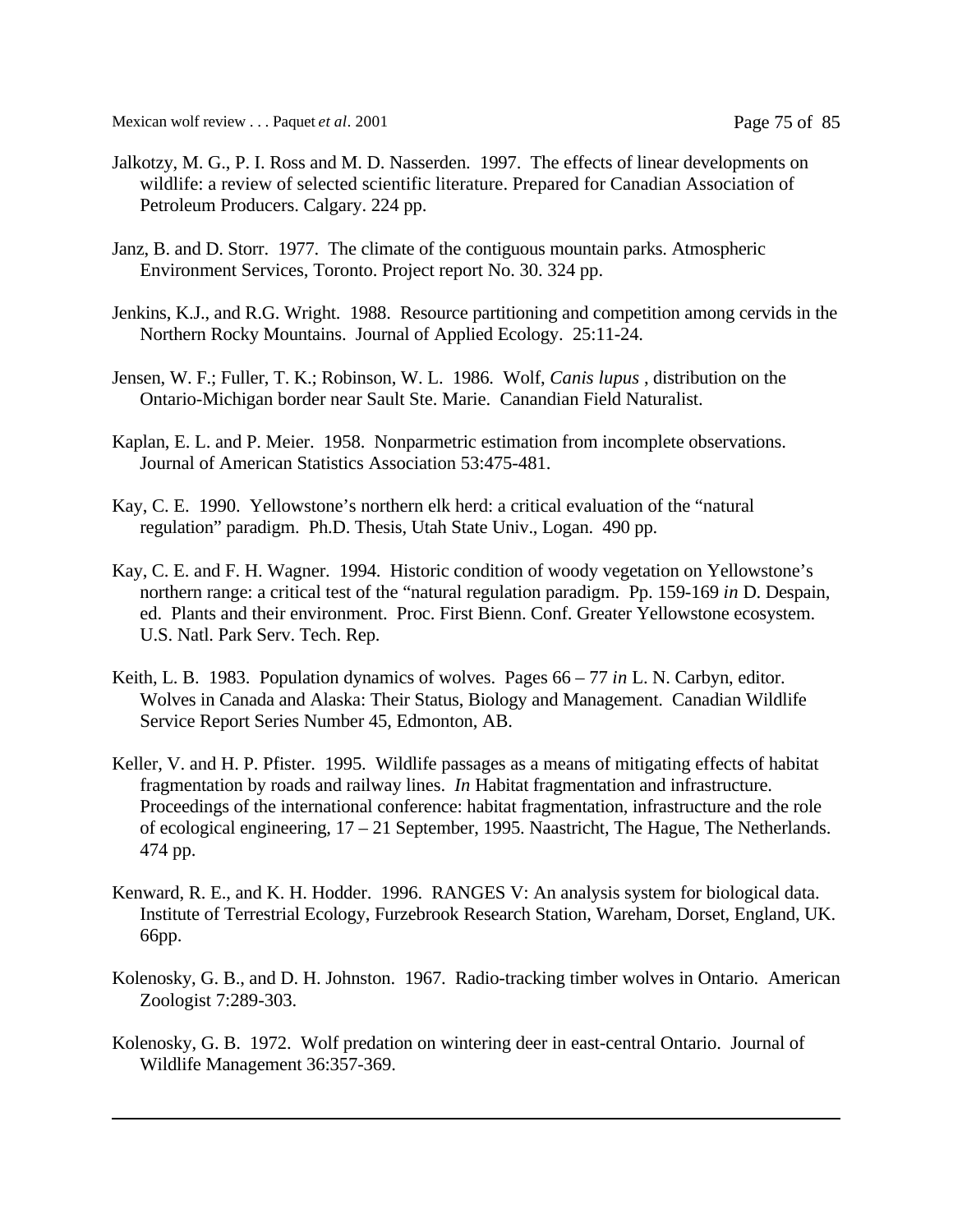Mexican wolf review . . . Paquet *et al*. 2001 Page 76 of 85

- Klein, D. R. 1995. The introduction, increase, and demise of wolves on Coronation Island, Alaska. *In* Carbyn, L. N., S. H. Fritts, D. R. Seip (*Eds.*). Ecology and conservation of wolves in a changing world. Canadian Circumpolar Institute, University of Alberta. Edmonton, AB.
- Kolenosky, G. B., and D. H. Johnston. 1967. Radio-tracking timber wolves in Ontario. American Zoologist 7:289-303.
- Krizan, P. 1997. The effects of human development, landscape features, and prey density on the spatial use of wolves *(Canis lupus*) on the north shore of Lake Superior. M. S. Thesis. Center for Wildlife and Conservation Biology, Acadia University, Wolfville, Nova Scotia, Canada. 109pp.
- Land, D. and M. Lotz. 1996. Wildlife crossing design and use by Florida panthers and other wildlife in southwest Florida. *In* G. L. Evink, D. Zeigler and J. Berry (eds.) Trends in addressing transportation related wildlife mortality. Florida Department of Transportation. Orlando.
- Larkin R. P. 1996. Effects of military noise on wildlife. USACERL Technical Report 96/21. 219 pp.
- Leeson, B. 1996. Highway conflicts and resolutions in Banff National Park, Alberta. *In* G. L. Evink, D. Zeigler and J. Berry (eds.) Trends in addressing transportation related wildlife mortality. Florida Department of Transportation, Orlando.
- Leigh, E.G., S.J. Wright, E.A. Herre, and F.E. Putz. 1993. The decline of tree diversity on newly isolated tropical islands: a test of a null hypothesis and some implications. Evolutionary Ecology 7:76-102.
- Lovejoy, T. E., R. O. Bierregaard Jr., A. B. Rylands, J. R. Malcolm, C. E. Quintela, L. H. Harper, K. S. Brown Jr., A. H. Powell, G. V. N. Powell, H. O. R. Schubart and M. B. Hays. 1986. Edge and other effects of isolation on Amazon forest fragments. Pages 257-285 *in* Conservation biology: The science of scarcity and diversity. Sinauer Associates., Sunderland, MA.
- McLaren, B. E., and R. O. Peterson. 1994. Wolves, moose, and tree rings on Isle Royale. Science 266:1555-1558.
- Meadows, B. 2001. Southern Rockies wildlife and wilderness survey report. Decision Research, Washington, D.C. 121 pp.
- Mech, L. D. 1970. The wolf: the ecology and behavior of an endangered species. The Natural History Press, Garden City, New York. 384pp.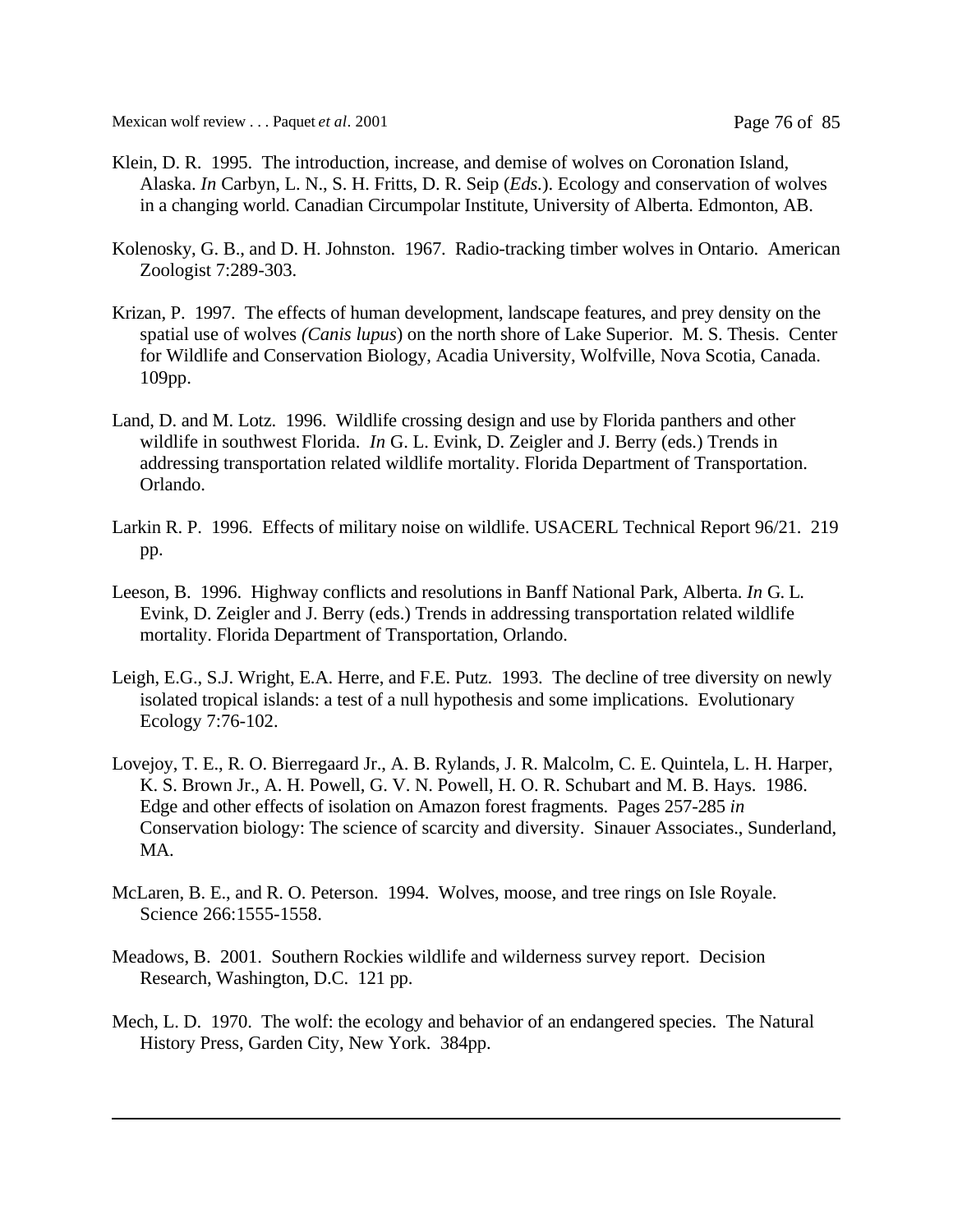Mexican wolf review . . . Paquet *et al*. 2001 Page 77 of 85

- Mech, L. D. 1973. Wolf numbers in the Superior National Forest of Minnesota. United States Forest Service Research Report. NC-07. 10pp.
- Mech, L. D. 1977a. Productivity, mortality, and population trends of wolves in northeastern Minnesota. Journal of Mammalogy 58:559-574.
- Mech, L. D. 1977b. Population trend and winter deer consumption in a Minnesota wolf pack. Pages 55-74 *in* R. L. Phillips and C. Jonkel, editors. Proceedings of the 1975 predator symposium. Montana Forest and Conservation Experiment Station, University of Montana, Missoula, Montana, USA. 268pp.
- Mech, L. D. 1986. Wolf population in the central Superior National Forest, 1967-1985. USDA Forest Service Research Paper. NC-270. 6pp.
- Mech, L. D. 1989. Wolf population survival in an area of high road density. Amer. Midl. Nat. 121:387 - 389.
- Mech, L. D. 1991. The way of the wolf. Voyageur press, Stillwater, Minnesota, USA. 120pp.
- Mech, L. D. 1993. Updating our thinking on the role of human activity in wolf recovery. Research information bulletin 57. U.S. Fish and Wildlife Service. St. Paul, Minnesota.
- Mech, L. D. 1995. The challenge and opportunity of recovering wolf populations. Conservation Biology 9: 270 - 278.
- Mech, L. D. 1996. A new era for carnivore conservation. Wildlife Society Bulletin 24: 397 401.
- Mech, L.D. and P. D. Karns. 1977. Role of the wolf in a deer decline in the Superior National Forest. U.S. Dept. Agricul. For. Serv., Res. Pap. NC-143. 23pp.
- Mech, L. D., S. H. Fritts, G. L. Radde, and W. J. Paul. 1988. Wolf distribution and road density in Minnesota. Wildlife Society Bulleting. 16:85-87.
- Mech, L. D. and S. M. Goyal. 1993. Canine parvovirus effect on wolf population change and pup survival. Journal of Wildlife Diseases. 22:104-106.
- Meidinger, D. and J. Pojar (eds.). 1991. Ecosystems of British Columbia. British Columbia Ministry of Forests. Special Report Series No. 6. Victoria. 330 pp.
- Meier, T. J., J. W. Burch, L. D. Mech, and L. G. Adams. 1995. Pack structure and genetic relatedness among wolf packs in a naturally-regulated population. Pages 293-302 *in* L. N. Carbyn, S. H. Fritts, and D. R . Seip, editors. Ecology and conservation of wolves in a changing world. Canadian Circumpolar Institute, Edmonton, Alberta, Canada.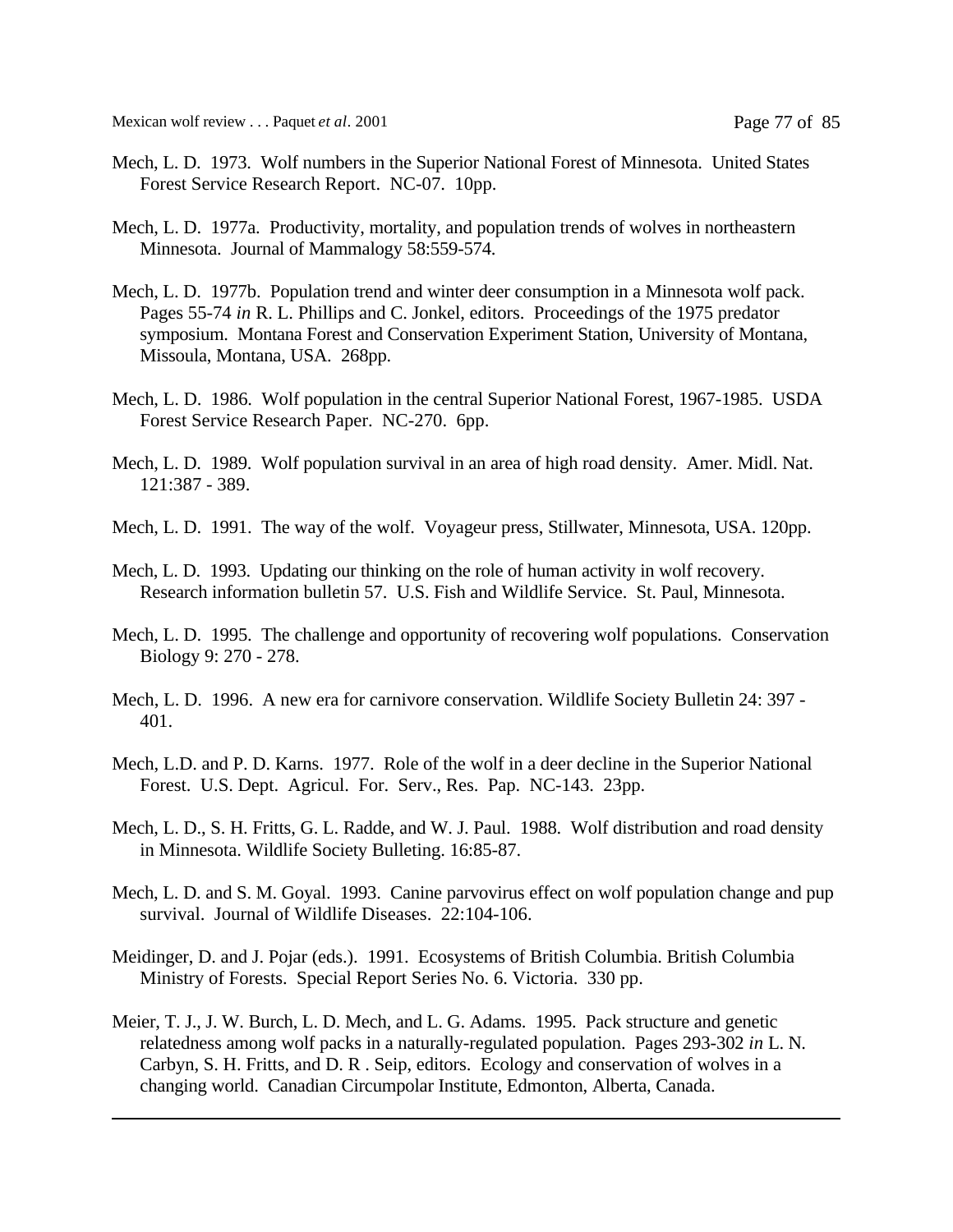Mexican wolf review . . . Paquet *et al.* 2001 **Page 78 of 85** 

- Merriam, G., and A. Lanoue. 1990. Corridor use by small mammals: field measurements for three experimental types of *Peromyscus leucopus*. Landscape Ecology 4:123-131.
- Merrill,S. B. 2000. Road densities and Wolf, Canis lupus, habitat suitability:an exception. Canadian Field Naturalist 114:312-314.
- Messier, F. 1984. Moose-wolf dynamics and the natural regulation of moose populations. Ph. D. Thesis, University of British Columbia, Vancouver, British Columbia, Canada. 143pp.
- Messier, F. 1985a. Social organization, spatial distribution, and population density of wolves in relation to moose density. Canadian Journal of Zoology 63:1068-1077.
- Messier, F. 1985b. Solitary living and extraterritorial movements of wolves in relation to social status and prey abundance. Canadian Journal of Zoology 63:239-245.
- Messier, F. 1987. Physical condition and blood physiology of wolves in relation to moose density. Canadian Journal of Zoology 65:91-95.
- Messier, F. 1991. The significance of limiting and regulating factors on the demography of moose and white-tailed deer. Journal of Animal Ecology 60:377-393.
- Messier, F. 1994. Ungulate population models with predation: a case study with the North American moose. Ecology 75:478-488.
- Messier, F., and C. Barrette. 1985. The efficiency of yarding behavior by white-tailed deer as an anti-predatory strategy. Canadian Journal of Zoology. 63:785-789.
- Messier, F. and M. Crête. 1985. Moose-wolf dynamics and the natural regulation of moose populations. Oecologica. 65:503-512.
- Mladenoff, D. J. , T. A. Sickley, R. G. Haight, A. P. Wydeven.. 1995. A regional landscape analysis and prediction of favorable gray wolf habitat in the northern Great Lakes region. Conservation Biology. 9:279 - 294.
- Mladenoff, D. J., R. G. Haight, T. A. Sickley, and A. P. Wydeven. 1997. Causes and implications of species restoration in altered ecosystems: a spatial landscape projection of wolf population recovery. Bioscience 47:21-31.
- Mladenoff, D. J. and T. A. Sickley. 1998. Assessing potential gray wolf restoration in the Northeastern United States: a spatial prediction of favorable habitat and population level. JWM 62:1-10.
- Mohr, C. O. 1947. Table of equivalent populations of North American small mammals. American Midland Naturalist 37:223-249.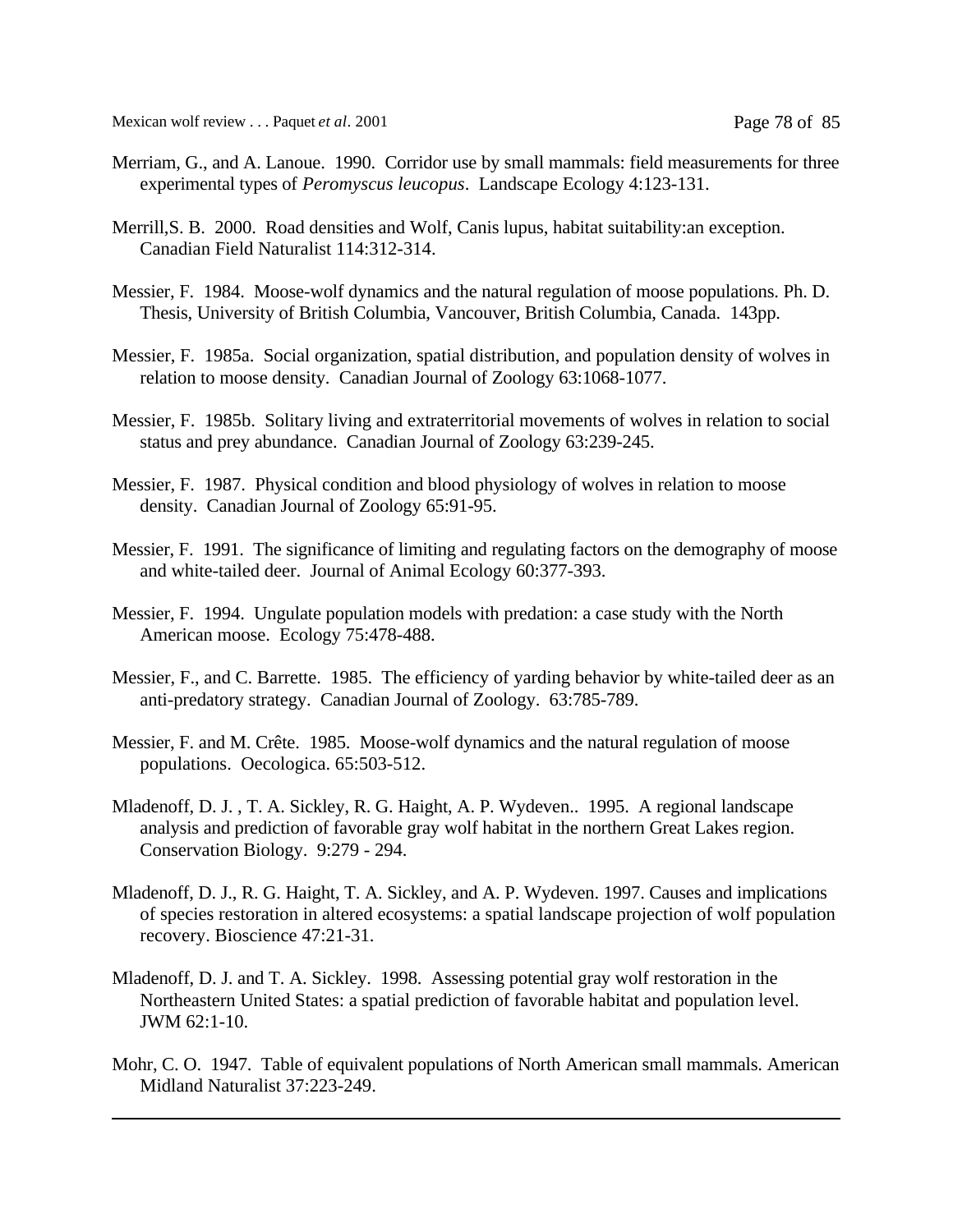- Nams, V. O., and Boutin, S. 1991. What is wrong with error polygons? Journal of Wildlife Management 55:172-176.
- Murie, A. 1944. The wolves of Mount McKinley. Fauna of the National Parks of the United States. Fauna Series No. 5. U.S. Govt. Printing Office, Wash, D.C. 238pp.
- Nelson, M. E., and L. D. Mech. 1981. Deer social organization and wolf predation in northeastern Minnesota. Wildlife Monograph. 77:1-53.
- Nelson, M. E. and L. D. Mech. 1986. Relationship between snow depth and gray wolf predation on white-tailed deer. J. Wildl. Mange. 50:471-474.
- Nelson, M. E. and Mech, L. D. 1986. Mortality of white-tailed deer in northeastern Minnesota. Journal of Wildlife Management. 50:691-698.
- Noss, R. F. 1991. Landscape connectivity: different functions at different scales. Pp. 27-39 *In* W. E. Hudson (ed.). Landscape linkages and biodiversity. Island Press, Washington.
- Noss, R. F. 1992. The wildlands project land conservation strategy. Pp. 10 25 *In* Wild Earth (special issue), Plotting a North American wilderness recovery strategy. The Wildlands Project. Canton, N. Y. 88 pp.
- Noss, R. F. 1993. Wildlife corridors. In D.S. Smith and P.A. Hellmund, eds. Ecology of Greenways. University of Minnesota Press, Minneapolis, MN.
- Noss, R. F. 1995. Maintaining ecological integrity in representative reserve networks. A World Wildlife Fund Canada/World Wildlife Fund United States Discussion Paper. Toronto, Ontario, Canada, and Washington, DC, USA.
- Noss, R. F., H. B. Quigley, M. G. Hornocker, T. Merrill, and P. C. Paquet. 1996. Conservation biology and carnivore conservation in the Rocky Mountains. Conservation Biology 10:949- 963.
- Okarma, H., W. Jedrzejewski, K. Schmidt, S. Sniezko, A. N. Bonevich,, and B. Jedrzejewska. 1998. Home ranges of wolves in Bialowieza Primeval Forest, Poland, compared with other Eurasian populations. Journal of Mammalogy 79:842-952.
- Oosenberg, S. M., and L. N. Carbyn. 1982. Winter predation on bison and activity patterns of a wolf pack in Wood Buffalo National Park. Pages 43-53 *in* F. H. Harrington and P. C. Paquet, editors. Wolves: a worldside perspective of their behaviour, ecology and conservation. Noyes Publications, Park Ridge, New Jersey, USA.
- Oxley, D. J., Fenton, M. B., and Carmody, G. R. 1984. The effects of roads on populations of small mammals. J. Appl. Ecol. 2:51-59.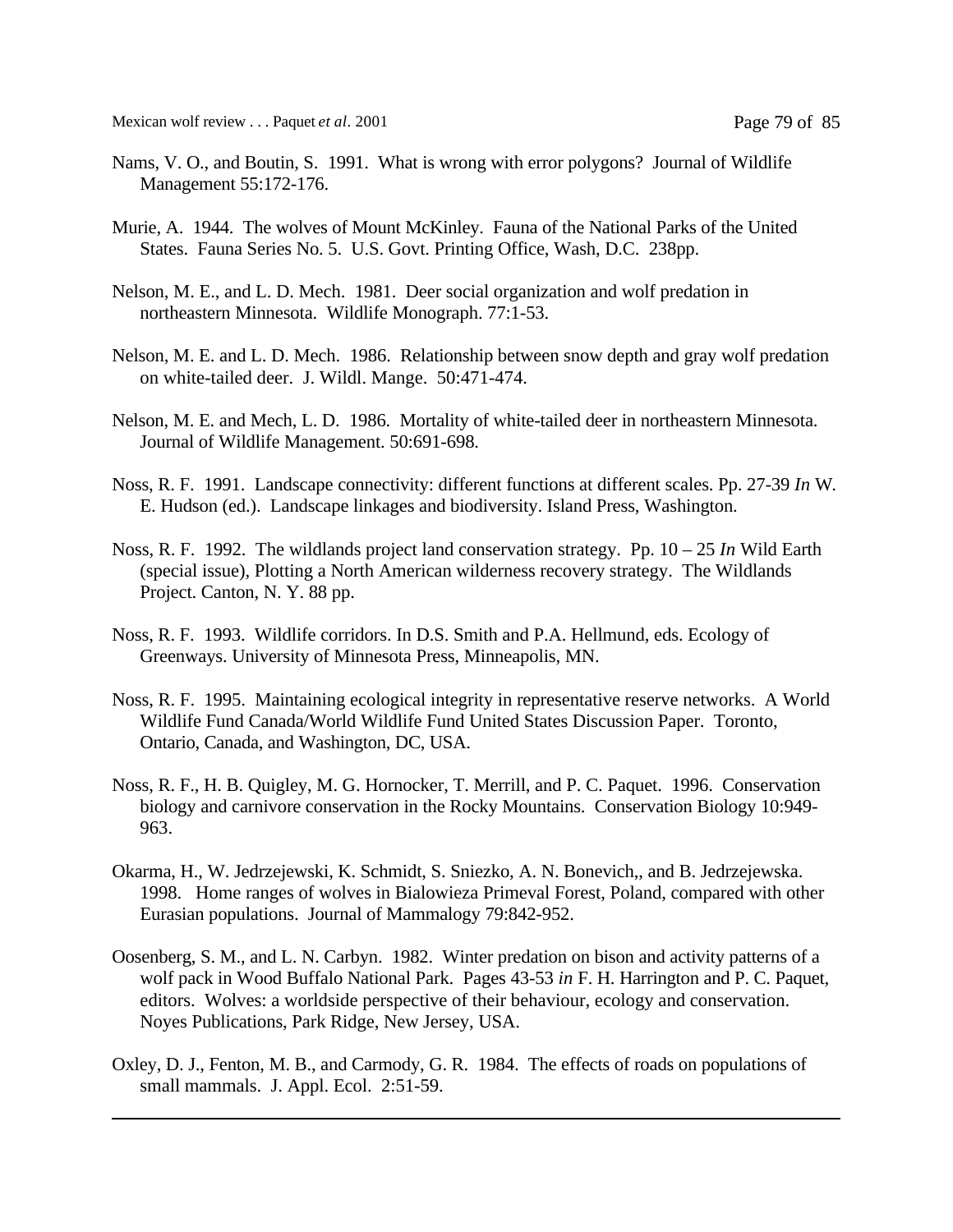- Packard, J. M., and L. D. Mech. 1980. Population regulation in wolves. Pages 35-150 *in* M. N. Cohen, R. S. Malpass, and H. G. Klein, editors. Biosocial mechanisms of population regulation. Yale University Press, New Haven, Connecticut, USA, and London, England, UK.
- Paine, R. T. 1966. Food web complexity and species diversity. American Naturalist. 100:65- 75.
- Paine, R. T. 1969. A note on trophic complexity and community stability. American. Naturalist. 103:91-93.
- Paine, R. T. 1980. Food webs: linkage, interaction strength and community infrastructure. Journal of. Animal Ecology. 49:667-685.
- Paquet, P. C. 1993. Summary reference document ecological studies of recolonizing wolves in the Central Canadian Rocky Mountains. Unpublished Report by John/Paul and Assoc. for Canadian Parks Service, Banff, AB. 176pp.
- Paquet, P. C., and A. Hackman. 1995. Large carnivore conservation in the Rocky Mountains: a long-term strategy for maintaining free-ranging and self-sustaining populations of carnivores. World Wildlife Fund-Canada. Toronto, Ontario, Canada. 53pp.
- Paquet, P. C., J. Wierchowski, and C. Callaghan. 1996. Effects of human activity on gray wolves in the Bow River valley. Banff National Park, Banff, Alberta, Canada. 113pp. + maps.
- Paquet, P. C. and C. Callaghan. 1996. Effects of linear developments on winter movements of gray wolves in the Bow River Valley of Banff National Park, Alberta. *In* G. L. Evink, D. Zeigler and J. Berry (eds.) Trends in addressing transportation related wildlife mortality. Florida Department of Transportation. Orlando.
- Paquet, P. C., J. Wierzchowski and C. Callaghan. 1996. Summary report on the effects of human activity on gray wolves in the Bow River Valley, Banff National Park, Alberta. Chapter 7 *In*: Green, J., C. Pacas, S. Bayley and L. Cornwell (eds.). A Cumulative Effects Assessment and Futures Outlook for the Banff Bow Valley. Prepared for the Banff Bow Valley Study, Department of Canadian Heritage, Ottawa, ON.
- Paquet, P. C., J. Wierzchowski and C. Callaghan. 1999. Summary document of wolf ecology in Kootenay and Yoho National Parks. Prepared for Parks Canada.
- Parks Canada. 1994. Initial assessment of proposed improvements to the TransCanada highway in Banff National Park IIIA, Sunshine Interchange to Castle Mountain Interchange. Calgary, Alberta, Canada.
- Parsons, D. R. 1998. Endangered and threatened wildlife and plants; establishment of a nonessential experimental population of the Mexican wolf in Arizona and New Mexico: final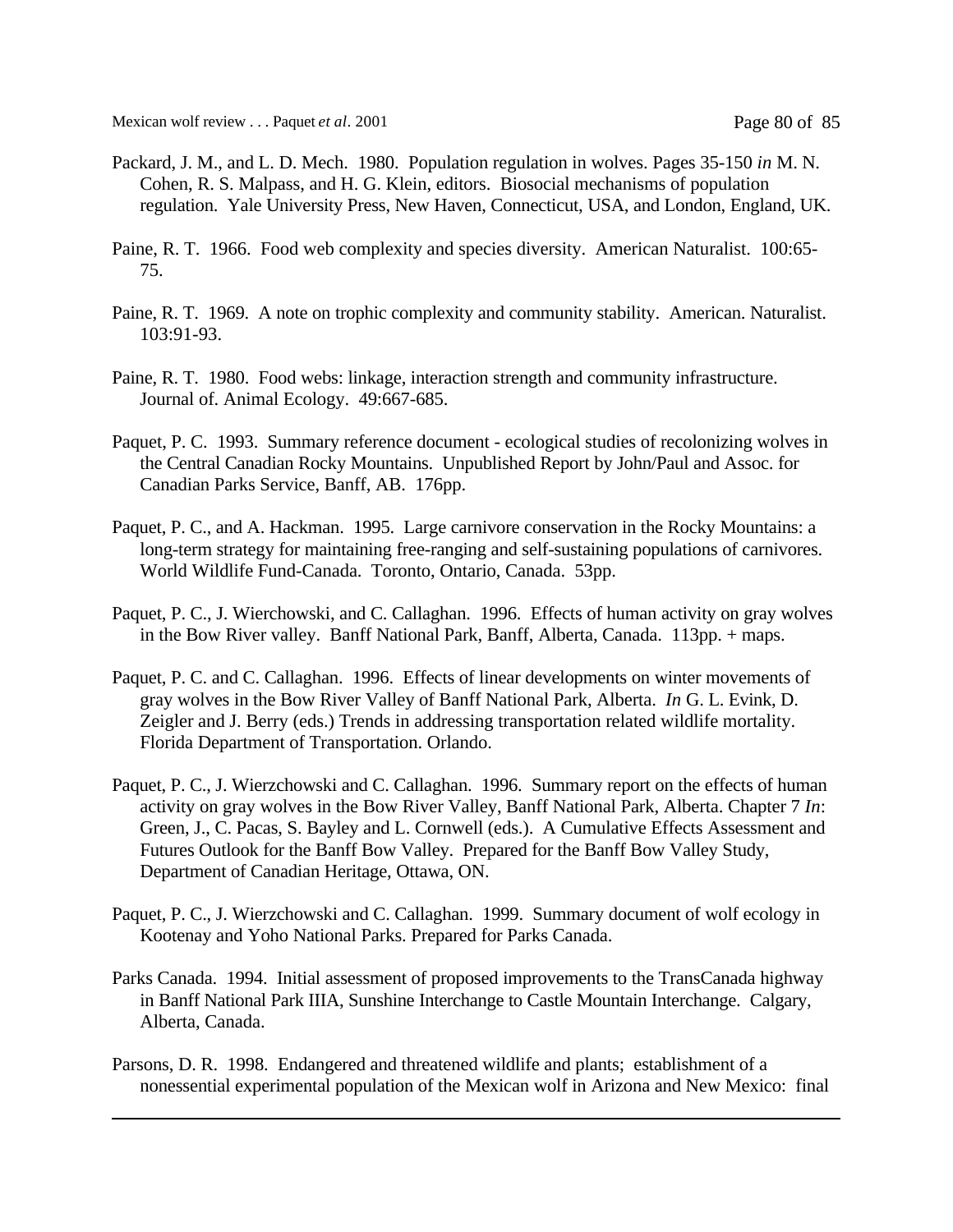Mexican wolf review . . . Paquet *et al*. 2001 Page 81 of 85

rule. Federal Register 63:1752-1772

- Pate, J., M. J. Manfredo, A. D. Bight, and G. Tischbein. 1996. Coloradan's attitudes toward reintroducing the gray wolf into Colorado. Wildlife Society Bulletin 24:421-428.
- Person, D. K. 2000. Wolves, deer and logging: Population viability and predator-prey dynamics in a disturbed insular landscape. PhD Thesis. University of Alaska, Fairbanks, AK.
- Person, D. K., M. Kirchoff, V. Van Ballenberghe, G. C. Iverson and E. Grossman. 1996. The Alexander Archipelago wolf: a conservation assessment. United States Department of Agriculture - Forest Service. General Technical Report. PNW-GTR-384.
- Person, D. K. and M. A. Ingle. 1995. Ecology of the Alexander Achipelago wolf and responses to habitat change. Progress Report Number 3. Alaska Department of Fish and Game. Douglas, AK.
- Peterson, R. L. 1977. Wolf ecology and prey relationships on Isle Royale. United States National Park Service Scientific Monograph Series 11:1-210.
- Peterson, R. O., J. D. Woolington, and T. N. Bailey. 1984. Wolves of the Kenai Peninsula, Alaska. Wildlife Monographs 88.
- Peterson, R. O., J. D. Woolington and T. N. Bailey. 1984. Wolves of the Kenai Peninsula, Alaska. Wildlife Monographs 88: 1 – 52.
- Peterson, R. O., and R. E. Page. 1988. The rise and fall of Isle Royale wolves, 1975-1986. Journal of Mammalogy 69:89-99.
- Phillips, M. K., and D. W. Smith. 1998. Gray wolves and private landowners in the Greater Yellowstone Area. Transactions of the North American Wildlife and Natural Resources Conference 63:443-450.
- Pickett, S. T. A., J. Kolasa, J. J. Armesto, and S. L. Collins. 1989. The ecological concept of disturbance and its expression at various hierarchical levels. Oikos 54:129-136.
- Pimlott, D. 1967. Wolf predation and ungulate populations. American Zoologist 7:267-278.
- Pletscher, D. H., R. R. Ream, D. K. Boyd, M. W. Fairchild, and K. E. Kunkel. 1997. Population dynamics of a recolonizing wolf population. Journal of Wildlife Management 61:459-465.
- Potvin, F. 1987. Wolf movements and population dynamics in Papineau-Labelle reserve, Quebec. Canadian Journal of Zoology 66:1266-1273.

Purves, H. D., White, C. A., and Paquet, P. C. 1992. Wolf and grizzly bear habitat use and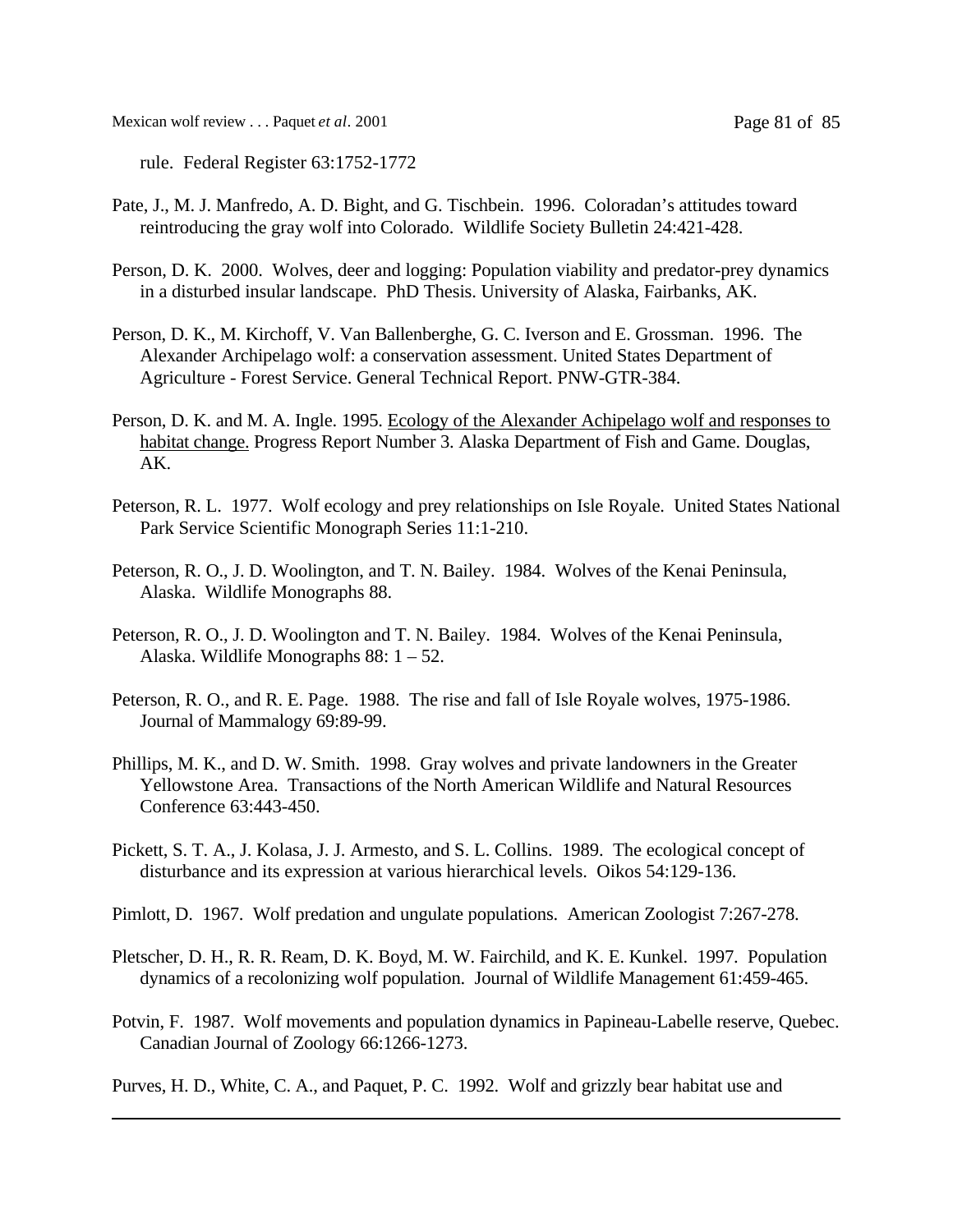Mexican wolf review . . . Paquet *et al*. 2001 Page 82 of 85

displacement by human use in Banff, Yoho, and Kootenay National Parks: a preliminary analysis. Canadian Parks Service Reptort. Banff, Alta. 54pp.

- Rausch, R. A. 1967. Some aspects of the population ecology of wolves, Alaska. American Zoologist 7:253-265.
- Ream, R. R., M. W. Fairchild, D. K. Boyd, and D. H. Pletscher. 1991. Population dynamics and home range changes in a colonizing wolf population. Pages 349-366 in R. B. Keiter and M. S. Boyce, eds. The greater Yellowstone ecosystem: redefining America's wilderness heritage. Yale University Press, New Haven, CT.
- Refsnider, R. 2000. Endangered and threatened wildlife and plants; proposal to reclassify and remove the gray wolf from the list of endangered and threatened wildlife in the conterminous United States; proposal to establish three special regulations for threatened gray wolves. Federal Register 65:43450-43496.
- Schonewald-Cox, C. M., S. M. Chambers, B. MacBryde, and L. Thomas. 1983. Genetics and conservation: a reference for managing wild animal and plant populations. Benjamin-Cummings, Menlo Park, CA.
- Schonewald-Cox, C. M., and M. Buechner. 1992. Park protection and public roads. Pages 373- 396 *in* P. L. Fiedler and S. K. Jain (eds.), Conservation biology: The theory and practice of nature conservation, preservation and management. Chapman and Hall, New York.
- Shaffer, M. 1987. Minimum viable populations: coping with uncertainty. Pages 69-87 in M. Soule, ed. Viable populations for conservation. Cambridege University Press, New York, New York.
- Sih, A., P. Crowley, M. McPeek, J. Petranka, and K. Strohmeier. 1985. Predation, competition, and prey communities: a review of field experiments. Ann. Rev. Ecol. Syst. 16:269-311.
- Simberloff, D. 1998. Flagships, umbrellas, and keystones: Is single-species management passe in the landscape era? Biological Conservation 83:247 – 257.
- Singer, F. J. 1979. Status and history of the timber wolves in Glacier National Park, Montana. Pages 19-42 *in* E. Klinghammer (ed.). The bheavior and ecology of wolves. Garland STPM Press, N.Y.
- Singleton, P. H.. 1995. Winter habitat selection by wolves in the North Fork of the Flathead River Basin, Montana and British Columbia. M.Sc. Thesis, Univeristy of Montana, Missoula.116 pp.
- Soulé, M. E. 1980. Thresholds for survival: maintaining fitness and evolutionary potential. Pages 151-169 *In* M. E. Soulé and B. A. Wilcox (eds.), Conservation biology: an ecological-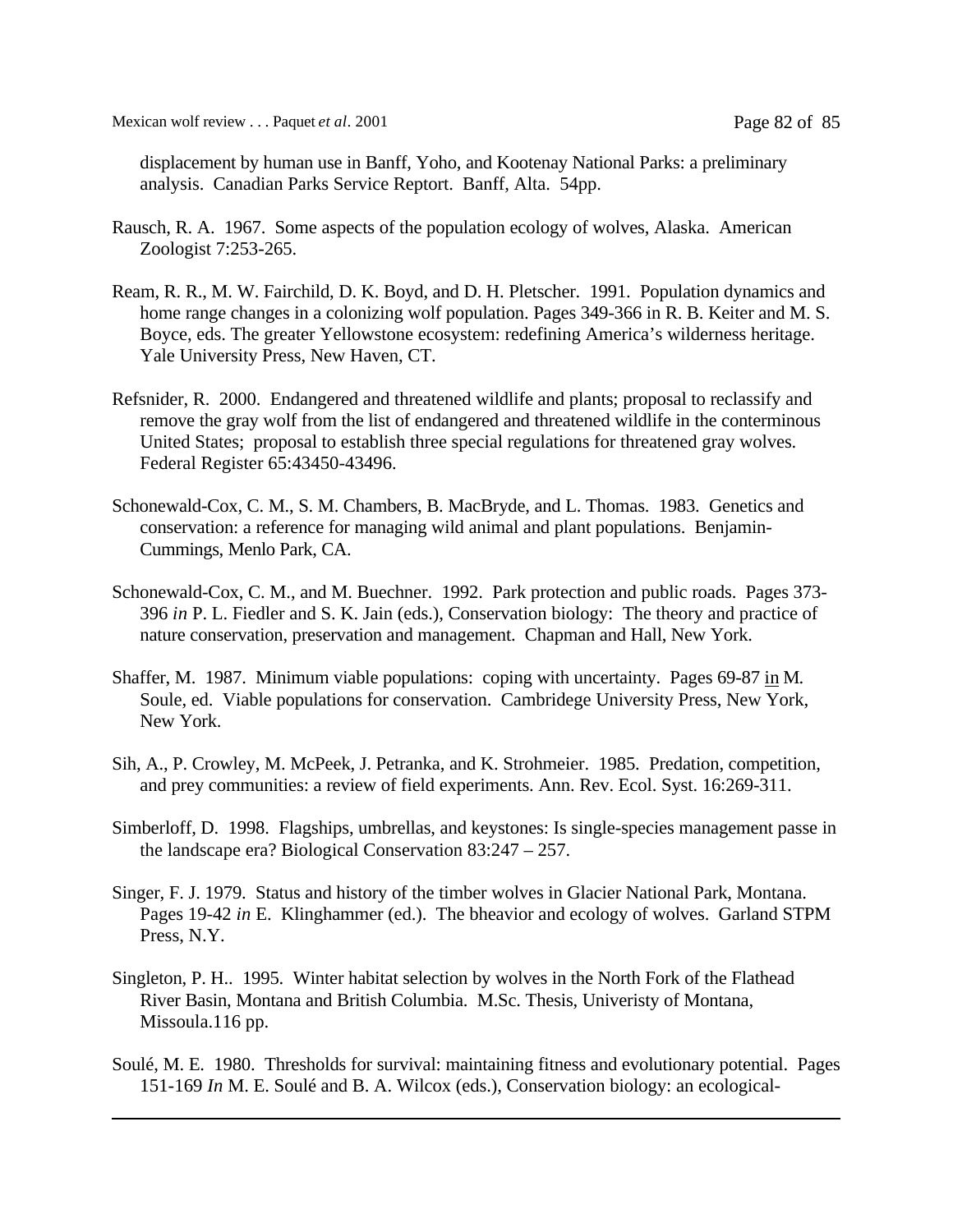Mexican wolf review . . . Paquet *et al*. 2001 Page 83 of 85

evolutionary perspective. Sinauer Associates, Sunderland, MA.

- Soulé, M. E. and D. Simberloff. 1986. What do genetics and ecology tell us about the design of nature reserves? Biological Conservation. 35:19-40.
- Soulé, M. A. 1987. Viable populations for conservation. Cambridge University Press, New York.
- Stephens, P. W. and R. O. Peterson. 1987. Wolf avoidance strategies of moose. Holacrtic Ecology 7:239-244.
- Terborgh, J. 1988. The big things that run the world a sequel to E. O. Wilson. Conservation Biology 2: 402-403.
- Terborgh, J., and B. Winter. 1980. Some causes of extinction. Pages 119-134 *in* M.E. Soulé and Wilcox, B.A., eds., Conservation biology: an evolutionary-ecological perspective. Sinauer Assoc., Sunderland, Mass.
- Terborgh, J., J. Estes, P. Paquet, K. Ralls, D. Boyd-Heger, B. Miller and R. Noss. 1999. The role of top carnivores in regulating terrestrial ecosystems. Wild Earth 9:42–56.
- Thiel, R. P. 1985. Relationship between road densities and wolf habitat suitability in Wisconsin, American Midland Naturalist 113:404-407.
- Thiel, R. P., S. Merrill and L. D. Mech. 1998. Tolerance by denning wolves, *Canis lupus*, to human disturbance. Canadian Field Naturalist 112: 340 - 342.
- Thiel, R. P., and J. Valen. 1995. Developing a state timber wolf recovery plan with public input: the Wisconsin experience. Pages 169-175 *in* L. N. Carbyn, S. H. Fritts, and D. R. Seip, editors. Ecology and conservation of wolves in a changing world. Canadian Circumpolar Institute, Edmonton, Alberta, Canada.
- Thurber, J. M.; Peterson, R. O.; Drummer, T. D.; Thomasma, S. A. 1994. Gray wolf response to refuge boundaries and roads in Alaska. Wildlife Society Bulletin. 22:61-68.
- Thurber, J. M., and R. O. Peterson. 1993. Effects of population density and pack size on the foraging ecology of gray wolves. Journal of Mammalogy 74:879-889.
- Trainer, C. E., J. C. Lemos, T. P. Kristner, W. C. Lightfoot, and D. C. Toweill. 1981. Mortality of mule deer fawns in southeastern Oregon. 1968-1979. Oregon Department of Fish Wildlife., Wildlife Restoration. Report 10. 113pp.
- Trent, T. T., and O. J. Rongstad. 1974. Home range and survival of cottontail rabbits in southwestern Wisconsin. Journal of Wildlife Management. 47:716-728.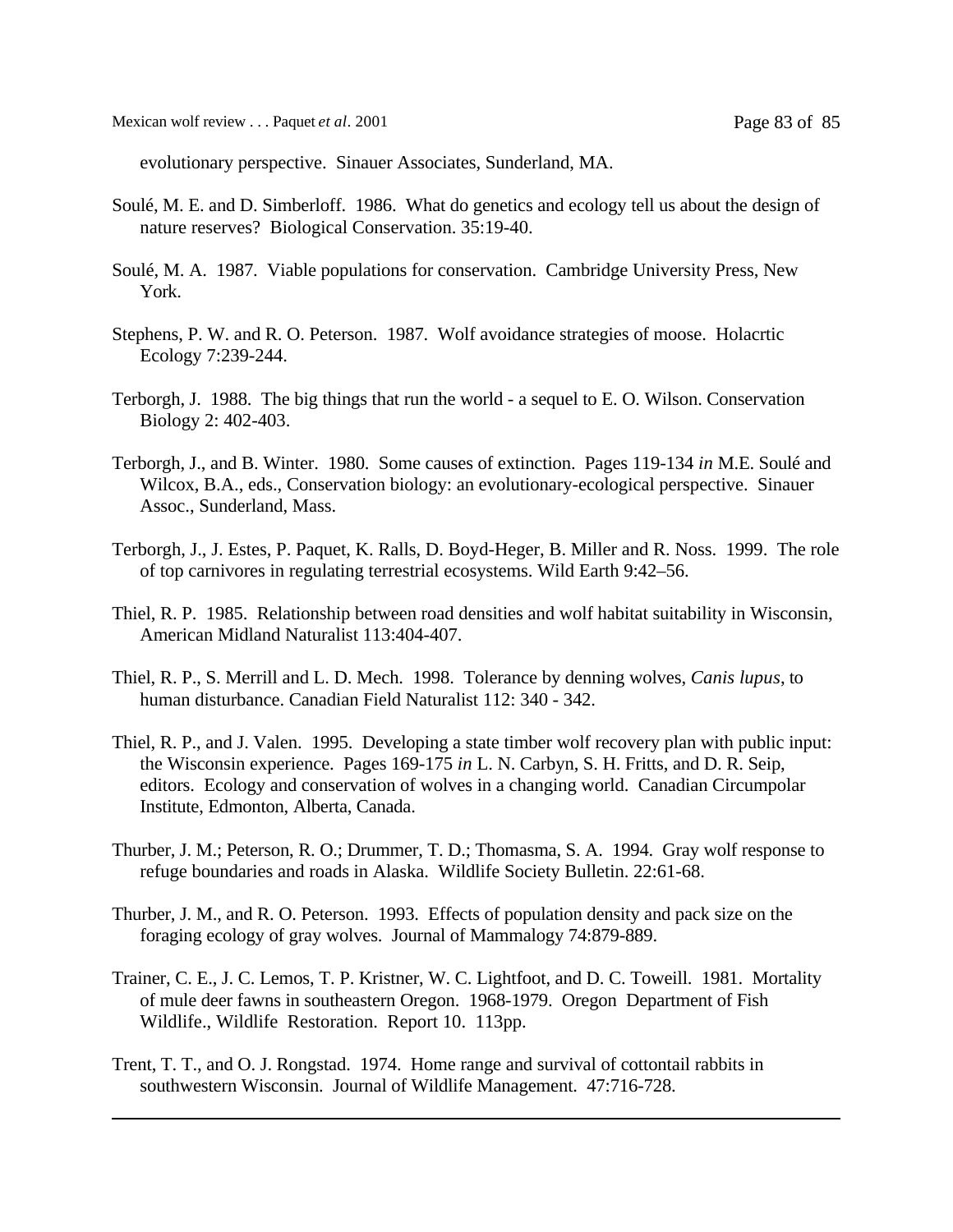Mexican wolf review . . . Paquet *et al*. 2001 Page 84 of 85

- U.S. Fish and Wildlife Service. 1996. Reintroduction of the Mexican wolf within its historic range in the southwestern United States - final environmental impact statement. U.S. Fish and Wildlife Service, Albuquerque, New Mexico.
- U.S. Fish and Wildlife Service. 1982. Mexican wolf recovery plan. U.S. Fish and Wildlife Service, Albuquerque, New Mexico. 115 pp.
- Van Ballenberghe, V., and L. D. Mech. 1975. Weights, growth, and survival of timber wolf pups in Minnesota. Journal of Mammalogy 56:44-63.
- Van Ballenberghe, V., A.. W. Erickson and D. Byman. 1975. Ecology of the timber wolf in northeastern Minnesota. Wildlife Monographs. Vol. 43. 43 pp.
- Van Ballenberghe, V. 1981. Population dynamics of wolves in the Nelchina Basin, southcentral Alaska. Pages 1246-1258 *in* J. A. Chapman, and D. Pursley, editors. Worldwide Furbearer Conference, Frostburg, Maryland, USA.
- Waters, D. 1988. Monitoring program mitigative measures. Canadian Parks Service, Banff National Park Warden Service Report. 57 pp.
- Weaver, J. L., P. C. Paquet, and L. F. Ruggiero. 1996. Resilience and conservation of large carnivores in the Rocky Mountains. Conservation Biology 10:964-976.
- Weaver, J. L. 1994. Ecology of wolf predation amidst high ungulate diversity in Jasper National Park, Alberta. PhD thesis. University of Montana, Missoula. 166pp.
- White, G. C., and R. A. Garrot. 1990. Analysis of wildlife radio-tracking data. Academic Press Limited, San Diego, California, USA. 383pp.
- White, C.A., P. C. Paquet, and H. D. Purves. 1992. Nursing Humpty's syndrome: Bow Valley ecosystem restoration. Paper presented at the Society for Ecological Restoration, Fourth Annual Conference. 10-14 August, University of Waterloo, Waterloo, ON.
- White, G. C. 2000 MARK (software) Www.cnr.colostate.edu/~gwhite/mark/mark.htm
- Wilcove, D. S., McLellan, C. H., and Dobson, A. P. 1986. Habitat fragmentation in the temperate zone. Pages 237-256 in Soulé, M. E., ed. Conservation biology: the science of scarcity and diversity. Sinauer Associates. Sunderland, Mass.
- Wilcox, B. A., and Murphy, D.D. 1985. The effects of fragmentation on extinction. Am. Naturalist 125:879-887.
- Wilson, P. J., Grewal, S., Lawford, I. D., Heal, J., Granacki, A. G., Pennock, D., Theberge, J. B., Theberge, M. T., Voigt, D., Waddell, W., Chambers, R. E., Paquet, P. C., Goulet, G., Cluff, D.,